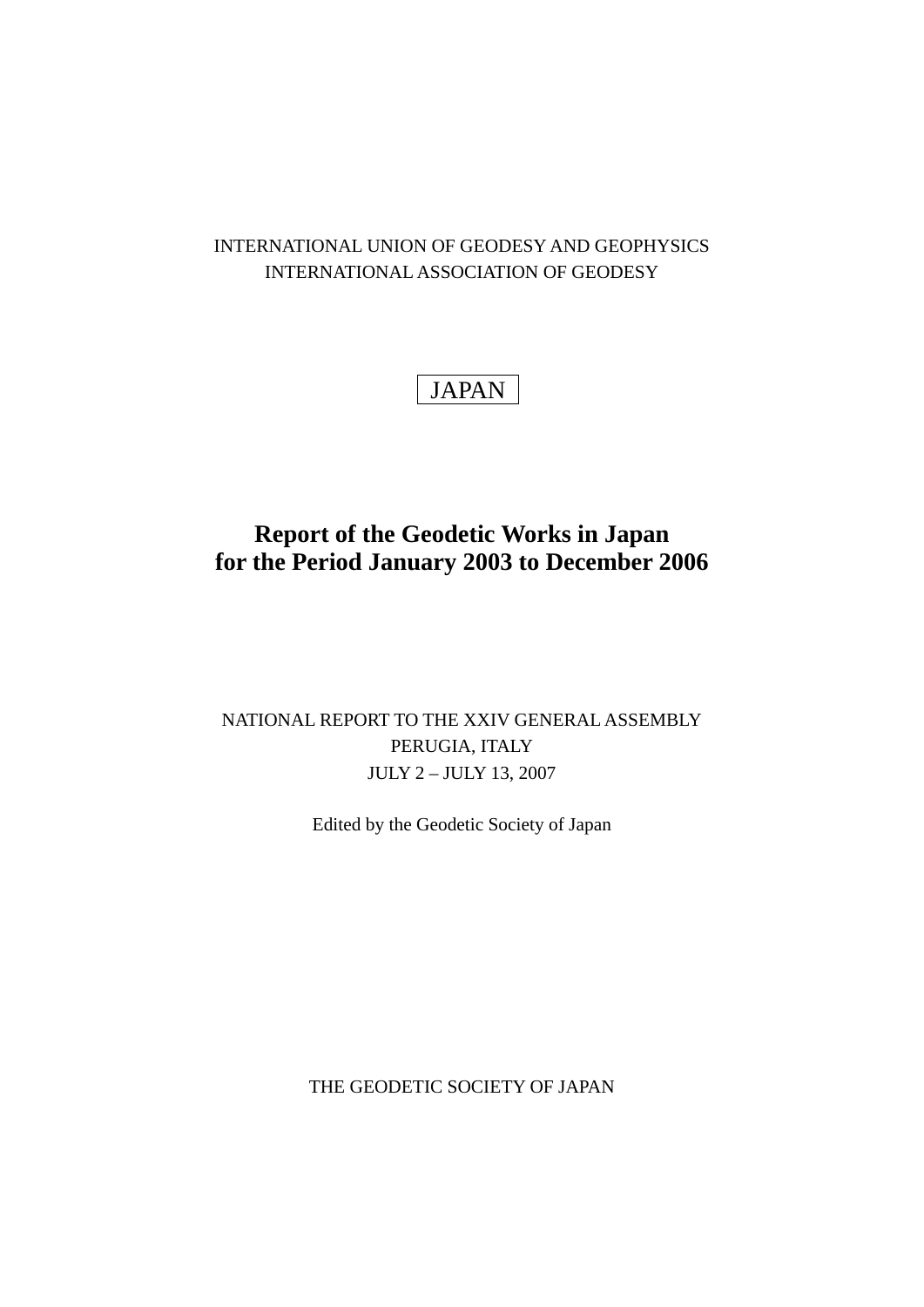This report is compiled by Yuki Kuroishi (Geographical Survey Institute), Takeshi Sagiya (Nagoya University), Arata Sengoku (Japan Coast Guard), and Peiliang Xu (Disaster Prevention Research Institute, Kyoto University).

The electronic file of this report is available at the following Web site. http://wwwsoc.nii.ac.jp/geod-soc/iugg2007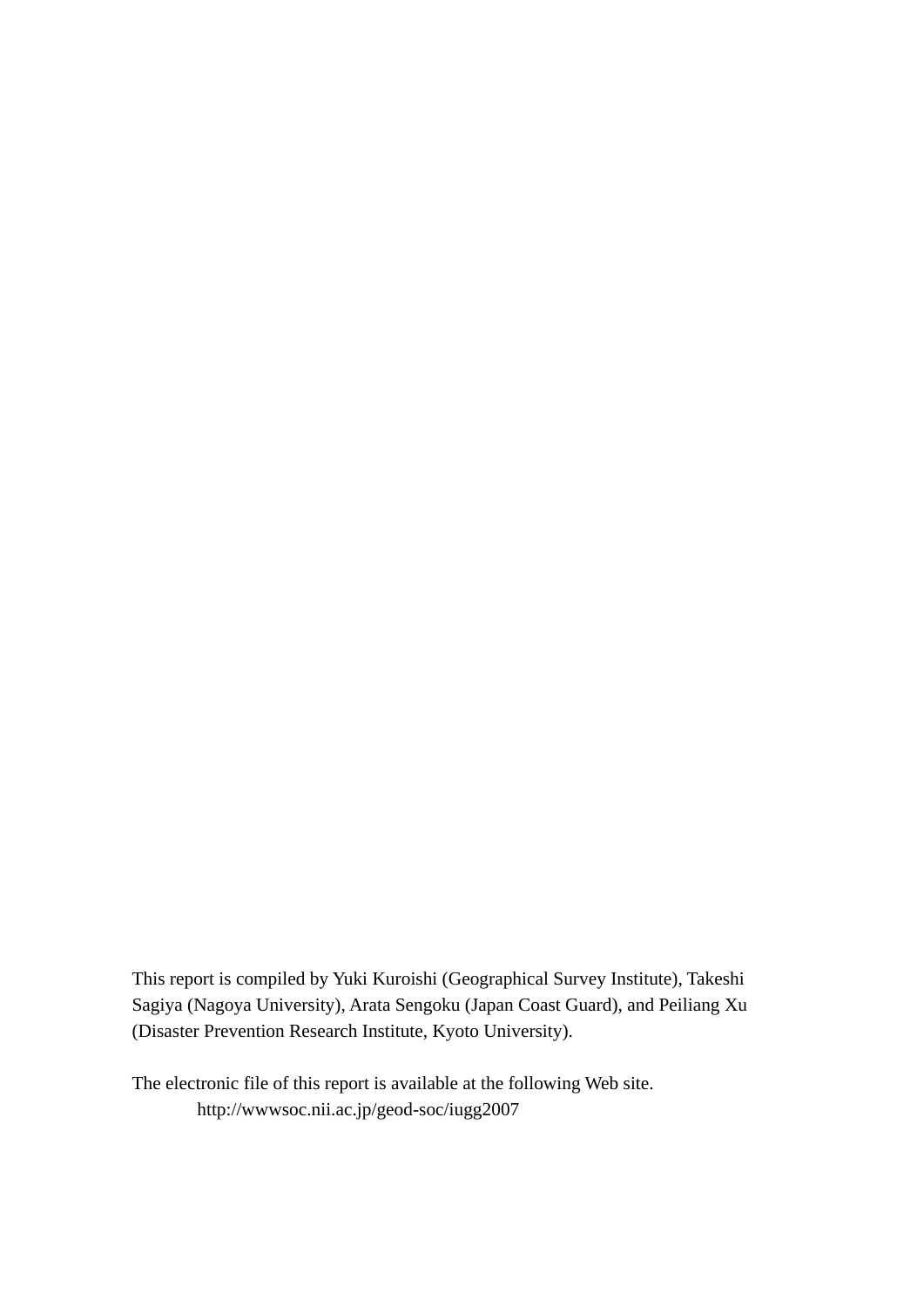| Contents                                                            | page           |
|---------------------------------------------------------------------|----------------|
| 1. Introduction                                                     | $\mathbf{1}$   |
| 2. Positioning                                                      | 3              |
| 2.1 Single Technique                                                | 3              |
| 2.2 Multiple Techniques                                             | $\overline{4}$ |
| 3. Development in Technology                                        | 7              |
| <b>3.1 VLBI</b>                                                     | 7              |
| 3.2 SLR                                                             | 12             |
| 3.3 GPS                                                             | 13             |
| 3.3.1 GEONET                                                        | 13             |
| 3.3.2 Kinematic GPS and RTK                                         | 14             |
| 3.3.3 Analysis Method                                               | 15             |
| 3.3.4 REGMOS                                                        | 16             |
| 3.4 SAR                                                             | 18             |
| 3.5 Other Techniques                                                | 19             |
| 3.5.1 Leveling                                                      | 19             |
| 3.5.2 APS                                                           | 19             |
| 3.5.3 Orbit Determination of Satellites                             | 20             |
| 3.5.4 Remote Monitoring of Gravity                                  | 20             |
| 3.5.5 Technology Development for a Future Satellite Gravity Mission | 20             |
| 4. General Theory and Methodology                                   | 21             |
| 5. Determination of the Gravity Field                               | 24             |
| 5.1 International and Domestic Gravimetric Connections              | 24             |
| 5.2 Absolute Gravimetry                                             | 25             |
| 5.3 Gravimetry in Antarctica                                        | 26             |
| 5.4 Tidal Gravity Changes and Loading Effects                       | 27             |
| 5.5 Non-tidal Gravity Changes                                       | 27             |
| 5.5.1 Gravity Changes Associated with Crustal Deformation           |                |
| and Seismic and Volcanic Activity                                   | 27             |
| 5.5.2 Gravity Changes Associated with Groundwater Level             | 30             |
| 5.5.3 Gravity Changes Associated with Sea Level Variation           | 30             |
| 5.6 Gravity Survey in Japan                                         | 31             |
| 5.6.1 General                                                       | 31             |
| 5.6.2 Hokkaido Area                                                 | 31             |
| 5.6.3 Honshu Area                                                   | 32             |
| 5.6.4 Shikoku and Kyushu Area                                       | 33             |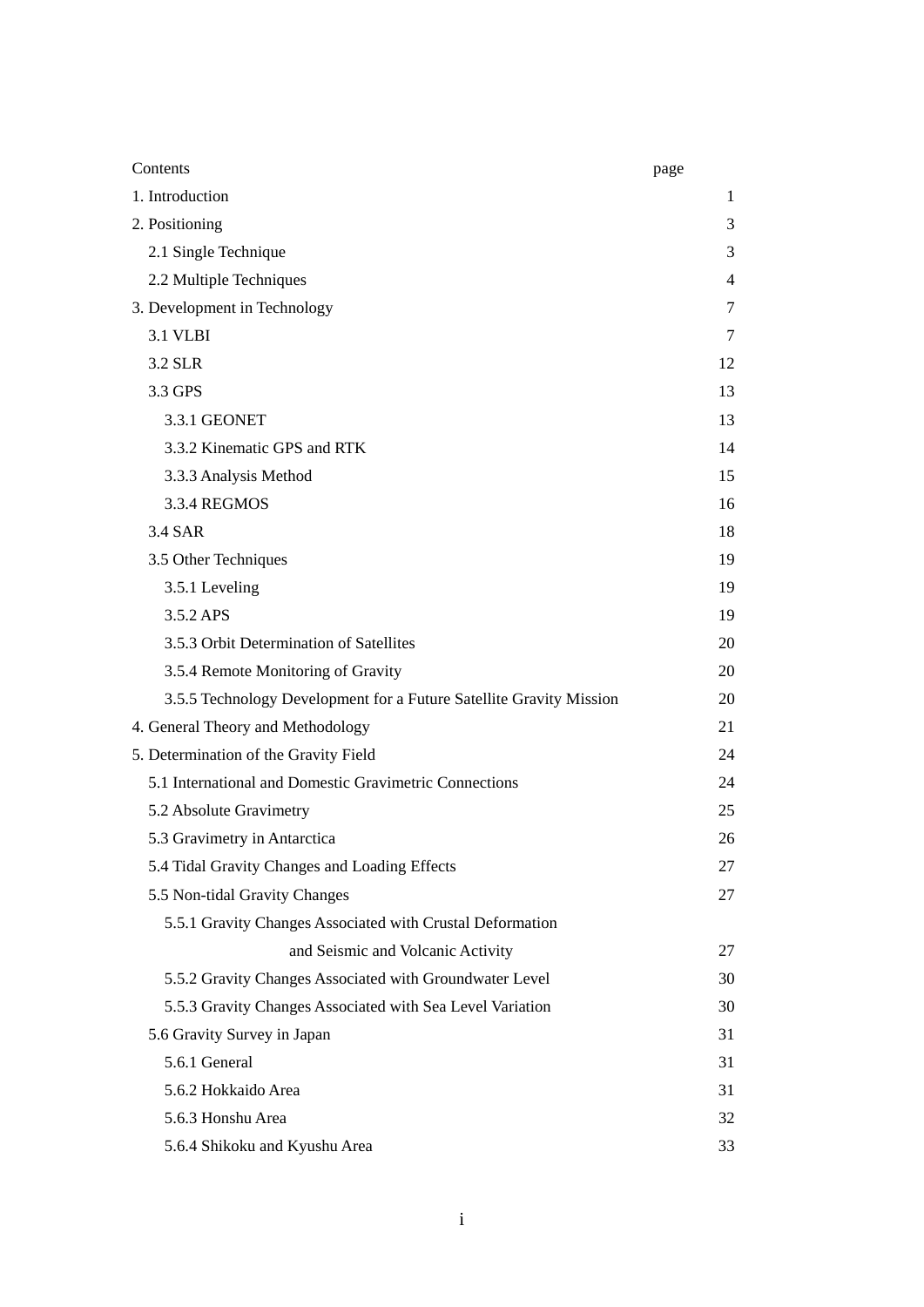| 5.7 Gravity Survey in Foreign Countries                                 | 35  |
|-------------------------------------------------------------------------|-----|
| 5.8 Marine Gravimetry                                                   | 36  |
| 5.9 Data Handling and Gravity/Geoid Maps                                | 38  |
| 5.10 Gravity Data Analysis                                              | 40  |
| 5.11 Theoretical Studies on Geoid and Gravity Field                     | 40  |
| 5.12 Space Gravimetry                                                   | 43  |
| 5.12.1 Lunar and Planetary Gravimetry                                   | 43  |
| 5.12.2 Satellite Gravity Missions                                       | 44  |
| 5.13 Superconducting Gravimetry                                         | 46  |
| 5.14 Air-borne Gravimetry                                               | 47  |
| 6. Crustal Deformation                                                  | 59  |
| 6.1 Secular Movements                                                   | 59. |
| 6.1.1 Plate Motion                                                      | 59  |
| 6.1.2 Interseismic Motion                                               | 60  |
| 6.2 Transient Movements                                                 | 64  |
| 6.2.1 Coseismic Movements                                               | 64  |
| 6.2.2 Slow/Silent Deformation                                           | 68  |
| 6.2.3 Volcanic Activities                                               | 73  |
| 6.3 Periodic Movements                                                  | 77  |
| 6.4 In-situ Deformation Observations                                    | 78  |
| 6.5 Geophysical Studies in Antarctica                                   | 81  |
| 6.6 Sea-level Change and Post-glacial Rebound                           | 81  |
| 7. Marine Geodesy                                                       | 82  |
| 7.1 Marine Geodetic Control                                             | 83  |
| 7.2 Sea-floor Geodesy                                                   | 83  |
| 8. Earth Tides and Ocean Tidal Loading                                  | 87  |
| 9. Earth Rotation                                                       | 88  |
| 10. Application to Atmospheric, Ionospheric and Hydrological Researches | 89  |
| 11. Planetary Geodesy                                                   | 94  |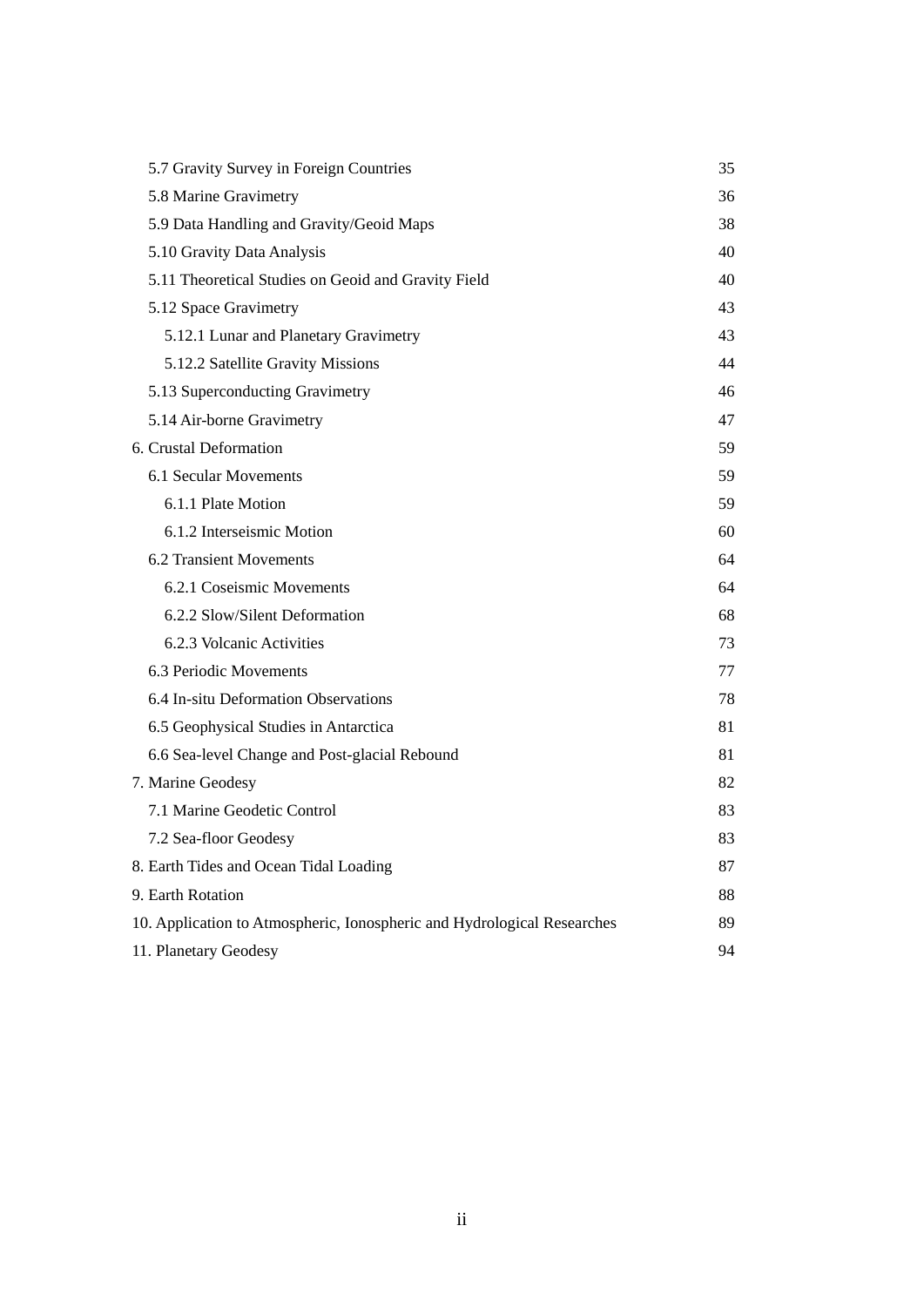#### **1. Introduction**

This report summarizes the geodetic activities in Japan for the period from January 2003 to December 2006. It is to be submitted, on behalf of the Geodetic Society of Japan (GSJ), to the XXIV General Assembly of the International Union of Geodesy and Geophysics (IUGG) to be held in Perugia, Italy, July 2007.

During this four years period, GSJ, together with the Science Council of Japan and 15 other learning societies in Japan, hosted the IUGG XXIII General Assembly in Sapporo in 2003. More than 4600 researchers from about 80 countries and regions attended the Assembly and a number of outreach programs for the public were intensively undertaken in Sapporo and its surrounding areas. GSJ was deeply involved with two programs. The first program consisted of two public lectures. Prof. Shuzo Takemoto, Kyoto University, delivered the first lecture on global changes as detected by satellites and recent surface observation techniques such as gravity meters, extensometers and tiltmeters, while Prof. Erwin Groten from Germany delivered the second lecture on remarkable advancement of the recent space-borne observation techniques. The second program was aimed at inspiring and motivating the interest of school children in science. As a result, the program was especially organized at an elementary school in Sapporo. Prof. James E. Faller from the United States of America provided a lesson on measurement of gravity and Prof. Shuhei Okubo, University of Tokyo on volcanoes and gravity.

GSJ holds scientific meetings twice a year and a tutorial summer school for young geodesists annually. In addition, GSJ awards the Tsuboi Prize to a young geodesist for his/her significant contributions to geodetic science and the Group Tsuboi Prize to a group of geodesists for their joint contributions every year. In the past four years, Drs. K. Matsumoto, T. Otsubo, Y. Hatanaka and S. Miyazaki were the winners of the Tsuboi Prize, and the GEONET Group of the Geographical Survey Institute (GSI) represented by Y. Kumaki, the Gravity Research Group in Southwest Japan represented by R. Schichi and A. Yamamoto, the Satellite Laser Ranging Research Group of the Japan Coast Guard (JCG) represented by M. Sasaki, and GSI and Hydrographic and Oceanographic Department, JCG (JHOD) represented by M. Murakami and A. Sengoku, respectively, were the awardees for the Group Tsuboi Prize. GSJ also celebrates the best presentation student awards at its fall meeting. K. Yamamoto, M. Irwin, I. Hirose, Y. Kobayashi, K. Takatani, Y. Fukushima, H. Takiguchi, T. Kazama, S. Yui, R. Ogawa, and S. Yoshii were the recipients of the best presentation awards in the last four years.

In 2004, GSJ celebrated its fiftieth anniversary. As part of the commemorative activities, GSJ published two books in Japanese: an introductory book on geodesy for the general public (Okubo ed., 2004) and a CD-ROM textbook on geodesy for researchers and university students (Geodetic Society of Japan, 2004).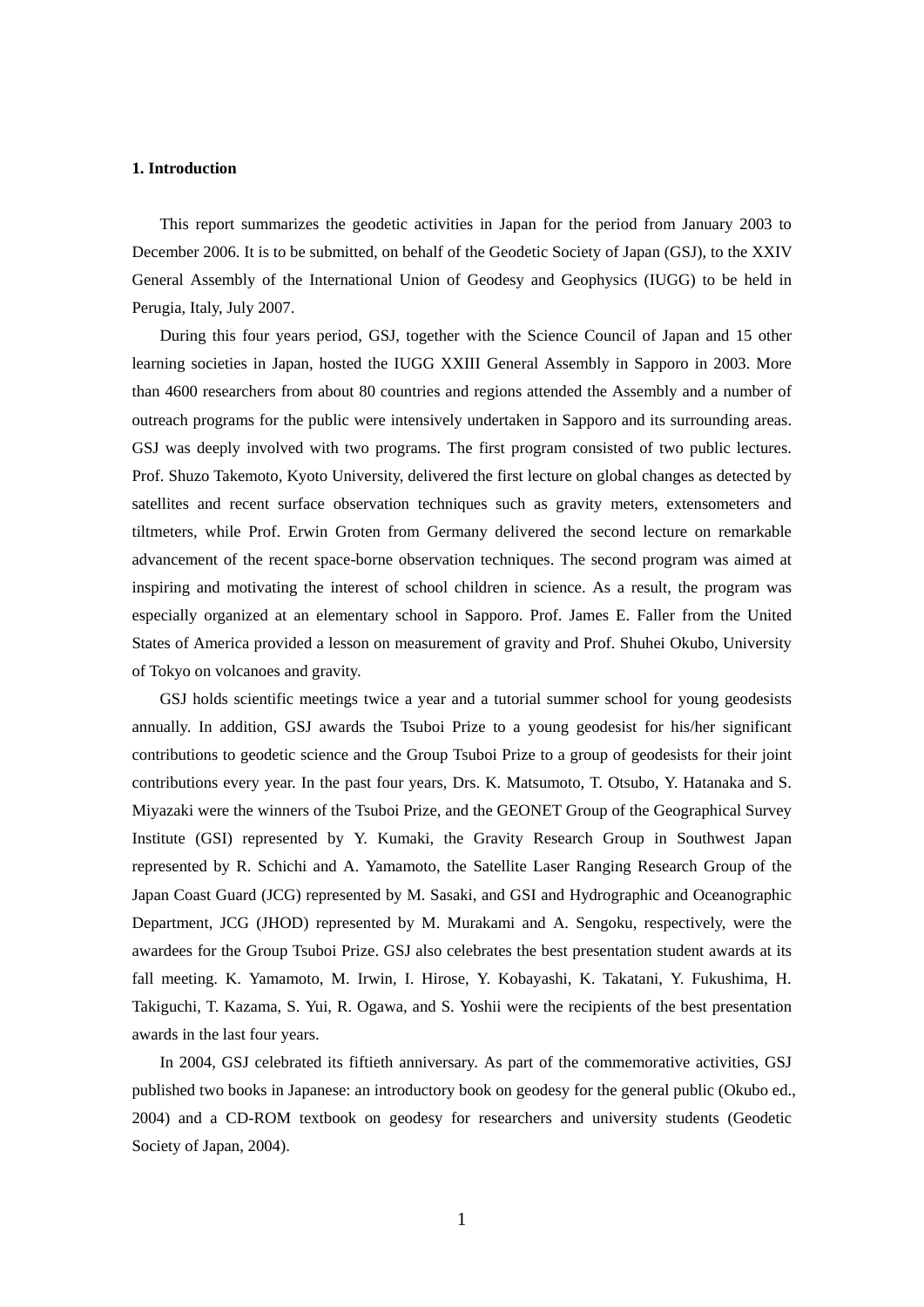During the period 2003 to 2006 a variety of geodetic activities have been undertaken in Japan. We may name some major ones out of them. In August 2003, the first absolute gravity measurement was successfully made on the top of Mt. Fuji (at elevation of about 3800 m).

 The Japanese continuous GPS observation network called the GPS Earth Observation Network System (GEONET) has been reinforced in both qualitatively and quantitatively. The number of continuous sites grew up to about 1200, and the acquired data are transferred on a real time basis. Analysis strategy has been updated to realize a better accuracy. GEONET, the world's largest regional GPS network, is serving for not only geodesy but also various subjects in Earth science.

Another new important geodetic facility to be noted is the Advanced Land Observing Satellite (ALOS) "Daichi", which was successfully launched in January 2006. The satellite is equipped with the L-band Synthetic Aperture Rader (SAR) sensor and can be used to monitor changes in the deformation of the surface regardless of vegetation.

International geodetic activities have also been made intensively. In addition to the continued work under the Global Geodynamics Project (GGP) that was initiated as an international project during the period described in the previous national report, the Absolute Gravity Standard Station Network in East and South-East Asia has been established as a part of the Asia-Pacific Space Geodynamics Project cooperation campaigns in the International Association of Geodesy (IAG) and the Permanent Committee on GIS Infrastructure for Asia and the Pacific (PCGIAP). A joint team of Japanese and U.S. researchers has begun a four year project of integrated geodetic observation in 2005, called International geodetic project on South Eastern Alaska, for detecting the crustal deformation and studying the viscoelastic structure of the Earth in that area.

During those four years, there occurred many significant geophysical events such as the 2004 Sumatra-Andaman earthquake. In Japan, the 2003 Tokachi-oki earthquake was the first M8 interplate earthquake after the installation of dense nationwide geophysical monitoring systems. Thorough analyses of multi-disciplinary data have been conducted to reveal unprecedented details of this typical plate boundary earthquake.

 Technological development in geodetic measurements now opens a new stage toward better understanding of the Earth's figure, internal structure and dynamics, and their temporal evolution. More and more new findings are anticipated in the next several years.

#### **Bibliography**

Geodetic Society of Japan (2004): Commemorative CD-ROM Textbook on Geodesy for the fiftieth anniversary of Geod. Soc. Japan. (in Japanese)

Also found at http://wwwsoc.nii.ac.jp/geod-soc/web-text/index.html

Okubo, S. (ed.) (2004): Chikyu ga Maruitte Honto Desu ka ? (Is the Earth Really Round ?) ~ 50 Questions to Geodesists, Asahi Sensho 752, Asahi Shimbun-sha, 278p. (in Japanese)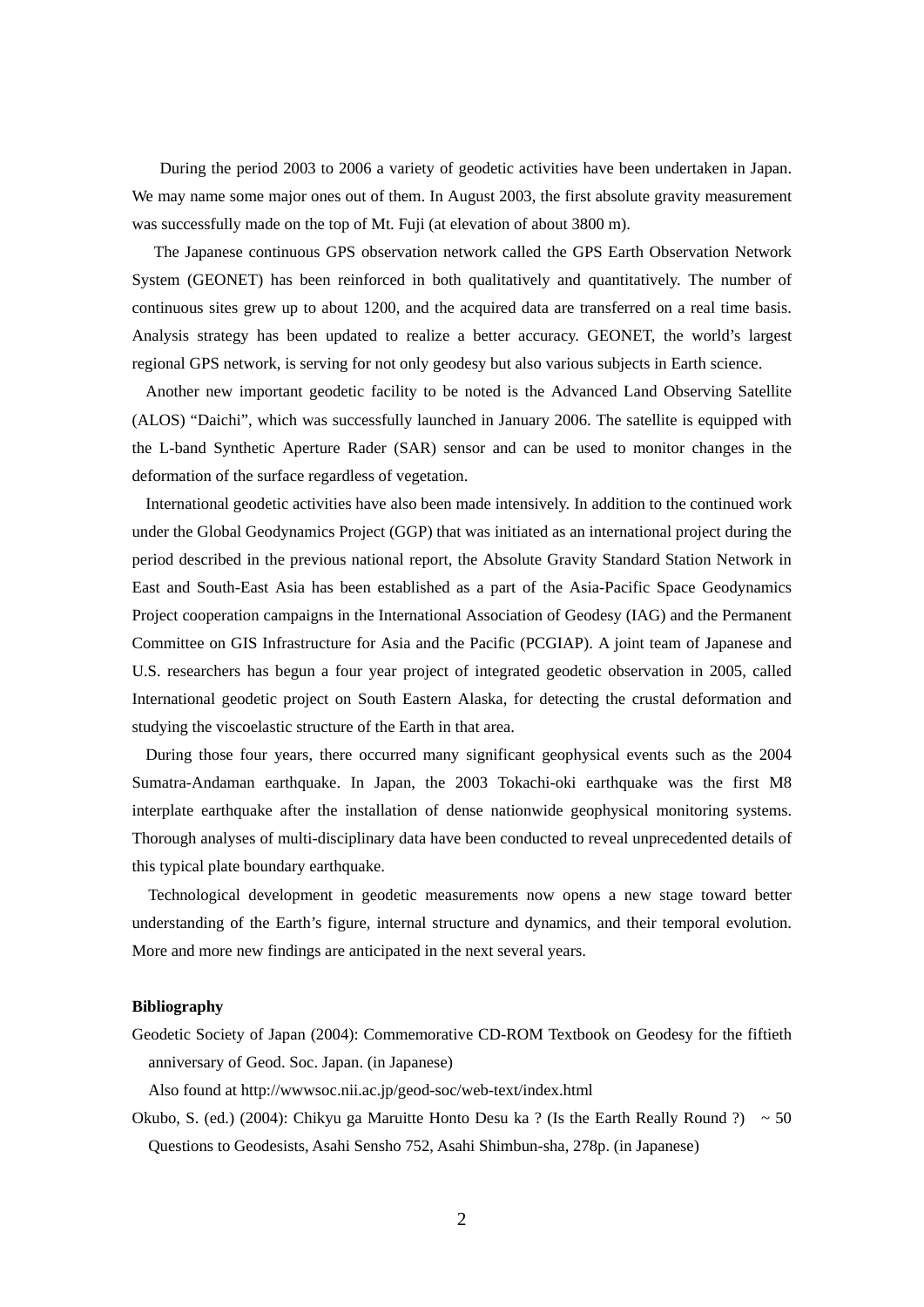#### **2. Positioning**

#### **2.1 Single Technique**

GSI has been operating the Tsukuba 32-m Very Long Baseline Interferometry (VLBI) station (TSUKUB32) and the Tsukuba VLBI Correlator Facility to participate in the international 24-hour sessions that are carried out as a collaborative program organized by the International VLBI Service for Geodesy and Astrometry (IVS). One of the major tasks assigned to GSI is the observation using the 32-m-diameter antenna and the data processing for the sessions (IVS-INT02) over the baseline between TSUKUB32 – WETTZELL (Germany) baseline for the purpose of monitoring UT1-UTC. GSI has also conducted geodetic VLBI sessions with a domestic VLBI network in order to control and monitor the consistency of the Geodetic Reference System of Japan. Fujisaku et al. (2005), Fujisaku et al. (2006), Kokado et al. (2006), Kurihara et al. (2003), Machida et al. (2004), Machida et al. (2005), Machida et al. (2006), Miyagawa and Kurihara (2003), Takashima et al. (2005), Takashima et al. (2006a) and Takashima et al. (2006b) reported those activities.

GSI repeated precise leveling surveys in Tokai and South Kanto Regions. It also carried out precise leveling and GPS surveys in Muroto and Kii areas to monitor interseismic deformations of Tonankai and Nankai earthquakes.

GSI also carried out oversea GPS measurements between Japan and Republic of Korea. Yokokawa et al. (2004) concluded that the difference of the relative coordinates between Japan and Korea given by the old Tokyo Datum System and GPS measurements was about 40 cm. For this comparison they used the precise GPS measurement results obtained as a collaborative project between GSI and National Geographic Information Institute, South Korea.

JHOD has been conducting continuous GPS observation at 39 onshore GPS stations for monitoring crustal deformation (Hydrographic and Oceanographic Department, 2003a; 2003b; 2004; 2005; 2006). They improved their continuous GPS observation system in 2004 (Fuchinoue et al., 2005). Besides continuous observation, they carried out campaign observations on Zeni Su, in the vicinity of Izu Islands in 2003, 2004 and 2005 (Hydrographic and Oceanographic Department, 2004; 2005; 2006).

Shibuya et al. (2003) summarized progress of geodetic observations at Syowa Station in recent 10 years. Shibuya et al. (2005) also summarized location coordinates of geodetic sensors at Syowa Station. Jike et al. (2005) determined station coordinates from the first year observation of Antarctic VLBI. Doi et al. (2004) carried out GPS observations at three points on Antarctic ice sheet, and determined their coordinates and velocities.

The Geological Survey of Japan and National Institute of Advanced Industrial Science and Technology (GSJ/AIST) established GPS array in and around Kinki District (Ohtani et al., 2003).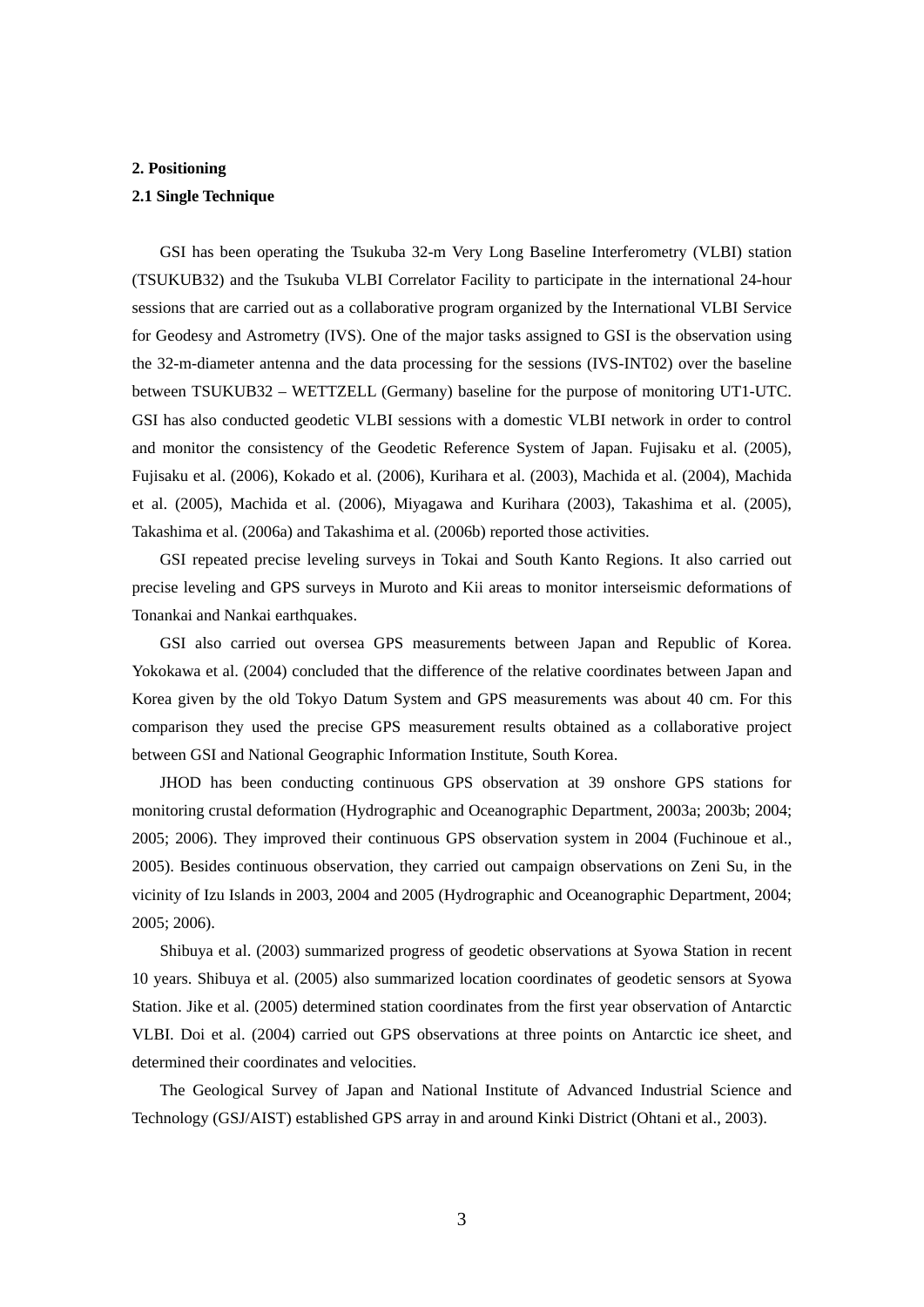#### **2.2 Multiple Techniques**

GSI contributed to the adoption of the Japanese New Geodetic Datum 2000 (JGD2000), which was made effective by amendment of the Japanese Survey Act in the national parliament in 2002, through providing backup and supporting work forces together with JHOD. The tasks included intensive studies on the theoretical background of the reference frame, recalculation of the positions horizontal reference points and vertical benchmarks, negotiations with local and municipal governments, and public communications.

Tobita et al. (2003) calculated and compiled datum conversion vectors for 57 Japanese islands to translate coordinates from the old Tokyo Datum system to the new Datum, which is consistent with the International Terrestrial Reference Frame (ITRF). Tsuji and Matsuzaka (2004) reviewed the procedures taken by the GSI to accomplish the establishment of horizontal part of the new system, which included the calculation of the new coordinates of horizontal control points including VLBI and GPS permanent stations. Imakiire and Hakoiwa (2004) reviewed the construction of the new height system highlighting the procedures of the calculation of the new vertical coordinates including islands. Matsumura et al. (2004) described the framework of the new geodetic reference system of Japan adopted in 2002 including basics concepts of the new system and reformations made in related legislature. GSI (2004) described impacts of adoption of the new geodetic datum of Japan on the survey community and downstream influences on other social sectors.

Masaki et al. (2006) determined the local-tie translation parameters between the GPS (S003; CCJM) and VLBI (S005; VERA-Ogasawara) antennae at Chichijima (DOMES site number 21732) using relative positions derived from their on-site survey. They also reported results of error budgets in their analysis. They concluded that more precise GPS survey was necessary to achieve further accuracy in local tie parameters.

GSI conducted various surveys to maintain the national geodetic frame to accommodate permanent crustal deformations caused by the seismic and volcanic events. GSI carried out surveys over the areas affected by the 2003 Tokachi-oki, the 2004 Mid Niigata Prefecture and the 2005 Fukuoka-ken Seiho-oki earthquakes (e.g. Tsuji et al., 2004; Numakawa et al., 2003). Doi et al. (2005) reported the processes of revision of the coordinates for a total of 6700 survey stations (continuous GPS, horizontal and vertical) to remedy the permanent crustal deformations due to the 2003 Tokachi-oki earthquake.

Sato et al. (2004) presented horizontal motions of four mobile SLR stations and showed that all of them were consistent with the results derived from GPS and VLBI observation by GSI.

#### **Bibliography**

Doi, K., N. Imae, N. Iwata, and N. Seo (2004): GPS observations on the Antarctic ice sheet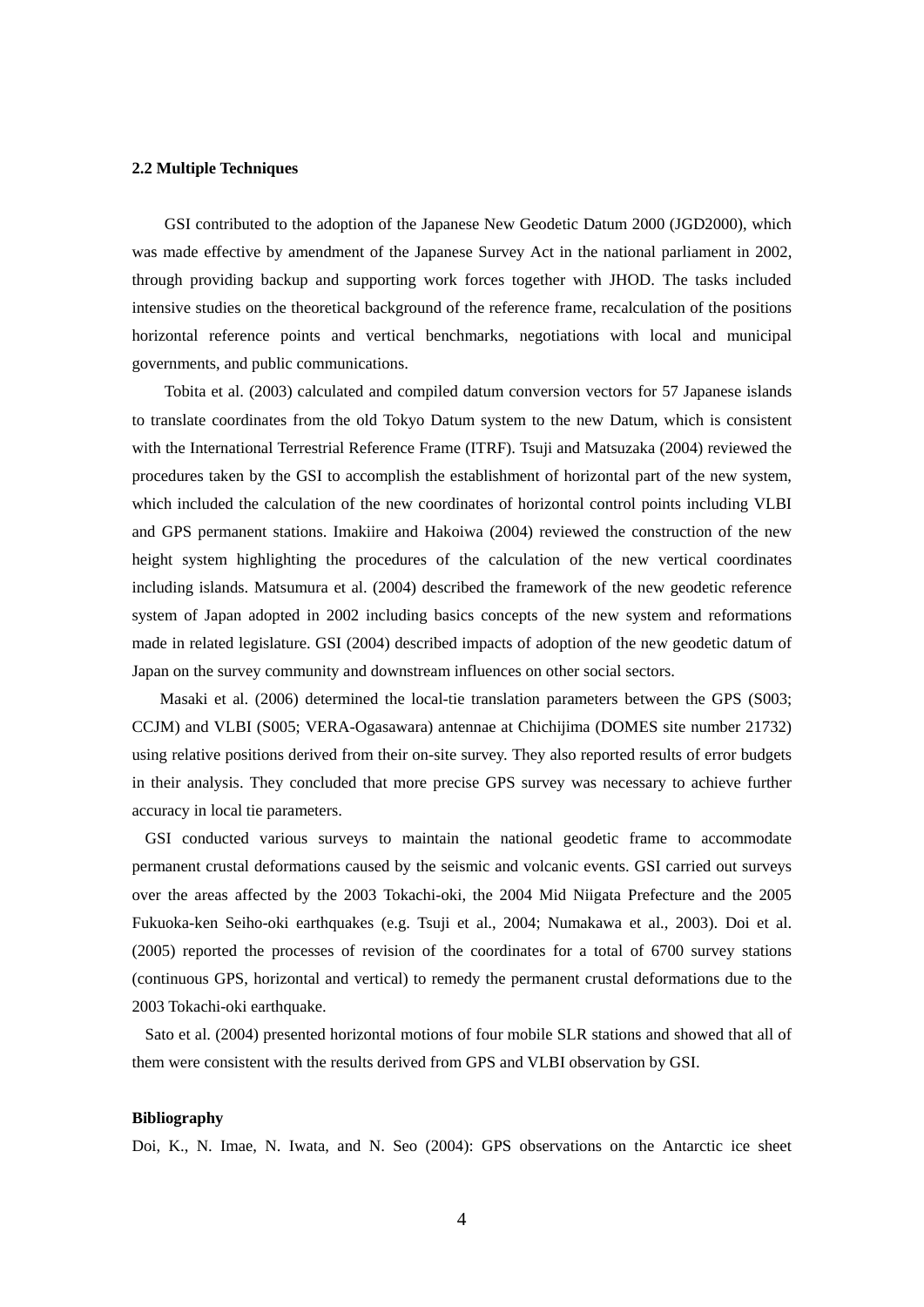conducted during JARE-41, Antarctic Record, **48**, 7-18. (in Japanese with English abstract)

- Doi, H., Y. Shirai, M. Ohtaki, T. Saito, T. Minato, H. Chiba, T. Inoue, K. Sumiya, J. Sugawara, Y. Tanaka, H. Saita, T. Yahagi, H. Kojima, T. Yutsudo, T. Amagai, and M. Iwata (2005): The Revision of Geodetic Coordinates of Control Points Associated with the Tokachi-oki Earthquake in 2003, J. Geogr. Surv. Inst., **108**, 1-10.
- Fuchinoue, H., K. Kawai, and M. Fujita (2005): Continuous GPS observation by Japan Coast Guard – A new system for automatic data download and analysis -, Tech. Bull. Hydrogr. Oceanogr., **23**, 61-65. (in Japanese)
- Fujisaku, J., S. Kurihara, and K. Takashima (2005): Tsukuba 32-m VLBI station, in D. Behrend and K. D. Baver (eds.), IVS 2004 Annual Rep., NASA/TP-2005-212772, 115-118.
- Fujisaku, J., K. Kokado, and K. Takashima (2006): Tsukuba 32-m VLBI station, in D. Behrend and K. D. Baver (eds.), IVS 2005 Annual Rep., NASA/TP-2006-214136, 133-136.
- Hydrographic and Oceanographic Department (2003a): DATA Rep. Hydrogr. Oceanogr. Observ., Ser. Satellite Geod., **15**. (in Japanese) (http://www1.kaiho.mlit.go.jp/jhd-E.html)
- Hydrographic and Oceanographic Department (2003b): DATA Rep. Hydrogr. Oceanogr. Observ., Ser. Satellite Geod., **16**. (in Japanese) (http://www1.kaiho.mlit.go.jp/jhd-E.html)
- Hydrographic and Oceanographic Department (2004): DATA Rep. Hydrogr. Oceanogr. Observ., Ser. Satellite Geod., **17**. (in Japanese) (http://www1.kaiho.mlit.go.jp/jhd-E.html)
- Hydrographic and Oceanographic Department (2005): DATA Rep. Hydrogr. Oceanogr. Observ., Ser. Satellite Geod., **18**. (in Japanese) (http://www1.kaiho.mlit.go.jp/jhd-E.html)
- Hydrographic and Oceanographic Department (2006): DATA Rep. Hydrogr. Oceanogr. Observ., Ser. Satellite Geod., **19**. (in Japanese) (http://www1.kaiho.mlit.go.jp/jhd-E.html)
- Imakiire, T. and E. Hakoiwa (2004): JGD2000 (vertical) -The New Height System of Japan-, Bull. Geogr. Surv. Inst., **51**, 31-51.
- Jike, T., Y. Fukuzaki, K. Shibuya, K. Doi, S. Manabe, D. Jauncey, G. Nicolson, and P. McCulloch (2005): The first year of Antarctic VLBI observations, Polar Geosci., **18**, 26-40.
- Kokado, K., M. Machida, and K. Takashima (2006): High precision determination of earth orientation parameter by VLBI global solutions, J. Geogr. Surv. Inst., **110**, 11-25. (in Japanese, in press)
- Kurihara, S., K. Takashima, T. Tanabe, H. Kawawa, and K. Miyagawa (2003): IVS Intensive VLBI Experiments for UT1 determination between Tsukuba and Wettzell, J. Geogr. Surv. Inst., **102**, 3-10. (in Japanese)
- Machida, M., M. Ishimoto, S. Kurihara, and K. Takashima (2004): Tsukuba VLBI Correlator, in N. R. Vandenberg and K. D. Baver (eds.), IVS 2003 Annual Rep., NASA/TP-2004-212254, 136-139.
- Machida, M., M. Ishimoto, S. Kurihara, and K. Takashima (2005): Tsukuba VLBI Correlator, in D. Behrend and K. D. Baver (eds.), IVS 2004 Annual Rep., NASA/TP-2005-212772, 162-165.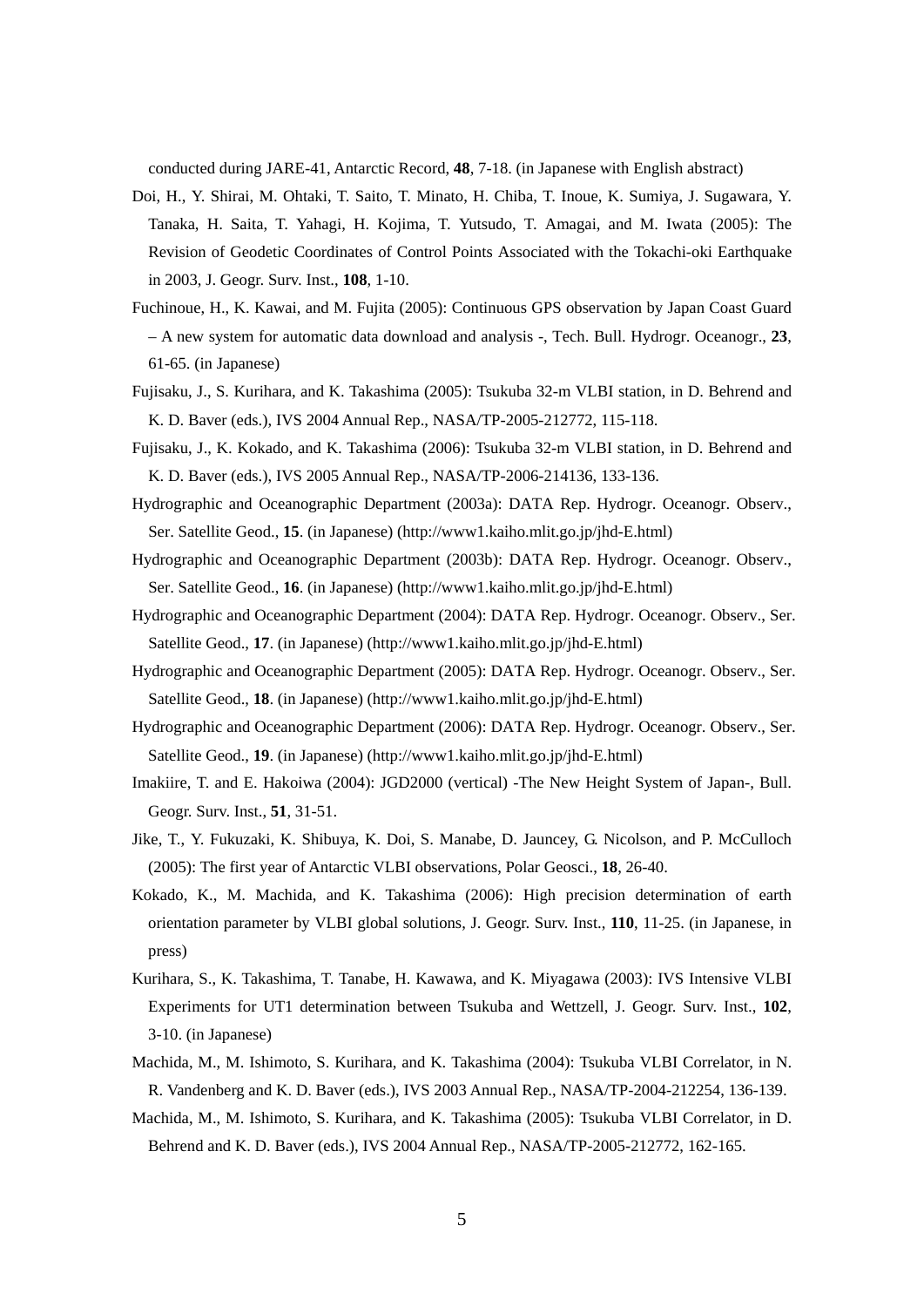- Machida, M., M. Ishimoto, K. Takashima, T. Kondo, and Y. Koyama (2006): K5/VSSP data processing system of small cluster computing at Tsukuba VLBI Correlator, in D. Behrend and K. D. Baver (eds.), IVS 2006 General Meeting Proc., NASA/CP-2006-214140, 117-126.
- Masaki, Y., S. Matsuzaka, and Y. Tamura (2006): Local Tie Survey at VERA Ogasawara Station at Site Chichijima, in D. Behrend and K. D. Baver (eds.), IVS 2006 General Meeting Proc., NASA/CP-2006-214140, 366-370.
- Matsumura, S., Msk. Murakami, and T. Imakiire (2004): Concept of the New Japanese Geodetic System, Bull. Geogr. Surv. Inst., **51**, 1-9.
- Miyagawa, K. and S. Kurihara (2003): Tsukuba VLBI Correlator, in N. R. Vandenberg and K. D. Baver (eds.), IVS 2002 Annual Rep., NASA/TP-2003-211619, 197-200.
- Numakawa, K., Y. Hirai, Y. Shirai, H. Shimo, K. Nemoto, M. Ohtaki, H. Doi, T. Saitou, H. Shinno, T. Minato, S. Tanoue, M. Tokudome, J. Sugawara, H. Kawawa, Y. Takashima, and S. Kurihara (2003): Tsukuba 32-m VLBI station, in N. R. Vandenberg and K. D. Baver (eds.), IVS 2002 Annual Rep., NASA/TP-2003-211619, 157-160.
- Ohtani, R., N. Matsumoto, N. Koizumi, M. Takahashi, T. Sato, Y. Kitagawa, E. Tsukuda, T. Satoh, H. Ito, and Y. Kuwahara (2003): The continuous GPS array observation by the Geological Survey of Japan, AIST, Bull. Geol. Surv. Japan, **54**(5/6), 193 - 212.
- Sato, M., H. Fukura, and M. Fujita (2004): Horizontal motions derived from satellite laser ranging observations, Rep. Hydrogr. Oceanogr. Res., **40**, 73-84. (in Japanese with English abstract)
- Shibuya K., K. Doi, and S. Aoki (2003): Ten years' progress of Syowa Station, Antarctica, as a global geodesy network site, Polar Geosci., **16**, 29-52.
- Shibuya, K., K. Doi, Y. Fukuzaki, and M. Iwata (2005): Geodesy reference points within Syowa Station, Antarcica, and their local geodetic ties, Polar Geosci., **18**, 130-161.
- Takashima, K. (2006a): Open house of VLBI facility and PR technique, VLBI Conf. Symp. 2005 Proc., 124-127. (in Japanese)
- Takashima, K. (2006b): International observations of VLBI in GSI, Tech. Rep. Geogr. Surv. Inst., **A1-313**, 13-22. (in Japanese)
- Takashima, K., M. Ishimoto, M. Machida, J. Fujisaku, and S. Kurihara (2005): The practical operation of eVLBI session to obtain UT1 solution rapidly, in M. Honma (ed.), VLBI Conf. Symp. 2004 Proc., 102-103. (in Japanese)
- Tanaka, K., Sumiya, T. Inoue, K. Chiba, A. Yamada, K. Iwata, S. Chida, H. Saita, I. Saitou, J. Itou, and M. Yamanaka (2004): Responses of Geodetic Department of GSI to the Mid Niigata Prefecture Earthquake in 2004, J. Geogr. Surv. Inst., **107**, 35-44. (in Japanese)
- Tobita M., H. Tsuji, Y. Takahashi, and T. Kawahara (2003): Correction Vectors for Island Positions in Tokyo Datum, J. Geod. Soc. Japan, **49**, 181-192. (in Japanese with English abstract)
- Tsuji, H. and S. Matsuzaka (2004): Realization of Horizontal Geodetic Coordinates 2000, Bull.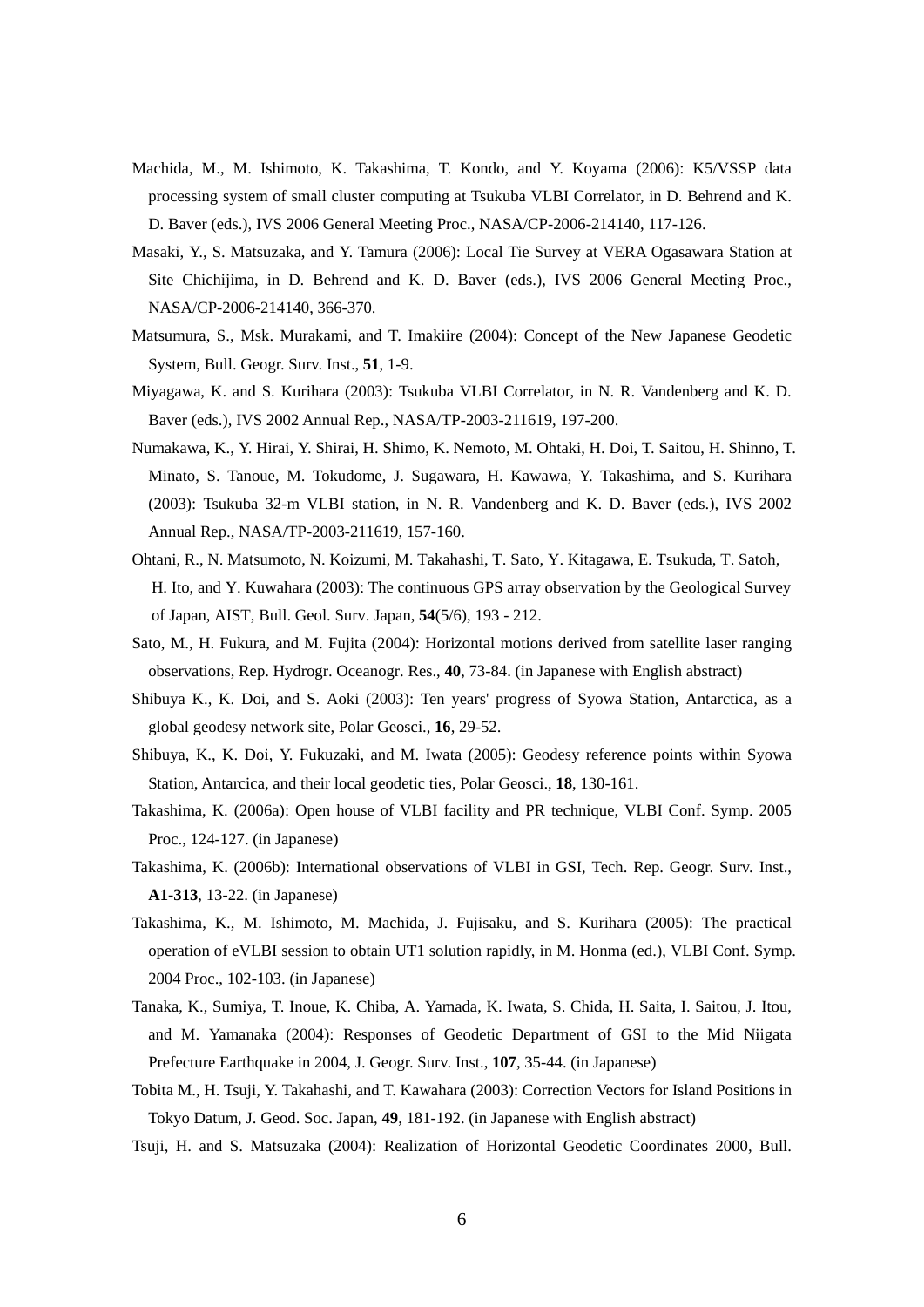Geogr. Surv. Inst., **51**, 11-30.

- Tsuji, H., Y. Shirai, M. Ohtaki, K. Sugihara, R. Kawamoto, I. Kimura, and T. Inoue (2004): The Response of the Geodetic Department of GSI to the Tokachi-oki Earthquake in 2003, J. Geogr. Surv. Inst., **105**, 3-15. (in Japanese)
- Yokokawa, K., S. Tanoue, K. An, and J. Park (2004): Joint Re-measurement of Japan-Korea Connecting Triangulation Network by GPS, J. Geogr. Surv. Inst., **103**, 63-72. (in Japanese)

### **3. Development in Technology**

#### **3.1 VLBI**

In the past, the VLBI technique was severely hampered because the data had to be recorded onto tape and then shipped to a central processing facility for analysis. However, a standard personal computer (PC), hard drive-based storage, and advanced networks are now making the real-time electronic transmission of VLBI data a reality (Kondo, 2005). The e-VLBI technique has enabled us to perform software-based correlation processing using PCs (Kondo et al., 2003; Kondo et al., 2004; Kondo et al, 2006). Kondo et al. (2004) presented K5 VLBI system equipped with a PCI-bus Versatile Scientific Sampling Processor (VSSP) board (K5/VSSP). The K5/VSSP system is compatible with the former tape-based VLBI system and it is the multiple PC-based VLBI system on the FreeBSD and Linux operating system. The K5/VSSP system also includes the original software packages for data sampling and acquisition, real-time IP data transmission, and correlation analysis.

Kimura et al. (2003) developed another PC-based K5 system, which is called "K5/PC-VSI system". The K5/PC-VSI system consists of a high performance PC equipped with a specific PCI-bus board for data acquisition, raid data storage, and a gigabit class A/D sampler (Kimura et al., 2004). The PCI-bus board has a VLBI hardware standard interface (VSI-H) data port and keeps complete compatibility between recent VLBI data recording systems. Recently, Kimura (2005) developed a high performance software correlator, which is able to perform correlation processing of gigabit class data sets in real-time.

One of the objectives of e-VLBI is to improve the accuracy of measurements of Earth's orientation parameters (EOP), where the latency of the observations can be reduced dramatically through rapid turn-around of the data processing (Koyama et al., 2003; Koyama et al., 2004; McCool et al., 2006). In June 2004, the National Institute of Information and Communication Technology (NICT, formerly called Communications Research Laboratory) performed a one-hour e-VLBI session on the baseline between the Kashima 34-m antenna of NICT and the Westford 18-m of the Haystack Observatory, Massachusetts Institute of Technology to estimate UT1, and succeeded to obtain UT1 estimate 4.5 hours after the session was over (Koyama et al., 2005). In this experiment,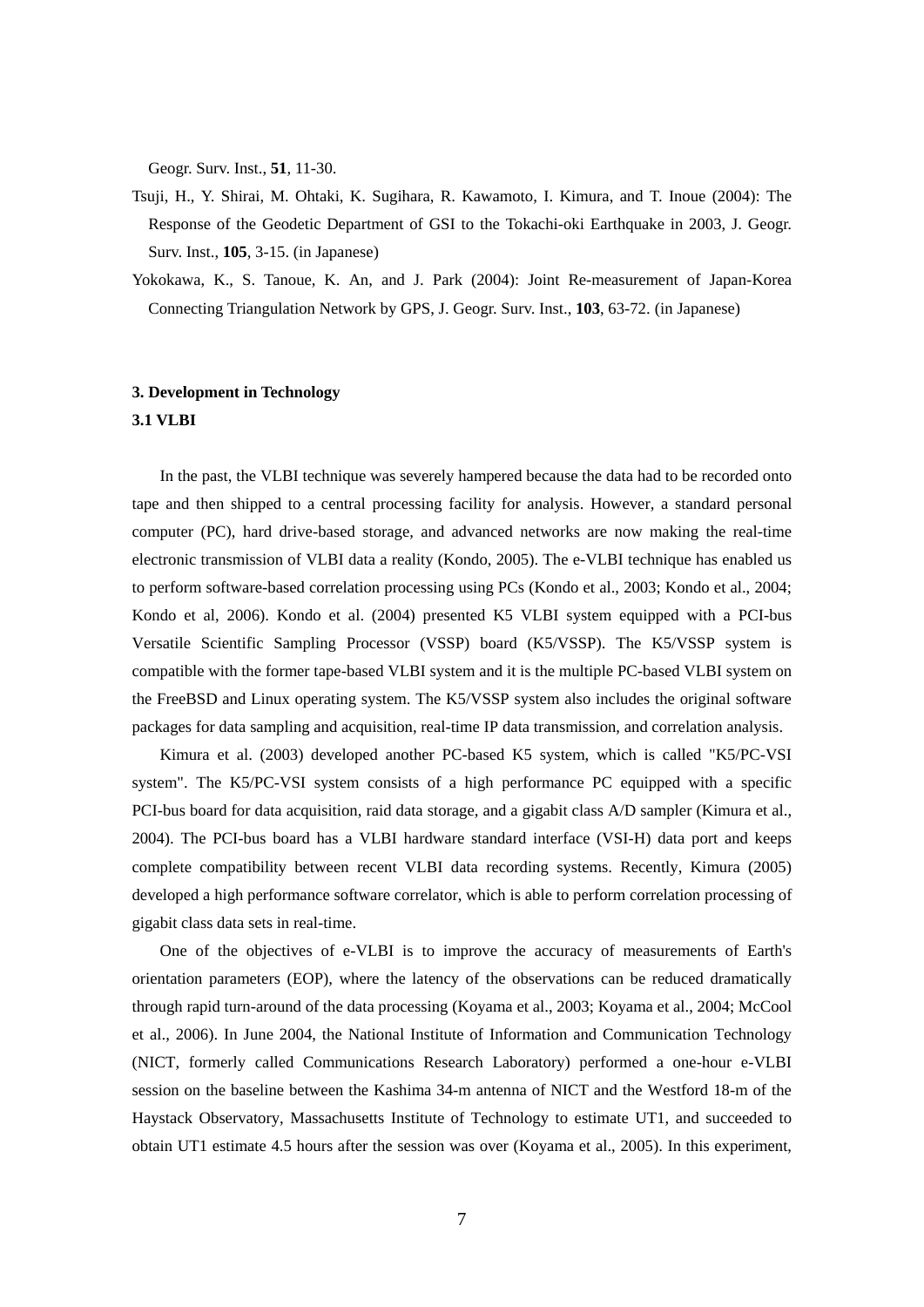the K5 software correlator combined with the network-distributed processing system named VLBI@home developed by NICT (Takeuchi et al., 2004) was used.

The development of a state-of-the-art one-channel A/D sampler "ADS3000" was successfully accomplished in order to improve the signal sensitivity of VLBI experiments (Takeuchi et al., 2006). The ADS3000 is equipped with a high performance FPGA processor, and a variety of sampling modes up to 4 Gbps are available. FPGA code is rewritable so that it can be used for multiple applications such as a digital base band converter (DBBC) for multi-channel geodetic VLBI, as a software demodulator for spacecraft downlink signal in spacecraft VLBI or satellite communications, or as a spectrometer for broadband astronomical observations.

Differential VLBI (DVLBI) technique for spacecraft navigation using e-VLBI is under development (Kikuchi et al., 2004; Sekido et al., 2004a; Sekido et al., 2004b). NICT performed six VLBI experiments for tracking HAYABUSA spacecraft on its descending phase towards asteroid Itokawa for 4 -26 November 2005 (Sekido et al., 2006). The main purpose of these observations was to evaluate the accuracy of spacecraft position determined by DVLBI. Concerning the delay observables of the spacecraft, there are two sorts of delay observables -group delay and phase delaywhich are currently under investigation. The bandwidth of the spacecraft's signal is too narrow to achieve enough precision using group delay observables. Thus phase delay is thought as alternative choice to get higher delay resolution, even the ambiguity of phase is an issue to be solved (Sekido et al., 2004b; Sekido et al., 2004b). Phase delay observables are extracted with a special correlation software using the signal around transmitting frequency. In addition, a relativistic delay model for Earth-based VLBI observation of sources at finite distances was developed in order to obtain an accurate spacecraft position (Sekido and Fukushima, 2004; Sekido and Fukushima, 2006).

The presence of radio frequency interference (RFI) due to the IMT-2000 mobile phone service systems has become one of the severe problems in S-band signal observations. Thus a high-temperature superconductor (HTS) filter development for RFI mitigation was developed and is now operationally used at Kashima 34-m antenna station (Kawai et al., 2003a; Kawai et al., 2003b).

Fey et al. (2004) presented the milliarcsecond (mas)-accurate radio positions for 22 southern hemisphere extragalactic sources in order to better define the International Celestial Reference Frame and to provide additional phase-reference sources with accurate positions for use in astrophysical observations. Ojha et al. (2005) also presented the X-band VLBI survey results of southern hemisphere extra-galactic sources at milliarcsecond resolution to quantify the magnitude of the expected effect of intrinsic source structure on astrometric bandwidth synthesis VLBI observations. Niell et al. (2005) presented the new perspective of geodetic VLBI, which is called "VLBI2010".

National Astronomical Observatory of Japan (NAOJ) is operating a domestic VLBI network VERA (VLBI Exploration of Radio Astrometry). The VERA network consists of four stations and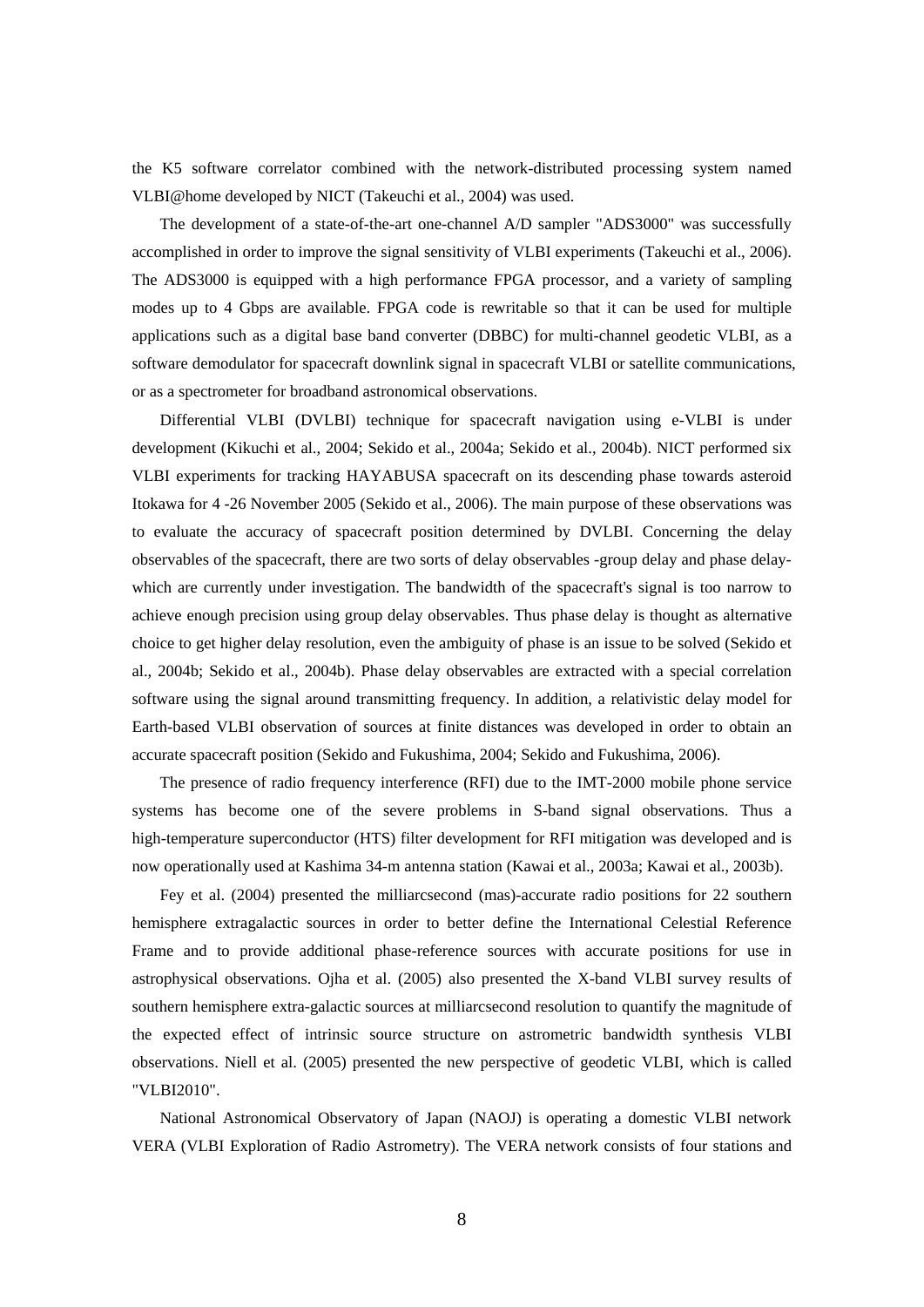each station has a 20-m-diameter antenna. They are located at Mizusawa (Iwate Prefecture), Iriki (Kagoshima Pref.), Ogasawara (Ogasawara Islands, Tokyo) and Ishigakijima (Okinawa Pref.). The range of the baseline length in the network is 1020 km to 2270 km. The main goal of the VERA is to explore three-dimensional (3-D) structure of the Galaxy by measuring the annual parallax of Galactic maser sources with the accuracy of 10 micro arc second levels. In order to practice high-precision astrometry, VERA is required to keep the accuracy of the 3-D coordinate within  $10^{-9}$ of the baseline length, that is 2 mm. VERA also aims at studying geophysical phenomena with high-precision positioning (Manabe et al, 2004; Tamura and VERA group, 2002).

Each VERA station is equipped with 2 GHz and 8 GHz bands (S/X bands) receivers for geodetic VLBI observations, and dual receiver system of 22 GHz and 43 GHz bands (K/Q bands) for astrometry observations. The dual receiver (dual beam) system in K/Q bands is designed for relative VLBI observations. The single beam of K band system is also used for geodetic VLBI. The backend recording system is original designed for VERA. The maximum recording rate is 1 Gbps using magnetic tape recorder. One of the VERA station Mizusawa has a disk recording system named K5 developed by NICT. Its maximum recording rate is 256 Mbps and it is used mainly domestic VLBI outside of VERA network.

The first geodetic VLBI observation within VERA network was carried out in November 2004 and regular observations started in December 2004. The regular observations are usually scheduled three times per month and each one has 24-hour observation duration. Once a month, VERA stations join the domestic JADE (JApanese Dynamic Earth observation by VLBI) experiments which are organized by GSI. Those observations are objective to linking the VERA station coordinates to the ITRF2000 (International Terrestrial Reference Frame 2000). Other observations are carried out within the VERA internal network almost twice a month. VERA network attains the observation precision of 2 mm in horizontal coordinates and 7-8 mm in vertical ones with one 24-hour observation in S/X bands (Jike et al, 2005a, 2005b; Jike et al. 2006). Since 2006, geodetic observations in K band are attempted and we get better precision than S/X bands. The daily positions of VERA stations are also monitored by continuous GPS observations. Local tie among VLBI, GPS and ground survey is discussed by Masaki et al. (2006).

#### **Bibliography**

- Fey, A. L., R. Ojha, D. L. Jauncey, K. J. Johnston, J. E. Reynolds, J. E. J. Lovell, A. K. Tzioumis, J. F. H. Quick, G. D. Nicolson, S. P. Ellingsen, P. M. McCulloch, and Y. Koyama (2004): Accurate Astrometry of 22 Southern Hemisphere Radio Sources, Astron. J., **127**, 1791-1795.
- Fukuzaki, Y., K. Shibuya, K. Doi, T. Ozawa, A. Nothnagel, T. Jike, S. Iwano, D. L. Jauncey, G. D. Nicolson, and P. McCulloch (2005): Results of the VLBI experiments conducted with Syowa Station, Antarctica, J. Geodesy, **79**, 379-388.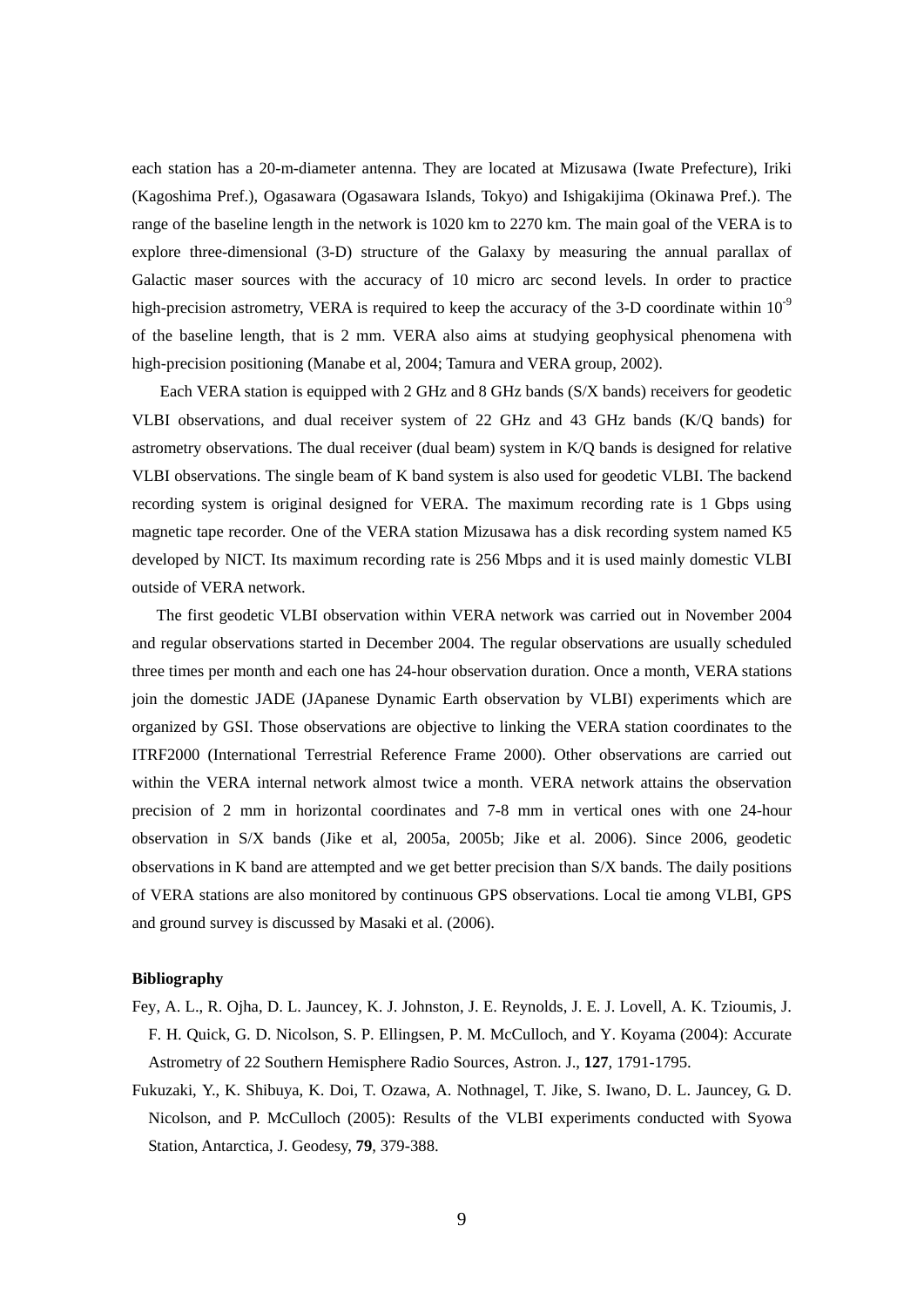- Jike, T., Y. Fukuzaki, K. Shibuya, K. Doi, S. Manabe, D. L. Jauncey, G. D. Nicolson, and P. McCulloch (2005a): First year of Antarctic VLBI observations, Polar Geosci., **18**, 26-40.
- Jike, T., Y. Tamura, S. Manabe, N. Kawaguchi, K. Iwadate, O. Kameya, Y. Kan-ya, S. Kuji, H. Kobayashi, S. Sakai, K. Sato, K. Shibata, T. Hirota, T. Fujii, K. Horiai, M. Honma, T. Miyaji, T. Omodaka, and H. Imai (2005b): Start of regular geodetic VLBI observations within VERA network, Annual Rep. Nat. Astron. Observatory Japan, **7**, 48.
- Jike, T., Y. Tamura, S. Manabe, and NAOJ VERA Group (2006): The First Year of VERA Geodetic Experiments, in D. Behrend and K. Baver (eds.), IVS 2006 General Meeting Proc., NASA/CP-2006-214140, USA, 56-57.
- Kawai, E., J. Nakajima, H. Takeuchi, H. Kuboki, and T. Kondo (2003a): Wide-band High-temperature Superconductor Filter on 2.2GHz RFI Mitigation, IVS CRL-TDC News, **22**,  $2 - 4$ .
- Kawai, E., J. Nakajima, H. Takeuchi, H. Kuboki, and T. Kondo (2003b): High-temperature Superconductor Filter on 2.2GHz operating status against RFI, IVS CRL-TDC News, **23**, 10-11.
- Kikuchi, F., Y. Kono, M. Yoshikawa, M. Sekido, M. Ohnishi, Y. Murata, J. Ping, Q. Liu, K. Matsumoto, K. Asari, S. Turuta, H. Hanada, and N. Kawano (2004): VLBI observation of narrow bandwidth signals from the spacecraft, Earth Planets Space, **56**, 1041-1047.
- Kimura, M. (2005): Development of the software correlator for the VERA system, IVS NICT-TDC News, **26**, 26-27.
- Kimura, M., J. Nakajima, H. Takeuchi, and T. Kondo (2003): 2-Gbps PC architecture and Gbps data processing in K5/PC-VSI, IVS CRL-TDC News, **23**, 12-13.
- Kimura, M., J. Nakajima, H. Takeuchi, and T. Kondo (2004): High Performance PC Based Gigabit VLBI System, IVS NICT-TDC News, **25**, 64-68.
- Kondo, T. (2005): Development of geodetic VLBI system and direct measurements of plate motion, J. Geod. Soc. Japan, **50**, 245-262.
- Kondo, T., Y. Koyama, J. Nakajima, M. Sekido, and H. Osaki (2003): Internet VLBI system based on the PC-VSSP (IP-VLBI) board, New Technologies in VLBI, ASP Conf. Ser., **306**, 205-216.
- Kondo, T., M. Kimura, Y. Koyama, and H. Osaki (2004): Current status of software correlators developed at Kashima Space Research Center, in N. R. Vandenberg and K. D. Baver (eds.), IVS 2004 General Meeting Proc., NASA/CP-2004-212255, 186-190.
- Kondo, T., Y. Koyama, H. Takeuchi, and M. Kimura (2006): Development of a new VLBI sampler unit (K5/VSSP32) equipped with a USB 2.0 interface, in D. Behrend and K. Baver (eds.), IVS 2006 General Meeting Proc., NASA/CP-2006-214140, 195-199.
- Koyama, Y., T. Kondo, H. Osaki, A. E. Whitney, and K. A. Dudevoir (2003): Rapid turn around eop measurements by VLBI over the internet, in E. Sanso (ed.), IAG Symposia **128**, A Window on the Future of Geodesy, Springer, 119-124.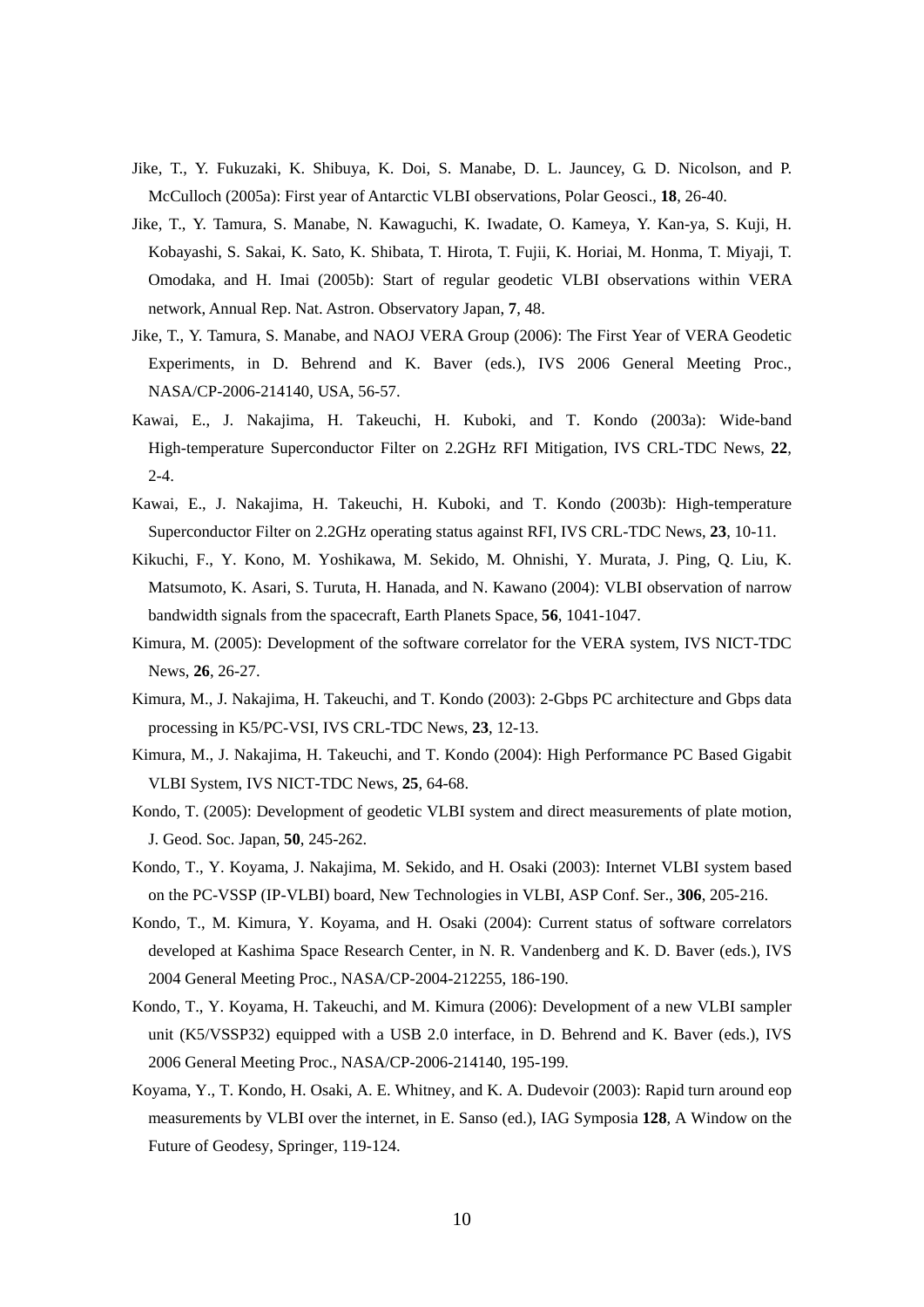- Koyama, Y., T. Kondo, H. Osaki, M. Hirabaru, K. Takashima, K. Sorai, H. Takaba, K. Fujisawa, D. Lapsley, K. Dudevoir, and A. Whitney (2004): Geodetic VLBI Experiments with the K5 System, Third IVS General Meeting, February 9-11, 2004, Ottawa, Canada.
- Koyama, Y., T. Kondo, M. Hirabaru, M. Kimura, and H. Takeuchi (2005): Research and Developments for e-VLBI Utilizing Global High Speed Network Connections, J. Nat. Inst. Info. Comm. Tech., **52**, 131-139.
- Manabe, S., Y. Tamura, T. Jike, K. Horiai, and VERA Team (2004): Status and Plan of Geodetic and Astrometric Observations with VERA, in N. R. Vandenberg and K. D. Baver (eds.), IVS 2004 General Meeting Proc., NASA/CP-2004-212255, 151-156.
- Masaki, Y., S. Matsuzaka, and Y. Tamura (2006): Local tie survey at VERA Ogasawara station at site Chichijima, in D. Behrend and K. Baver (eds.), IVS 2006 General Meeting Proc., NASA/CP-2006-214140, 366.
- McCool, R., R. Spencer, S. Kumar, R. Beresford, S. Durand, Y. Koyama, S. Parsley, A. Whitney, and P. Maat (2006): Enhancing the Sensitivity of Radio Telescopes Using Fiber-Optic Networks, Radio Sci. Bull., **317**, 9-18.
- Niell, A., A. Whitney, W. Petrachenko, W. Schlueter, N. Vandenberg, H. Hase, Y. Koyama, C. Ma, H. Schuh, and G. Tuccari (2005): VLBI2010: A Vision for Future Geodetic VLBI, Proc. Joint Assembly of IAG, IAPSO, and IABO, August, 2005, Cairns (submitted).
- Ojha, R., A. L. Fey, P. Charlot, D. L. Jauncey, K. J. Johnston, J. E. Reynolds, A. K. Tzioumis, J. F. H. Quick, G. D. Nicolson, S. P. Ellingsen, P. M. McCulloch, and Y. Koyama (2005): VLBI Observations of Southern Hemisphere ICRF Sources. II. Astrometric Suitability Based on Intrinsic Structure, Astron. J., **130**, 2529-2540.
- Sekido, M. and T. Fukushima (2004): Relativistic VLBI Delay Model for Finite Distance Radio Source, in E. Sanso (ed.), IAG Symposia **128**, A Window on the Future of Geodesy, Springer, 141-145.
- Sekido, M. and T. Fukushima (2006): A VLBI delay model for radio sources at a finite distance, J. Geodesy, **80**, 137-149, doi:10.1007/s00190-006-0035-y.
- Sekido, M., R. Ichikawa, H. Osaki, T. Kondo, Y. Koyama, M. Yoshikawa, T. Ohnishi, W. Cannon, A. Novikov, and M. Berube (2004a): Astrometry observation of spacecraft with very long baseline interferometry - a step of VLBI application for spacecraft navigation -, URSI Commission-F Triennium Open Symp. Proc., 163-170.
- Sekido, M., R. Ichikawa, H. Osaki, T. Kondo, Y. Koyama, M. Yoshikawa, T. Ohnishi, W. Cannon, A. Novikov, M. Berube, and NOZOMI VLBI group (2004b): VLBI Observation for Spacecraft Navigation (NOZOMI) - Data Processing and Analysis Status Report, in N. R. Vandenberg and K. D. Baver (eds.), IVS 2004 General Meeting Proc., NASA/CP-2004-212255, 258-262.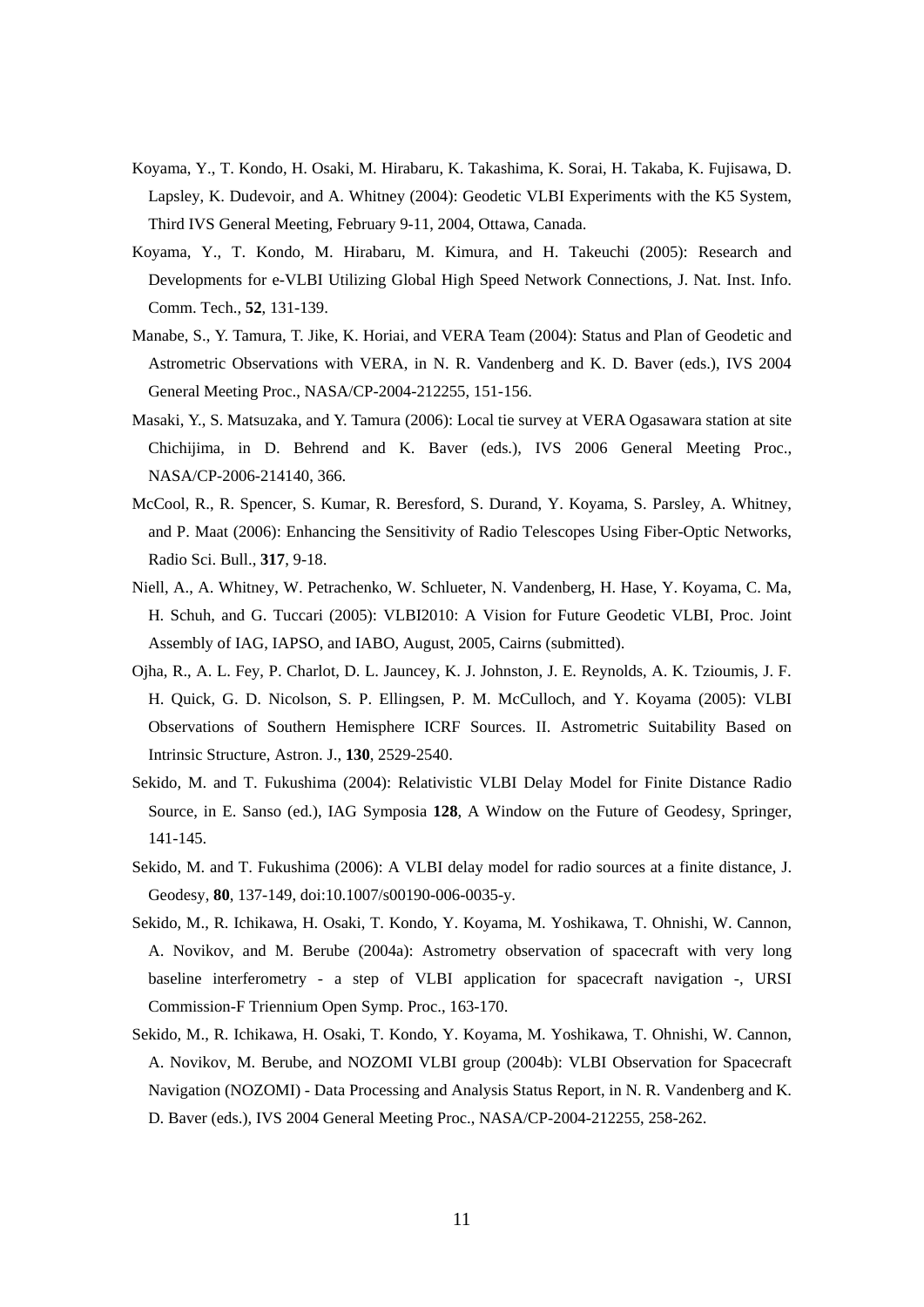- Sekido, M., R. Ichikawa, M. Yoshikawa, N. Mochizuki, Y. Murata, T. Kato, T. Ichikawa, H. Takeuchi, and T. Ohnishi (2006): DVLBI Test Observation at HAYABUSA's approach to ITOKAWA, Proc. 16th Workshop on Astrodynamics and Flight Mechanics (in press).
- Takeuchi, H., T. Kondo, Y. Koyama, and J. Nakajima (2004): VLBI@home VLBI Correlator by GRID Computing System, in N. R. Vandenberg and K. D. Baver (eds.), IVS 2004 General Meeting Proc., NASA/CP-2004-212255, 200-204.
- Takeuchi, T., M. Kimura, J. Nakajima, T. Kondo, Y. Koyama, R. Ichikawa, M. Sekido, and E. Kawai (2006): Development of 4-Gbps Multi-functional VLBI Data Acquisition System, Publ. Astron. Soc. Pacific (in press).
- Tamura, Y. and VERA Group (2002): Geodetic Observation System in VERA, in N. R. Vandenberg and K. D. Baver (eds.), IVS 2002 General Meeting Proc., NASA/TP-2003-211619, 167-170.

#### **3.2 SLR**

Precise orbit analysis, mainly of satellite laser ranging (SLR) data, has been studied in NICT. Otsubo and Appleby (2003) quantified the optical response of spherical laser ranging satellites such as LAGEOS, AJISAI and ETALON, and revealed that the center-of-mass correction of these satellites can be dependent on the types of terrestrial SLR systems. The result of this study is listed in the website of International Laser Ranging Service (http://ilrs.gsfc.nasa.gov/). Crustal deformation is monitored in a regional SLR network around Tokyo. Significant change of site coordinates caused by the volcanic activities was detected (Schillak et al., 2006).

The spin motion of LAGEOS satellites was intensively investigated in collaboration with worldwide institutes. Otsubo et al. (2004) developed a photometry system at the Natural Environment Research Council Space Geodesy Facility at Herstmonceux, UK, to monitor the spin axis orientation and the spin rate of LAGEOS-2 satellite. Andres et al. (2004), on the other hand, explained the spin motion of the two LAGEOS satellites by developing a mathematical model called LOSSAM, at Delft University of Technology, the Netherland.

Observation performance at Shimosato Hydrographic Observatory has been improved, i.e., the single-shot precision of SLR observation has been improved: from 9.5 cm for LAGEOS-1 yearly root-mean-square (RMS) in 1986 to 1.5 cm in 2005, the total number of passes obtained at Shimosato has increased from, e.g., 541 passes of 4 satellites in 1986 to 2331 passes of 24 satellites in 2005 (Satellite Laser Ranging Group of the Japan Coast Guard, 2006). Matsushita and Sato (2005) updated terrestrial reference system and gravity model for data analysis, which improved accuracy of the estimated range biases and station position.

Japan Aerospace Exploration Agency (JAXA) developed a satellite laser ranging system with an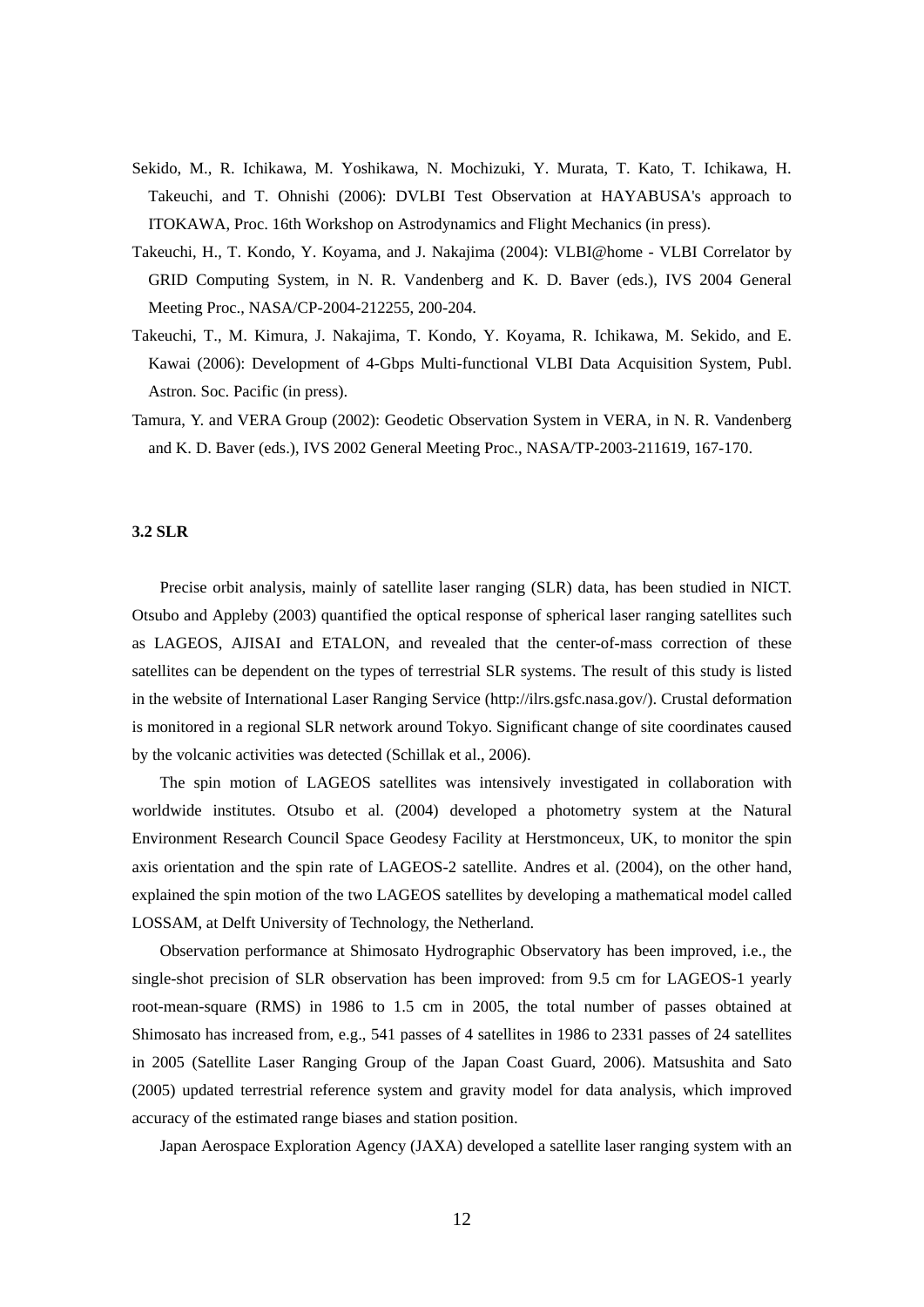optical telescope of 1 m in diameter. The station is located in Tanega-shima Island approximately 1000 km south-west of Tokyo. The system is able to be remotely controlled from Tsukuba Space Center of JAXA (Uchimura et al., 2004). The ranging accuracy is better than 10 mm RMS in single-shot for LAGEOS satellite.

#### **Bibliography**

- Andres, J. I., R. Noomen, G. Bianco, D. Currie, and T. Otsubo (2004): Spin axis behaviour of LAGEOS satellites, J. Geophys. Res., **109**, B06403, 1-12, doi:10.1029/2003JB002692.
- Matsushita, M. and M. Sato (2005): Update of terrestrial reference system and gravity model for SLR data analysis, Tech. Bull. Hydrogr. Oceanogr., **23**, 73-77. (in Japanese)
- Otsubo, T. and G. M. Appleby (2003): System-dependent centre-of-mass correction for spherical geodetic satellites, J. Geophys. Res., **108**(B4), 2201, doi:10.1029/2002JB002209.
- Otsubo, T., R. A. Sherwood, P. Gibbs, and R. Wood (2004): Spin motion and orientation of LAGEOS-2 from photometric observation, IEEE Trans. Geoscience and Remote Sensing, **42**, 1, 202-208.
- Otsubo, T. (2005): Improving the analysis precision of satellite laser ranging data from centimeter to millimeter range, J. Geod. Soc. Japan, **51**, 1-16. (in Japanese)
- Satellite Laser Ranging Group of the Japan Coast Guard (2006): Contribution to geodesy, orbit determination of artificial satellites, and establishment of the World Geodetic System as the national geodetic coordinate system of Japan by means of satellite laser ranging, J. Geod. Soc. Japan, **52**, 21-36. (in Japanese with English abstract)
- Schillak, S., E. Wnuk, H. Kunimori, and T. Yoshino (2006): Crustal deformation in the key stone network detected by satellite laser ranging, J. Geod., **79**, 682-688.
- Uchimura, T., M. Sawabe, S. Murata, Y. Matsuoka, T. Oldham, and J. Maloney (2004): Remote Operation of GUTS-SLR, 14<sup>th</sup> Int. Laser Ranging Workshop: Proc., 419-422.

#### **3.3 GPS**

#### **3.3.1 GEONET**

GEONET has been reinforced and revised stepwise. The first overall revision of GEONET routine analysis system was done in 2001 by utilizing the state of the art models of the GPS analysis (Hatanaka et al., 2003). After eliminating linear, annual and semiannual trends, the root mean square error of baselines of the updated system were about 3 mm for horizontal components and 1 cm for vertical component in average, and the total variance was reduced by about 50 %.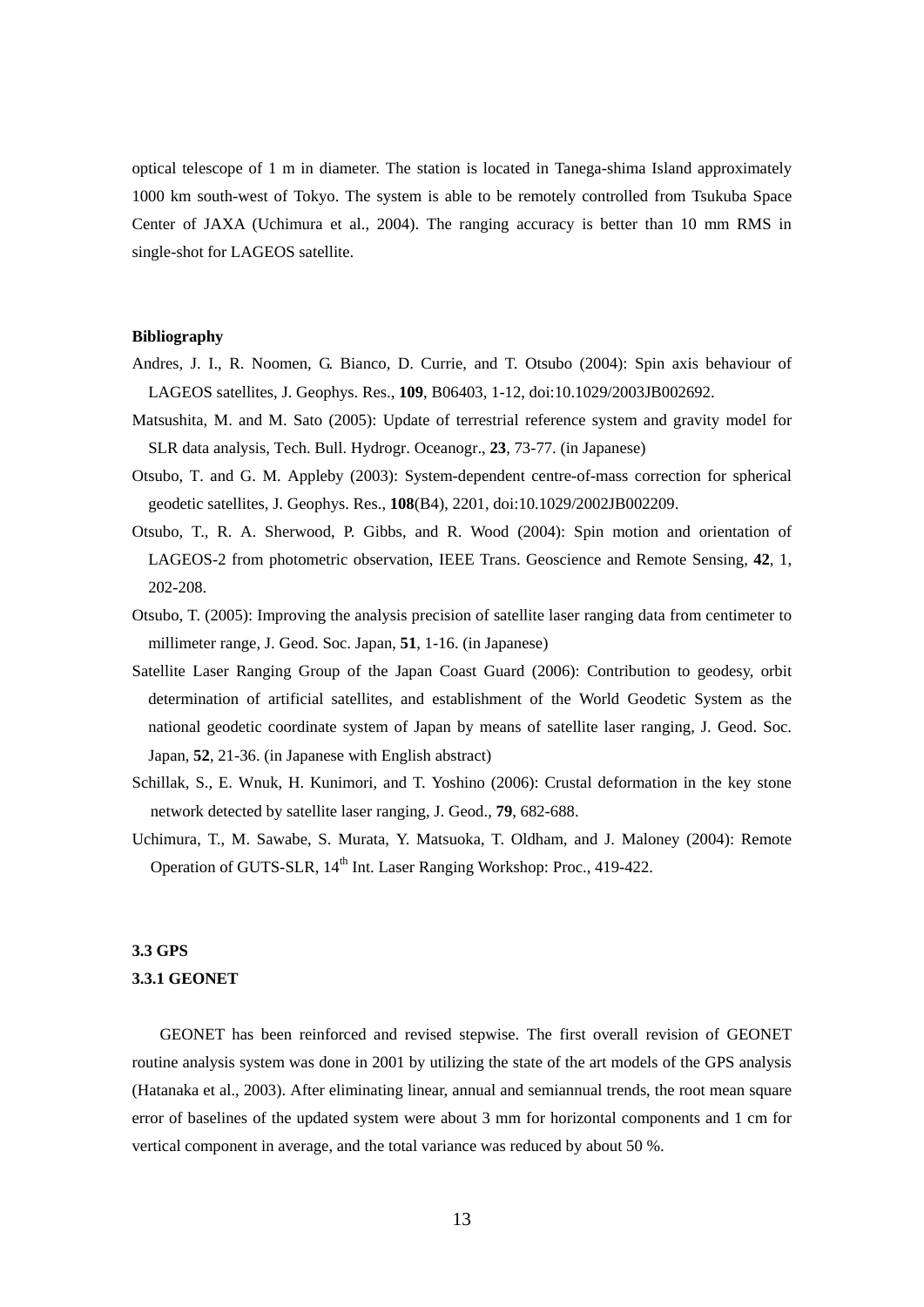GSI (2004) summarized the recent enhancements of GEONET in 2003. They are the increase of the number of the stations to 1200 stations, introduction of a real-time capability, and the second upgrade of computing system for routine analysis. Hatanaka et al. (2005) evaluated the precision of the revised routine solutions and concluded that inconsistency of noise characteristics between different antenna types was significantly reduced by the re-designing of the network clustering. The effect of thermal deformation of antenna pillar was identified by careful analysis of time series data obtained by the near real-time solution with 6-hour sessions.

By comparing the previous height solutions with the newest ones after the revisions described in GSI (2004), Yutsudo et al. (2005) detected systematic errors in the previous solutions. They attributed the causes of those errors to modeling error of phase center variation in the previous system. They showed that the closure of land survey by GPS observation from a GEONET station to another GEONET station was improved when they used new height datum obtained by the new GEONET solutions.

GEONET Group (2004) reviewed the steps of construction of GEONET and highlighted its contributions on Earth science. Hatanaka (2006) reviewed technical developments of analysis system of GEONET along with the background history of improvements of signal/noise ratio of GPS observation in the 1990s.

#### **3.3.2 Kinematic GPS and RTK**

Hatanaka et al. (2004) briefly summarized the status of enhancement of real-time capability to GEONET done by GSI in 2003. After discussion on GSI's motivation to start such a huge project, they also explained the technical aspects of data flow, and analysis system. Yamagiwa et al. (2006) illustrated the new GEONET with real-time capability in more detail and demonstrated successful test results of 1-Hz analysis of the 2003 Tokachi-oki earthquake with this system in post-processing mode.

Yahagi et al. (2005) tested performance of the real-time analysis system and the near real-time system with 3-hour sessions. The variance of baseline time series of 3-hours solutions is 2-3 times larger than that of the 6-hour solutions, which is a standard product of the routine analysis. Seismic waves exited by the 2004 Sumatra-Andaman earthquake was detected by post-processing kinematic analysis of the GEONET data and comparison with seismogram record showed good agreement.

Miyazaki et al. (2004) processed 1-Hz GPS data at the time of the 2003 Tokachi-oki main rupture. Comparisons of GPS displacement waveform with double integrated strong motion record show significant similarities during the shake, but the integrated seismic records suffer from artificial low frequency noise. This suggests that GPS would constrain the cumulative slip distribution better than the seismic records. Then they inverted 1-Hz GPS with multiple time window inversion. The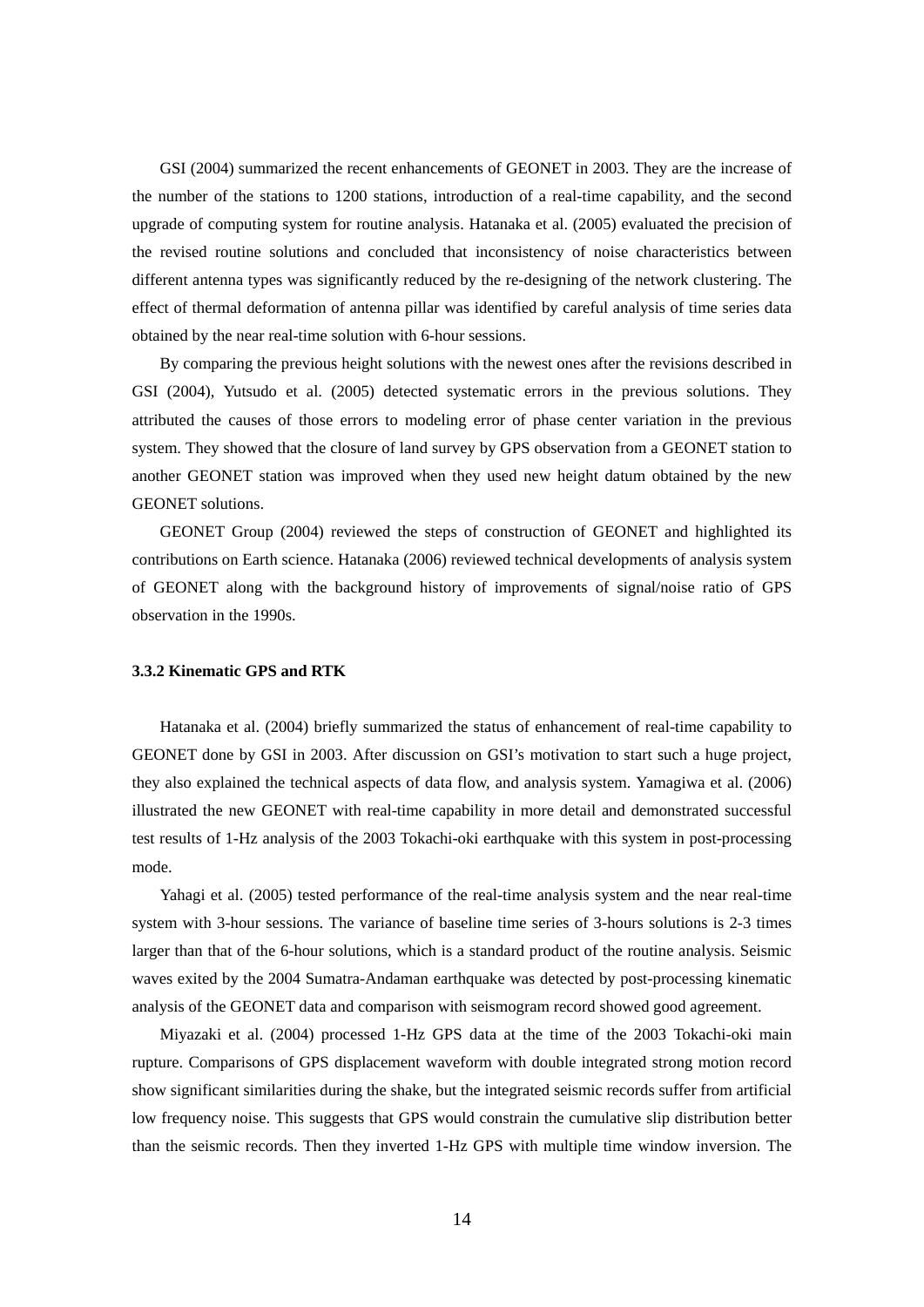slip distribution is in principle similar to that obtained from strong motion data, but their solution shows a better contrast to the afterslip distribution. Irwan et al. (2004) analyzed both the 1-Hz and the 30-second sampling data associated with the 2003 Tokachi-oki earthquake. They successfully obtained the seismic waveform. They also concluded that there was no recognizable precursory displacement before the arrival of seismic wave.

Ohta et al. (2006a) analyzed 1-Hz data of IGS stations associated with the 2004 Sumatra-Andaman earthquake. They succeeded in detecting large surface wave for both short ( $\sim 10$ ) km) and long (5000  $\sim$  10,000 km) baselines. The analysis was effective in discussing long period coseismic signals over the seismologically detectable frequency band. Also, the analysis demonstrated the limitation of the relative mode positioning that the analysis is no longer useful after the arrival of coseismic signal to the reference site. From this experience, importance of precise point positioning in kinematic mode (kinematic PPP) became evident. Ohta et al. (2006b) studied the error characteristics of kinematic PPP analysis by analyzing GEONET 30-second sampling data with GIPSY/OASIS-II software.

Another important application of kinematic GPS is positioning of moving object. Such technique comprises the core of marine geodesy and seafloor geodetic measurements. Terai (2003; 2004) discussed vertical positioning accuracy of survey vessels with kinematic GPS positioning technique for hydrographic surveys. Precise height determination with sub-decimeter accuracy in the sea area will be useful for the sea bottom survey. Tozawa et al. (2004) discussed vertical positioning accuracy of survey vessels with VRS-RTK (virtual reference station – realtime kinematic) technique. Kawai et al. (2005; 2006) discussed positioning accuracy of kinematic GPS for long baselines used for seafloor geodetic observations.

As an application of real-time GPS positioning, Kato et al. (2005) applied the RTK-GPS to GPS buoy to detect tsunami before its arrival to the coast and succeeded to detect the tsunami that was generated by the September 2004 earthquake that occurred offshore Kii Peninsula, central Japan.

Advances of scientific research technology over the last decade have enabled progressively better navigation positioning. The Dynamic Positioning System (DPS) is installed on the Deep Ocean Drilling Vessel "Chikyu" to keep positioning and control motions (Murata et al., 2005) and by Remote Operating Vehicle (ROV) (Yamamoto, 2005).

#### **3.3.3 Analysis Method**

Hatanaka (2003) investigated systematic difference between two different sets of coordinate solutions of GEONET, and found that there was a weak point of the network combination in the old analysis strategy of GEONET. He concluded that it magnified the inconsistency between noise characteristics of two sources of reference frame realization, which are GPS satellite orbits and a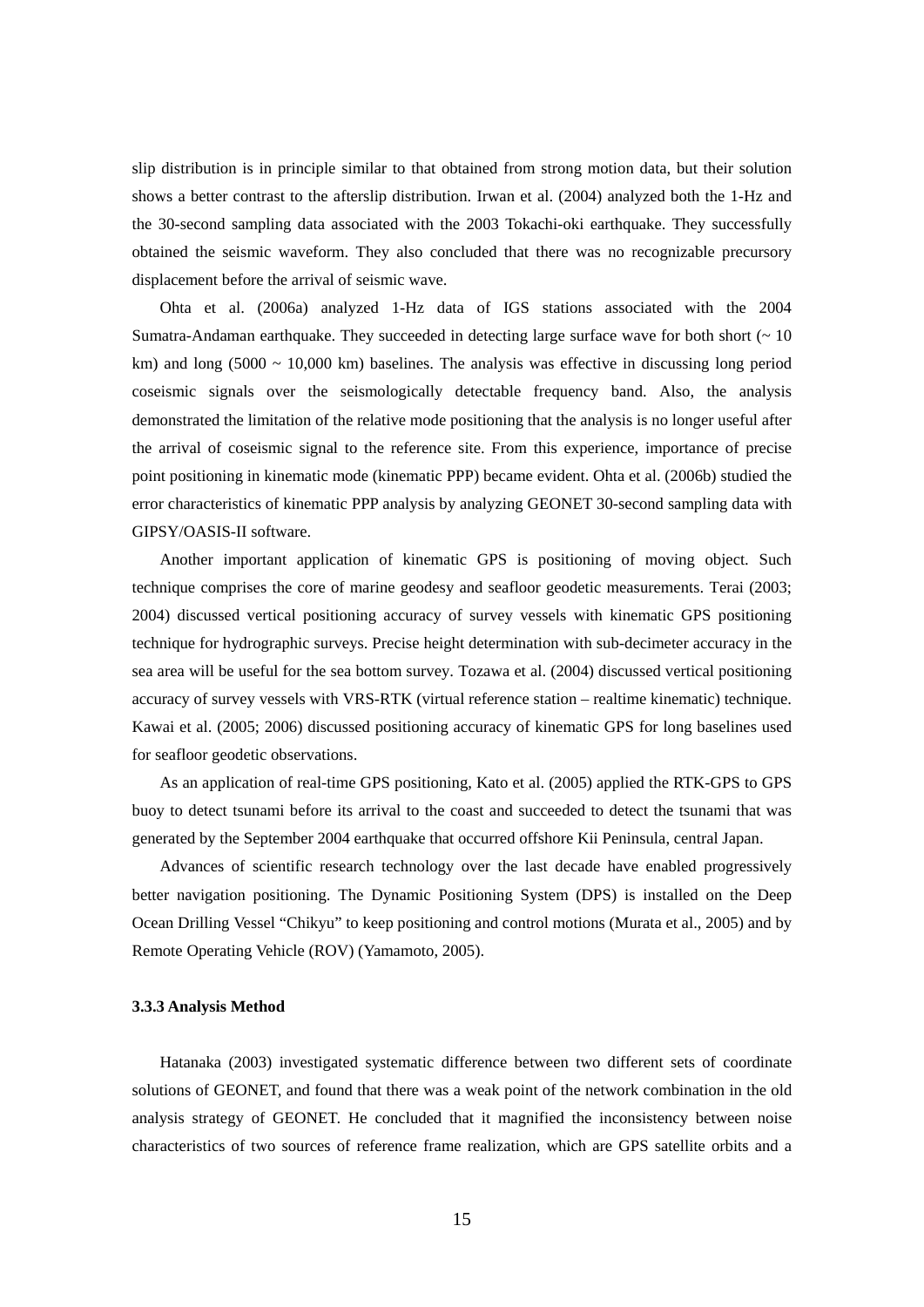priori coordinates of fiducial sites. This finding contributed the revision of the analysis strategy resulting in improvement of the solution consistency as reported by GSI (2004). Tanaka et al. (2003) calibrated the phase characteristics of GPS antennas to improve the accuracy of the GPS positioning computation.

Koshimizu et al. (2005) found anomalous transient change in the GPS continuous observation on Asama Volcano and attributed the cause of the fluctuation to the attenuation of microwave signal from the satellite due to snow stacked on the antenna radome. They also concluded that the tilt of monument due to freeze of soil at the base causes artifacts. They showed that masking of observation data from the satellite of high elevation angles, that was affected by the stacked snow, and correction of the tilt by using data of tiltmeter of the pillar were partly effective.

Shimada (2005) analyzed GPS data observed in the Tsukuba 2000 and 2001 GPS/MET dense network campaigns, and found that the relationship between the baseline length and vertical repeatability of the baseline vector among the network sites was strong. Iwabuchi et al. (2004) investigated the characteristics of post-fit residuals computed using three types of software, and evaluated the behavior of multipath errors in the post-fit phase residuals.

#### **3.3.4 REGMOS**

GSI developed automated standalone remote GPS monitoring systems (REGMOS) for the deployment on volcanoes to monitor crustal deformations of volcanoes, where neither power supply nor cabled communication is available. GSI has been operating those systems on nine volcanoes in Japan. Machida et al. (2003) reported the recent experiences gained through field operations. They described problems encountered, and some countermeasures developed to solve those problems. In 2004, GSI deployed REGMOS to Asama volcano, which erupted in September 2004. Numakawa et al. (2005) described technical details of the instrumentation.

#### **Bibliography**

- Geographical Survey Institute (2004): Establishment of the nationwide observation system of 1,200 GPS-based control stations, J. Geogr. Surv. Inst., **103**, 1-51. (in Japanese)
- GEONET Group (2004): GEONET (GPS Earth Observation Network System) and its Prospect, J. Geod. Soc. Japan, **50**, 53-65. (in Japanese with English abstract)
- Hatanaka, Y. (2003): Remarks on Network Cluster Topology for Distributed Analyses of Wide Area GPS Networks, Technical Report, J. Geod. Soc. Japan, **49**, 143-152.
- Hatanaka, Y. (2006): Enhancement of Continuous GPS Observation Networks as Geoscientific Sensors, - Resolving Signal/Noise of GPS Observable-, J. Geod. Soc. Japan, **52**, 1-19. (in Japanese with English abstract)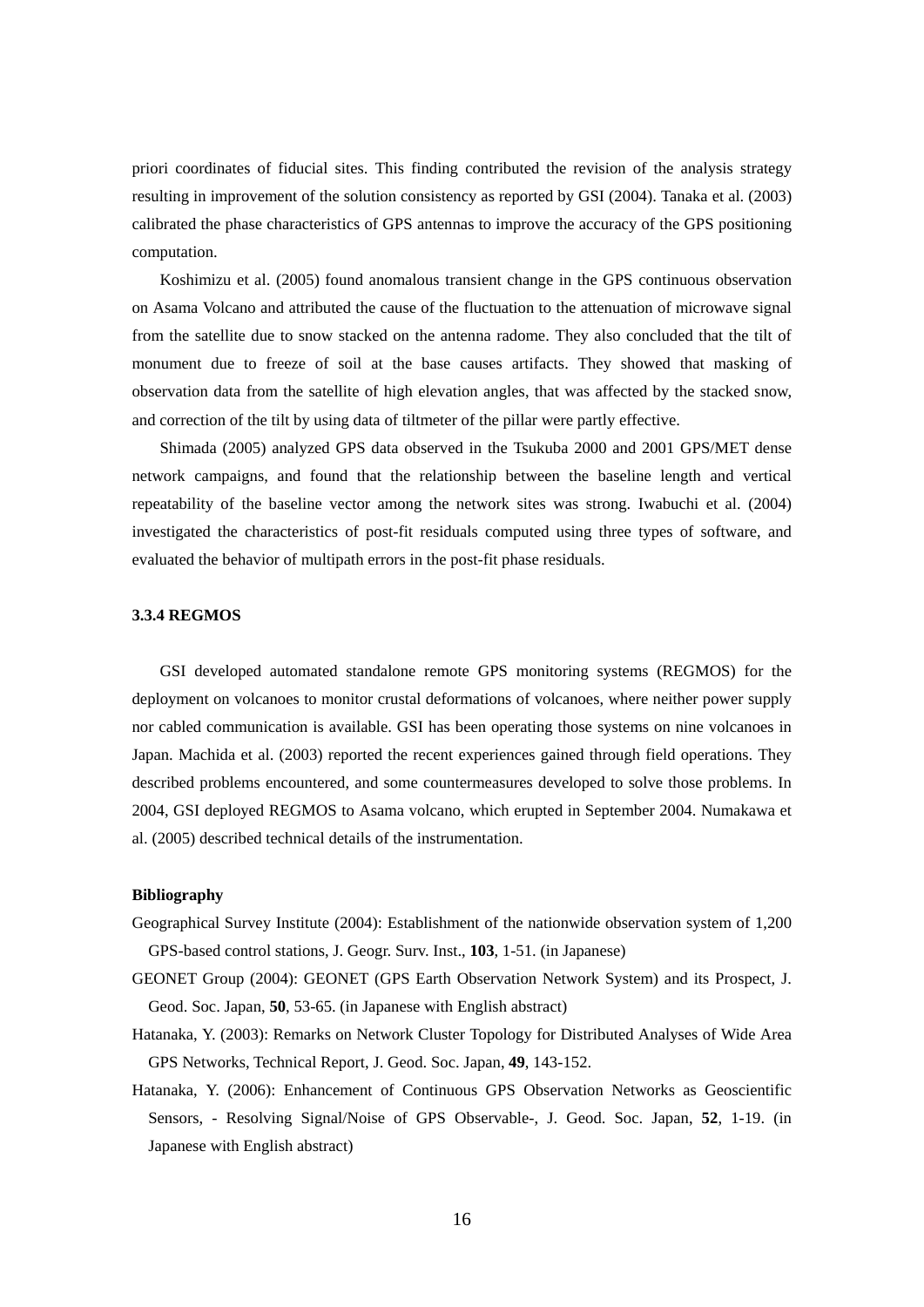- Hatanaka, Y., T. Iizuka, M. Sawada, A. Yamagiwa, Y. Kikuta, J. M. Johnson, and C. Rocken (2003): Improvement of the Analysis Strategy of GEONET, Bull. Geogr. Surv. Inst., **49**, 11-34.
- Hatanaka, Y., A. Yamagiwa, M. Iwata, and S. Otaki (2004): Addition of real-time capability to the Japanese dense GPS Network, Proc. IGS workshop.
- Hatanaka, Y., A. Yamagiwa, T. Yutsudo, and B. Miyahara (2005): Evaluation of Precision of Routine Solutions of GEONET, J. Geogr. Surv. Inst., **108**, 49-56. (in Japanese)
- Irwan, M., F. Kimata, K. Hirahara, T. Sagiya, and A. Yamagiwa (2004): Measuring Ground Deformation with 1-Hz GPS Data: the 2003 Tokachi-oki Earthquake (Preliminary Report), Earth Planets Space, **56**, 389-393.
- Iwabuchi, T., Y. Shoji, S. Shimada, and H. Nakamura (2004): Tsukuba GPS Dense Net Campaign observation : Improvement in GPS stacking maps of post-fit phase residuals estimated from three software packages, J. Meteor. Soc. Japan, **82**, 315-330.
- Kato, T., Y. Terada, K. Ito, R. Hattori, T. Abe, T. Miyake, S. Koshimura, and T. Nagai (2005): Tsunami due to the 2004 September 5th off the Kii peninsula earthquake, Japan, recorded by a new GPS buoy, Earth Planets Space, **57**, 297-301.
- Kawai, K., Y. Narita, M. Fujita, T. Ishikawa, H. Fuchinoue, and M. Nagaoka (2005): Machine (antenna) - dependency of long baseline KGPS positioning accuracy, Tech. Bull. Hydrogr. Oceanogr., **23**, 66-72. (in Japanese)
- Kawai K., M. Fujita, T. Ishikawa, Y. Matsumoto, and M. Mochizuki (2006): Accuracy evaluation of the long baseline KGPS, Tech. Bull. Hydrogr. Oceanogr., **24**, 80-88. (in Japanese)
- Koshimizu, H., N. Ishikura, T. Amagai, M. Nemoto, K. Iwata, A. Yamada, K. Numakawa, and H. Shimo (2005): Investigation and Countermeasure against the obstacle to measurement at mobile observation, J. Geogr. Surv. Inst., **109**, 55-63. (in Japanese)
- Machida, M., Y. Ebina, H. Shinno, and T. Akiyama (2003): Some aspects and its improvement of remote GPS monitoring system for volcanic activities, J. Geogr. Surv. Inst., **102**, 71-80. (in Japanese)
- Miyazaki, S., K. M. Larson, K. Choi, K. Hikima, K. Koketsu, P. Bodin, J. Haase, G. Emore, and A. Yamagiwa (2004): Modeling the rupture process of the 2003 September 25 Tokachi-Oki (Hokkaido) earthquake using 1-Hz GPS data, Geophys. Res. Lett. , **31**, L21603, doi:10.1029/2004GL021457.
- Murata, K., H. Ozawa, T. Tsubokawa, M. Yoshitake, and J. Takeshina (2005): Dynamic Positioning System for Deep Ocean Drill Ship CHIKYU", 7th Int. Symp. on Mar. Engineering (ISME TOKYO 2005).
- Numakawa, K., H. Shimo, K. Nemoto, T. Akiyama, H. Shinno, K. Iwata and A.Yamada (2005): Remote GPS monitoring system at Asama Volcano, J. Geogr. Surv. Inst., **107**, 5-8. (in Japanese)
- Ohta, Y., M. Irwan, T. Sagiya, F. Kimata, and K. Hirahara (2006a): Large surface wave of the 2004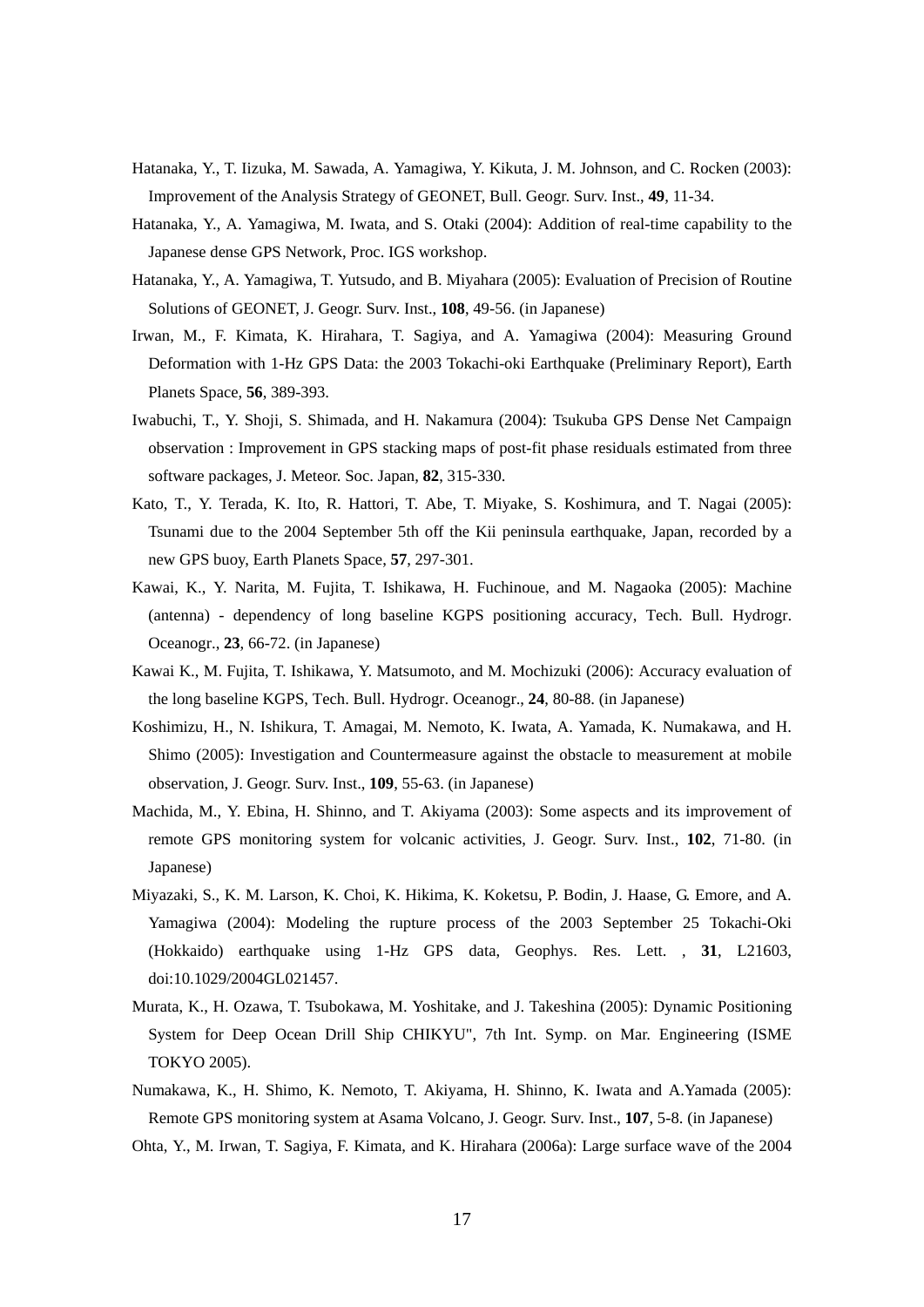Sumatra-Andaman earthquake captured by the very long baseline kinematic analysis of 1-Hz GPS data, Earth Planets Space, **58**, 153-157.

- Ohta, Y., T. Sagiya, and F. Kimata (2006b): Assessment of the long-term stability of the PPP kinematic GPS, J. Geod. Soc. Japan, **52**, 309-318. (in Japanese with English abstract)
- Shimada, S. (2005): Vertical repeatability of the GPS measurements in the Tsukuba GPS/MET dense-network campaigns, in E. Sanso (ed.), IAG Symposia **128**, A Window on the Future of Geodesy, Springer, 21-25.
- Tanaka, Y., A. Kagawa, T. Kawahara, and H. Tsuji (2003): GPS Antenna Calibration and Its Issues, J. Geogr. Surv. Inst., **102**, 63-69. (in Japanese)
- Terai, K. (2003): The accuracy estimation of vertical kinematic GPS positioning on shipboard and an attempt to grasp of top and bottom exercise of ship by kinematic GPS observation, Tech. Bull. Hydrogr. Oceanogr., **21**, 51-61. (in Japanese)
- Terai, K. (2004): Precise vertical position fixing by kinematic GPS, Hydro International, 8(10), 7-9.
- Tozawa, M., Y. Matsumoto, T. Yabuki, T. Chujo, Y. Amemiya, and T. Ueki (2004): Evaluation of vertical positioning accuracy by VRS-RTK system on S/V, Tech. Bull. Hydrogr. Oceanogr., **22**, 13-19. (in Japanese)
- Yahagi, T., T. Yutsudo, H. Kojima, and Y. Hatanaka (2005): Status of Emergency Analysis of GEONET, J. Geogr. Surv. Inst., **108**, 29-37. (in Japanese)
- Yamagiwa, A., Y. Hatanaka, T. Yutsudo, and B. Miyahara (2006): Real-time capability of GEONET system and its application to crust monitoring, Bull. Geogr. Surv. Inst., **53**, 27-33.
- Yamamoto, I. (2005): Deep sea crusing underwater vehicle construction technology, Bull. Naval Architects Japan, **5**, 885, 107-110. (in Japanese)
- Yutsudo, T., M. Iwata, T. Amagai, H. Kojima, T. Yahagi, B. Miyahara, and Y. Hatanaka (2005): Altitudes of GPS-based Control Stations, J. Geogr. Surv. Inst., **106**, 21-30. (in Japanese)

#### **3.4 SAR**

SAR Interferometry (InSAR) has become a popular tool to monitor crustal deformation due to tectonic, volcanic, and hydrological processes. In vegetated regions like Japan, however, SAR satellite with C-Band sensors were not quite useful. There had been no L-Band satellites since operation of JERS-1 has stopped in 1998. JAXA has successfully launched ALOS on 24 January 2006, and the routine operation has started in October 2006. ALOS is equipped with three remote sensing instruments including a Phased Array type L-band SAR (PALSAR). PALSAR is quite useful in monitoring vegetated area like Japan, and is used to investigate crustal movements all over the world on a routine bases. Image data taken by ALOS can be utilized to international scientific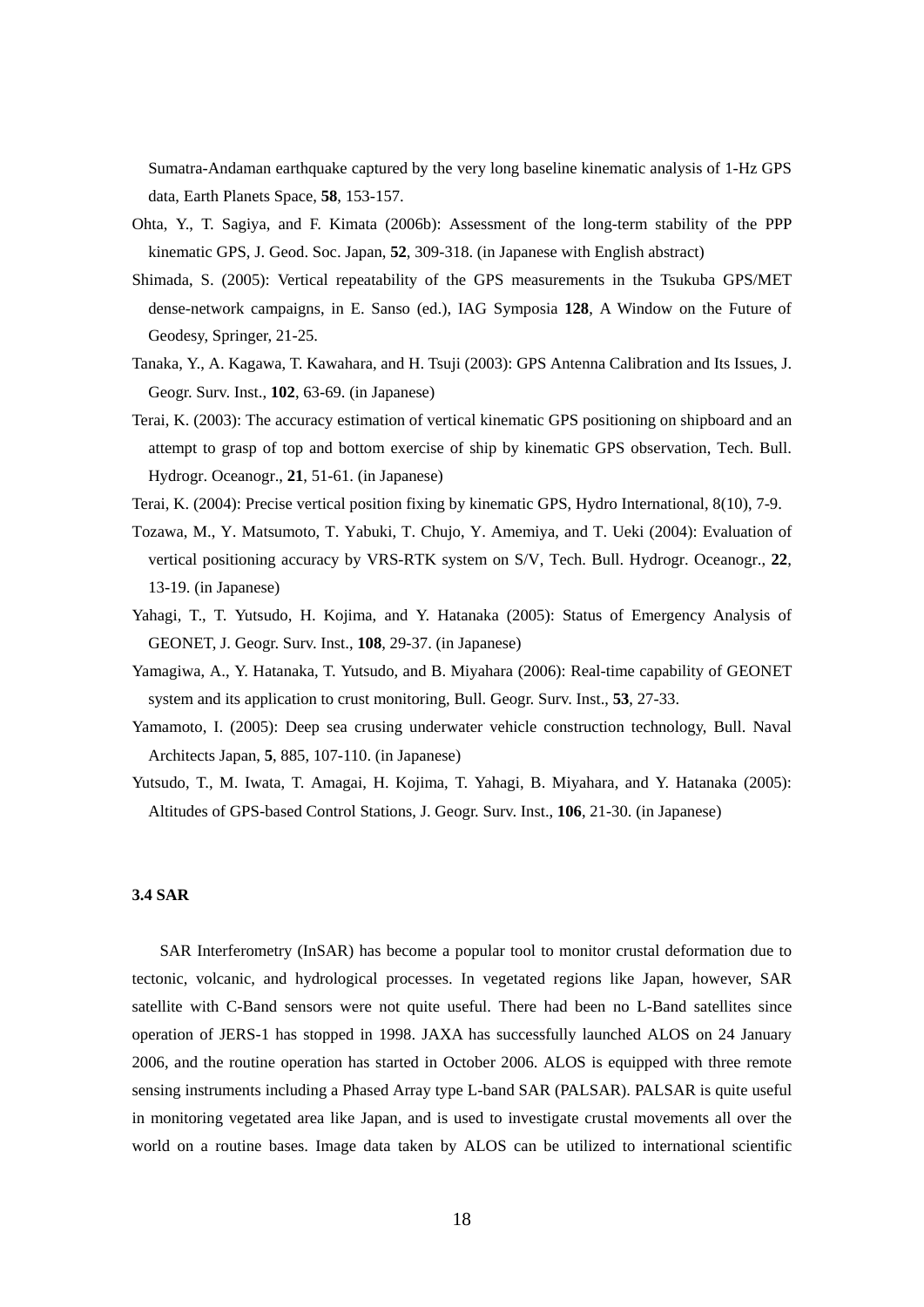community on the proposal basis. For more information, please visit the Earth Observation Research Center (EORC) of JAXA at http://www.eorc.jaxa.jp/ALOS/.

Tobita (2003) developed software for InSAR. The software has been contributing to mapping of crustal deformations associated with earthquakes and volcanism. Using interferometric data obtained with his software, he studied coherence of JERS-1 SAR interferograms and showed that L-band InSAR was preferable over vegetated and mountainous regions like most of Japan. He gave an empirical equation to relate the attainable coherence and the orbital distance. This equation is useful to select pairs of reasonable coherence before processing. Tobita et al. (2005) developed an algorithm for integration of InSAR and GPS. The vertical displacements derived from a combination of JERS-1 InSAR and GEONET GPS agreed well with the leveling survey in areas of ground subsidence due to ground water pumping in Kanto Plain, Japan.

Omura promoted two domestic workshops on InSAR, supported by the Earthquake Research Institute, University of Tokyo (ERI), Cooperative Research Program on September 2004 (Omura, 2005) and October 2006.

#### **Bibliography**

- Omura, M. ed*.* (2005): Proc. 2004 ERI Workshop on Evolution of Interferometric SAR (Workshop: 2004-W-09), September 29-30, 2004, Earthq. Res. Inst., Univ. Tokyo. (in Japanese) http://www.eri.u-tokyo.ac.jp/KOHO/KYODORIYO/report/2004-W-09/index.html
- Tobita, M. (2003): Development of SAR Interferometry Analysis and its Application to Crustal Deformation Study, J. Geod. Soc. Japan, **49**, 1-23. (in Japanese with English abstract)
- Tobita, M., H. Munekane, S. Matsuzaka, M. Kato, H. Yarai, Mak. Murakami, S. Fujiwara, H. Nakagawa, and T. Ozawa (2005): Studies on InSAR data processing technique, J. Geogr. Surv. Inst., **106**, 37-49. (in Japanese)

#### **3.5 Other Techniques**

#### **3.5.1 Leveling**

Ohtaki (2003) developed an improved method to correct a refraction error of precise leveling. The first step of his method is to calculate a refraction error for individual reading using the data, such as distance between the spirit level and staff, height difference, and atmospheric temperature, and to sum up each error of individual reading. He concluded that this method gave better closure residual than existing methods.

#### **3.5.2 APS**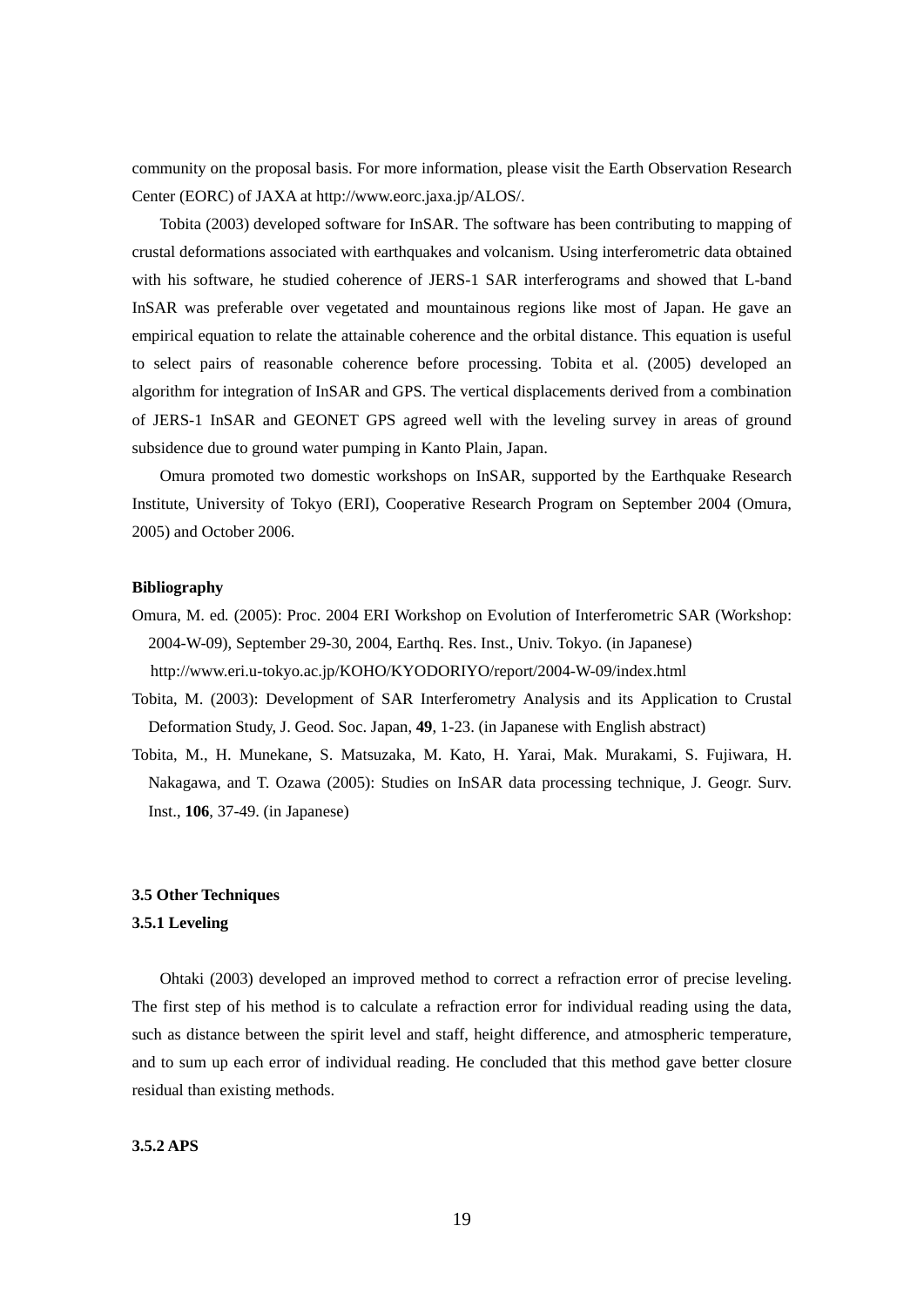GSI has been using APS (Automated EDM Measurement Unit) for continuous crustal deformation monitoring. Shinno et al. (2003) described the technical improvements applied for the control mechanism and electric circuits for power supply and data telemetry of the instrument, which has been operating on Iwate Volcano since 1998. They also reported the technical detail of APS unit that was deployed and installed to monitor the deformation of the caldera of Izu-Oshima Volcano since 2002.

#### **3.5.3 Orbit Determination of Satellites**

The orbit determination study was extended to low Earth orbit satellites. The twin satellites of Gravity Recovery And Climate Experiment (GRACE), for instance, are monitored by GPS, SLR and K-band inter-satellite range. Gotoh et al. (2006) applied various orbit determination methods to the GRACE data, and confirmed cm-order agreements.

#### **3.5.4 Remote Monitoring of Gravity**

Ikeda et al. (2005) constructed a system to monitor the state of a superconducting gravimeter (SG) at Syowa Station remotely from Japan via satellite communication.

#### **3.5.5 Technology Development for a Future Satellite Gravity Mission**

The current accuracy of satellite-to-satellite ranging measurements is limited by the wavelength of microwave used. To improve the performance of ranging measurements, a development was considered for satellite-to-satellite laser interferometer technique. As a feasibility study of future satellite gravity mission, a ground simulator was developed at NICT in cooperation with NAOJ and Niigata University (Nagano et al., 2004; 2005), and demonstrated that the system reached nearly the required noise level.

#### **Bibliography**

- Gotoh, T., T. Otsubo, and T. Kubo-oka (2006): GPS based precise orbit determination of low earth orbiters evaluated with SLR and K-band range observations, IEICE Trans. on Communications, **J89-B**, 7, 1151-1157. (in Japanese)
- Ikeda, H., K. Doi, Y. Matushima, F. Kishida, K. Iimura, and K. Shibuya (2005): Monitoring system for the superconducting gravimeter at the Syowa Station, Antarctica, J. Cryo. Soc. Japan, **40**(9), 368-371. (in Japanese with English abstract)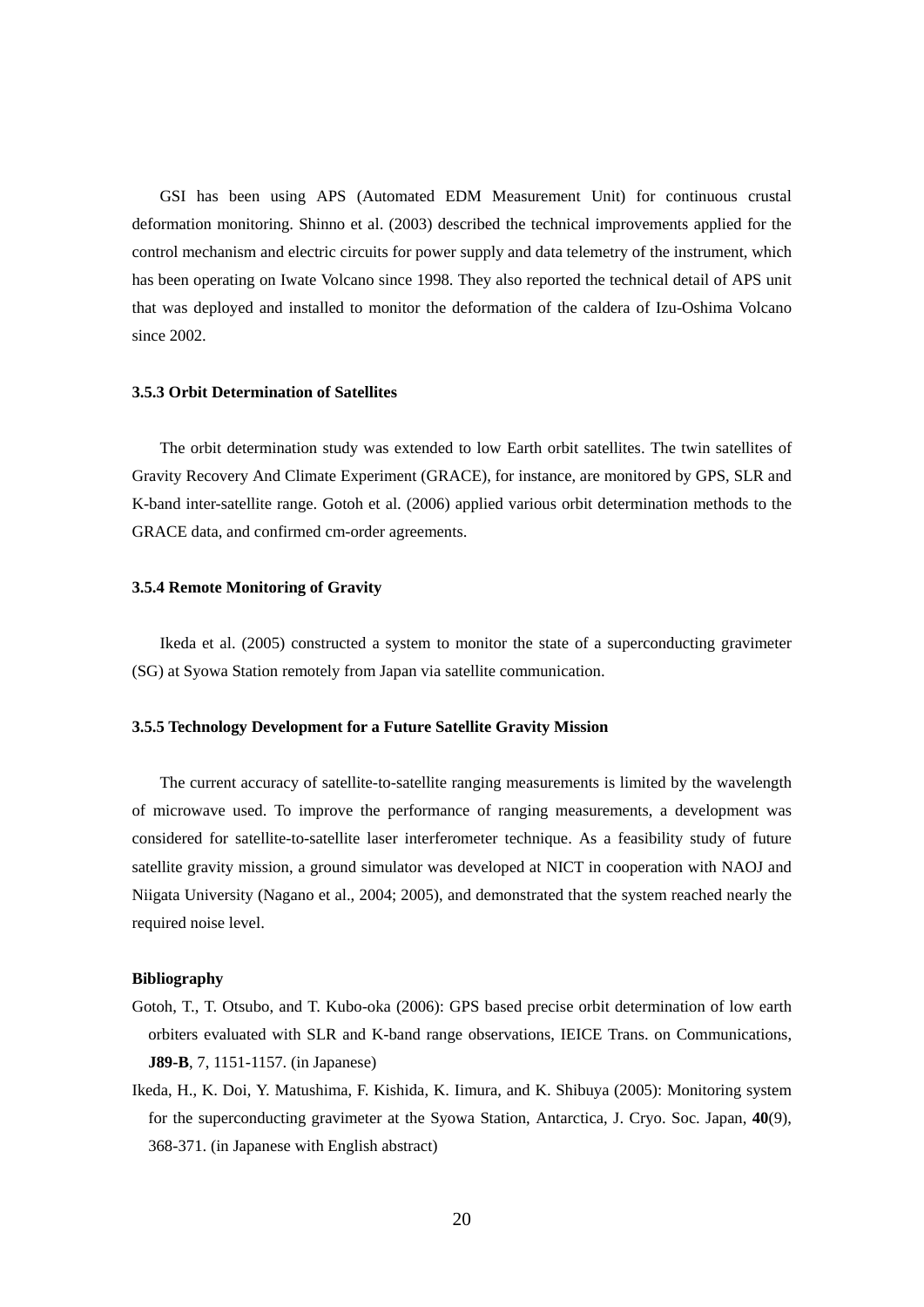- Nagano, S., T. Yoshino, H. Kunimori, M. Hosokawa, S. Kawamura, T. Sato, and M. Ohkawa (2004): Displacement measuring technique for satellite-to-satellite laser interferometer to determine Earth's gravity field, Meas. Sci. Technol. **15**, 2406-2411.
- Nagano, S., M. Hosokawa, H. Kunimori, T. Yoshino, S. Kawamura, M. Ohkawa, and T. Sato (2005): Development of a simulator of a satellite-to-satellite interferometer for determination of the Earth's gravity field, Rev. Scientific Instruments, **76**, 124501.
- Ohtaki, M. (2003): Influence of Errors by Refraction on Precise Leveling, J. Geogr. Surv. Inst., **101**, 9-21. (in Japanese)
- Shinno, H., A. Yamada, K. Morita, S. Okamura, and Y. Takabatake (2003): Improvement of APS Continuous Observation Unit, J. Geogr. Surv. Inst., **102**, 81-90. (in Japanese)

#### **4. General Theory and Methodology**

Various studies have been done to develop special methodology to study crustal deformation and stress associate with tectonic and seismic deformation. Iinuma et al. (2005) applied Hori's method for stress inversion without knowledge of full constitutive relation between strain and stress and estimated stress field of the Japanese Islands based on GPS velocity field derived from GEONET. Fukuda et al. (2004) introduced Monte Carlo Mixture Kalman Filter to the geodetic inversion analysis to derive more accurate estimates for the transient phenomena compared with conventional approach using the Kalman filter. Okada (2003) carried out a theoretical consideration about the character of vertical displacement due to a fault model. Kobayashi (2005) propose a spatial monitoring procedure of GPS data using smoothing method.

Although there are many previous works to estimate crustal deformations around a subduction zone during one or over many repeated seismic cycles, they are not free from unrealistic assumptions to avoid intrinsic numerical difficulties; some ignore the Earth's self-gravitation, some compressibility, and others radial stratification. Okubo et al. (2003) and Okuno et al. (2004) developed a new recipe to compute postseismic deformation in a realistic, spherically symmetric, non-rotating, visco-elastic, and isotropic (SNRVEI) Earth. The calculation is done without the above-mentioned unrealistic approximations. The essential point of the new algorithm is to perform Laplace inversion integration without evaluating contribution from the innumerable poles. Using this method, they presented a complete set of the Green function, i.e. time variations of displacement, gravity, geoid height on the surface for four independent types of point dislocation: strike-slip on a vertical plane, dip-slip on a vertical plane, tensile faulting on a horizontal plane and tensile faulting on a vertical plane. As an Earth model, they employ the 1066A Earth model together with the standard viscosity profiles. The result shows a diverse spatial pattern due to a viscous structure or a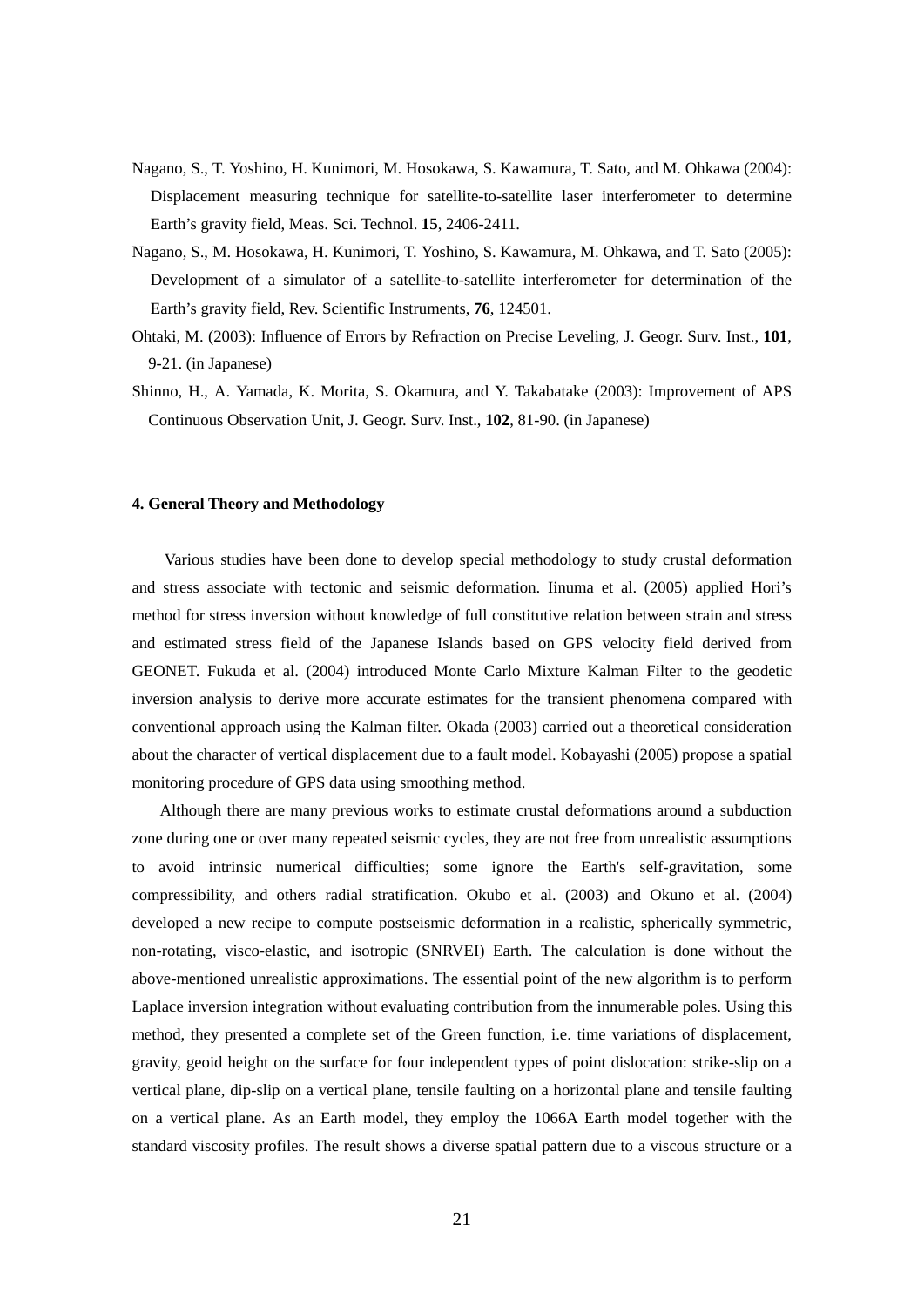source depth. In particular, ratio of the source depth to the lithosphere thickness governs the evolution of the postseismic deformation. Of particular interest is that the far-field deformation (epicentral distance > a few hundreds of km) clearly reveals transient behavior. This makes a contrast to the near field deformation where coseismic change dominates. It follows that postseismic gravity change might be detected with satellite missions because the wavelength exceeds 100 km, if a sufficiently large earthquake occurs. If the back-slip hypothesis holds at a subduction zone, integration of the Green functions over a finite fault plane allows us to compute both transient and secular displacement and gravity change. They compared the theoretical result with the observed secular uplift and gravity change at Tokai Region where a large earthquake is anticipated to occur in a near future.

Sun (2004) presented an asymptotic solution of static displacements excited by a point dislocation in a spherical symmetric Earth model as an approximation of the dislocation theory for a spherical Earth model (Sun et al., 1996). The solution is mathematically simple and physically reasonable since it reflects Earth's sphericity and radial structure. Comparison of the asymptotic results with both the exact results and the corresponding flat-Earth results shows that for any distances the exact results are approximated better by the asymptotic results than by the flat-Earth results. For a homogeneous sphere, both theoretical and numerical investigations indicate that the solution is valid for all types of seismic sources and for an epicentral distance of at least 20° with a relative error less than 1 % compared to results calculated for a spherical Earth model (Sun et al., 1996). For a vertical strike-slip source, the asymptotic solution is valid for the entire Earth surface. For the 1066A Earth model, it is found that the asymptotic solutions are sensitive to the vertical derivatives of model parameters. The sensitivity can be used to study the vertical structure of the Earth. It is also found that the sphericity effect can be well reflected in the asymptotic solution, and can reach 20 % discrepancy in the near field for a deep source. Owing to its mathematical simplicity, this solution can be applied easily to calculate coseismic displacement, just as the theory for a half space Earth model like Okada (1985).

Sun et al. (2006) presented a set of Green's functions for calculating the coseismic strain caused by four independent seismic sources in a spherically symmetric, non-rotating, perfectly elastic, and isotropic (SNREI) Earth model. Corresponding expressions are derived assuming that the seismic sources are located at the polar axis. The proper combination of these expressions allows calculation of the coseismic strain components resulting from an arbitrary seismic source at any position on the Earth. Calculations of strain components in the near field agree well with those calculated for a half-space Earth model, thus confirming the validity of their theory. Furthermore, they investigated effects of spherical curvature and the stratified structure of the Earth on coseismic strain changes. Curvature effects are small for three types of seismic sources, but extremely large for the horizontal tensile opening on the vertical fault plane. Because a general coseismic deformation comprises four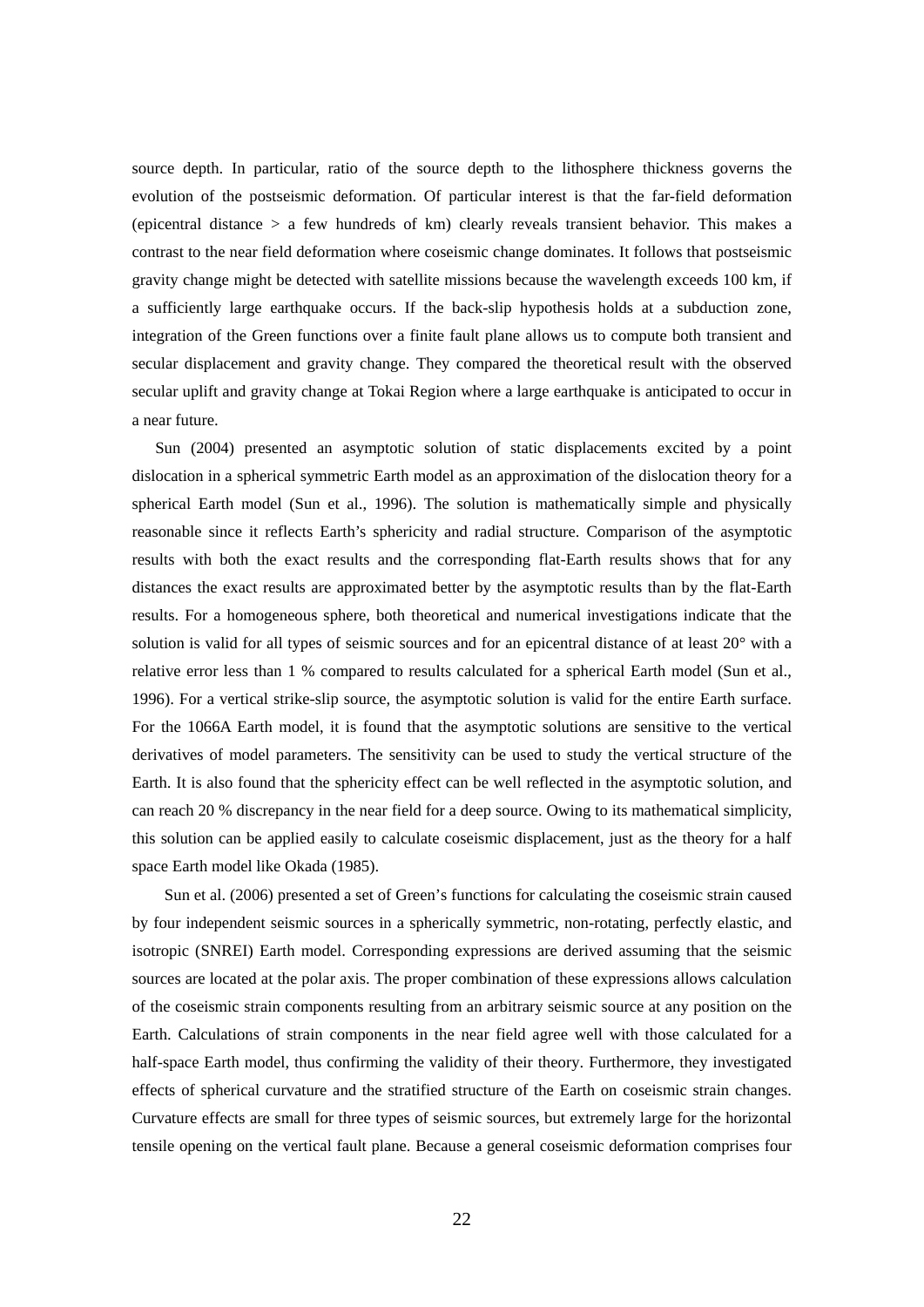independent solutions, the large curvature effect on the horizontal tensile opening source contributes to the general result. Effects of Earth's stratified structure are large for all depths and epicentral distances. They reach a discrepancy greater than 30% almost everywhere, and 100 % in a very far field. Results show that effects of crustal structure mainly exist in the near field; they do not affect results for a far field.

Fu and Sun (2004) presented a segment-summation scheme for calculating coseismic deformations caused by a seismic model with spatial distribution of fault slip. The basic idea is to divide such a fault plane into limited sub-faults, so that the coseismic deformations caused by each sub-fault can be evaluated by applying Okada's formulation (Okada, 1985) and summing up the individual contributions from the whole sub-faults. Two case studies of the 1999 Chi-Chi earthquake (Mw7.6) and the 2001 Kunlun earthquake (Mw7.8) show that there exists a big discrepancy between the results calculated for the two dislocation models. It implies that the mean dislocation model remarkably affect the calculating results. The results of RMS errors show that the coseismic displacements calculated by the fault with spatial distribution of fault slip improve the results by over 50 % compared to the mean dislocation results.

Fu and Sun (2006) presented and discussed the global coseismic displacements caused by the 2004 Sumatra-Andaman earthquake, using quasi-static dislocation theory for a spherically symmetric Earth model (Sun et al., 1996). Theoretical calculations are performed with a heterogeneous slip distribution fault model based on Ammon et al. (2005). Results show that the coseismic horizontal displacements are large to the north-east and south-west of the fault plane. Even as far as 6000 km from the epicenter, more than 1 mm coseismic horizontal displacements raised from the earthquake. Their work has three contributions: to validate the fault model (Ammon et al., 2005) by geodetic data; to interpret the displacements observed by GPS; and to provide a reference for other researchers or for other geodetic applications. Overall, the modelled and observed displacements basically agree with each other in both the near field and far field. The calculated displacements are generally smaller than the observed ones, since considerable moment is released by slow-slips and/or aftershocks which has not been included in the fault model.

Nakamura and Takenaka (2004) developed software, which searches fault parameters on the plate interface by using observed strain data.

#### **Bibliography**

- Fu, G. and W. Sun (2004): Effects of spatial distribution of fault slip on calculating co-seismic displacements – case studies of the Chi-Chi earthquake  $(m=7.6)$  and the Kunlun earthquake (m=7.8), Geophys. Res. Lett., **31**, L21601, doi:10.1029/2004GL020841.
- Fu, G. and W. Sun (2006): Global co-seismic displacements caused by the 2004 Sumatra-Andaman Earthquake, Earth Planets Space, **58**, 149-152.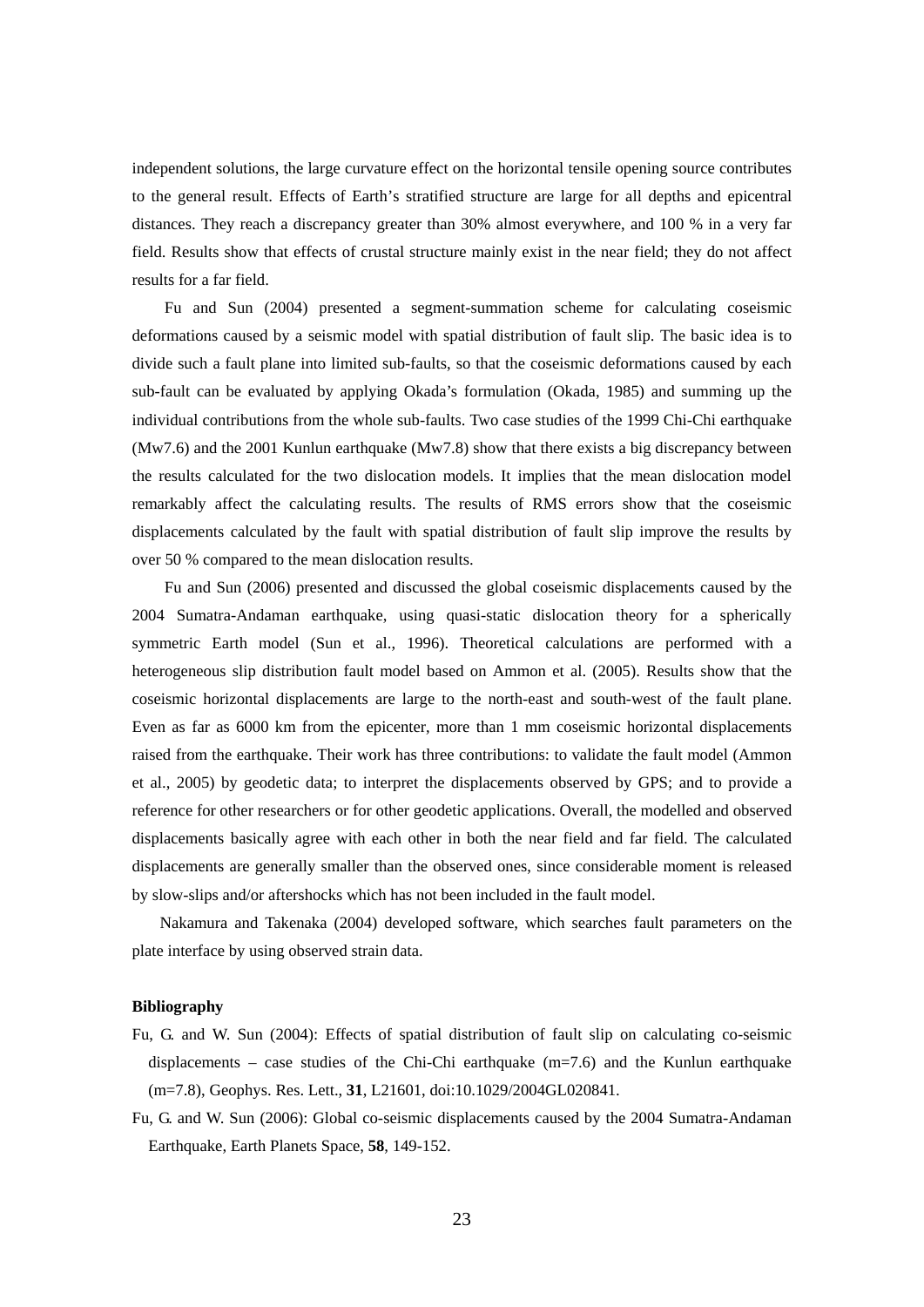- Fukuda, J., T. Higuchi, S. Miyazaki, and T. Kato (2004): A new approach to time-dependent inversion of geodetic data using a Monte Carlo mixture Kalman filter, Geophys. J. Int., **159**, 17-39, doi: 10.1111/j.1365-246X.2004.02383.x.
- Iinuma, T., T. Kato, and M. Hori (2005): Inversion of GPS velocity and seismicity data to yield changes in stress in the Japanese Islands, Geophys. J. Int., **160**, 417-434.
- Kobayashi, A. (2005): Spatial monitoring of GPS coordinates using 3-hour analysis in the Tokai area, Quarterly J. Seism., **68**, 99-104. (in Japanese)
- Nakamura, K. and J. Takenaka (2004): The support software for estimation of interplate slip, Quarterly J. Seism., **68**, 25-35. (in Japanese)
- Okada, Y. (2003): Paradox on vertical displacement due to a fault model, J. Geod. Soc. Japan, **49**, 99-119.
- Okubo, S., J. Okuno, and Y. Tanaka (2003): Viscoelastic deformations during a seismic cycle and over cycles around a subduction zone, - simulation for a realistic SNRVEI Earth -, IUGG, Sapporo.
- Okuno, J., S. Okubo, and Y. Tanaka (2004): Secular changes of displacement and gravity around subduction and collision zones, - Simulation for a realistic SNRVEI earth -, European Geosciences Union General Assembly, 2004.
- Sun, W. (2004): Asymptotic solution of static displacements caused by dislocations in a spherically symmetric Earth, J. Geophys. Res., **109**, B05402, doi:10.1029/2003JB002793.
- Sun, W., S. Okubo, and G. Fu (2006): Green's functions of coseismic strain changes and investigation of effects of Earth's spherical curvature and radial heterogeneity, Geophys. J. Int., **167**, 1273-1291.

#### **5. Determination of the Gravity Field**

#### **5.1 International and Domestic Gravimetric Connections**

GSI has been responsible for national gravity connection surveys in Japan by using LaCoste and Romberg (LCR) gravimeters model-G together with absolute gravity meters. The third nationwide survey, started in April 2001, has basically been completed, except for Hokkaido Island, which included relative gravity measurements at 18 Fundamental Gravity Stations (FGSs), 64 first-order gravity stations and 17 benchmarks between April 2002 and December 2006.

GSI has also conducted an international gravity connection survey in East and South-East Asia by relative gravity measurements in conjunction of the establishment of the Absolute Gravity Standard Station Network in East Asia and South-East Asia, which will be described in more detail in Section 5.2. The resulting gravity values in the region show a tendency that they are larger than those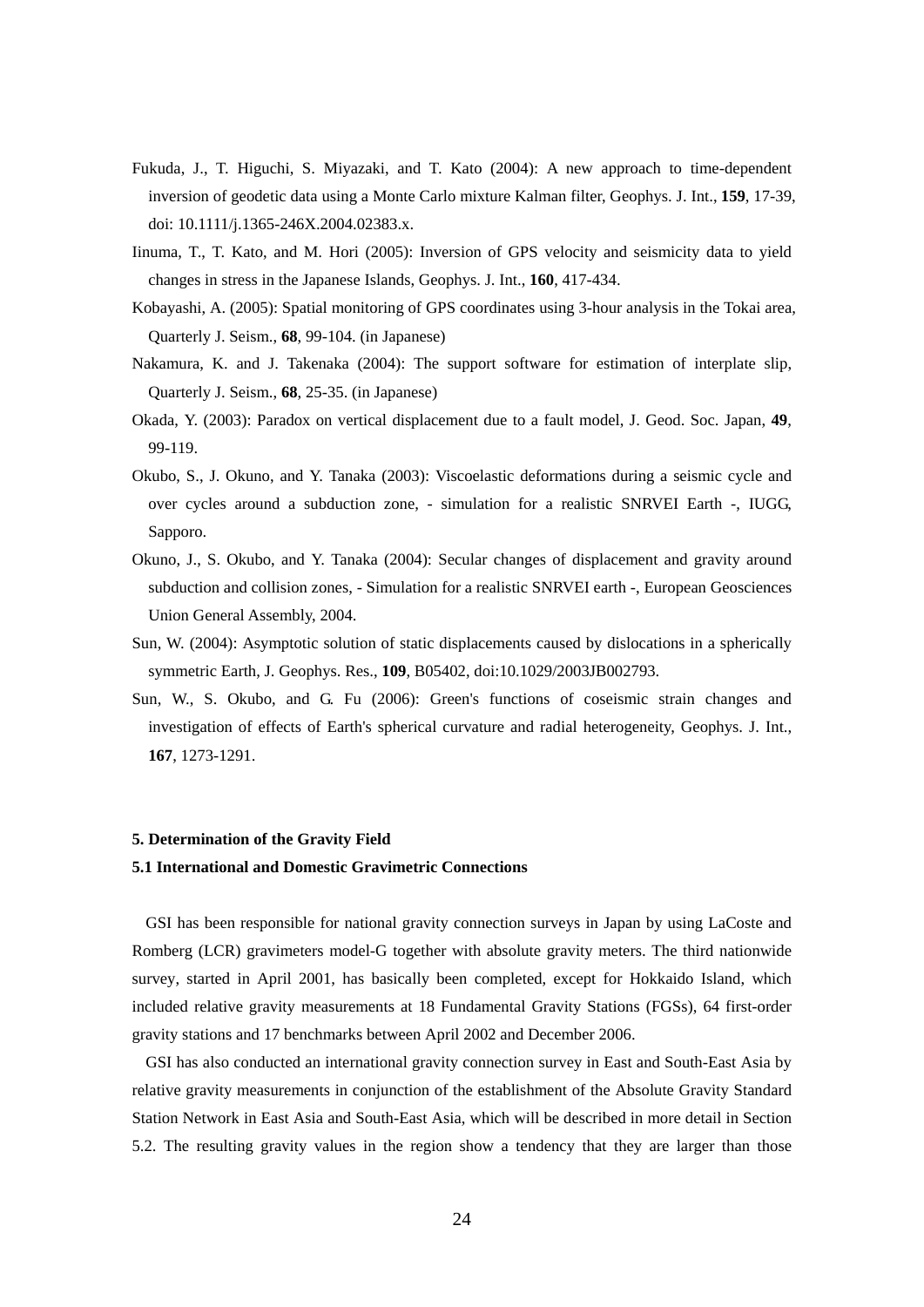reported in the International Gravity Standardization Net 1971. Nevertheless, they agree within about 100 micro-gal.

GSJ/AIST conducted a gravity survey at Vulcano and Lipari Volcanoes, Eolia Islands, southern Italy, in 2004. The total number of measurement points amounted to about 510, and stations were arranged at a very short interval of about 200 m to 1 km. The surface density of Vulcano Volcano was estimated to be about  $1.8 \times 10^3 \text{ kg/m}^3$ , which is very small compared to those of other volcanoes.

The Disaster Prevention Research Institute, Kyoto University (DPRI) and GSJ/AIST, in cooperation with Seismological Bureau of Yunnan Province, conducted a series of gravity survey in Lijiang Basin, Yunnan Province, China, in 2003 and 2004, respectively. The total number of measurement points amounted to about 700. A 3-D bedrock-model was obtained from gravity analysis, so the underground structure, i.e. thickness of the sedimentary layer or the location of an active fault which caused the 1996 Liijang earthquake, was defined.

#### **5.2 Absolute Gravimetry**

GSI carried out absolute gravity measurements at 18 FGSs with three FG5 absolute gravimeters (Micro-g LaCoste Inc.: No.104, No.201 and No. 203). Four of these 18 stations were newly established, namely, Hakodate, Iida, Sendai, and Okayama FGSs. The existing FGSs are: Obihiro, Hirosaki, Esashi, Matsushiro, Nagaoka, Tsukuba, Kanozan, Mt. Fuji, Omaezaki, Kanazawa, Kyoto-C, Matsue, Hiroshima, and Naha FGSs.

Kyoto University and GSI have collaborated to establish the Absolute Gravity Standard Station Network in East Asia and South-East Asia as a part of the Asia-Pacific Space Geodynamics Project cooperation campaigns in IAG and PCGIAP, using FG5 absolute gravimeters. From 2002 to 2005, they measured absolute gravity values in the accuracy of micro-gal in Wuhan, Nanning, Shanghai, Beijing, Kunming, Lhasa, Hong-Kong, Wulumuqi, Xi'an and Xining in China, Hsinchu in Taiwan, Bandung, Yogyakarta, Cibinong and Pontianak in Indonesia, Kuala Lumpur and Kota Kinabalu in Malaysia, Bangkok and Cheng-Mai in Thailand, and Manila in the Philippines as well as Kyoto, Esashi, Matsushiro, Kamioka, Muroto, Aso, Mizunami, and Naha in Japan. As an extension of these campaigns in the southern hemisphere, they have conducted absolute gravity measurements in Perth and Canberra in Australia, and at Syowa Station in Antarctica in 2003-2004 (Higashi et al., 2002; Higashi et al., 2003; Fukuda et al., 2004; Kimura et al., 2004; Takemoto and Sun, 2004: Fukuda et al., 2005a; Hiraoka et al., 2006; Takemoto et al., 2006a; Takemoto et al., 2006b).

GSJ/AIST carried out the so-called hybrid gravity measurements at Ogiri Geothermal Field in March and April 2003, and detected small changes in gravity less than five micro-gal. Field wide shut-in of production/reinjection wells of the geothermal power plant took place during the measurements, and the distribution of the stations with gravity increase and decrease during shut-in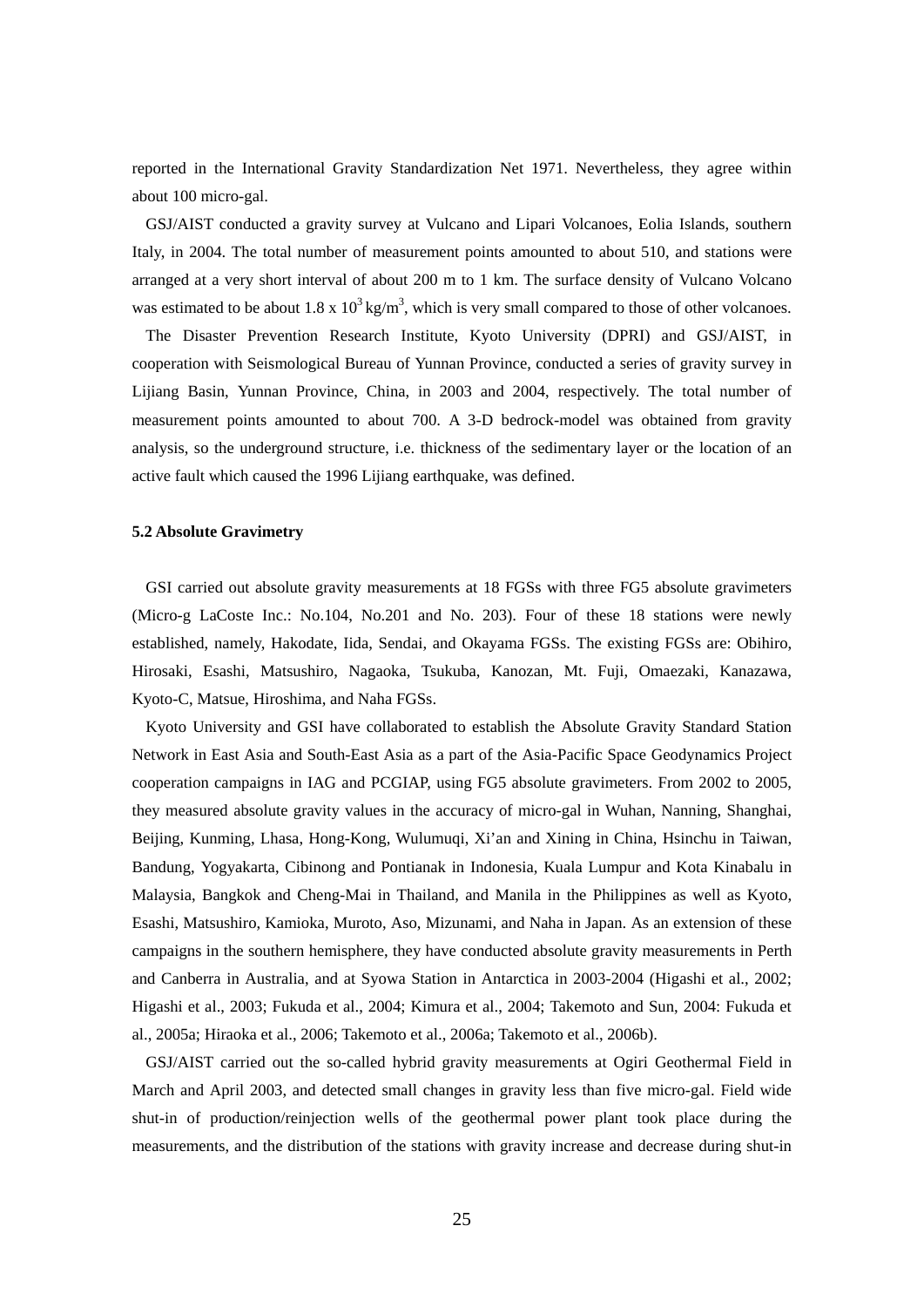is consistent with the locations of main production and re-injection zones, respectively. It can be reproduced by numerical simulation based on a reservoir model constructed from various reservoir engineering data.

#### **5.3 Gravimetry in Antarctica**

GSI and Kyoto University conducted absolute gravity measurements with both FG5 No. 203 and No. 210 at the International Absolute Gravity Basestation Network (IAGBN) A 0417 and its backup site at Syowa Station, Antarctica, from December 24, 2003 to January 31, 2004 as an activity of the 45th Japanese Antarctica Research Expedition (JARE) (Fukuda et al. 2005a; Hiraoka et al., 2005). Nearly continuous observation was carried out for one month. The gravity values obtained by both FG5s agree within 1 to 3 micro-gal at these two sites.

The temporal gravity changes obtained in comparison with the previous absolute gravity measurements collected with FG5 in 1994/1995 and in 2000/2001 show a gravity trend of - 0.27 micro-gal/yr, which agrees with the tendency of ground uplift. However, the error of the estimated rate of gravity decrease is quite large, when compared to the prediction of a crustal deformation model associated with post glacial rebound or the estimated rate of vertical changes obtained from VLBI and GPS observation.

Iwano et al. (2003) and Fukuda et al. (2005b) carried out observations at Syowa Station with a SG and an absolute gravimeter FG5 in parallel for the purpose of calibration of the SGs, and determined the scale factor for TT70 No. 016 and CT No. 043, respectively.

Kobayashi et al. (2004) made a detailed coastline data set along Lutzow-holm Bay, Antarctica, and calculated oceanic tidal effects on gravity, radial and horizontal displacements at Syowa Station and in nearby areas.

 Iwano and Fukuda (2004) reported the possibility of using SG observations without a tilt compensation system. Iwano et al. (2005) determined long period gravimetric tidal parameters from 10 years of SG observations at Syowa Station. They showed that the combination of an inelastic Earth model with Schwiderski's ocean model gave the best agreement with the observations.

In April 2003, a new SG CT No. 043 was installed at Syowa Station as a successor to TT-70 No. 016 (Ikeda et al., 2004; 2005). The gravity changes associated with the 2004 Sumatra-Andaman earthquake were recorded by the gravimeter CT No. 043, and the tsunami induced by the earthquake was also observed by tide gauge at Syowa Station. Nawa et al. (2006a; 2006b) and Nawa (2006) investigated influences of the tsunami on gravity changes associated with the earthquake.

 For detecting ice sheet mass movements, Fukuda et al. (2003) proposed an effective configuration of in-situ precise gravity measurements in combination with GPS measurements on ice sheet, and conducted several experiments of the precise gravity measurements on ice sheet near Syowa Station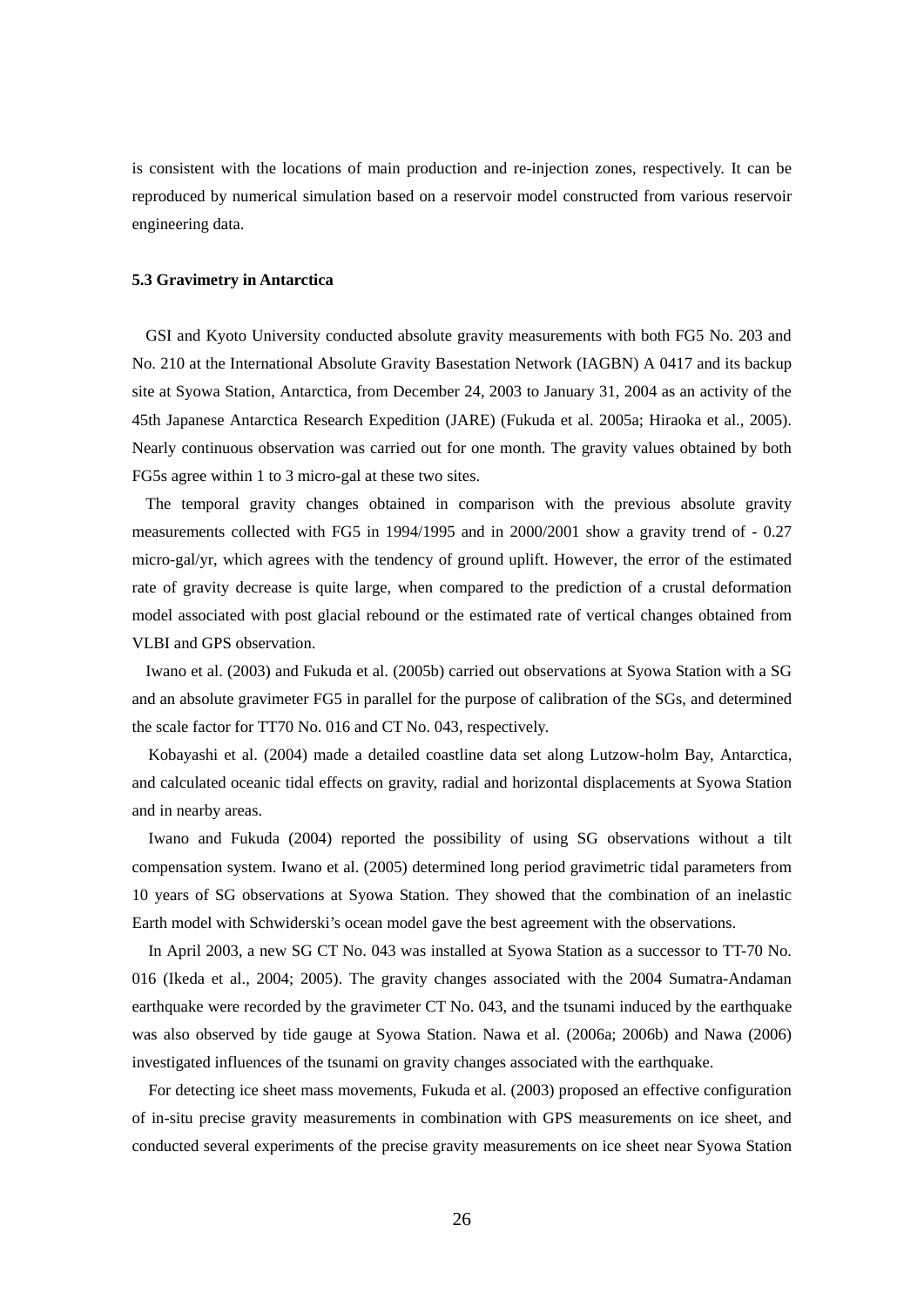during JARE-45. They concluded that the measurements with an appropriate data processing can reach a 10-micro-gal-accuracy even on the moving ice sheet.

#### **5.4 Tidal Gravity Changes and Loading Effects**

ERI and GSI have continued absolute gravity measurement several times a year since 1996 at Omaezaki FGS; in this area, the Tokai earthquake is anticipated to occur in a near future. GSI made continuous absolute gravity measurements with FG5 No. 104 from September 2002 to April 2003 and re-occupied the station with FG5 No. 203 or No. 201 three times afterwards. The gravity values there appear to remain unchanged, although the ground is subsiding at a rate of 5-10 mm/yr during the last 10 years.

In order to detect the gravity changes associated with the 2003 Tokachi-oki earthquake, GSI made absolute gravity measurements with FG5 No. 201 at Obihiro FGS in March 2004 (Tsuji et al., 2004). The results reveal a gravity increase of about 20 micro-gal in comparison with the 1998 measurement, correspond to a subsidence of 7 cm, and are in good accordance with those obtained by leveling and tidal observations between 1997 and 2003.

When the number of low-frequency earthquakes increased in Mt. Fuji area in October 2000, GSI made absolute gravity measurements with FG5 No. 203 at Mt. Fuji FGS and relative measurements with LCR model-G gravimeters at Mt. Fuji FGS and surrounding 21 benchmarks repeatedly in May-July 2001, June 2002, and July 2003 (Hiyama et al., 2003), respectively. The results reveal that at Mt. Fuji FGS the gravity increased by about 9 micro-gal between 2001 and 2002 and by about 4 micro-gal between 2002 and 2003. The gravity measurements do not show any common trend of increase/decrease in the surrounding area between 2001 and 2002. However, a trend of increase of gravity was indeed measured at most of the sites in the area between 2002 and 2003.

#### **5.5 Non-tidal Gravity Changes**

#### **5.5.1 Gravity Changes Associated with Crustal Deformation and Seismic and Volcanic Activity**

JHOD carried out gravity surveys at volcanic islands of the Izu-Ogasawara arc in 2002 in order to detect a vertical crustal movement (Hydrographic and Oceanographic Department, 2003).

Repeated gravity measurements at Iwo-jima caldera detected a gravity change of 0.23 mgal in association with the uplift of about 1 m from 2000 to 2002, suggesting the significant contribution of magma intrusion (Ukawa et al., 2006).

ERI repeated absolute gravity measurements at selected sites along the coast of the Japan Islands. The target of the campaign is to detect gravity changes around the subduction zones (Kurile and Japan Trenches, and Tonankai and Nankai Troughs).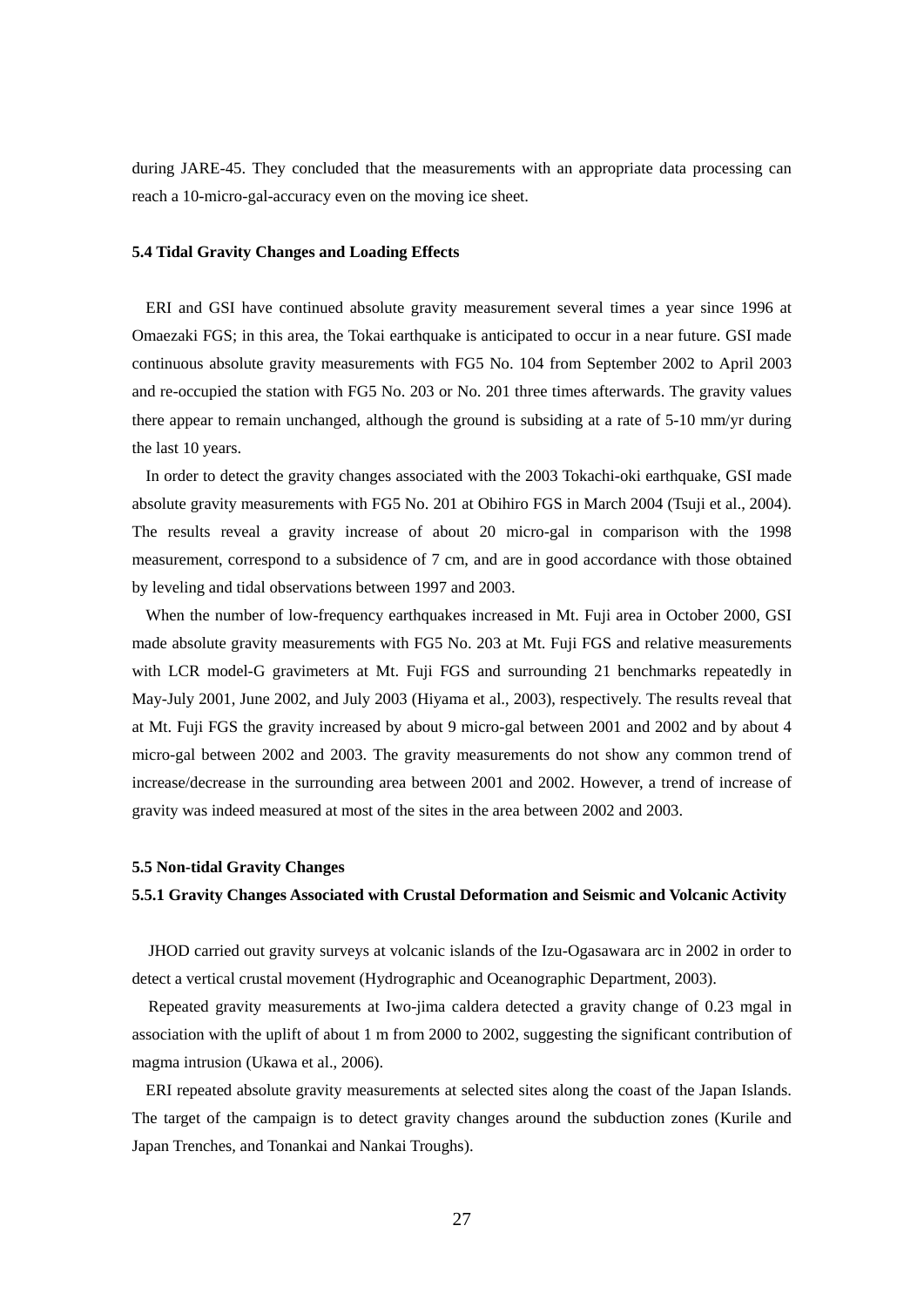GGP Japan and ERI have detected changes in gravity acceleration associated with the 2003 Tokachi-oki earthquake of M8.0 using high-resolution continuous gravity recordings from a local network of SGs (Imanishi et al., 2004). Detected changes in gravity acceleration are smaller than 1 micro-gal and agree well with theoretical values calculated from the dislocation model. This proves that precise gravimetry with a network of superconducting gravimeters can contribute significantly to the study of earthquake source processes.

ERI, Hokkaido University and GSI detected a much larger (>10 micro-gal) gravity change due to the same earthquake around the source area (Okubo et al*.*, 2005a). They inverted the gravity changes and the displacements from GPS to construct a fault model.

Okubo (2005) summarized recent development of gravity observation and theoretical works on gravity changes that enable us to infer mass transport during volcanism with reasonable accuracy. Combination of both absolute and relative gravity measurement, namely hybrid gravity measurement, provides us with "absolute" gravity data on local to regional scales. The data, together with crustal movement, can be inverted for physical models of volcanism. The strategy gives us invaluable information on how underground masses were transported during the event of Miyake-jima eruption in 2000 and that of Mt. Asama in 2004.

Many low-frequency earthquakes were observed under Mt. Fuji in 2000 and 2001. Shizuoka University carried out precise relative gravity measurements over Mt. Fuji to monitor temporal gravity changes associated with its volcanic activity between 2002 and 2004, jointly with ERI, Tokai University and Tohoku University (Satomura et al., 2005). The number of the low-frequency earthquakes decreased after 2001 and no significant gravity changes were observed.

Eruptive and caldera-forming activity at Miyake-jima Island, Japan, commencing on 26 June 2000, was accompanied by more than 40 days of seismic swarms and significant crustal deformation in the nearby islands and sea region besides those at Miyake-jima itself. The migration of the hypocenters at the early stage suggests that they were triggered by magma intrusion from Miyake-jima. However, it remains uncertain whether the long-lasting seismic swarms and ground displacements in the northern Izu Islands were totally maintained by the magma flow from Miyake-jima, because another magma source near Kozu-shima, located at 40 km northwest of Miyake-jima, was suggested previously on the basis of anomalous ground displacements. ERI and Nagoya University reported the detection of changes in both absolute gravity and elevation associated with the 2000 activity at Kozu-shima and Miyake-jima. Combining these data with horizontal GPS displacements, they extended the analysis of Nishimura et al. (2001) and constructed an optimum source model, so that they could account for the observed changes in geodetic data and determined the mass budget of the magma flow. The total mass of the newly intruded dike offshore of Miyake-jima and nearby Kozu-shima turned out to be 130 % or greater than the lost mass at Miyake-jima. As long as there are no other source elements, another magma reservoir near Kozu-shima is required and is suggested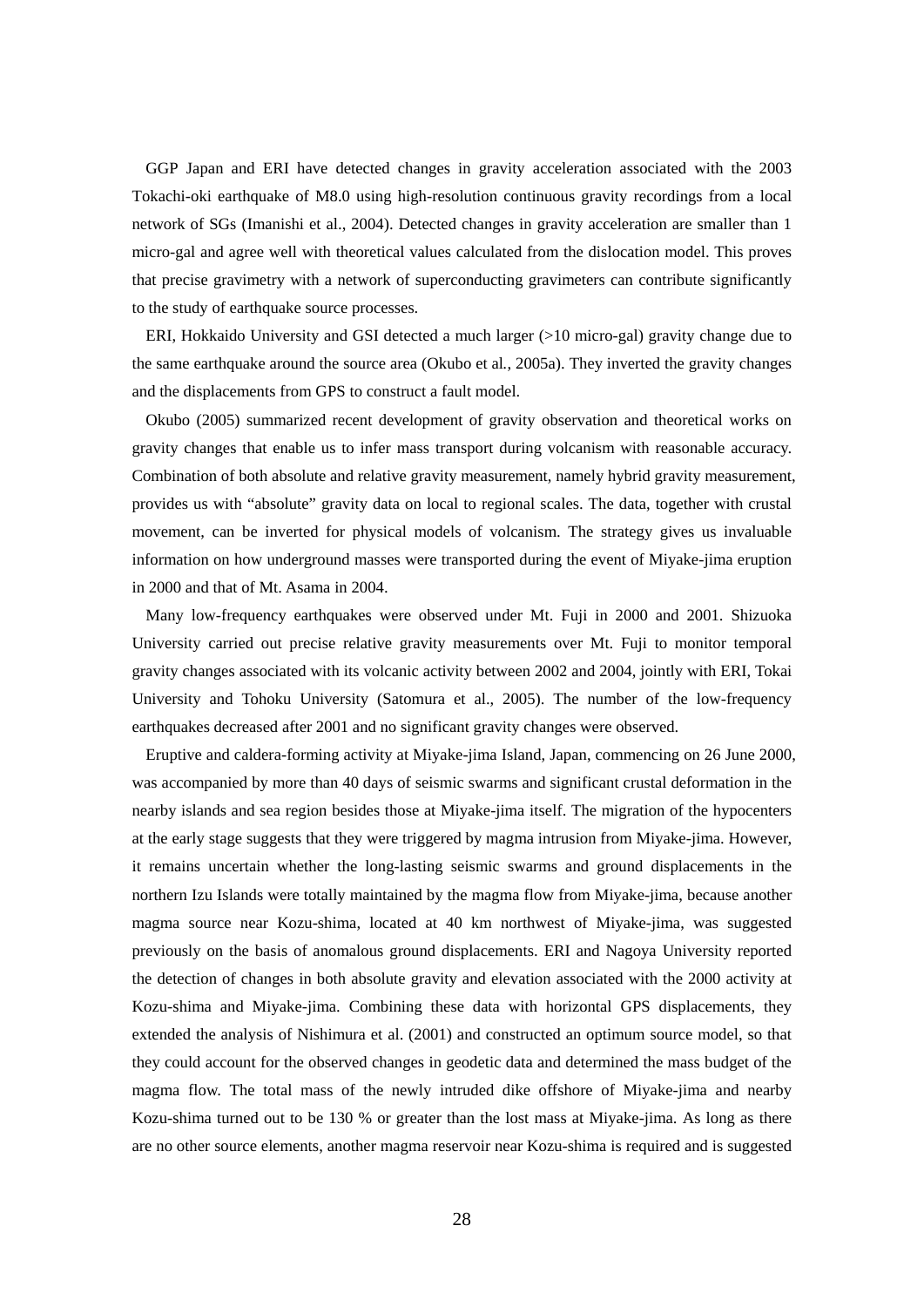to have been activated, causing the seismic swarms and crustal deformation. We may speculate as a phenomenology that the rapid lateral magma flow from Miyake-jima in the very beginning of the unrest awakened a dormant reservoir offshore of Miyake-jima and Kozu-shima.

The 2000 eruption of Miyake-jima Volcano surprised the world with the rapid caldera formation (1600 m in diameter and 400 m in depth) in two months without ejecting the corresponding mass to the surface. ERI and Hokkaido University reported the spatio-temporal gravity changes before and after caldera collapse at Miyake-jima Volcano in 2000 (Furuya et al., 2003b). A gravity decrease of as much as 145 micro-gal at the summit area since June 1998 had been detected 2 days before the collapse, interpreted as reflecting the formation of a large void beneath the volcano. Gravity changes detected after the initiation of collapse can mostly be corrected by the effect of collapsed topography, from which a rapid rate of collapse at more than  $1.6 \times 10^7 \text{ m}^3/\text{day}$  can be inferred. Correcting for the effect of topographical change, they identified a temporal decrease in gravity from the middle of July to the late August despite ground subsidence. The gravity decrease is interpreted as a reduction of the density in a cylindrical conduit, attributed to water inflow from an ambient aquifer that also promoted intensive magma-water interaction and subsequent explosive eruptions. From September to, at least, November 2000, gravity values at all the sites increased significantly to a degree that cannot be explained by ground displacement alone. They attributed this temporal evolution primarily to magma ascent and refilling of the conduit.

Asama Volcano, one of the most active andesitic volcanoes in Central Japan, started a series of eruptions on 1 September 2004, and the eruptive activity lasted about three months. Tohoku University, ERI, and Hokkaido University have carried out microgravity measurements at the volcano three times; one year before, immediately after the eruption and one and a half months later (Ueki et al., 2005). They combined relative measurements over the area with an absolute measurement at a reference station to observe temporal changes in absolute gravity value. The data obtained before and after the eruption show that the gravity changes preceding the eruption are from  $-6$  to  $+9$  micro-gal, which are of about the same as the accuracy of observations. The gravity changes predicted from the tensile fault models and Mogi models proposed that the ground deformations are always less than 1 micro-gal at any gravity station. The observational fact that gravity changes did not exceed 10 micro-gal provides some constraints on the magma accumulation in the conduit. A numerical examination suggests that the volume of the magma accumulated in one year preceding the eruption may be less than  $2 \times 10^7 \text{ m}^3$ .

DPRI and ERI began absolute gravity measurements with a FG5 and relative gravity measurements with LCR gavimeters in 1998 at Sakura-jima Volcano, South Kyushu, Japan, in order to clarify both spatial and temporal changes of gravity accurately in the absolute sense. Yamamoto et al. (2003) summarized and evaluated the observed gravity changes during the period from 1998 to 2002. They found that the observed gravity increase in the central region of the volcano during the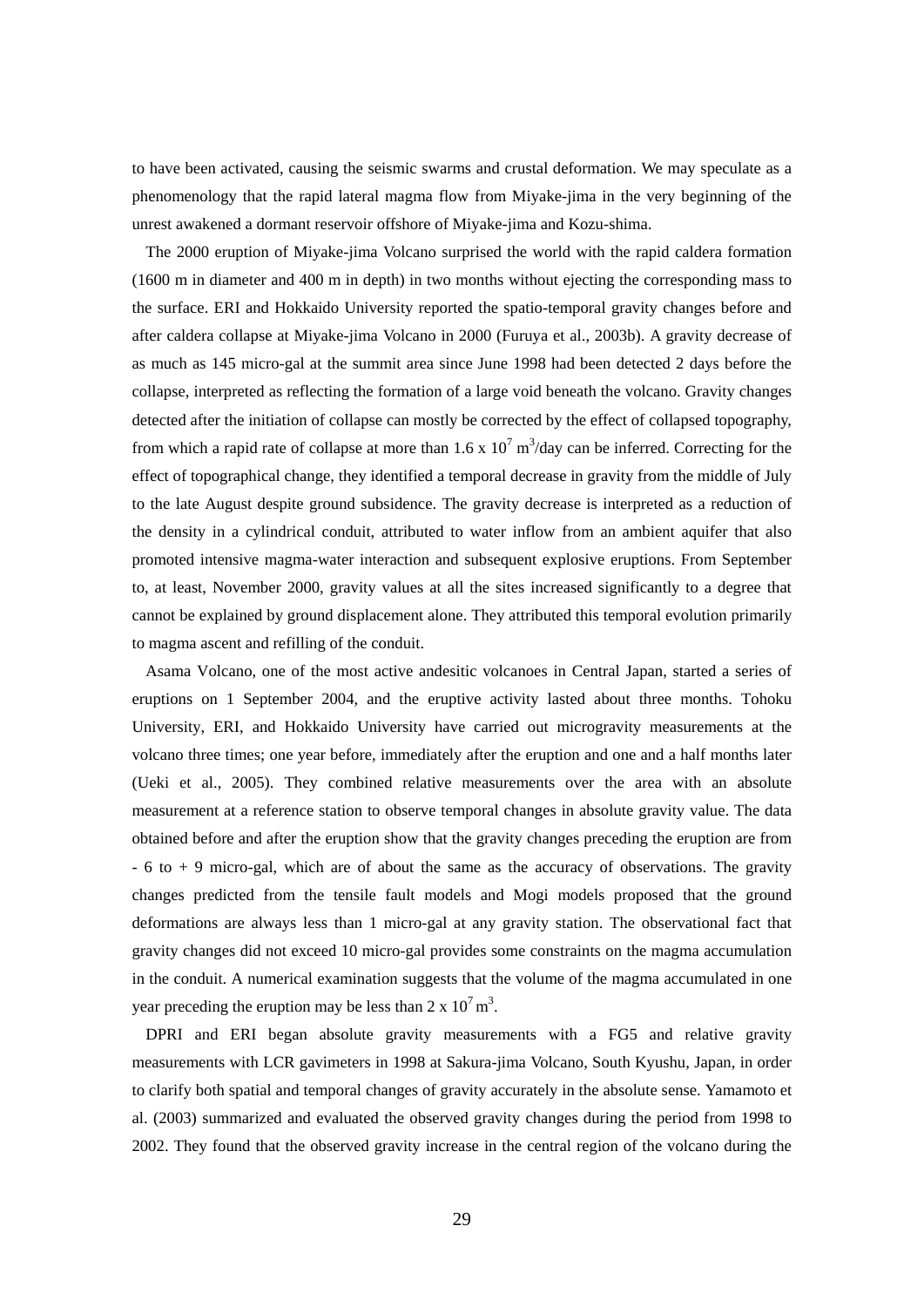period of active stage with continuous summit eruptions since 1975 stopped during almost all their observation periods. The phenomenon seems to be related to the decreased activities of summit eruptions in recent years.

DPRI has been carried out gravity measurements in Tokai District, Central Japan, in Kii Peninsula, West Japan, and in Muroto Peninsula, South-Eastern part of Sikoku Island, West Japan every year for more than 30 years by using LCR gavimeters. The gravity in the inland part of Tokai District shows a gradual increase at a rate of 3 micro-gal/yr with respect to that in the coastal area, which correlates well with that of the ground subsidence in Tokai District. It is revealed that the spatial pattern of the gravity change rates inflects at about 30 km inland from the coast line of Omaezaki Cape. In Kii Peninsula or in Muroto Peninsula, however, no clear gravity increase was observed, which might be caused by the crustal deformation associated with the preparatory processes of the anticipated Tonankai or Nankai earthquake.

#### **5.5.2 Gravity Changes Associated with Groundwater Level**

Tanaka et al. (2006) performed repeated absolute gravity measurements at the Mizunami Underground Research Institute construction site where continuous pore water pressures had been monitoring at different depths. They found that the gravity variations were caused mostly by both coseismic pore water pressure changes in deep confined aquifers and meteoric pore water pressure changes in shallow unconfined aquifers.

Laboratory of Geothermics, Kyushu University, carried out repeated gravity measurements at some geothermal power plants in Kyushu. Ehara and Nishijima (2004) suggested that the repeated gravity measurement is an effective technique to detect the recharge of fluid to geothermal reservoir. Therefore it can contribute to the discussion of sustainable development of geothermal energy. Nishijima et al. (2005a) and Saito et al. (2006) detected a gravity decrease of about 250 micro-gal in the production zone of Hatchobaru Geothermal Power Plant. There were characteristic patterns of the gravity change in the geothermal fluid production process. In other words, a rapid decrease of gravity immediately follows the commencement of geothermal power plant before the decrease becomes gradual. According to the inversion result of gravity changes from 1994 to 2000, the geothermal reservoir pressure is estimated to have decreased by more than 1.0 Mpa.

#### **5.5.3 Gravity Changes Associated with Sea Level Variation**

Ocean bottom pressure (OBP) data observed at two stations off Sanriku were compared with ocean tide models, altimetry, and barotropic signals from ocean models (Matsumoto et al., 2006). Tidal signals observed show that recent ocean tide models are of accuracy better than 1.3 cm in terms of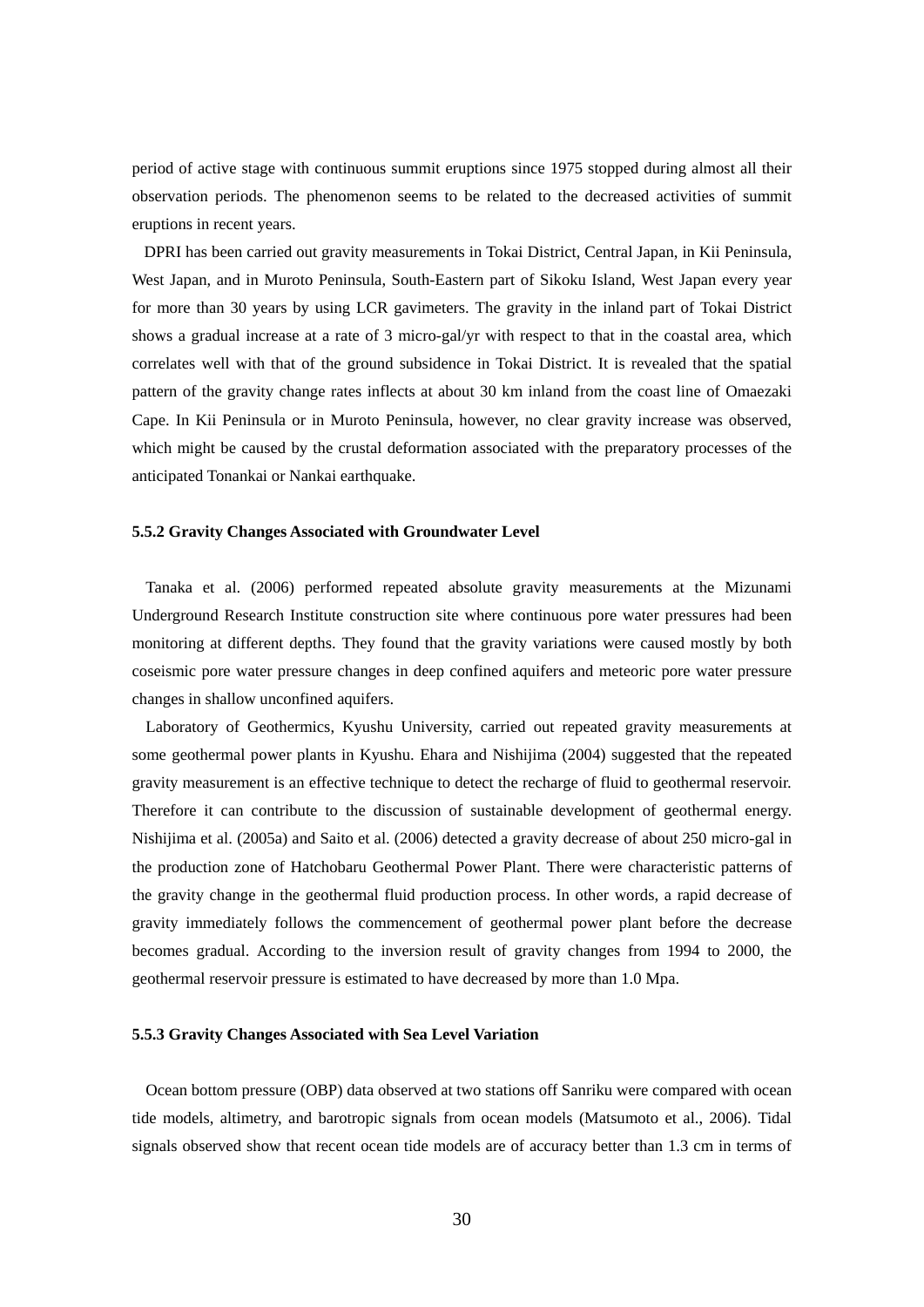RMS errors of vector differences for eight principal constituents. The comparison between the OBP data and a wind-driven ocean model as well as a pressure driven model suggested that the combination of the both models can reproduce the observed non-tidal ocean mass variability better, in particular, at the periods shorter than 30 days.

Nawa et al. (2003) and Nawa and Suda (2003) observed sea level variations in seismic normal mode band with a tide gauge and GPS on the sea ice at Syowa Station and discussed their effect on gravity and seismic observations.

#### **5.6 Gravity Survey in Japan**

#### **5.6.1 General**

In order to reveal the brief feature of gravity anomalies, GSJ/AIST conducted gravity surveys at about 3500 stations in Chugoku-Shikoku area from 2003 to 2006, at about 200 stations in and around Usu and Iwate Volcanoes from 2003 to 2005, and at about 436 stations in and around the eastern area of Itoigawa-Shizuoka Tectonic Line (ITL) (Komazawa, 2004) in October 2002 and December 2003, respectively. The data from East Kyushu were published (Nawa et al., 2005). For the survey of ITL, 326 stations were co-located at seismic survey points.

Gravity research group in southwest Japan (2005) released a gravity database that was constructed by the group and published in 2001. More than 140 data sets collected by 37 organizations are compiled and 90,000 point data from 32 organizations are published.

In the past four years, Chubu University conducted an extensive gravity survey in the areas where the gravity data were voids or sparsely distributed. This survey was executed as a cooperative work with Ehime University. The areas were extended from Kyushu to Northeast Honshu and about 20,000 data were recently supplemented to their gravity database.

JHOD conducted gravity surveys in the vicinities of Fukutoku-Okanoba Submarine Volcano located in the volcanic front of the Izu-Ogasawara arc in 1999. The observation result suggests that Fukutoku-Okanoba is a part of an active submarine caldera accommodating magma beneath it (Onodera et al., 2003).

#### **5.6.2 Hokkaido Area**

Geological Survey of Hokkaido (GSH) performed gravity surveys around Furano Active Fault Zone, Central Hokkaido (Hokkaido Government, 2003). In order to study a relationship between the gravity anomaly field and the active fault structure, they conducted a regional survey around Furano Basin and a profile survey along the seismic observation line across the fault. Gravity stations number 110 for the regional survey and 135 for the profile survey. Tamura et al. (2003) produced a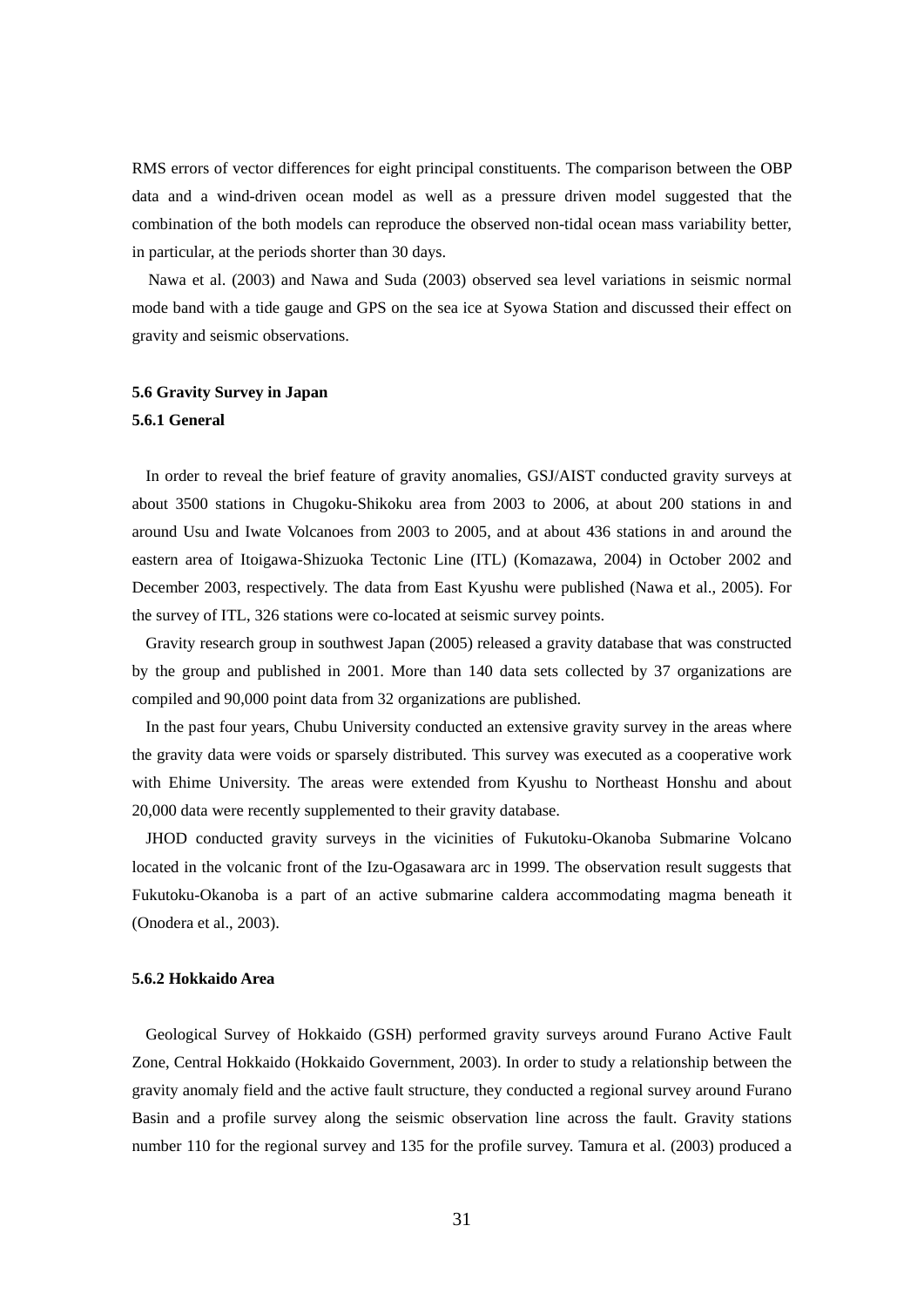regional Bouguer anomaly map, estimated a two-dimensional (2-D) subsurface structure along the profile across the fault, and found the existence of a few steep gravity gradients originated from the reverse faulting.

 GSH also carried out gravity surveys at 298 stations along three profiles across Shibetsu Active Fault Zone, East Hokkaido (Hokkaido Government, 2004). As a result, they detected the existence of gentle gradients in gravity anomaly that is caused by the basement subsidence, but did not find any feature corresponding to a thrusting fault structure. In addition, GSH conducted gravity surveys at 161 stations along two profiles across Tokachi-Heiya Fault Zone, East Hokkaido (Hokkaido Government, 2005).

#### **5.6.3 Honshu Area**

ERI and Meteorological Research Institute (MRI) carried out the first absolute gravity measurement on the top of Mt. Fuji in August 2003 (Okubo et al., 2005). The most difficult part of this campaign was, without doubt, the safe transport of the delicate FG5 components (Laser, Interferometer, Dropping Chamber, etc.). The harsh weather environment in the summit of Mt. Fuji (annual average wind speed of 20 m/sec, snowfall during September through May, rainy season in June, and so on) only allows them to plan the campaign in July/August - the highest season for the climbers/tourists to Mt. Fuji. Careful consideration of severe vibration exceeding 1G during transportation and low barometric pressure (2/3 of that on the sea level) enables them to run the FG5 successfully: 4959 drops with a standard deviation of only 14.2 micro-gal. After applying geophysical corrections (barometric correction/ocean tide/polar motion), they obtained 978,867.6569  $\pm$  0.00020 [mgal] at 130 cm above the floor of Japan Meteorological Agency (JMA) weather station. Relative gravity measurement between the absolute gravity point and the Kengamine Triangulation Point (KTP) gives them g=978,865.398  $\pm$  0.003 [mgal] at KTP. The measurement will be used to study long term volcanism of Mt. Fuji and tectonics of the Philippine Sea/Eurasian Plate boundary through monitoring the time change of gravity.

To reveal a possible active fault in Nobi Plain, Central Japan, Nagoya University conducted a dense gravity survey. About 1400 newly obtained data were supplemented to their gravity database.

Chubu University conducted gravity surveys in Honshu Area. The surveyed areas include Atera Fault and its vicinity, Chubu District, wide areas in Kanto District, Niigata Plain and its vicinity, Niigata Prefecture, the surrounding area of the seismic source region of the 2004 Mid Niigata Prefecture earthquake, Aizu Basin, Fukushima Prefecture, Shonai Plain, and Yamagata Prefecture.

Kusumoto et al. (2004) carried out a microgravity survey across the estuary of Fuji-kawa River in Shizuoka Prefecture in order to get the information on the shallow subsurface structures of Fuji-kawa Fault System (active faults), and identified the location of Iriyamate Fault as one of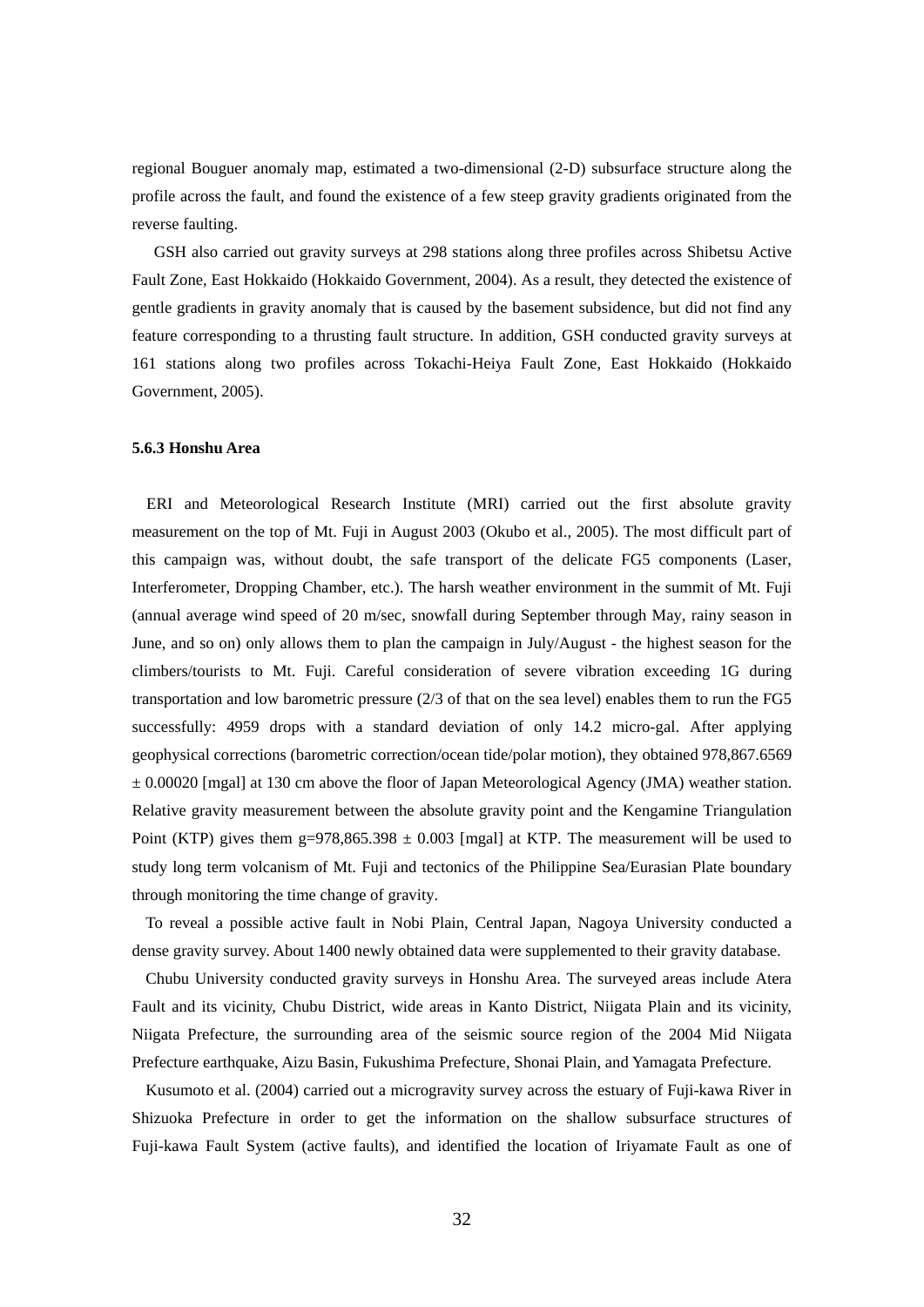Fuij-kawa Fault System from the discontinuity of the Bouguer gravity anomalies derived from the survey.

Tanaka et al. (2004) revealed a subsurface structure under a basaltic monogenetic volcano near the southern part of Atera Fault. They estimated from a 3-D gravity inversion and reflection survey results that the volcanic vents (or fissures) were along the line of 1-1.5 km southwest of Atera Fault. Tanaka et al. (2005) carried out a precise gravity survey at the southern tip of Atera Fault as an additional survey by Tanaka et al. (2004). The fault feature in the Dendahara study area is different from the common features found in the Atera Fault area in terms of strike, dipping direction, bifurcation, and so on. They suggested that a high density material (basalt dyke or alike) caused such peculiar characters. However, Fig.4 is misprinted. The correct one can be found on the following URL: (http://www.tries.jp/~tanaka/).

Tanaka, K. et al. (2006) carried out gravity surveys at four active volcanoes in Tohoku District, Northeast Japan. High Bouguer anomalies are observed at three strato-volcanoes of Iwaki, Iwate, and Bandai. This suggests the intrusion of volcanic rocks with higher density into the basement of these volcanoes. No noticeable anomaly was observed for Akita-Komagatake Volcano.

Along the Horikawa-Oguraike and Kuzebashi seismic reflection and refraction profiles in Kyoto Basin, Inoue et al. (2004) conducted gravity measurements at 50 - 300 m intervals, and estimated the sediment density in the basin.

Akamatsu and Komazawa (2003) and Akamatsu et al.(2004a; 2004b) estimated basement structure of Osaka, Kyoto and Nara Basins using their own gravity data as well as pre-existing gravity database published. The results show that the boundary between Kyoto and Nara Basins is deviated by about 12 km between the topographic boundary and the estimated model. Moreover, the shape and size of the boundary are significantly different in some areas between the topographic boundary and the estimated model. In this area, the horizontal-to-vertical spectral ratio (H/V) derived from microseisms correlates well with that corresponding to the depth of gravity basement (Akamatsu and Komazawa, 2003; Akamatsu et al., 2004a). The same characteristics are also found in the ground vibration structure in intra-mountain basin (Akamatsu et al., 2004b).

DPRI and GSJ/AIST has completed precise gravity survey densely for investigating the structure around Arima-Takatsuki Fault System, which is one of the main active faults in Kinki District, West Japan. It is found that graben-type structure does not correspond simply to the known active fault, but, extends further along the no-more-active segment in the eastern part of the fault system (Akamatsu et al., 2006).

#### **5.6.4 Shikoku and Kyushu Area**

Kagoshima University carried out two gravity surveys in South Kyushu. In 1997 two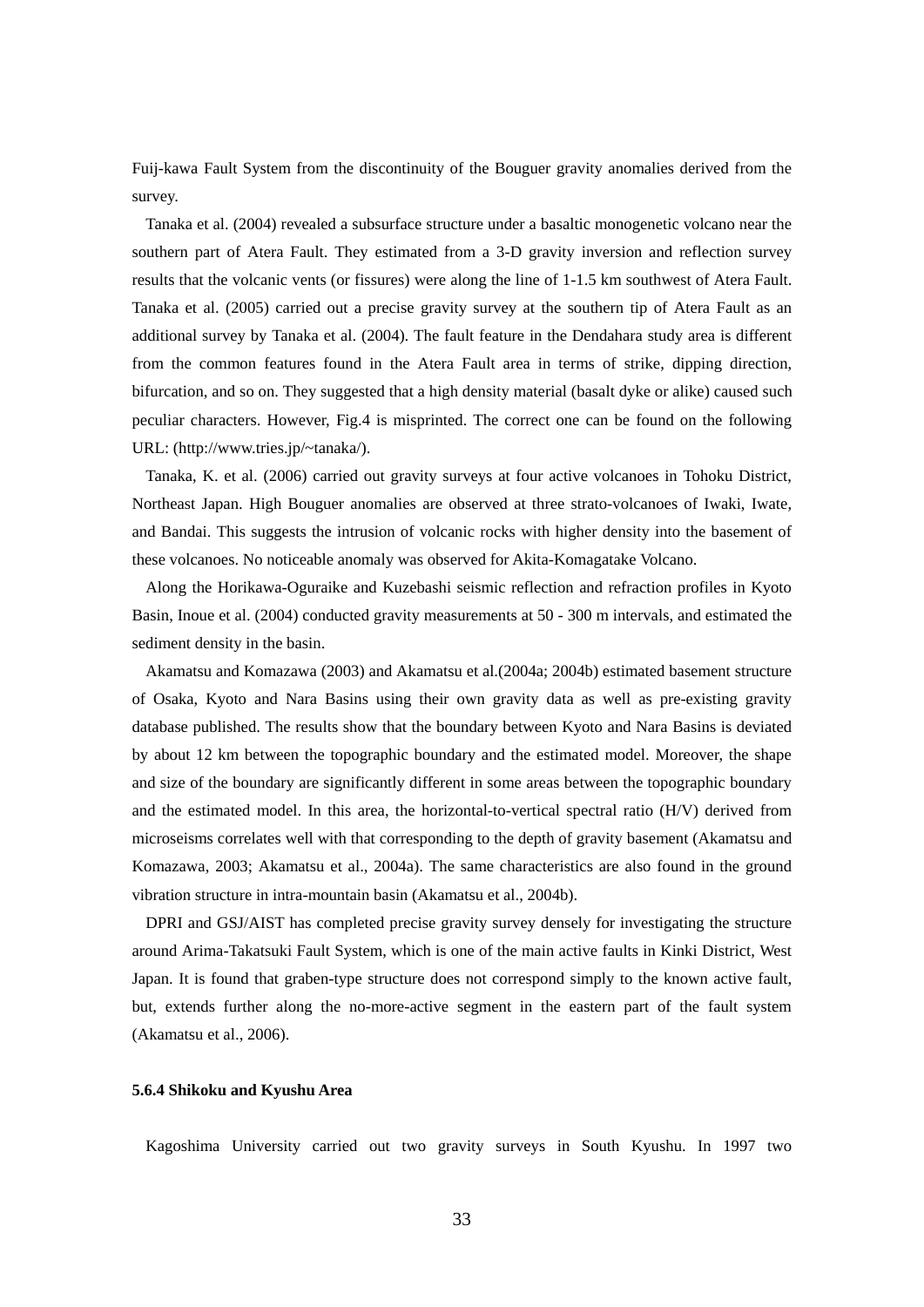Northwestern Kagoshima earthquakes (M6.5 and M6.7) occurred. Miyamachi et al. (2004) measured gravity at 782 sites in the aftershock area (30 km x 30 km) and created gravity anomaly maps. They found that aftershocks occurred in the low gravity anomaly area but no aftershocks occurred in the high gravity anomaly area even if the area was located in the central part of aftershock area.

Miyamachi et al. (2006) carried out a highly-dense gravity survey at 323 sites in Amami-Oshima Island, Kagoshima, in order to study the detailed gravity anomaly distribution. The results show that Amami-Oshima Island has the positive anomalies between  $+32$  and  $+66$  mgal, with a trend in the direction of NE to SW parallel to Ryukyu Trench. The trend-corrected gravity anomaly field also indicates that the northern and southern areas in the island have negative gravity anomalies.

Chubu University conducted gravity surveys in Kyushu Area. The surveyed areas consist of Osumi and Satsuma Peninsulas in the south, the northwest part, and isolated islands in the west (Koshiki-jima, Iki, Hirado, Ikitsuki-jima, and Azuchi-Oshima Islands and the Goto Island Chain).

Laboratory of Geothermics, Kyushu University carried out a dense gravity survey around an active fault, namely, Kego Fault. They measured gravity at 1259 points using Scintrex CG3 and CG3M gravimeters. The high gradient zone of Bouguer anomaly was detected along Kego Fault. They suggested that the detailed Bouguer anomaly map can be utilized for making the earthquake hazard map (Nishijima et al., 2005b; Nishijima et al., 2005c; Fujimitsu et al., 2006). Saibi et al. (2005) carried out a gravity survey at Obama Geothermal Field, West Kyushu. They applied an analytic signal method of Euler deconvolution to the Bouguer anomaly map, and estimated the underground structure (Saibi et al., 2006a; 2006b; 2006c).

Nozaki et al. (2005) carried out a microgravity survey for engineering purposes along a breakwater of the box caisson type of 890-m-long, off-shore Kochi, Shikoku. The survey was performed for the first time at least in Japan, aimed at detecting the cavities within caisson chambers that might be arisen below the overburden concrete slab with 3-m-thick and might reduce the stability of the breakwater. In the survey, a technique of the synchronized micro-gravimetry is introduced, employing two profile lines: one is the measurement line and the other is the reference line. The separation between the two profile lines is  $10 - 15$  m. The spacing of the gravity stations is settled at every 2 m interval for each profile line. The total number of stations amounts to 892 (446 for each line). Gravity measurements were performed by using a couple of Scintrex CG3M meters, the sampling rates being synchronized within one second to evaluate the coherent noises. The results of the survey were critically evaluated over a 200-m calibration interval where the top of filled-in sands for each chamber is monitored. The results show that gravity lows corresponding to the locations of relatively large cavities with heights of more than about 3 m, whose horizontal section is 4 m x 4 m, are successfully detected by microgravity anomalies with the amplitudes of 0.01 mgal to 0.05 mgal over the anomalous intervals of 20 - 40 m. The authors emphasize that this kind of microgravity survey method provides a quite effective tool for non-destructive detection of the cavities.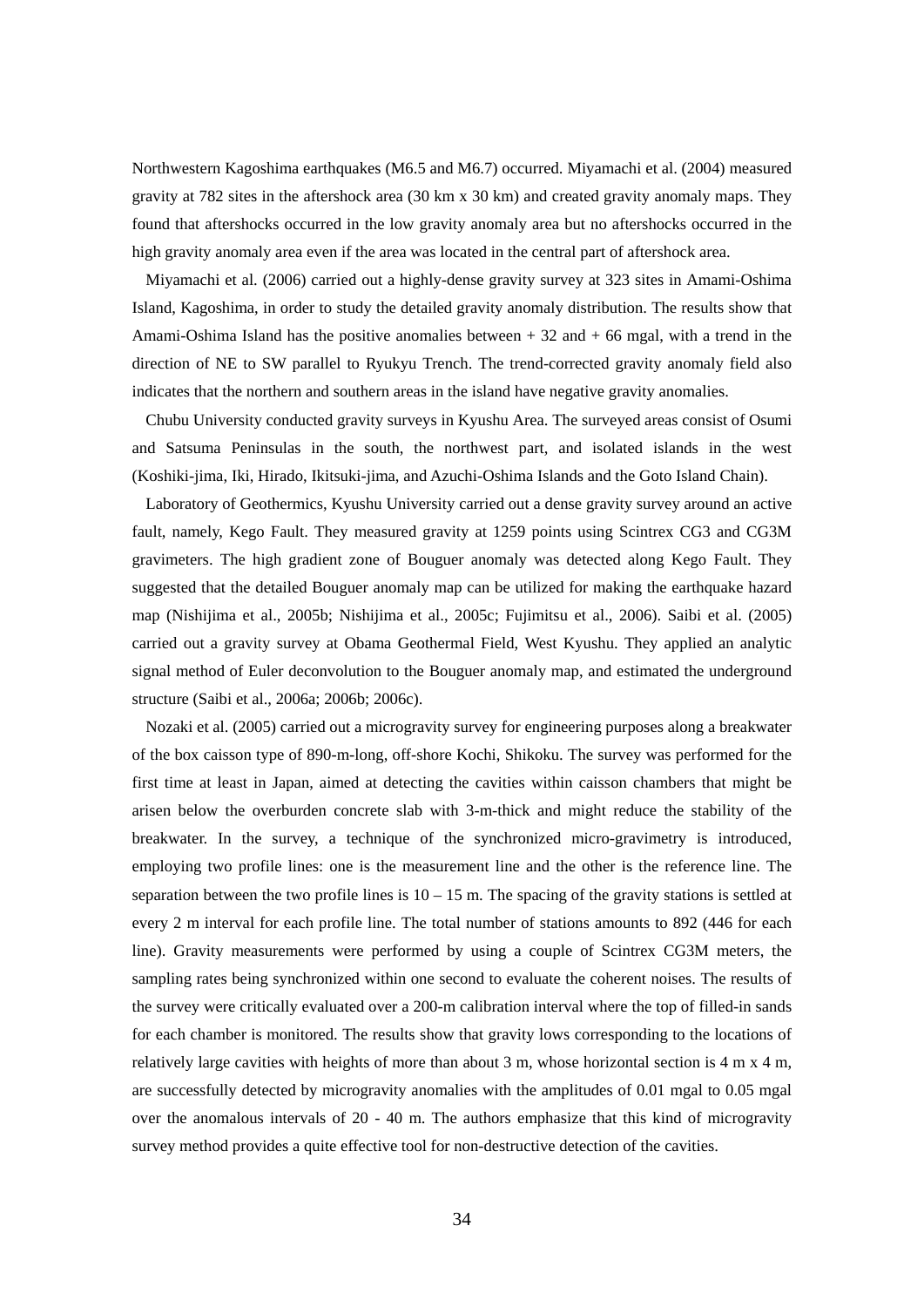#### **5.7 Gravity Survey in Foreign Countries**

ERI and China Seismological Administration (CSA) (Institute of Seismology and Yunnan Earthquake Bureau) jointly carried out absolute/relative gravimetric campaign for 1 -14 September 2005 in Yunnan Province, China. They established a reliable gravity network consisting of 4 absolute and 40 relative points. The purpose of this project is to detect gravity changes caused by earthquakes in the area and by geodynamic processes of Tibetan Plateau through repeated measurements for a long period.

Southeast Alaska is undergoing a rapid ice-melting and land uplift due to the effect of global warming in the last three hundred years. The corresponding crustal deformation caused by the post-glacial rebound (PGR) has been clearly detected by modern geodetic techniques, e.g., GPS and tidal gauge measurements (Larsen et al., 2005; Sato et al., 2006). The geodetic deformation provides us useful information in evaluating ice-melting rate, effect of global warming, and even the viscosity beneath the crust. For this purpose, integrated geodetic observation, especially including gravity measurement, is very important. Therefore, to detect the crustal deformation caused by PGR and to study the viscoelastic structure of the Earth in Southeast Alaska and to refine the viscoelastic model derived by Larson et al. (2005), a joint team of Japanese and U.S. researchers has begun a four-year project of GPS, Earth tide, and absolute gravity measurements in 2005, called ISEA (International geodetic project in SouthEastern Alaska).

As a partner, ERI joined in the project and performed the first absolute gravity observation for 3 -18 June 2006 (Sun et al., 2006a). During the 2006 observation campaign, they established an absolute gravity network comprising of five sites in an area of about 100 km x 100 km around Juneau, i.e. (1) Bartlett Cove at Gustavus, (2) Russell Island, (3) Hains Fairground at Hains, (4) UAS Egan Library at Juneau and (5) Mendenhall Glacier Visitors Center at Juneau, Alaska. Sasagawa et al. (1989) made a gravity observation in 1987 at Hains and revealed a gravity decrease of about 100 micro-gal for 19 years. A typical occupation recorded a set of 100 single measurements every 30 minutes. At each site data were collected over a 48 - 62 hour period. The final results show that the precision of observation is pretty high, less than one micro-gal for all the five sites. These gravity data will be of fundamental importance when studying related geophysical studies on the southeast Alaska area.

Gravity tide observation using a Scintrex CG3M gravimeter was started in the campus of University of Alaska, Southeast to provide precise corrections for the effect of ocean tide loading, which are the keys to increase the observation accuracy of absolute gravimetry (Sato et al., 2006c).

Laboratory of Geothermics, Kyushu University analyzed existing Bouguer anomaly data for northwest Java Island, Indonesia. They made some filtered maps and compared them with the heat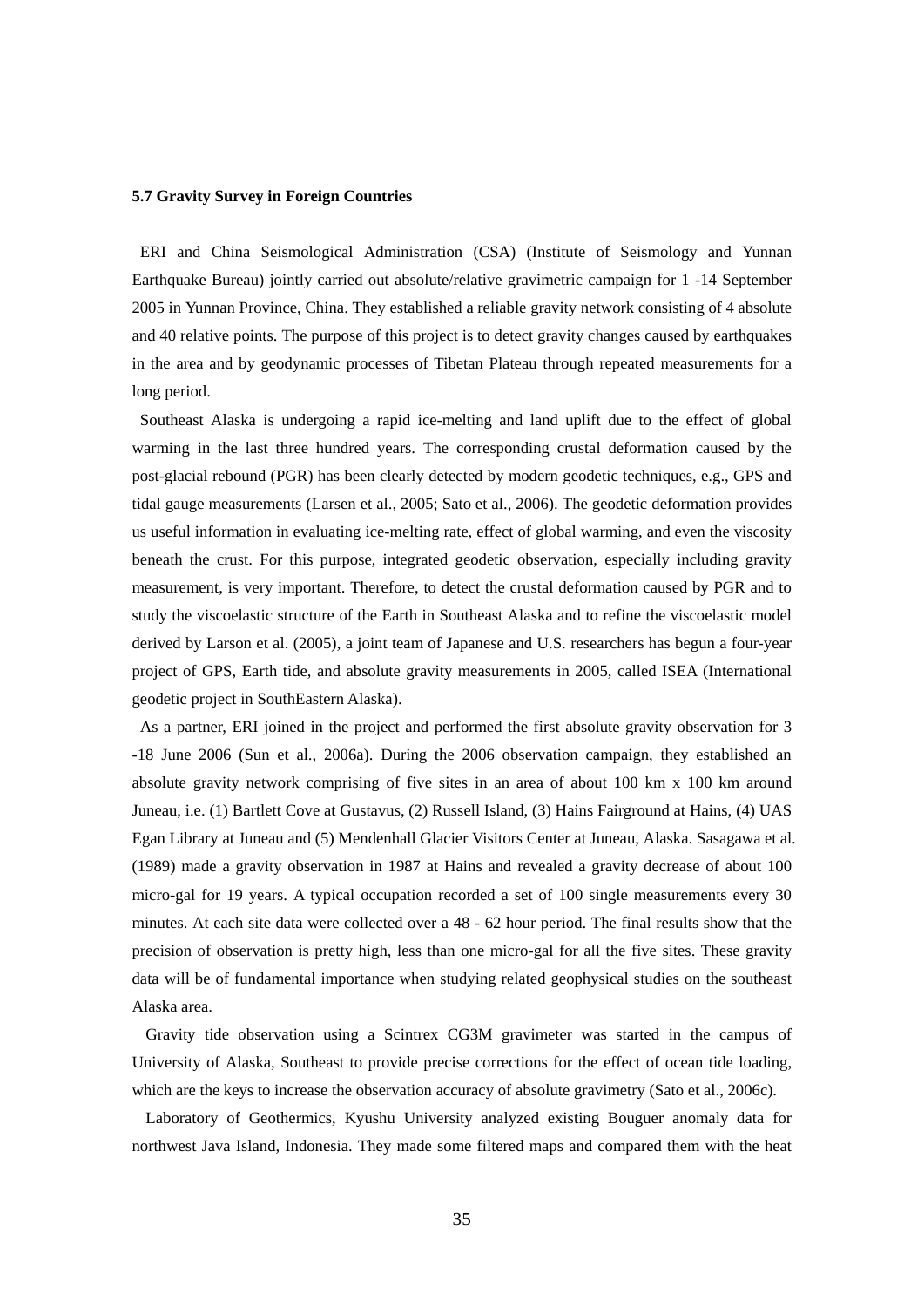flow data. A very high heat flow area corresponds to the fault zone mapped from the gravity data (Suryantini et al., 2006).

The disaster caused by the earthquake (M7.0), occurred near Lijiang Basin in 1996, was very large and was distributed irregularly. DPRI and GSJ/AIST conducted a gravity survey in Lijiang and Hochin Basins in Yunnan Province, China, in the summers of 1998, 1999, 2002, 2003 and 2004 in cooperation with Seismological Bureau of Yunnan Province. A gravity-basement-model of the basins was obtained from gravity anomaly analysis. The model shows the elongated feature in the north and the south, corresponding to a big graben structure of the basins. The determined thickness of the sedimentary layer exceeds 2 km. The shape of the gravity basement is in accordance with that of the results of micro-tremors and seismic-refraction exploration. But there exists no clear structure with a NE-SW gradient, suspected from the movement of active Lijiang-Jianchan Fault (Komazawa et al., 2005).

## **5.8 Marine Gravimetry**

GSJ/AIST has been conducting marine gravity surveys since 1974 as a part of the geological mapping program for the continental margin around the Japanese Islands. The survey vessel "Hakurei-maru No.2" has been used since 2000. The cruises from 2003 through 2006 are listed in Table 1.

The gravity measurements were conducted using the same straight-line sea gravimeter, LCR SL-2, in all the cruises. Free-air and Bouguer anomaly maps have been published as appendices of "Marine Geology Map Series" at a scale of 1:200,000 (Geological Survey of Japan, 2003a).

| Cruise ID        | Cruise period     | Survey Area                         |
|------------------|-------------------|-------------------------------------|
| GH03             | May. - Jun. 2003  | South of Hokkaido                   |
| GH04             | July. - Aug. 2004 | South of Hokkaido                   |
| GH <sub>05</sub> | July. - Aug. 2005 | Northwestern Pacific east of Tohoku |
| GH <sub>06</sub> | Aug. - Sep. 2006  | Southwest of Hokkaido               |

Table 1. Cruises for marine gravimetry by the GSJ from 2003 to 2006.

JHOD carried out marine gravity surveys using three survey vessels "Shoyo" (3128 gross tons), "Takuyo" (2600 gross tons) and "Meiyo" (550 gross tons) during the period of FY 2002 to FY2005. These vessels are equipped with the sea gravimeter Bodenseewerk KSS-31 or KSS-30. The cruises from April 2002 through March 2006 are listed in Tables 2, 3 and 4 (Hydrographic and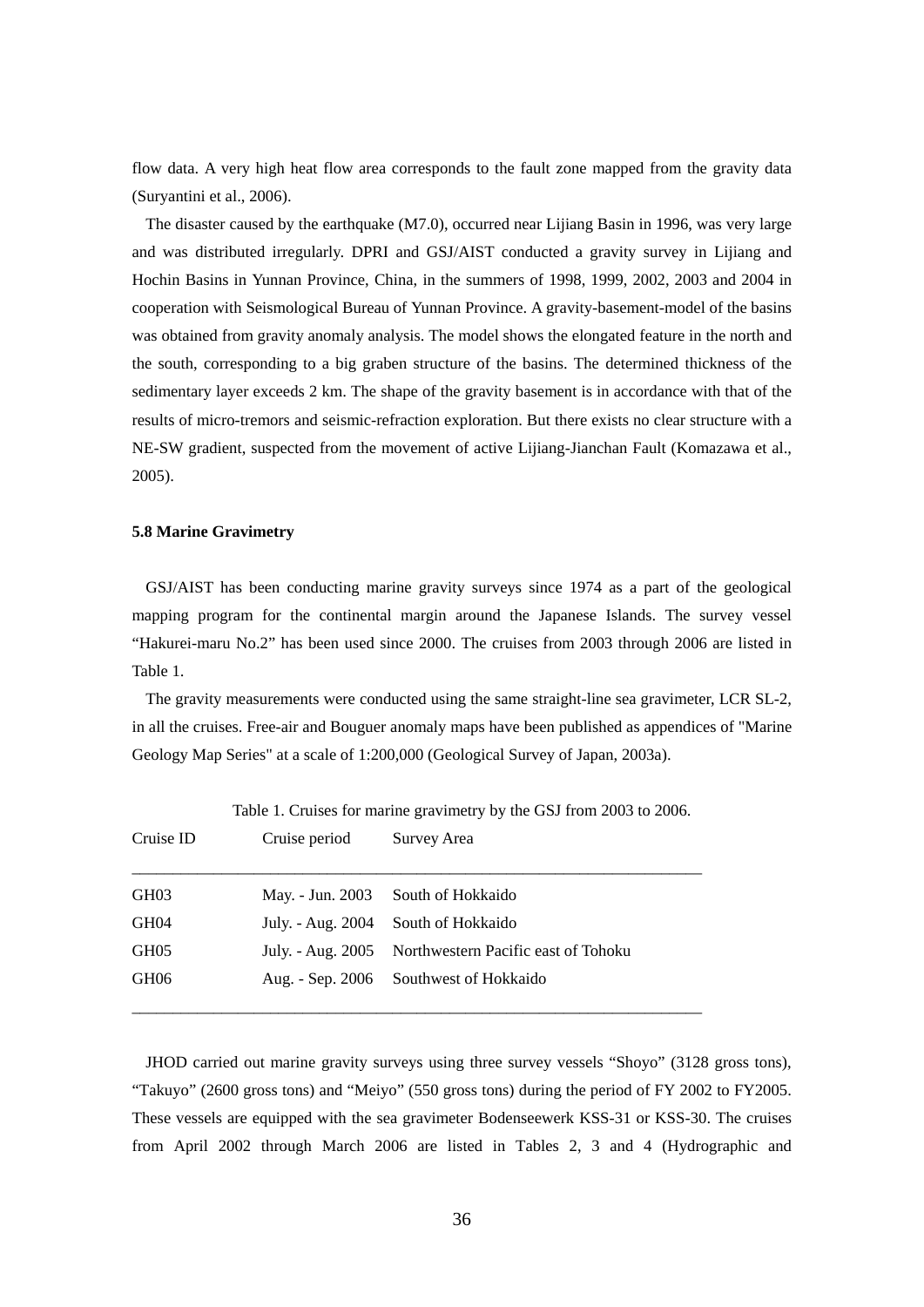Oceanographic Department, 2003; 2004).

Table 2.Cruises of "Shoyo" for marine gravity surveys conducted by JHOD during the period from April 2002 to March 2006

| Cruise Period    | <b>Survey Area</b>    |
|------------------|-----------------------|
| $May - Jun.2002$ | Minami-Hiyoshi Kaizan |
| May - Jun.2002   | Kita-Fukutoku Tai     |
| Aug. - Sep. 2002 | Offing of Miyagi      |
| Jul. 2003        | Offing of Kii-Tokai   |

Table 3. Cruises of "Takuyo" for marine gravity surveys conducted by JHOD during the period from April 2002 to March 2006

| Cruise Period   Survey Area |                                      |
|-----------------------------|--------------------------------------|
|                             | Jun. - Jul. 2002   Kita-Fukutoku Tai |

Table 4. Cruises of "Meiyo" for marine gravity surveys conducted by JHOD during the period from April 2002 to March 2006

| Cruise Period    | <b>Survey Area</b> |
|------------------|--------------------|
| Jun. - Jul. 2003 | Offing of Simane   |
| Apr. - May 2004  | Wakamiko           |
| Jan. - Feb. 2006 | Kikai caldera      |

A ship-borne gravity survey on board the icebreaker "Shirase" has been continuously conducted since JARE-27. Konishi et al. (2006) recently processed the data from JARE-34 to JARE-46 and obtained free-air gravity anomalies. They also reprocessed the data sets since JARE-27, which improved the quality of signals, in particular, in the long wavelength signals.

Acquisition of various global data for marine geophysical exploration such as gravity and geo magnetic data has increased substantially in recent decades. The Japan Agency for Marine-Earth Science and Technology (JAMSTEC) operates eight research vessels for 200 days every year and has been obtaining dense geophysical data, especially in the Izu-Bonin-Mariana and the Mid-Atlantic Ridge regions.

Deschamps and Fujiwara (2003) analyzed bathymetric and magnetic data along three distinct spreading segments in Mariana Basin together with motions by GPS and indicated the existence of highly asymmetric spreading processes. Deschamps et al. (2005) described in detail the formation process of the oceanic crust in Mariana Basin from Wadatsumi side-scan sonar images, gravity and geomagnetic data collected at the sea surface.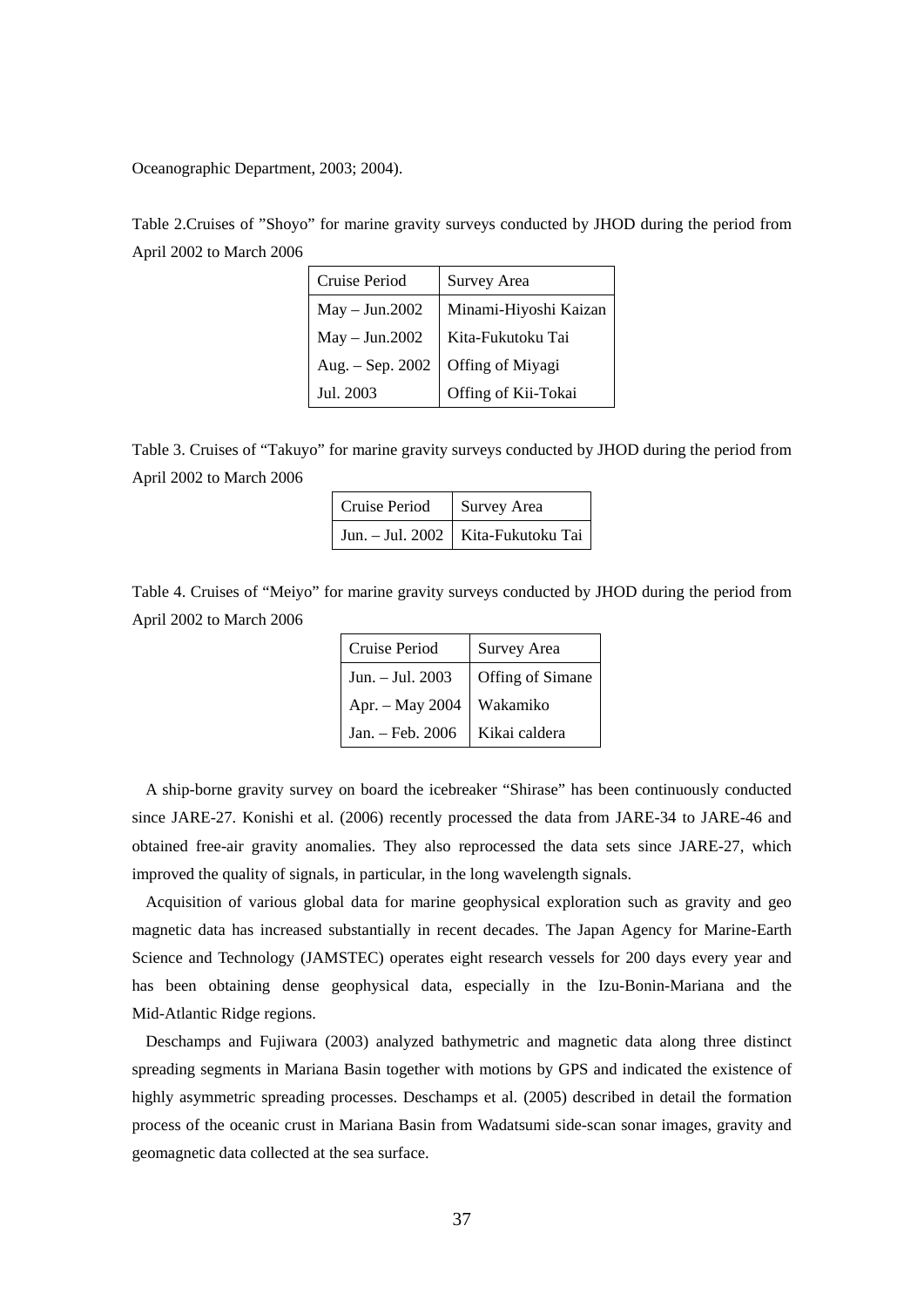Mid-Atlantic Ridge around Fifteen-Twenty Fracture Zone is unique in that outcrops of lower crust and mantle rocks are extensive on both flanks of the axial valley walls over an unusually long distance along the valley axis, indicating a high ratio of tectonic to magmatic extension. Based on newly collected multi-beam bathymetry, magnetic, and gravity data, Fujiwara et al. (2003) investigated crustal evolution of this unique section of Mid-Atlantic Ridge over the last 5 Ma.

To characterize the crust-mantle boundary (petrogical "Moho") and to find evidence of ophiolite model, Matsumoto et al. (2003) reported the lithology and the development process of the oceanic crust. They carried out geological and geophysical studies of Atlantis Bank core complex located at the eastern margin of Atlantis-II active transform in Southwest Indian Ridge (SWIR) using deep sea submersibles and remotely operated vehicles.

Mjelde et al. (2007) has corrected and imaged crustal structure across Jan Mayen Ridge, North Atlantic with full constraints by using gravity anomaly data.

Underway geophysical observation over the easternmost SWIR was carried out on board the research vessel "Yokosuka" by JAMSTEC as an international cruise under the InterRidge Program. Off-axis bathymetry, gravity, and magnetic data obtained suggest that spreading at the ultra-slow SWIR is dominated by large offset, asymmetric normal faulting, with significant flexural uplift of the footwalls (Cannat et al., 2003).

Ocean bottom gravity measurements were carried out in Seto Inland Sea by using a gravimeter jointly developed by ERI and Tohoku University (Joshima et al., 2006).

#### **5.9 Data Handling and Gravity/Geoid Maps**

GSI has been conducting GPS survey at benchmarks over isolated islands in order to fill-in the data voids in a hybrid geoid model, from a gravimetric geoid model and GPS/leveling geoid height data, GSIGEO2000 (Kuroishi et al., 2002), which was published in 2002 mostly for the major islands of Japan by GSI as the official national geoid model. As of 1 December 2005, GSIGEO2000 version 4 was published, appending the geoid information newly for 50 isolated islands to the original model.

GSI has also conducted GPS survey at benchmarks in the edges of 16 peninsular areas that are located outside of the coverage of the GPS/leveling data used in the development of GSIGEO2000. The preliminary results obtained in six out of these 16 areas show that the discrepancies of the geoid heights between GSIGEO2000 and GPS/leveling data reach about 5 cm at maximum.

Nomura et al. (2006a) evaluated effects of the height revision of GEONET site coordinates associated with the replacement and re-installment of the antenna for GEONET sites, on GSIGEO2000 in terms of geoid height. In the development of GSIGEO2000, the geoid heights of GSIGEO2000 were highly constrained with those of the GPS/leveling data, whose ellipsoidal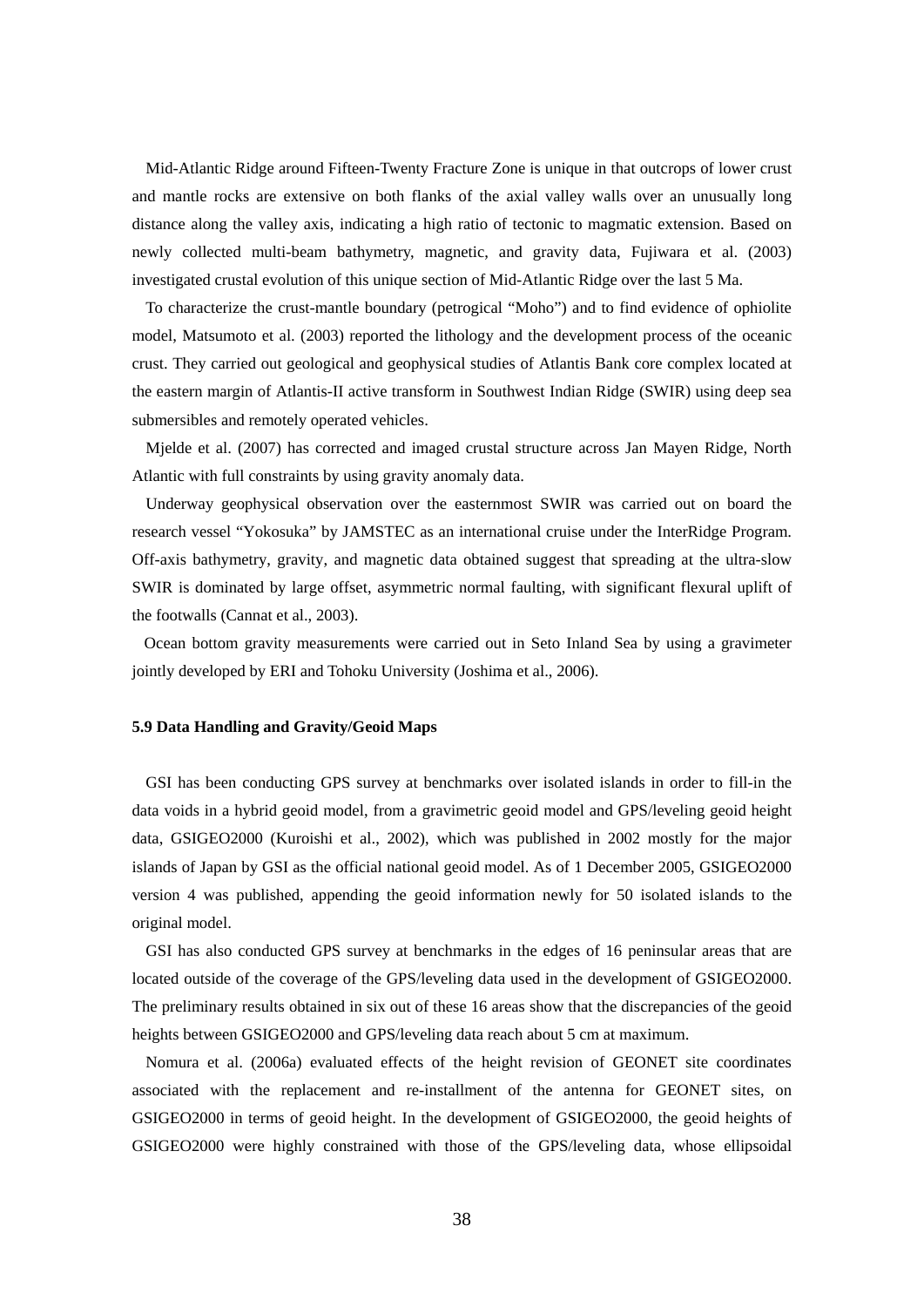heights were determined by fixing all 108 GEONET sites, available at the time of GPS observation, at the then-employed official coordinates in ITRF94 epoch 1997.0. The changes of the GPS/leveling geoid heights yielded by the height revision were estimated: the mean and standard deviation about the mean are -1.9 and 1.7 cm, respectively and the maximum modulus is less than 7 cm. The effects are evaluated as minor in the application of GSIGEO2000 to the height conversion from GPS derived ellipsoidal heights to corresponding orthometric heights within its precision.

GSI conducted gravity survey in Yaku-shima Island and GPS survey at benchmarks in Yaku-shima and adjacent islands, and computed a hybrid geoid model for that area. Yaku-shima Island is located on the volcanic front between Ryuku Trench and Okinawa Trough and has a rugged terrain of an area of about 500  $\text{km}^2$  with a highest peak of about 2000 m. Since the land gravity data used in the development of the gravimetric geoid model are limited along the coast (only at 12 points), the geoid model is not expected to recover the geoid precisely at short wavelengths. GSI made gravity survey at 28 points inland and the GSJ provided 190 points of land gravity in Yaku-shima Island, so that Kuroishi et al. (2004) developed a much improved gravimetric geoid model by using the same methodology as that employed in the JGEOID2000 development. The improved model reveals that a geoidal mound exists on the eastern end and the geoid has a tilt to the east, toward the trench axis. GSI computed a hybrid geoid model for Yaku-shima, Tanega-shima, Kuchinoerabu-jima, and Satsuma-Iwo-jima Islands by combining the improved gravimetric geoid model with 52 data of GPS/leveling geoid heights and the model is evaluated to have accuracy comparable to GSIGEO2000.

GSJ/AIST published eight detailed complete Bouguer anomaly maps at 1:200,000 scale, "Gravity Map Series", Karatsu, Miyazaki, Kagoshima, Yaku-shima, Nagasaki, and Yamaguchi Districts, from about fifty thousands of data as part of the gravity mapping program of the Japanese Islands (Geological Survey of Japan, 2003b; 2004a; 2004b; 2005; 2006a; 2006b).

GSJ/AIST carried out gravity survey in Fukui Plain from 2000 to 2002 for investigation of underground structure and active faults, and the gravito-tectonic map was published (Komazawa, 2006).

Heliani et al. (2003) determined a precise Indonesian gravity field model from surface gravity, altimeter data and a digital terrain model. Because the available Indonesian land gravity data were limited, they employed supplemental land gravity data simulated by using a digital terrain model (Heliani et al., 2004).

Ueda (2003; 2005) compiled Bouguer gravity anomaly maps of the Japanese Island arcs and its adjacent seas. Sasahara (2005a; 2005b) and Sasahara et al. (2006a; 2006b) determined a new precise marine geoid model. The model is given on a grid of  $1' \times 1'$  in the area  $15^{\circ}N$  -  $50^{\circ}N$  and  $120^{\circ}E$  -160ºE, compounded from a global geopotential model (for long wavelength), altimetric gravity data (for middle wavelength), and land and ship-borne gravity data (for short wavelength).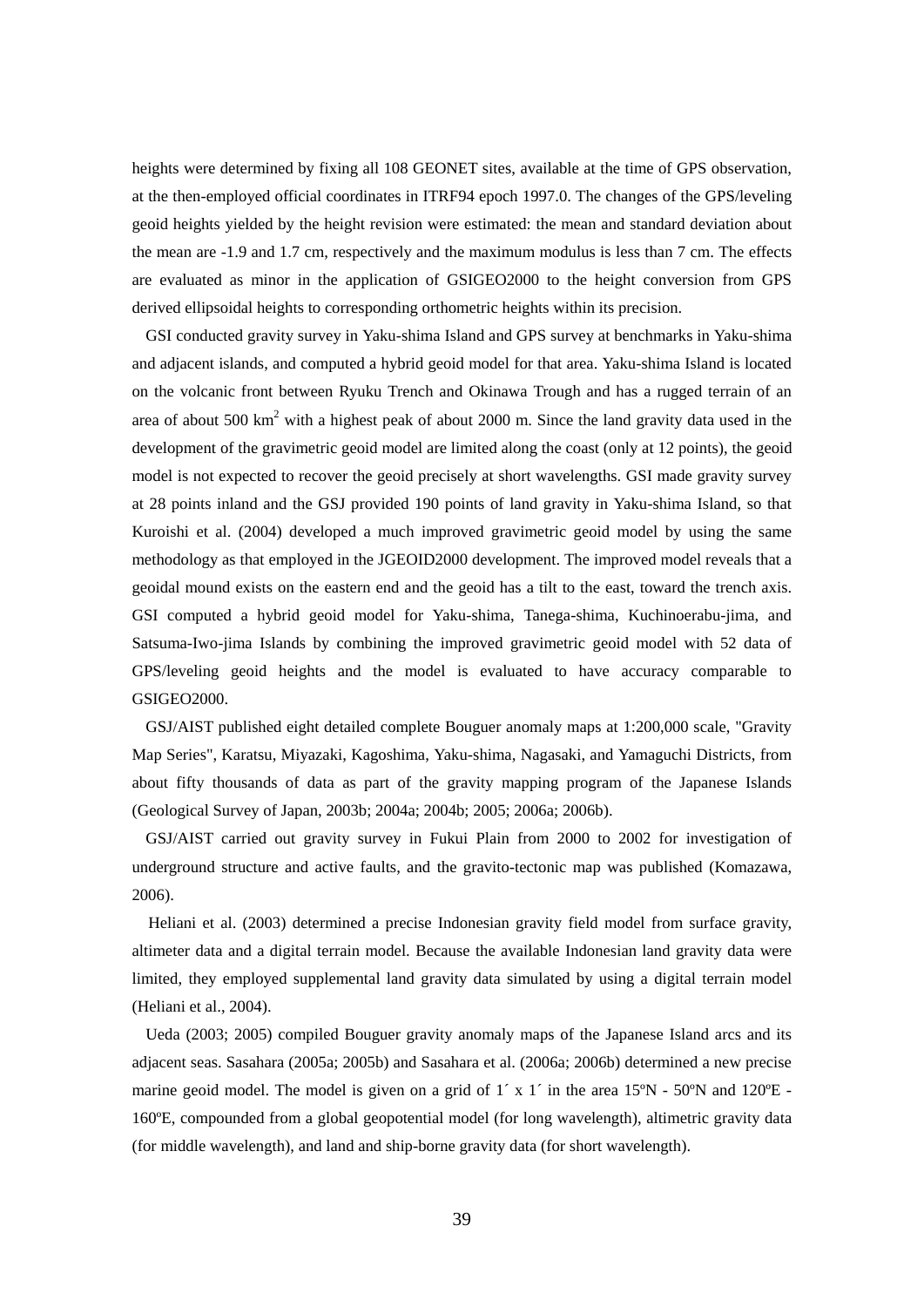#### **5.10 Gravity Data Analysis**

Fukunaga et al. (2004) analyzed the gravity database for southwest Japan for studying the geometry of the Moho discontinuity interface.

Kudo et al. (2004) developed a statistical method to interpret the spatial distribution of topographic lineaments in Chugoku Area by employing the standard deviations of variations of Bouguer anomalies as an index of gravity anomaly roughness.

Shichi et al. (2005) analyzed characteristic gravimetric features of Kyushu Area by applying both gravity databases constructed by Gravity Research Group in Southwest Japan (2001) and by the Geological Survey of Japan (2000).

## **5.11 Theoretical Studies on Geoid and Gravity Field**

Kuroishi (2003) and Kojiroi and Kuroishi (2004) presented brief reviews on gravity, height systems and geoid and gave introductory reports of the vertical datum of Japan as part of the Japan Geodetic Coordinates 2000.

Kuroishi and Denker (2003) investigated the area around Japan regarding the handling of ship and altimetric gravity data and its effect on local geoid models. They prepared different data sets based on those data and their hybrid ones, and considered the classical Stokes kernel and its modification in the geoid computation. The results showed that different adjustments and combinations of ship and altimetric gravity data could produce biases larger than 1 m in geoid height and tilt the geoid models by more than 1 parts per million (ppm), and they pointed out the importance of a study of the spatio-frequency characteristics of the ocean gravity field models.

Kuroishi (2004) reviewed a then-latest gravimetric geoid modeling for Japan, JGEOID2000 (Kuroishi, 2001) and its improvement study and presented expectation of the dedicated satellite missions for enhancement of the geoid modeling study.

Kuroishi and Keller (2005) developed a semi-discrete wavelet analysis/reconstruction method for localizing 2-D signal components in the spatio-frequency domain. They employed 2-D Halo wavelets and demonstrated the effectiveness of the method in screening data as a locally-adjustable filter. They successfully applied the method to a combination of marine gravity data and an altimetric gravity model, KMS02 and yielded an improved gravimetric geoid model for Japan, JGEOID2004. Compared with 816 GPS/leveling benchmarks over Japan, JGEOID2004 exhibited significant improvement over a previous model, JGEOID2000. The application of the semi-discrete wavelet method and inclusion of newly acquired terrestrial gravity data supplemented to the data gaps of JGEOID2000 in inland sea and on the main islands of Japan, effectively removed substantial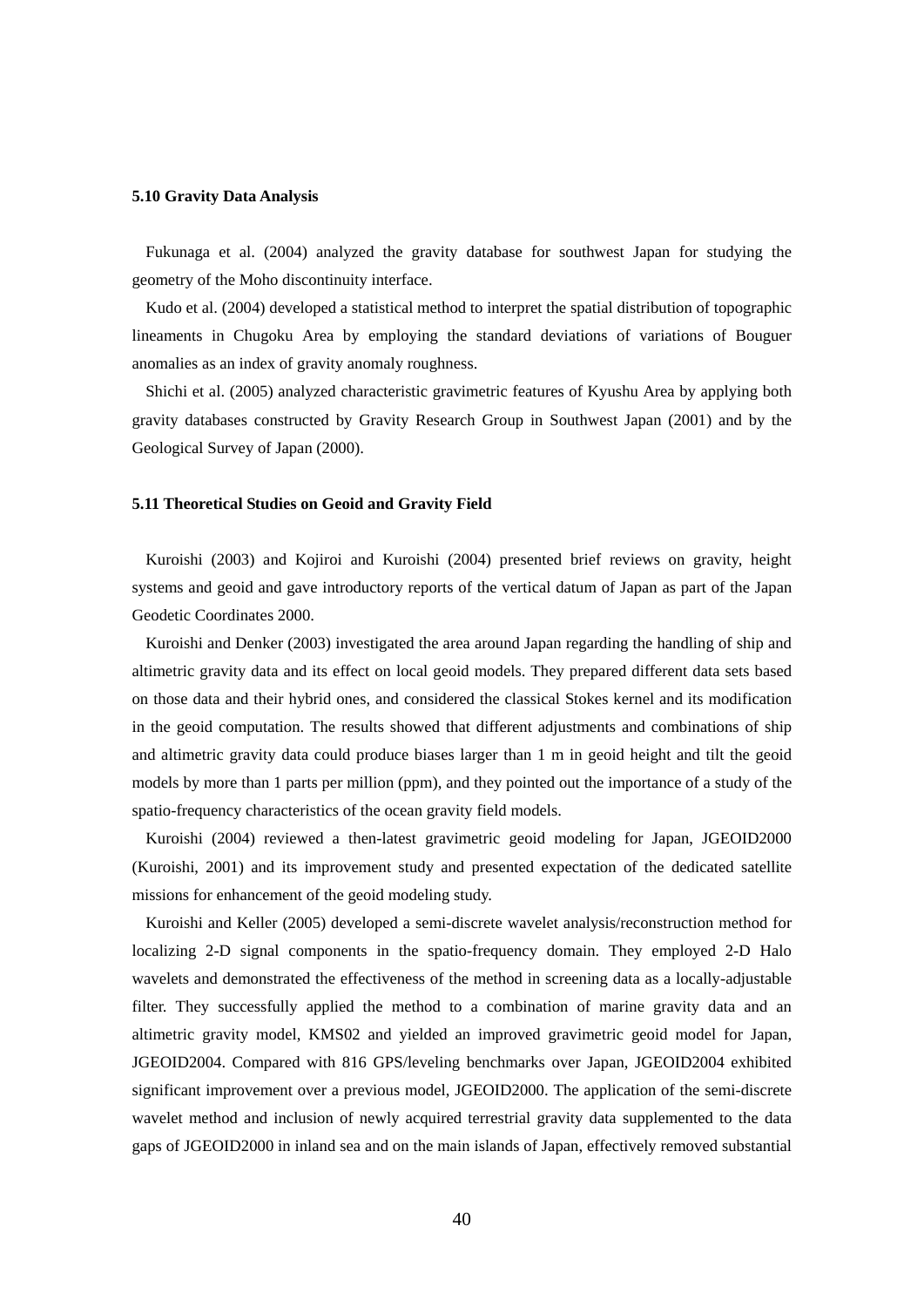localized errors, which were due to systematic errors of the marine gravity data as well as data gaps.

Nozaki (2006) proposed a new concept of the generalized Bouguer anomaly (GBA), which is defined upon the datum level of an arbitrary elevation. The subject of GBA is the generalization of the classical Bouguer anomaly used in geophysics to study the subsurface density structures. The classical Bouguer anomaly is a good contrast to the modern Bouguer anomaly defined as an extension of the geodetic gravity anomaly. By introducing a new concept of the specific datum levels so that GBA is not affected by the topographic masses, he shows the equations of GBA upon the specific datum levels become free from the assumed topographic density and/or the terrain correction and derives an approximate equation for estimating the density. Finally, he gives a method to compute a Bouguer anomaly on the geoid by transforming GBA at the specific datum level to the level of the geoid. These procedures yield a new method for obtaining a distribution of the classical Bouguer anomaly, which is free from the density assumption. He remarks that GBA upon the density-free datum level yields the gravity disturbance and that its equation has an intimate tie to the fundamental equation of physical geodesy. Despite that the figure of the Earth is not the main subject of such a generalization, this approach gives new perspectives to the theory of physical geodesy, which totally mediates between the geophysical and geodetic gravity anomalies.

Sun (2004a) investigated some discretizations of the Poisson integral. A single mean scheme is proposed to overcome the disadvantage of the double mean scheme. Basically the single mean scheme is the same as the double one, but it is numerically simple since it greatly reduces numerical work. Comparison between the point and mean schemes shows that, for a limit topographical grid size, the point discrete scheme presents a serious theoretical problem, i.e., it greatly devalues gravity on geoid, and even gives suspicious result in an extreme case. Sun (2004a) found that difficulty of dealing with the Poisson integral is due to behaviors of the Poisson kernel. Numerical analysis indicates that the diagonal values for the point scheme on a  $5' \times 5'$  division are much larger than those of the mean scheme. Therefore, a careful consideration of constructing matrix coefficient of the discrete system of the Poisson integral is much more important. A basic principle of a valid discretization for any integration is that the discrete kernel function value should well-approximate the true value on each grid; otherwise discretization will bring a serious error to results.

Sun (2003; 2004b) presented an asymptotic theory for calculating coseismic potential/geoid and gravity changes, as an approximation of the dislocation theory for a spherical Earth (Sun and Okubo, 1993). This theory is given by a closed form of mathematical expressions, so that it is mathematically simple and can be applied easily. Moreover, since the asymptotic theory includes sphericity and vertical structure effects, it is physically more reasonable than the flat-Earth theory. A comparison between results calculated by using three dislocation theories (the flat-Earth theory, the theory for a spherical Earth and its asymptotic solution) shows that the true coseismic geoid changes are approximated better by the asymptotic results than those of a flat-Earth. Numerical results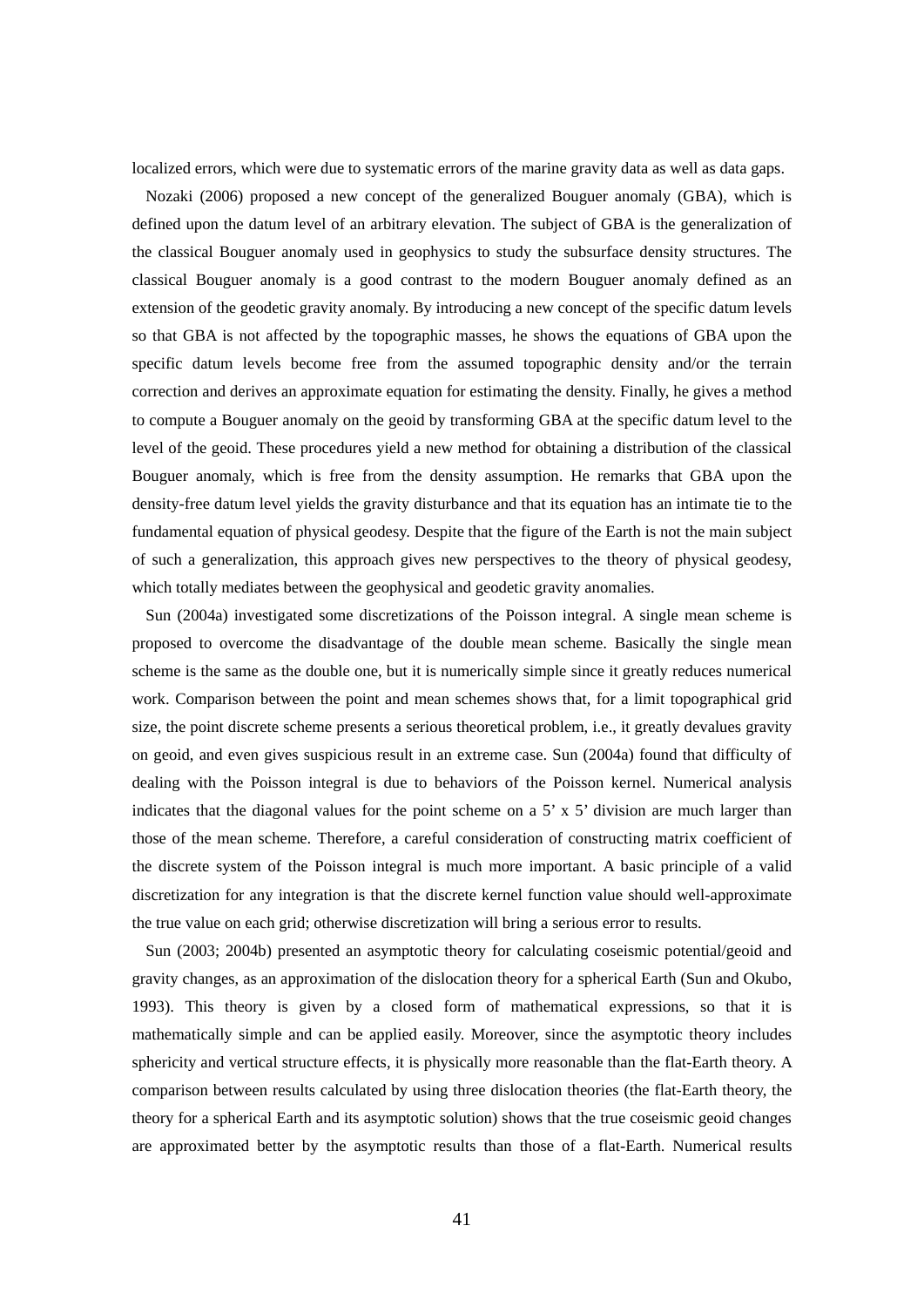indicate that the spherical effect is obviously large, especially for a tensile source on a vertical fault plane.

Sun and Okubo (2004a; 2004b) proposed a concept of truncated geoid and gravity changes together with their expressions for investigating coseismic deformations. They carried out numerical investigations to observe whether or not coseismic geoid and gravity changes are detectable by satellite gravity missions. Results of an individual harmonic degree or a summation to interested degrees are compared with the expected errors of the gravity missions, assuming a seismic source equivalent to the fault size of the 1964 Alaska earthquake (Mw9.2). Corresponding coseismic deformations indicate that both the gravity and geoid changes are about two orders larger than the precision of a dedicated satellite gravity mission, GRACE. Based on these results, the minimum magnitudes of earthquakes detectable by GRACE are derived. They concluded that coseismic deformations for an earthquake with a seismic magnitude above M7.5 (for the tensile sources) and M9.0 (for the shear sources) can be detected by GRACE. Finally, a case study on the 2002 Alaska earthquake (M7.9) showed that the coseismic geoid and gravity changes are at or below the error level of GRACE, and are difficult to detect.

Tanaka, T. et al. (2006) introduced a new method to compute global postseismic deformation (PSD) in a spherically symmetric, self-gravitating viscoelastic Earth model. Previous methods are based on simplified Earth models that neglect compressibility and/or the continuous variation of the radial structure of Earth. This is because the previous mode summation technique cannot avoid intrinsic numerical difficulties caused by the innumerable poles that appear in a realistic Earth model that considers such effects. In contrast, the proposed method enables both of these effects to be taken into account simultaneously. They carried out numerical inverse Laplace integration, which allows evaluation of the contribution from all of the innumerable modes of the realistic Earth model. Using this method, a complete set of Green's functions is obtained, including functions of the time variation of the displacement, gravity change, and the geoid height change at the surface for strike-slip, dip-slip, horizontal, and vertical tensile point dislocations. As an Earth model, they employed the preliminary reference Earth model (PREM) and a convex viscosity profile. Further, they investigated the effects of fine layering of the viscoelastic structure and compressibility on a time-series of PSD using the Green's function for a dip-slip fault. The result indicates that the effect of increasing number of layers is saturated at several tens of layers even when compressibility is taken into account and that the effect of compressibility is detectable with modern observation techniques for a shallower large earthquake ( $\sim Mw$  8). As an application, the PSD due to the 2004 Sumatra-Andaman earthquake (Mw9.3) is estimated. They showed that the rate of postseismic vertical displacement and gravity change is possibly detected in the far field where the epicentral distance exceeds 400 km.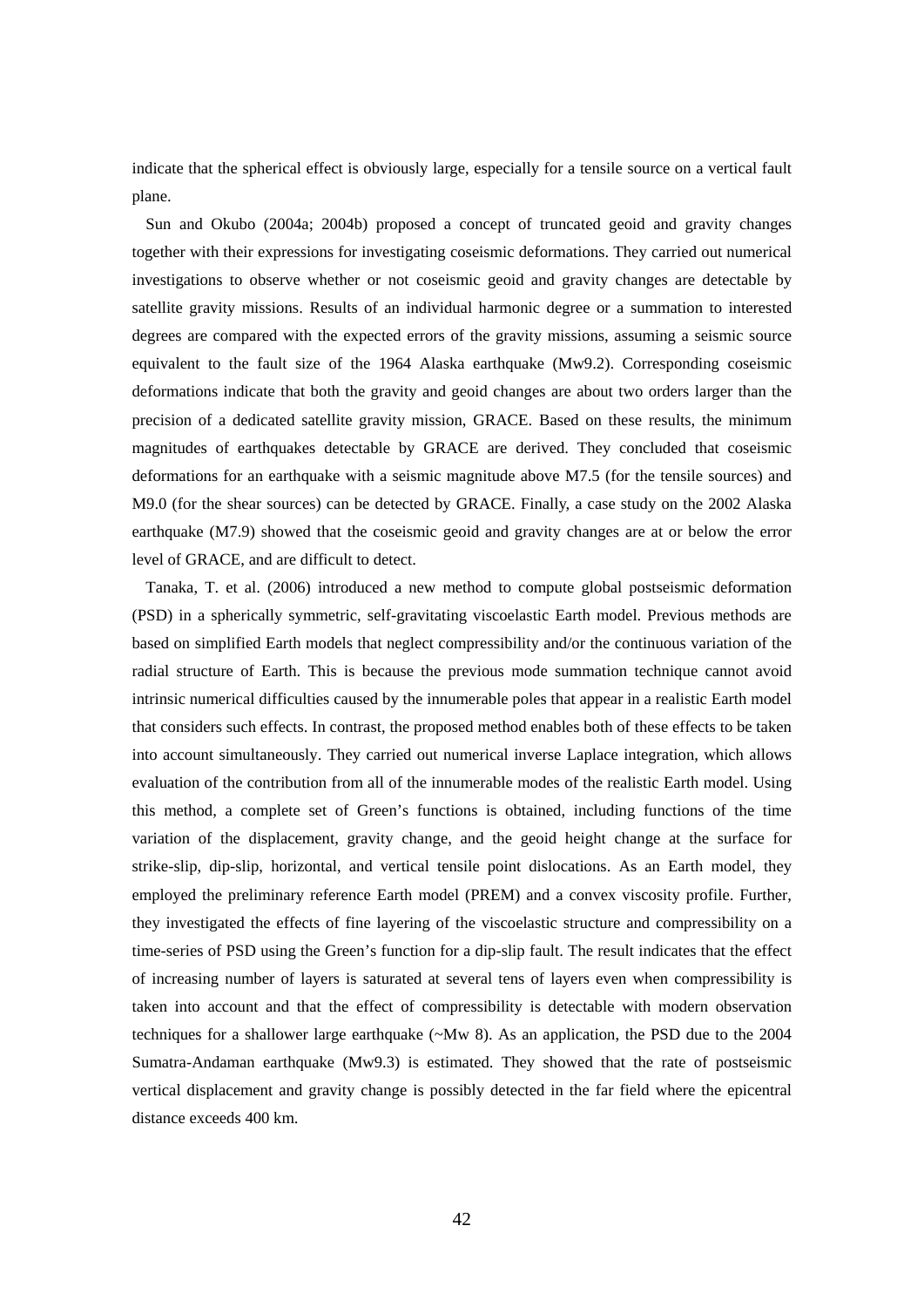## **5.12 Space Gravimetry**

Kaula's rule of thumb has been used in producing geopotential models from space geodetic measurements, including the most recent models from a satellite gravity mission, CHAllenging Mini-satellite Payload (CHAMP). Although an alternative regularization method by introducing a number of regularization parameters was proposed in 1992, no numerical tests have ever been conducted. Xu et al. (2006a) have compared four methods of regularization for the determination of geopotential from precise orbits of COSMIC satellites through simulations: Kaula's rule of thumb, one-parameter regularization and its iterative version, and multiple-parameter regularization. The simulation results have shown that the four methods can indeed produce good gravitational models from the precise orbits of centimeter level. The three regularization methods perform much better than Kaula's rule of thumb by a factor of 6.4 on average beyond spherical harmonic degree 5 and by a factor of 10.2 for the spherical harmonic degrees from 8 to 14 in terms of degree variations of RMS errors. The maximum component-wise improvement in RMS can be up to a factor of 60. The simplest version of regularization by multiplying a positive scalar with a unit matrix is sufficient to better determine the geopotential model. Although multiple parameter regularization is theoretically attractive and can indeed eliminate unnecessary regularization for some of the harmonic coefficients, we found that it only improved its one-parameter version marginally with this COSMIC example in terms of mean squared error.

However, if space geodetic measurements are assumed to be heteroscedastic with different unknown variance components, all regularization techniques may not be proper to apply, unless techniques of variance component estimation are directly implemented. Although variance component estimation techniques have been proposed to simultaneously estimate the variance components and provide a means of regularization, the regularization parameter is treated as if it were also an extra variance component. As a result, Xu et al. (2006b) assume no prior information on the model parameters and do not treat the regularization parameter as an extra variance component. Instead, they first analyze the biases of estimated variance components due to the regularization parameter and then propose bias-corrected variance component estimators. The results have shown that they work very well. Finally they propose and investigate through simulations an iterative scheme to simultaneously estimate the variance components and the regularization parameter in order to eliminate the effect of regularization parameter on variance components and the effect of incorrect prior weights or initial variance components on the regularization parameter.

#### **5.12.1 Lunar and Planetary Gravimetry**

Study of the lunar gravity anomaly has not been straightforward since direct tracking data of lunar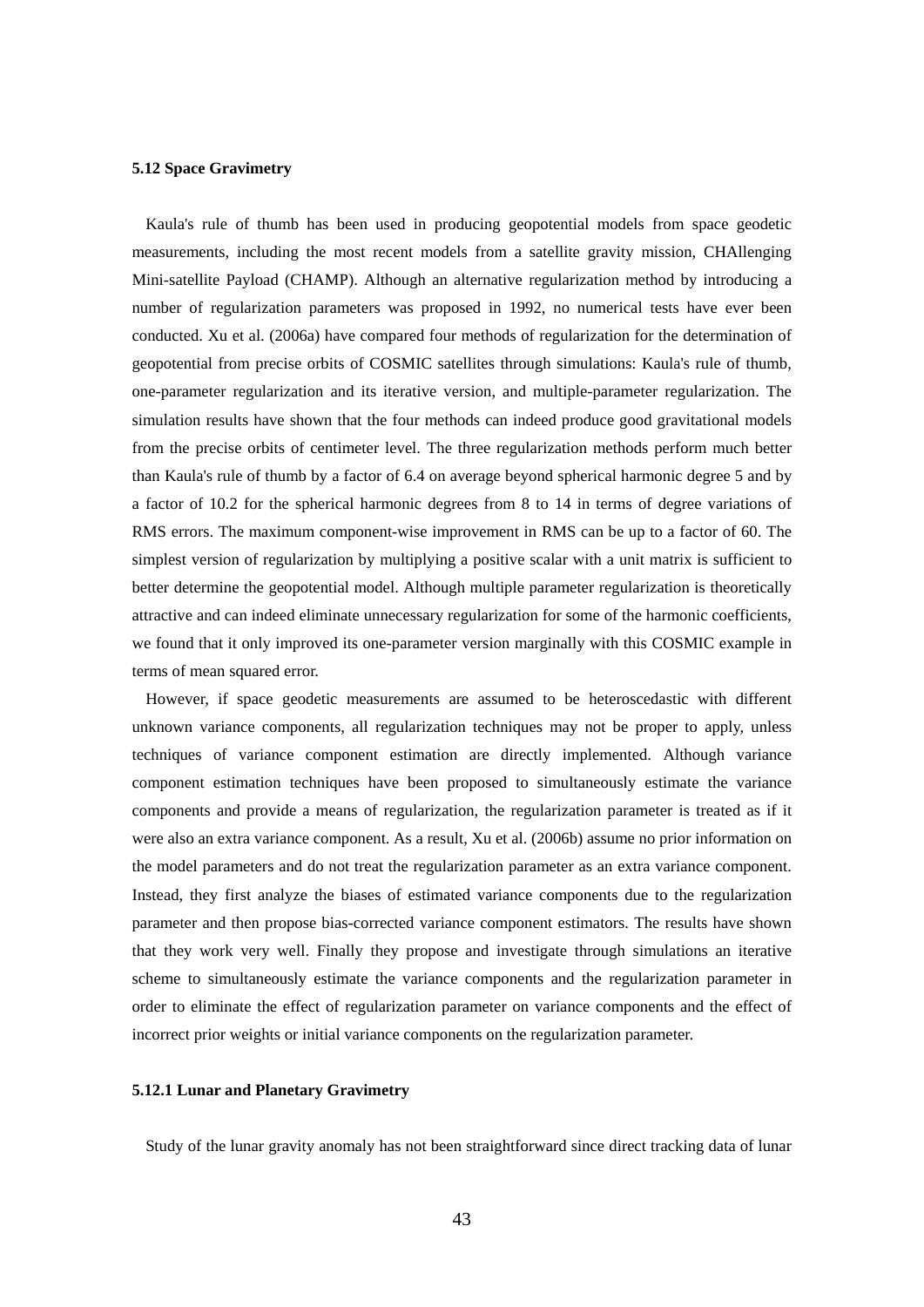satellites are available only at the nearside of the Moon. In such a case, direct inversion of the line-of-sight acceleration data into surface mass distribution has several merits: (1) high resolution attainable without relying on artificial constraints, and (2) short computation time by estimating regional parameter sets stepwise. Sugano and Heki (2004a) processed the line-of-sight acceleration data of the Lunar Prospector extended low-altitude mission after confirming the validity of the method using synthesized data. They obtained a gravity anomaly map of the lunar nearside with resolution as high as  $0.8^{\circ}$  x  $0.8^{\circ}$ , equivalent to 225th degree/order of spherical harmonics, with less spurious signatures than previous studies. To take advantage of the high resolution, they calculated mass deficits for 92 medium-sized craters  $(50 - 300 \text{ km})$  in diameter), and confirmed that the deficits are nearly proportional to 2.5 power of crater diameter.

Sugano and Heki (2004b; 2004c; 2005) presented high-resolution Bouguer gravity anomalies of the lunar nearside after applying correction to the Lunar Prospector line-of-sight acceleration data. They investigated lithospheric thicknesses of the early Moon by comparing the gravity anomalies of craters and impact basins of various dimensions. The lithosphere was already thick enough to support craters with diameters up to 300 km in the Pre-Nectarian and Nectarian Periods. Degree of isostatic compensation of larger impact basins suggested lithospheric thickness of  $20 - 60$  km at that time, which depended more on localities rather than on age differences.

#### **5.12.2 Satellite Gravity Missions**

GSI initiated study on gravity field recovery from data obtained by satellite gravity missions, CHAMP and GRACE, in cooperation with the Goddard Space Flight Center, NASA of USA. One of its main purposes is to determine the static gravity field regionally in the area around Japan for enhancing improvement of gravimetric geoid modeling in terms of the absolute locations. Kuroishi and Munekane (2005) processed CHAMP science orbit data for global gravity recovery and discussed the use of regularization and de-aliasing treatment. Kuroishi et al. (2005; 2006a; 2006b) have been working with GRACE data for recovery of the gravity field regionally in the area around Japan as well as globally. The resulting monthly global gravity models, after smoothed with a Gaussian isotropic filter, represented seasonal gravity changes over major continental river basins and indicated the necessity of improved de-aliasing over the oceans for practicing the geoid model refinement at long wavelengths for Japan.

Yamamoto et al. (2005) simulated the recovery of a gravity field from four-week simulated data and investigated the relation between the recovery precision and the ground track. They showed that the GRACE ground track in 2003 was in good condition for four-week gravity field recovery, but it can become worse as the orbit altitude decays. Their simulated results have shown that tracks at the altitudes of 473, 448, 399, 350 and 337 km could result in insufficient spatial resolutions, even for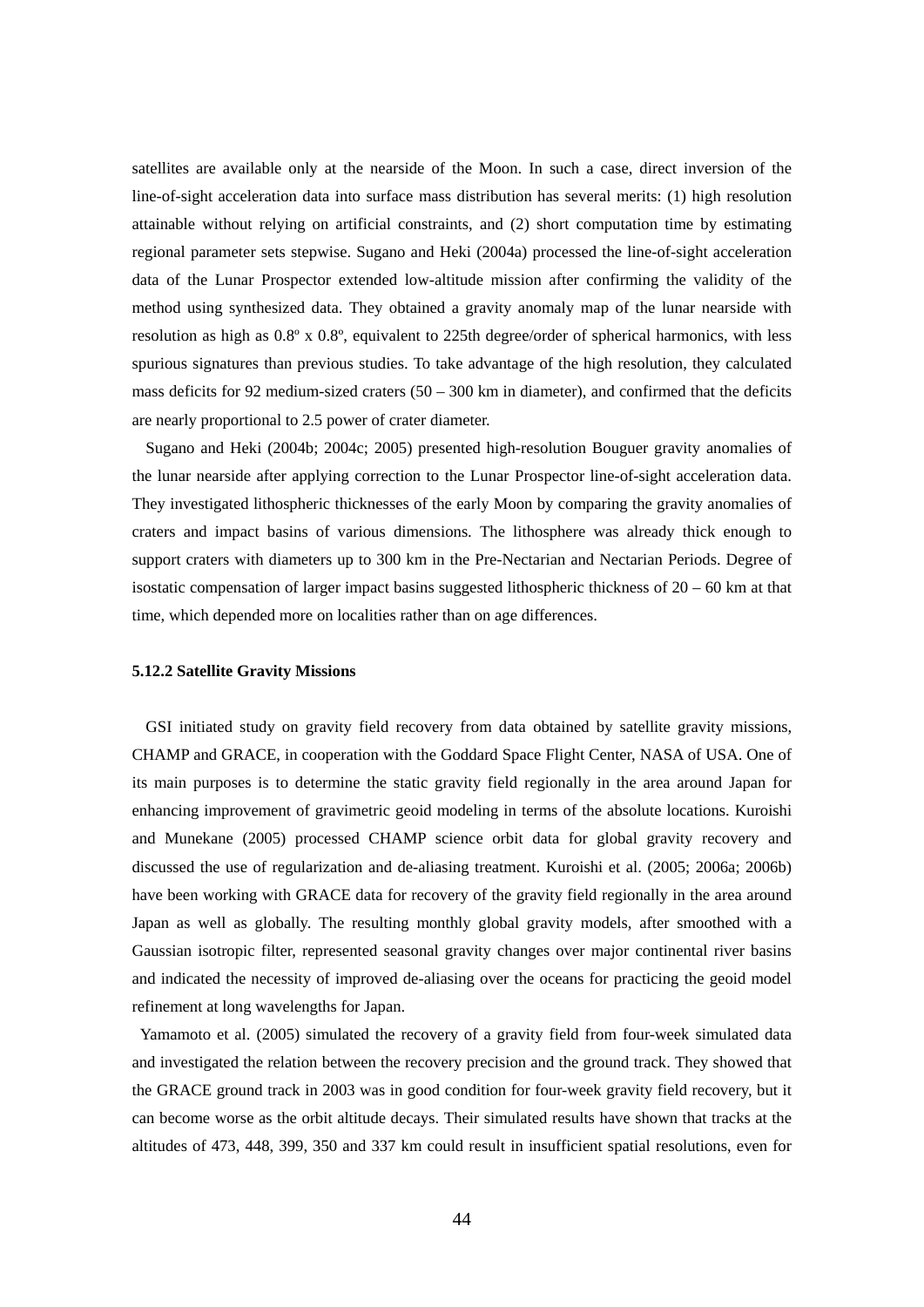gravity field recovery up to degree 30.

Sugano (2006) extended the line-of-sight acceleration data analysis described in 5.12.1 to GRACE gravity field recovery. He applied this method to GRACE Level 1B data. The model for Lunar Prospector was adapted to low-low-satellite configuration of GRACE. This extension is easily achieved thanks to the simplicity of the adopted model. Among the GRACE Level 1B data, he employed KBR range acceleration data as line-of-sight acceleration. Accelerometer data combined with Star Camera data was used to correct non-gravitational acceleration contained in the range acceleration data. GPS navigation data was used to obtain information of the satellites positions after interpolation to 5 second interval. A gravity map on a  $3^\circ \times 3^\circ$  grid is obtained using a month of data.

Coseismic deformations observed on the Earth surface or modeled by conventional dislocation theory cannot be compared directly with those observed by gravity satellite missions because of the spatial resolution limit of the missions and the signal attenuation of the gravity field. Coseismic deformations in the spectrum domain should be considered instead. For this purpose, the dislocation theory (e.g., Sun and Okubo, 1993) for a spherical Earth model can be used because it is expressed in terms of spherical harmonics. Sun and Okubo (2004a; 2005) derived analytical expressions of degree variances of the coseismic geoid and gravity changes for shear and tensile sources and calculated for three real earthquakes. Those results are compared with expected errors of GRACE to elucidate whether or not coseismic geoid and gravity changes are detectable by gravity satellite missions. They investigated behaviors of the degree variances for four independent seismic sources and found that both the gravity and geoid changes are nearly two orders of magnitude larger than the precision of the gravity missions in low harmonic degrees. Based on these results, they concluded that coseismic deformations for an earthquake with a seismic magnitude above M7.5 are expected to be detected by GRACE.

Sun et al. (2006b) presented a new approach to calculate dislocation Love numbers using observations of a satellite gravity mission (e.g. GRACE). The necessary condition is that the coseismic potential change be sufficiently large to be detected by the gravity mission. Coseismic deformations for each spherical harmonic degree *n* are decoupled. Therefore, dislocation Love numbers of degree *n* can be determined independently. The determinable maximum harmonic degree *n* depends on the seismic size, source type, magnitude, and the accuracy of a satellite gravity mission. For an arbitrary seismic source, all four types of dislocation Love numbers can be determined using data from only one seismic event because all deformation components are involved together. Only the concerned dislocation Love numbers can be computed for any one of the four types of sources. To prove the validity of the method proposed in this study, a simulation test is carried out by considering a similar case to the 2004 Sumatra-Andaman earthquake (Mw 9.1). Results show that the method works well and guarantee the accuracy.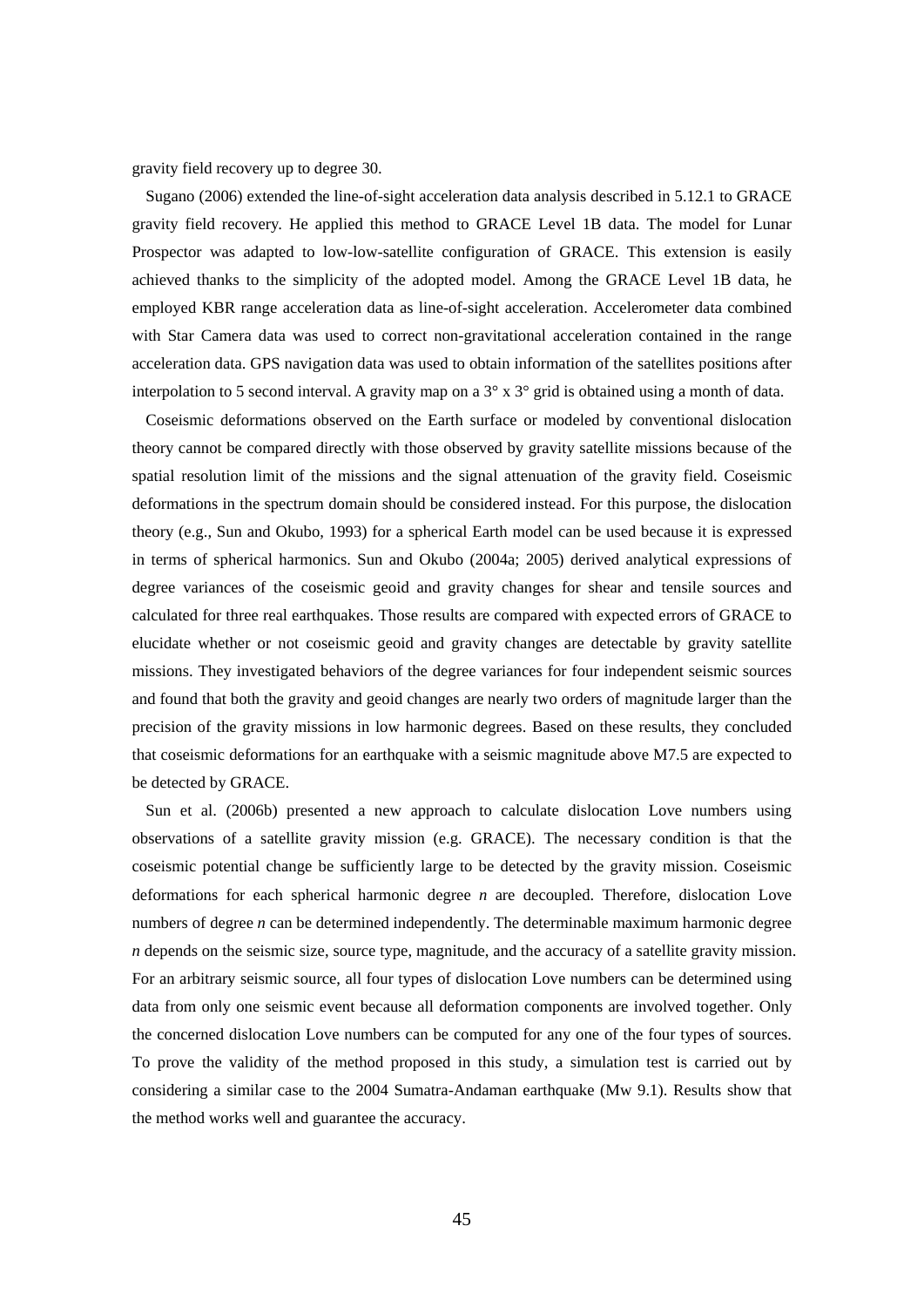## **5.13 Superconducting Gravimetry**

Routine observations of gravity changes have been conducted in Kyoto and Bandung, Indonesia by employing SGs. Takemoto et al. (2002) installed groundwater level-meters near the SG stations in Kyoto and Bandung and reported the effect of groundwater changes on SG observations in Kyoto and Bandung. The results revealed that in Kyoto and Bandung 1-m upheaval of groundwater level causes an increase of about 4 micro-gal increase in gravity residual. Abe et al. (2006) reported the hydrological effects on the SG observation in Bandung. They also installed soil moisture meters and the rain gauge near the SG station in Bandung and clarified that the model of soil moisture could explain about 80 % of the variations in gravity.

Fukuda et al. (2004) carried out simultaneous observations with SG and absolute gravimeter FG5 to determine the calibration factor of the SG in Bandung. They obtained the new factor with the relative precisions of 0.18%. The difference of the value to the previous one was only 0.01 micro-gal/V and was negligible.

An international program, GGP started in July 1997. Initially, GGP had been planned as a six-year program, but was extended in 2003 and officially integrated in IAG as an Intercommision Project. GGP is a project with a global network of SGs to study low frequency Earth's free oscillations, core under tone, free core resonance, long period tide and inelasticity of the Earth, coupling of the solid Earth and geophysical fluids, crustal deformation and gravity change, and so on. The Japanese GGP group organized a GGP-Japan network and established a data center at NAOJ Mizusawa. The GGP-Japan network consists of seven stations; Kyoto site operated by Kyoto University, Matsushiro site by Ocean Research Institute, University of Tokyo (ORI), Kamioka and Esashi sites by NAOJ, Ny-Alesund site in Norway jointly by NAOJ and Norwegian Mapping Authority, Canberra site in Australia jointly by NAOJ and Australian National University, and Syowa Station, Antarctica, by National Institute of Polar Research (NIPR). The GGP-Japan data center distributes not only one-minute sampling data but also high-rate sampling data.

Imanishi et al. (2002) and Tamura et al. (2005) discussed scale factor calibration of SG with absolute gravimeters. The calibration is essential to the studies of Earth tide, ocean tide loading and so on. To discuss the inelasticity of the Earth, for example, the scale factor of SG should be determined at a relative accuracy better than 0.1%. Imanishi et al. (2004) detected coseismic gravity changes at three SG sites induced by the 2003 Tokachi-oki earthquake of Mw8.3. Iwano et al. (2005) analyzed long period tides observed at Syowa Station and discussed the inelasticity of the Earth. Sato et al. (2004) discussed fluid core resonance parameters inferred from SG data. Sato et al. (2006a) and Sato et al. (2006b) analyzed SG data, and compared them with absolute gravity data, GPS data, and ice seat data at Ny-Alesund and discussed secular and seasonal changes of gravity there. They suggested that the gravity change data obtained from stable SGs can supply regional and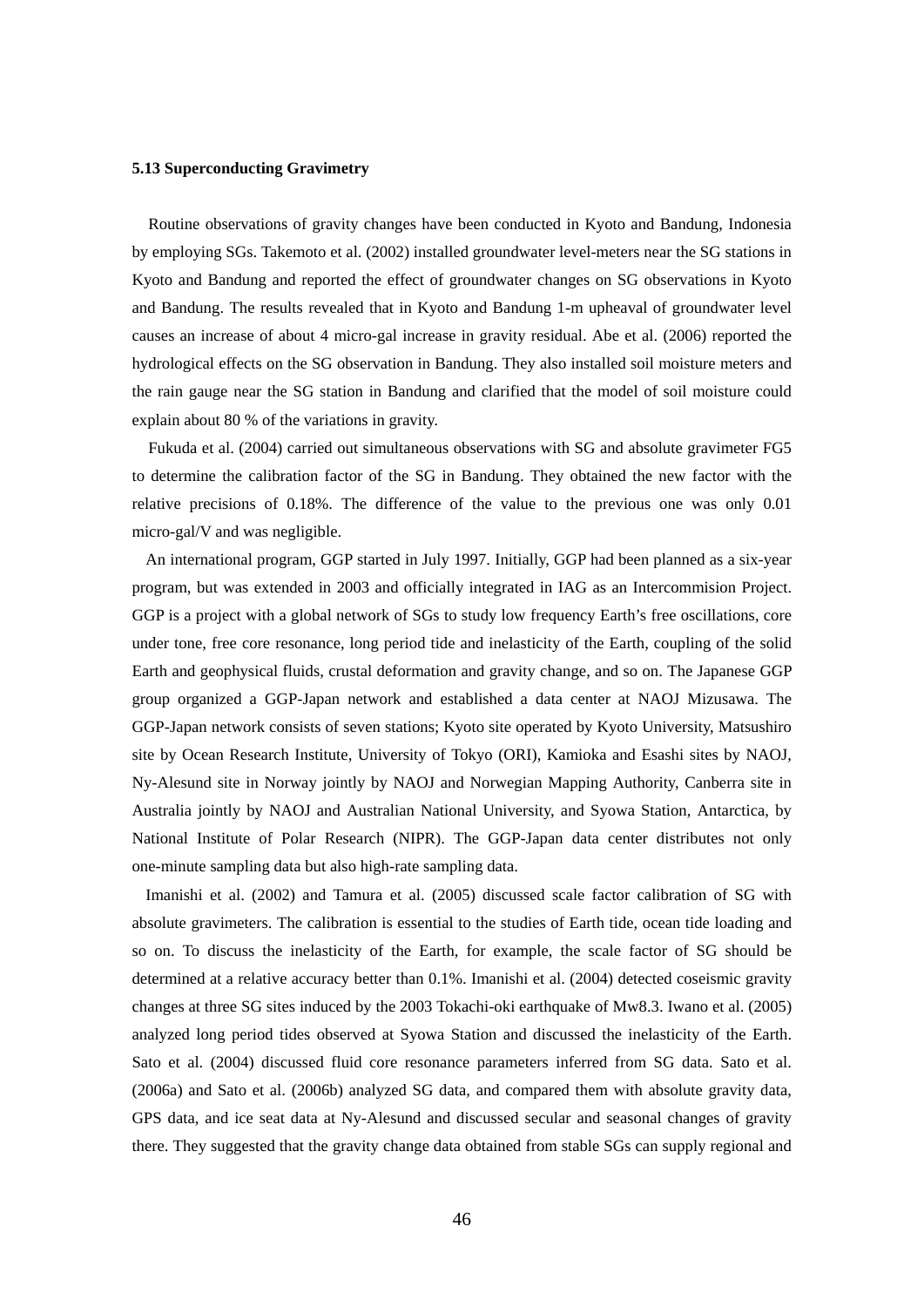global information on environmental change from a different view-point of meteorology and oceanography. Concerning the 2004 Sumatra-Andaman earthquake, Rosat et al. (2005) analyzed low frequency free oscillations of the Earth with high-resolution. Nawa et al. (2006a; 2006b) analyzed tsunami waves observed at Syowa Station and discussed gravity changes induced from the waves.

#### **5.14 Air-borne Gravimetry**

A new airborne (helicopter-borne) gravimeter, FGA-1 SEGAWA model, has been developed since 1998, and many practical measurements have been carried out over Kashima-Nada, Enshu-Nada, Suruga Bay and Izu-Bonin Islands (Segawa et al., 2003; Joseph et al., 2003; Segawa et al., 2005a). In the observation over Kashima-Nada, the SEGAWA model showed that the average bias difference is 0.5 mgal and standard deviation is 1.5 mgal and that this gravimeter has a potential of finding the active faults from land to sea floor (Segawa et al., 2003). In fact, in the observation over Enshu-Nada, Segawa et al. (2005a) found the gravity anomaly pattern reflecting the structure of Akaishi Fracture Zone.

One of the first significant results was the discovery of disagreement of gravity anomaly between land and sea. The amount of disagreement is as large as 15 mgal. Such disagreement was confirmed in the middle of Honshu and the neighboring Pacific Ocean (Segawa et al., 2005b).

The air-borne gravimetry survey was also extended to Izu-Bonin Island areas such as Kozu-shima, Miyake-jima and Nii-jima Islands (Joseph et al., 2003). It is known that there is an active magma activity beneath the zone between Kozu-shima and Miyake-jima. But, from the gravity anomaly, it is not clear whether or not a significant magma block large enough to affect the gravity anomaly is involved underground. Recently it has become important to make geophysical surveys in the areas of large power plants for mapping active tectonic faults for safety precautions. To this end the air-borne gravimeter has been used in the area of Sata Peninsula of Shikoku, Noto Peninsula of Ishikawa Prefecture and Wakasa Bay of Fukui Prefecture (Nishizaka et al., 2006).

## **Bibliography**

- Abe, M., S. Takemoto, Y. Fukuda, T. Higashi, Y. Imanishi, S. Iwano, S. Ogasawara, Y. Kobayashi, S. Dwipa, and D. S. Kusuma (2006): Hydrological effects on the superconducting gravimeter observation in Bandung, J. Geodynamics, **41**, 288-295.
- Akamatsu, J. and M. Komazawa (2003): Vibrational characteristic of microseisms and gravity basement in Kyoto basin, Annuals of Disast. Prev. Res. Inst., Kyoto Univ., **46 B**, 929-936.
- Akamatsu, J., M. Komazawa, K. Nakamura, and K. Nishimura (2004a): Gravity Basement of Kyoto and Nara basin area, Annuals of Disast. Prev. Res. Inst., Kyoto Univ., **47 B**, 871-876.

Akamatsu, J., H. Suwa, N. Ichikawa, and M. Komazawa (2004b): Bedrock structure of Kamikochi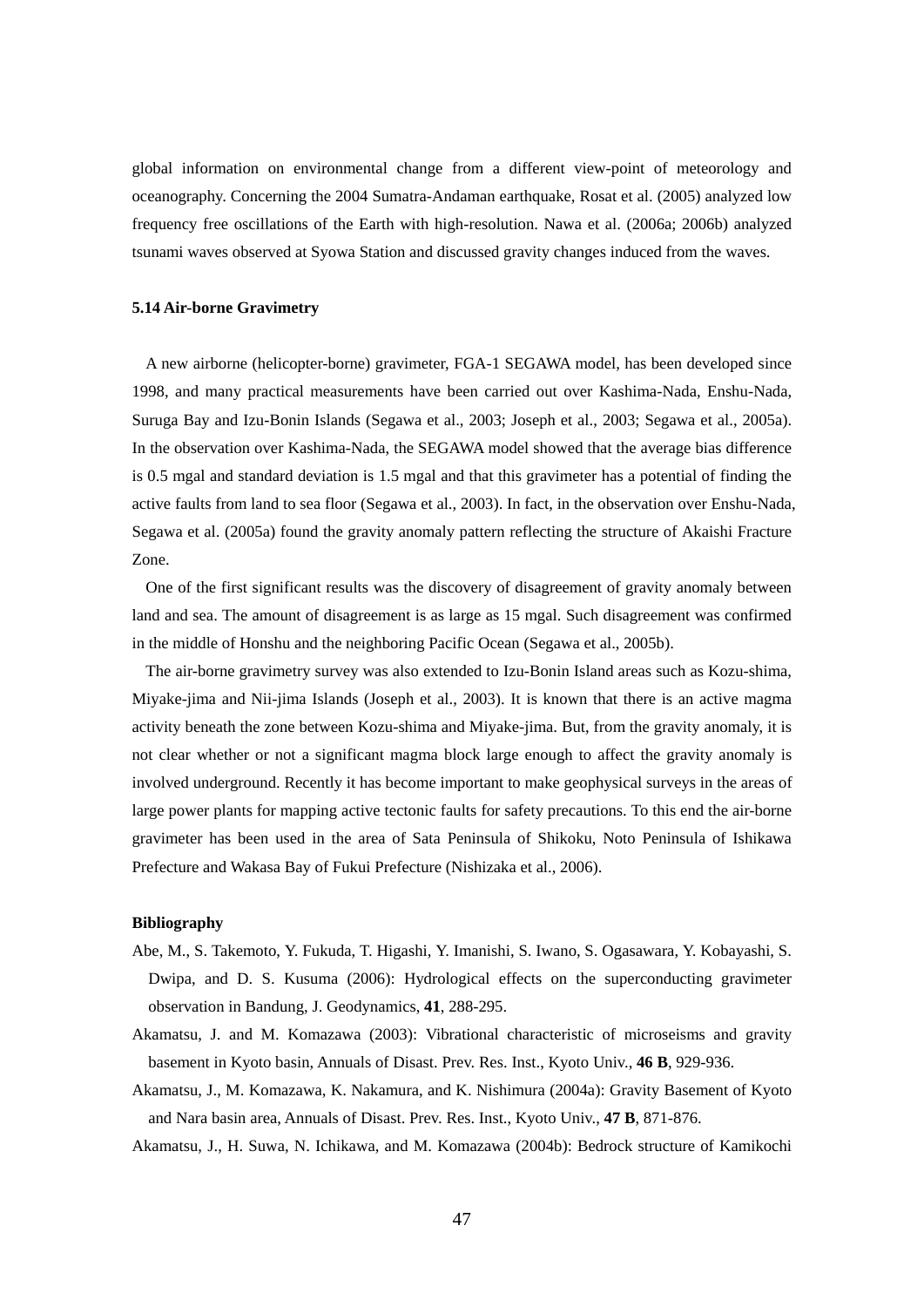basin at the foot of Yakedake Volcano inferred from gravity anomaly and vibrational characteristics of microseisms, Annuals of Disast. Prev. Res. Inst., Kyoto Univ., **47 B**, 877-882.

- Akamatsu, J., K. Nakamura, K. Nishimura, and M. Komazawa (2006): Crustal density structure estimated by using gravity data, Final Rep. Special Project for Earthquake Disaster Mitigation in Urban Areas, Ministry of Education, Culture, Sports, Science and Technology, 571-576.
- Cannat, M., C. Rommevaux-Jestin, and H. Fujimoto (2003): Melt supply variations to a magma-poor ultra-slow spreading ridge (Southwest Indian Ridge 61 to 69 E), Geochem. Geophys. Geosyst., **4**  (8), 9104, doi: 10.1029/2002GC000480.
- Deschamps, A. and T. Fujiwara (2003): Asymmetric accretion along the slow-spreading Mariana Ridge, Geochem. Geophys. Geosyst., **4**, (10), 8622, doi:10.1029/2003GC000537.
- Deschamps, A., T. Fujiwara, M. Asada, L. Montési, and P. Gente (2005): Faulting and volcanism in the axial valley of the slow spreading center of the Mariana back arc basin from Wadatsumi side-scan sonar images, Geochem. Geophys. Geosyst., **6**, 5, doi:10.1029/2004GC000881.
- Ehara, S. and J. Nishijima (2004): Study on Sustainable Development of Geothermal Energy from Geophysical Monitoring of Geothermal Reservoir - A Case Study of Repeat Gravity Measurement -, J. Geothermal Res. Soc. Japan, **26**, 181-193. (in Japanese)
- Fujimitsu, Y., J. Nishijima, and T. Hirano (2006): Densely-arranged Gravity Survey in Fukuoka City, Japan -Relation between the Subsurface Structure and the Low Temperature Hydrothermal System of Fukuoka-, Proc. 28th New Zealand Geothermal Workshop 2006, CD-ROM.
- Fujiwara, T., J. Lin, T. Matsumoto, P. B. Kelemen, B. E. Tucholke, and J. F. Casey (2003): Crustal Evolution of the Mid-Atlantic Ridge near the Fifteen-Twenty Fracture Zone in the last 5 Ma, Geochem. Geophys. Geosyst., **4**, 3, doi:10.1029/2002GC000364.
- Fukuda, Y., K. Shibuya, K. Doi, and S. Aoki (2003): A Challenge to the Detection of Regional to Local Scale Ice Sheet Movements in Antarctica by the Combination of In-situ Gravity Measurements and Gravity Satellite Data, in T. N. Tziavos (ed.), Gravity and Geoid 2002, 3rd Meeting of the International Gravity and Geoid Commission (IGGC), ZIDI , 243-248.
- Fukuda, Y., T. Higashi, S. Takemoto, M. Abe, S. Dwipa, D. S. Kusuma, A. Andan, K. Doi, Y. Imanishid, and G. Arduino (2004): The first absolute gravity measurements in Indonesia, J. Geodynamics, **38**, 489-501.
- Fukuda, Y., T. Higashi, S. Takemoto, S. Iwano, K. Doi, K. Shibuya, Y. Hiraoka, I. Kimura, H. McQueen, and R. Govind (2005a): Absolute gravity measurements in Australia and Syowa Station, Antarctica, in C. Jekeli et al. (eds.), IAG Symposia **129**, Gravity, Geoid and Space Missions, Springer, 280-285.
- Fukuda, Y., S. Iwano, H. Ikeda, Y. Hiraoka, and K. Doi (2005b): Calibration of the superconducting gravimeter CT#043 with an absolute gravimeter FG5#210 at Syowa Station, Antarctica, Polar Geosci., **18**, 41-48.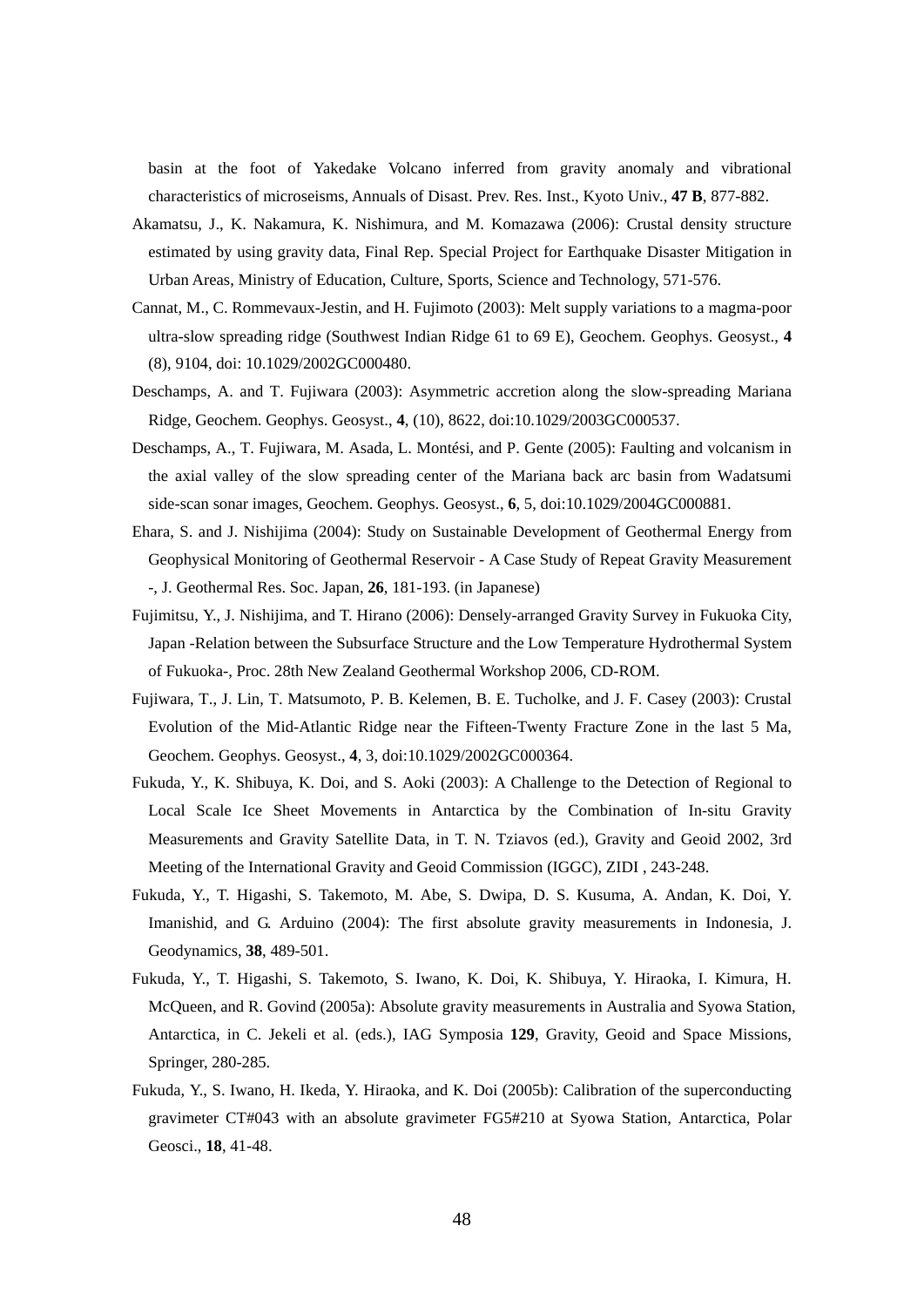- Fukuda, Y., Y. Hiraoka, and K. Doi (2006): An experiment of precise gravity measurements on ice sheet, Antarctica, in C. Tregoning and C. Rizos (eds.), IAG Symposia **130**, Dynamic Planet, Springer, 88-93.
- Fukunaga, M., H. Oda, and R. Shichi (2004): Topography of the Moho discontinuity estimated by column inversion of gravity anomaly data, Earth Sci. Rep., Okayama Univ., **11**, No.1, 1-5.
- Furuya, M., S. Okubo, F. Kimata, R. Miyajima, I. Meilano, W. Sun, Y. Tanaka, and T. Miyazaki (2003a): Mass budget of the magma flow in the 2000 volcano-seismic activity at Izu-islands, Japan, Earth Planets Space, **55**, (7), 375-385.
- Furuya, M., S. Okubo, W. Sun, Y. Tanaka, J. Oikawa, H. Watanabe, and T. Maekawa (2003b): Spatio-temporal gravity changes at Miyakejima volcano, Japan: Caldera collapse, explosive eruptions and magma movement, J. Geophys. Res., **108**, B4, 2219, doi:10.1029/2002JB001989.
- Geological Survey of Japan (2003a): Geological Map East of Noto Peninsula, 1:200,000, Mar. Geol. Map Ser., 59.
- Geological Survey of Japan (2003b): Gravity Map of Karatsu District (Bouguer anomalies), Gravity Map Ser., 19.
- Geological Survey of Japan (2004a): Gravity Map of Miyazaki District (Bouguer anomalies), Gravity Map Ser., 20.
- Geological Survey of Japan (2004b): Gravity Map of Kagoshima District (Bouguer anomalies), Gravity Map Ser., 21.
- Geological Survey of Japan (2005): Gravity Map of Yakushima District (Bouguer anomalies), Gravity Map Ser., 22.
- Geological Survey of Japan (2006a): Gravity Map of Nagasaki District (Bouguer anomalies), Gravity Map Ser., 23.
- Geological Survey of Japan (2006b): Gravity Map of Yamaguchi District (Bouguer anomalies), Gravity Map Ser., 24.
- Gravity research group in Southwest Japan (Representatives: Shichi, R. and A. Yamamoto) (2005): Construction and Publication of the Gravity Database of Southwest Japan, J. Geod. Soc. Japan, **51**, 17-32.
- Higashi, T., Y. Fukuda, S. Ogasawara, and S. Takemoto (2002): Absolute Gravity Changes at the Fundamental Gravity Station (Kyoto C) in Kyoto University, Kyoto, Japan, J. Geod. Soc. Japan, **48**, 149-152. (in Japanese with English Abstract)
- Higashi, T., Y. Fukuda, M. Abe, S. Takemoto, S. Dwipa, D. S. Kusuma, A. Andan, K. Doi, Y. Imanishi, and G. Arduino (2003): Determination of Absolute Gravity Values using a FG5#210 in Bandung and Yogyakarta, Indonesia, J. Geod. Soc. Japan, **49**, 177-180.
- Heliani, L. S., Y. Fukuda, and S. Takemoto (2003): Precise Indonesian Gravity Field Determination from a Combination of Surface Gravity, Altimeter and Digital Terrain Model Data, in T.N.Tziavos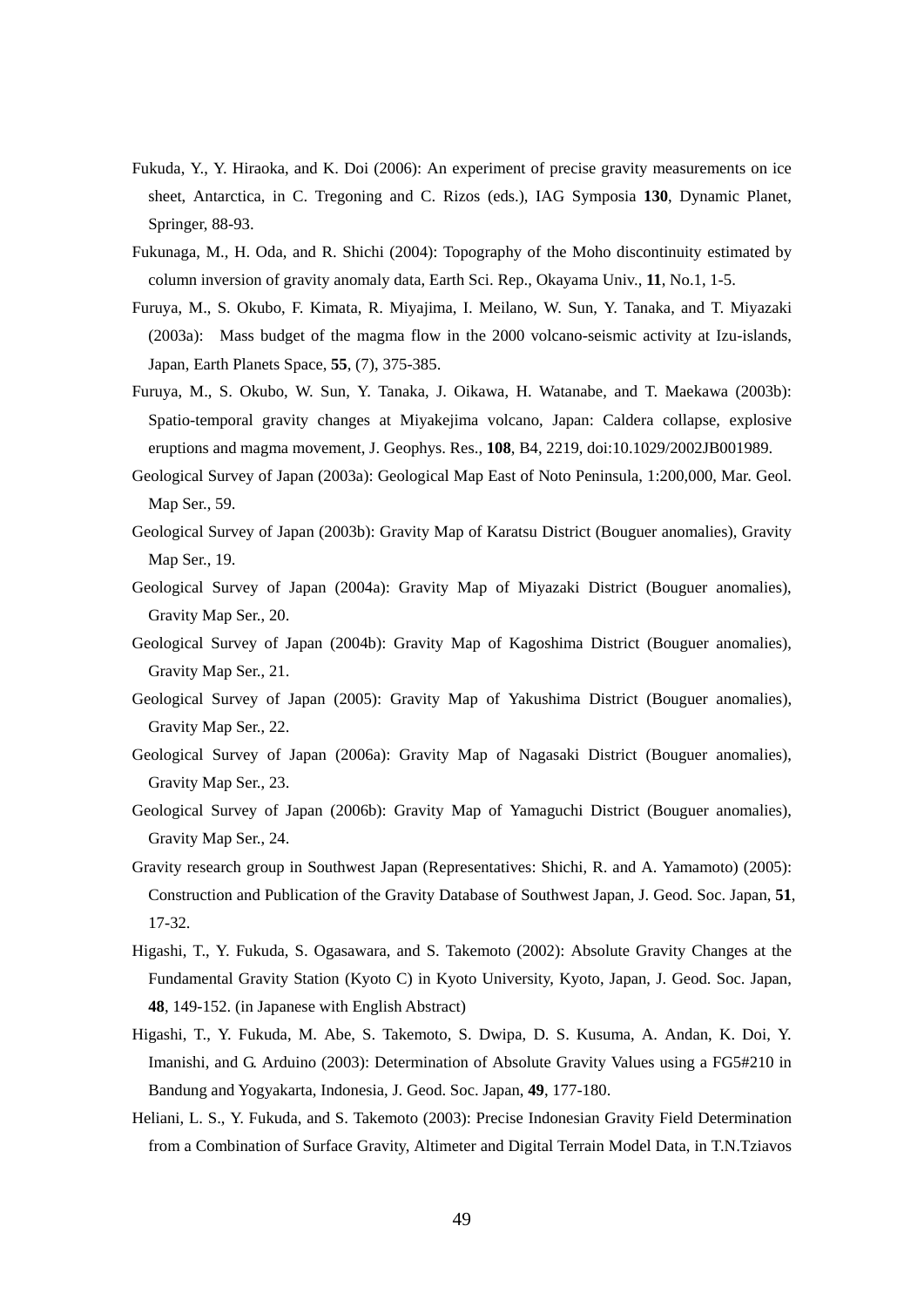(ed.), Gravity and Geoid 2002, 3rd Meeting of the International Gravity and Geoid Commission (IGGC), ZIDI, 243-248.

- Heliani, L. S., Y. Fukuda, and S. Takemoto (2004): Simulation of the Indonesian land gravity data using a digital terrain model data, Earth Planets Space, **56**, 15-24.
- Hiraoka, Y., I. Kimura, Y. Fukuda, K. Doi, and K. Shibuya (2005): Gravity measurements with the portable absolute gravimeter FG5 at Antarctica (III), Bull. Geogr. Surv. Inst., **108**, 21-27. (in Japanese)
- Hiraoka, Y., I. Kimura, Y. Hiyama, M. Honda, H. Amemiya, A. Suzuki, S. Takemoto, Y. Fukuda, and T. Higashi (2006): Collaboration in Establishment of Absolute Gravity Standard Station Network in East Asia (II), J. Geogr. Surv. Inst., **110**, 19-25. (in Japanese)
- Hiyama, Y., I. Kimura, and Y. Hiraoka (2003): Gravity Change at Mt. Fuji (2), 100th Meeting Geod. Soc. Japan Program and Abstracts, 147-148. (in Japanese)
- Hokkaido Government (2003): A Report on the Survey for the Tokachi-Heiya Fault Zone, Furano Fault Zone and Shibetsu Fault Zone, Hokkaido, Japan, Special Issue, March 2003, 407p. (in Japanese)
- Hokkaido Government (2004): A Report on the Survey for the Tokachi-Heiya Fault Zone, Furano Fault Zone and Shibetsu Fault Zone, Hokkaido, Japan, Special Issue, March 2004, 473p. (in Japanese)
- Hokkaido Government (2005): Tokachi-Plain Active Fault Zone, Active fault Map and its Explanatory Text, Active Fault Map of Hokkaido, 5, 136p. (in Japanese)
- Hydrographic and Oceanographic Department (2003): Data Rep. Hydrogr. Oceanogr. Obs., Ser. Astron. Geod., **37**. (http://www1.kaiho.mlit.go.jp/jhd-E.html)
- Hydrographic and Oceanographic Department (2004): Data Rep. Hydrogr. Oceanogr. Obs., Ser. Astron. Geod., **38**. (http://www1.kaiho.mlit.go.jp/jhd-E.html)
- Ikeda H., K. Doi, Y. Fukuda, T. Noguchi, T. Nakashima, K. Iimura, and K. Shibuya (2004): Installation of a superconducting gravimeter in Antarctica and development of its vibration-isolating mechanism and remote monitoring system, J. Cryo. Soc. Japan, **39**(8), 348-353. (in Japanese with English abstract)
- Ikeda, H., K. Doi, Y. Fukuda, Y. Tamura, and K. Shibuya (2005): Installation of the superconducting gravimeter CT(#043) at Syowa Station, Antarctica, Polar Geosci., **18**, 49-57.
- Imanishi, Y., T. Higashi, and Y. Fukuda (2002): Calibration of the superconducting gravimeter T011 by parallel observation with the absolute gravimeter FG5 #210 - a Bayesian approach, Geophys J. Int., **151**, 867-878.
- Imanishi, Y., T. Sato, T. Higashi, W. Sun, and S. Okubo (2004): A network of superconducting gravimeters detects submicrogal coseismic gravity changes, Science, **306**, 476-478.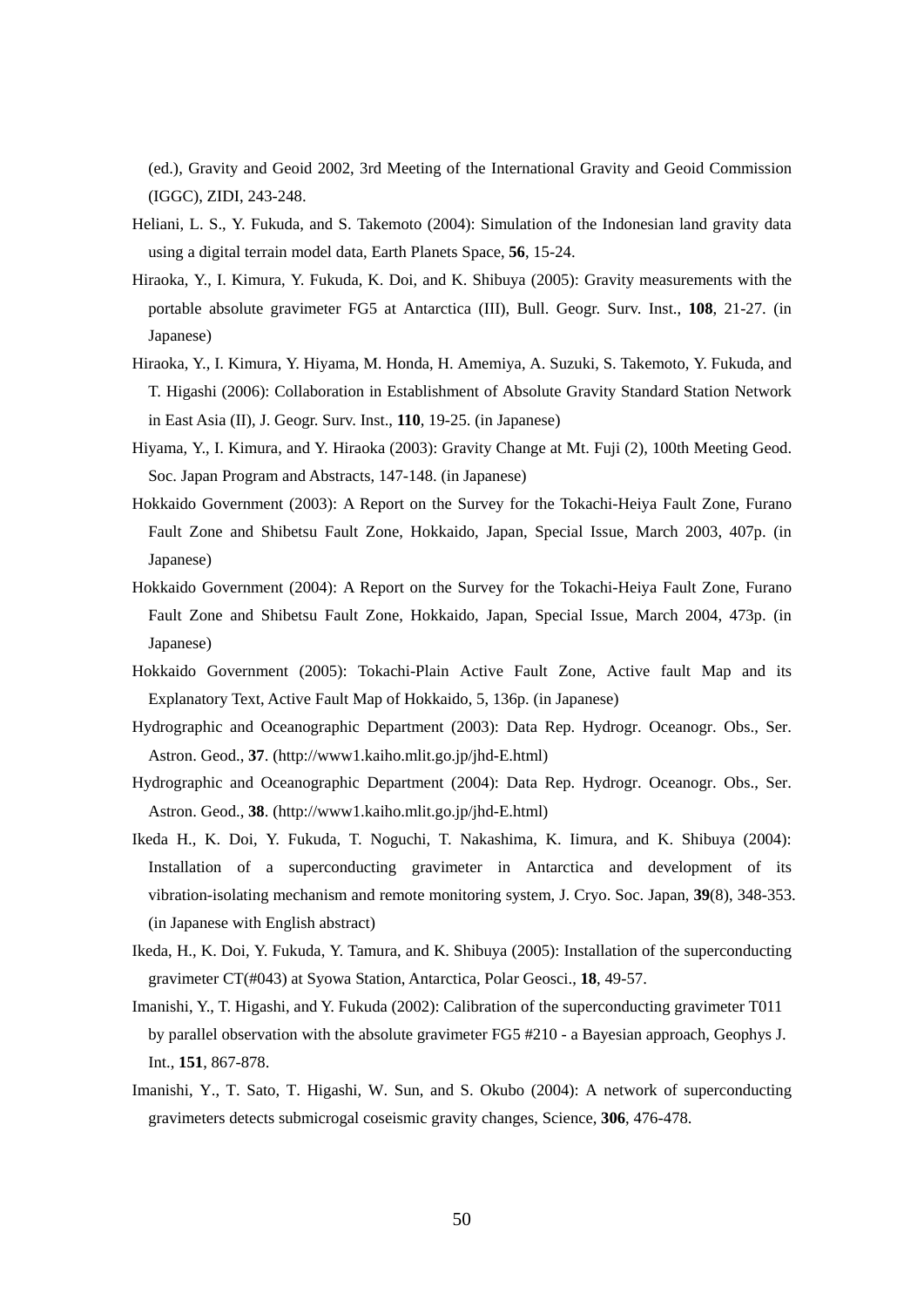- Inoue, N., Y. Tanaka, H. Itoh, S. Iwano, N. Kitada, Y. Fukuda, and K. Takemura (2004): Density of sediment in Kyoto Basin Inferred from 2D gravity analysis along Horikawa-Oguraike and Kuzebahi Seismic survey lines, J. Seism. Soc. Japan, **57**, 45-54. (in Japanese with English Abstract)
- Iwano, S. and Y. Fukuda (2004): Superconducting gravimeter observations without a tilt compensation system, Phys. Earth Planet. Inter., **147**, 343-351.
- Iwano, S., I. Kimura, and Y. Fukuda (2003): Calibration of the superconducting gravimeter TT70#016 at Syowa Station by parallel observation with the absolute gravimeter FG5#203, Polar Geosci., **16**, 22-28.
- Iwano, S., Y. Fukuda, T. Sato, Y. Tamura, K. Matsumoto, and K. Shibuya (2005): Long-period tidal factors at Antarctica Syowa Station determined from 10 years of superconducting gravimeter data, J. Geophys. Res., **110**, B10403, doi:10.1029/2004JB003551.
- Joseph, E.J., J. Segawa, S. Kusumoto, E. Nakayama, T. Ishihara, M. Komazawa, and H. Sakuma (2003): Air-borne gravimetry - a new gravimeter system and test results, Exploration Geophys., **34**, 82-86.
- Joshima, M., T. Ishihara, K. Koizumi, N. Seama, A. Oshida, H. Fujimoto, and T. Kanazawa (2006): Measurements by ocean bottom gravimeter at Harima-Nada in Seto Inland Sea, Japan, J. Japan Soc. Mar. Surv. Technol., **18**, 17-27. (in Japanese with English abstract)
- Kido, M., D. A. Yuen, and A. Vincent (2003): Continuous wavelet-like filter for a spherical surface and its application to localized admittance function on Mars, Phys. Earth Planet. Inter., **135**, 1-16.
- Kimura, I., Y. Hiraoka, Y. Hiyama, S. Takemoto, Y. Fukuda, T. Higashi, S. Ogasawara, and H. Nakagawa (2004): Collaboration in Establishment of Absolute Gravity Standard Station Network in East Asia, J. Geogr. Surv. Inst., **105**, 61-70. (in Japanese)
- Kobayashi, Y., S. Iwano, and Y. Fukuda (2004): Detailed Coastline Data around Syowa Station, Antarctica, and Calculation of the Oceanic Tidal Loading Effects, J. Geod. Soc. Japan, **50**, 17-26. (in Japanese with English Abstract)
- Kojiroi, R. and Y. Kuroishi (2004): Introduction of Helmert orthometric heights in the vertical datum of Japan: another set of the Geodetic Coordinates 2000 of Japan, J. Japan Soc. Photogrammetry and Remote Sensing, **43** (1), 61-68. (in Japanese with English abstract)
- Komazawa, M. (2004): Density structure inferred from gravity anomalies in the eastern area of the Itoigawa-Shizuoka Tectonic Line, central Japan, Earth Planets Space, **56**, 1309-1314.
- Komazawa, M. (2006): Gravito-tectonic Map of Fukui District (Bouguer anomalies and gravity basement), Gravity Map Ser., S2.
- Komazawa, M., K. Nakamura, J. Akamatsu, L. Jiang, K. Li, K. Nishimura, H. Morikawa, T. Yano, K. Sakai, S. Utagawa, and D. Yang (2005): Gravity Basement Structure of Lijiang Basin and Hochin Basin in Yunnan Province, China, A Report of Research on Conjugate Faults and Basement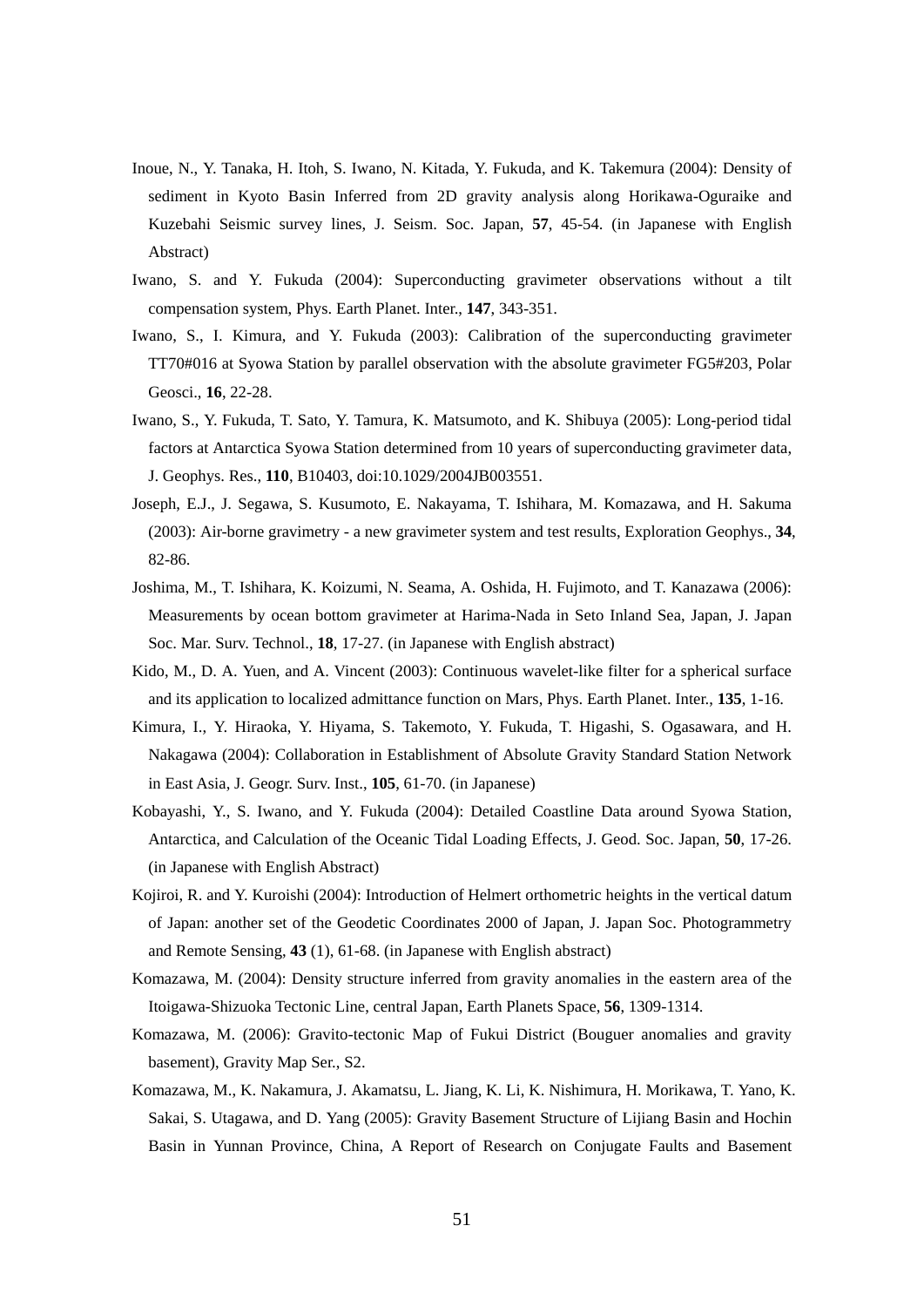Structure of Lijiang Basin in Yunnan Province, China for the Purpose of Microzoning the Area, supported by a Grant in Aid for Scientific Research of the Ministry of Education and Science, Japan, 10-26.

- Konishi, Y., Y. Fukuda, and Y. Nogi (2006): Surface ship gravity data obtained on board the icebreaker Shirase, Antarctic Record, **50**, 251-262. (in Japanese with English Abstract)
- Kudo, T., A. Yamamoto, T. Nohara, H. Kinoshita, and R. Shichi (2004): Variations of gravity anomaly roughness in Chugoku district, Japan: Relationship with distributions of topographic linearments, Earth Planets Space, **56**, e5-e8.
- Kuroishi, Y. (2001): A new geoid model for Japan, JGEOID2000, in Sideris (ed.), IAG Symposia **123**, Gravity, Geoid and Geodynamics 2000, Springer, 329-333.
- Kuroishi, Y. (2003): Reference frames in space geodesy era Part 1: Gravity and height, J. Geogr. Surv. Inst., **102**, 21-32. (in Japanese)
- Kuroishi, Y. (2004): Quality of recent static gravimetric geoid models in and around Japan, Proc. Symp. on Precise Satellite Positioning: Breakthrough for Geodynamics study by Dedicated Satellite Gravity Missions, Earthq. Res. Inst., Univ. Tokyo, 129-138. (in Japanese)
- Kuroishi, Y. and H. Denker (2003): On the handling of ship and altimetric gravity data and the effect on local gravimetric geoid models – an investigation around Japan, Les Cahiers de l'ECGS, **20**, 123-130.
- Kuroishi, Y. and W. Keller (2005): Wavelet approach to improvement of gravity field-geoid modeling for Japan, J. Geophys. Res., **110**, B03402, doi:10.1029/2004JB003371, (15pp).
- Kuroishi, Y. and H. Munekane (2005): Recovery of global gravity field from CHAMP precise science orbit data – Preliminary results, Proc. Symp. on Dedicated Satellite Gravity Missions observing flow in the Earth system, Earthq. Res. Inst., Univ. Tokyo, 126-135. (in Japanese with English abstract)
- Kuroishi, Y, H. Ando, and Y Fukuda (2002): A new hybrid geoid model for Japan, GSIGEO2000. J. Geod., **76**, 428-436, Springer.
- Kuroishi, Y., Y. Hiyama, K. Morita, and M. Watanabe (2004): Improved modeling of the gravimetric geoid model for Yakushima Island. 102<sup>nd</sup> Meeting Geod. Soc. Japan Program and Abstracts, 23-24, Geod. Soc. Japan and Coll. Land, Infrastructure and Transport.
- Kuroishi, Y., D. D. Rowlands, and F. G. R. Lemoine (2005): Preliminary results of regional gravity field modeling from GRACE data in the vicinity of Japan, Prog. and Abst. Book, Dynamic Planet 2005, August 22-26, 2005, Cairns, Australia, 276.
- Kuroishi, Y., D. D. Rowlands, and F. G. R. Lemoine (2006a): Regional gravity field modeling from GRACE data – test case for the vicinity of Japan, Geophys. Res. Abst. 8, 2006, European Geosciences Union, EGU06-A-03688.
- Kuroishi, Y., D. D. Rowlands, and F. G. R. Lemoine (2006b): Regional gravity field modeling from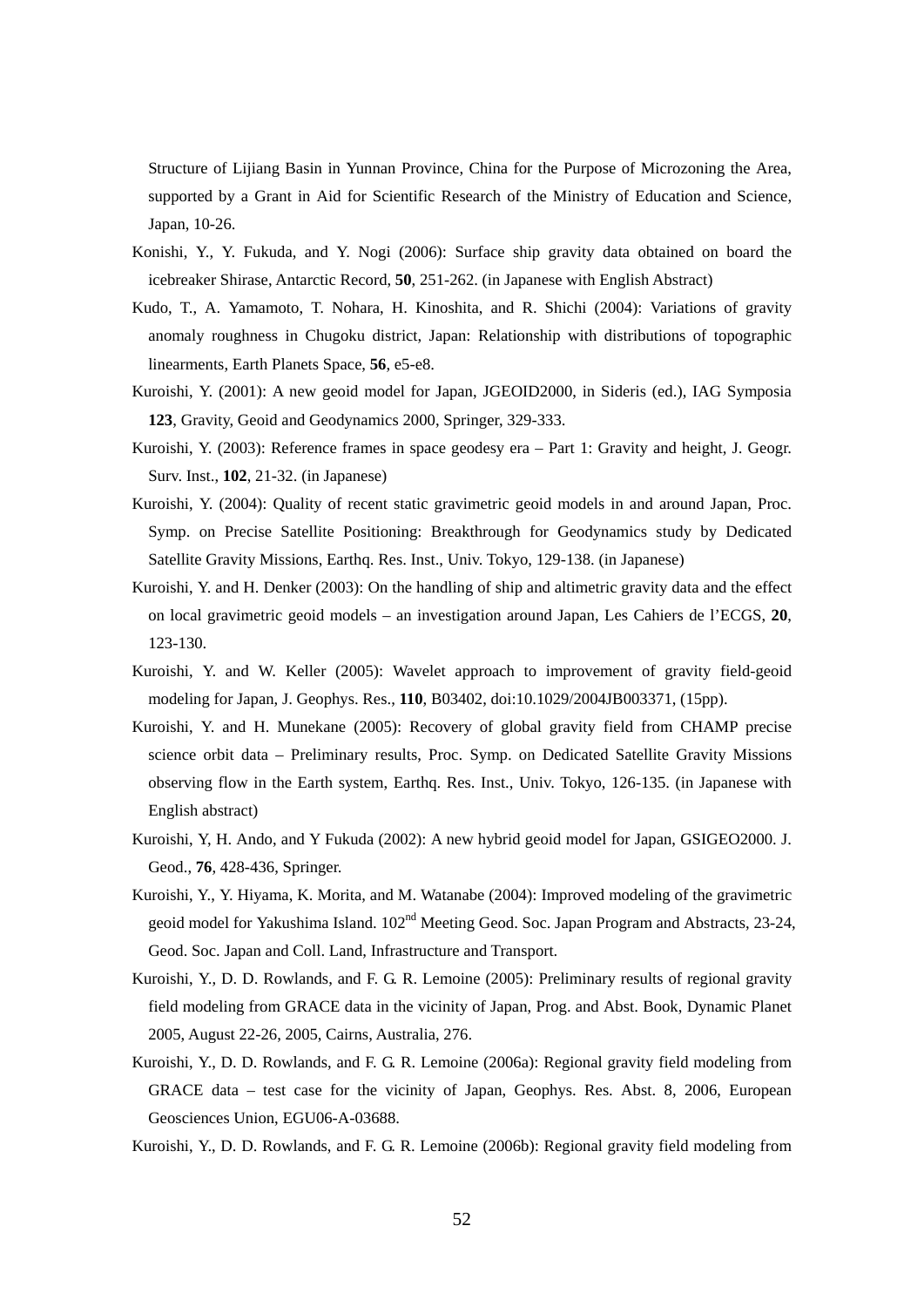GRACE data for improvement of geoid modeling for Japan, EOS Trans, AGU 87 (36), Western Pac. Geophys. Meet. Suppl. Abst., G31A-05.

- Kusumoto, S., M. Kinugasa, T. Abe, K. Nemoto, and S. Takemoto (2004): Microgravity survey across the estuary of the Fujikawa River (Fujikawa Fault System), Shizuoka, Japan, J. School Mar. Sci. Technol., **2**, 55-61.
- Larsen, C.F., R. J. Motyka, J. T. Freymueller, K. A. Echelmeyer, and E. R. Ivins (2005): Rapid viscoelastic uplift in southeast Alaska caused by post-Little Ice Age glacial retreat, Earth Planet. Sci. Lett., **237**, 548– 560.
- Matsumoto, G., S. Miyashita, S. Arai, T. Morishita, J. Maeda, H. Kumagai, Y. Ohtomo, and H. Dick (2003): Magmatism and "Crust-mantle boundary" on the ultra-slow spreading ridge as observed in Atlantis Bank, Southwest Indian ridge, J. Geogr., **112**, No. 5, 705-719.
- Matsumoto, K., T. Sato, H. Fujimoto, Y. Tamura, M. Nishino, R. Hino, T. Higashi, and T. Kanazawa (2006): Ocean bottom pressure observation off Sanriku and comparison with ocean tide models, altimetry, and barotropic signals from ocean models, Geophys. Res. Lett., **33**, L16602, doi:10.1029/2006GL026706.
- Miyamachi, H., S. Nakano, S. Hirano, and K. Goto (2004): Spatial relation between the aftershock distribution of the 1997 Northwestern Kagoshima Earthquakes and gravity anomalies in the aftershock region, Zisin 2, **56**, 383-386.
- Miyamachi, H., D. Fujita, A. Yamamoto, S. Hirano, H. Yakiwara, K. Goto, S. Nakao, and T. Kakuta (2006): Gravity measurement in Amami-Oshima Island, Kagoshima, Japan, Geophys. Bull. Hokkaido Univ., **69**, 51-67.
- Mjelde, R., I. Eckhoff, Solbakkenk, S. Kodaira, H. Shimamura, K. Gunnarsson, A. Nakanishi, and H. Shiobara (2007): Gravity and S-wave modeling across the Jan Mayen Ridge, North Atlantic; implications for crustal lithology, Mar. Geophys. Res., **28**, No.1, 27-41.
- Nawa, K. (2006): First observation of tsunami and T-phase using seismometers and a superconducting gravimeter at Syowa Station, Chikyu Monthly, **28**, 632-636. (in Japanese)
- Nawa, K. and N. Suda (2003): Influence of sea level variations in seismic normal mode band at Syowa Station, Chikyu Monthly, **25**, 440-444. (in Japanese)
- Nawa, K., N. Suda, S. Aoki, K. Shibuya, T. Sato, and Y. Fukao (2003): Sea level variation in seismic normal mode band observed with on-ice GPS and on-land SG at Syowa Station, Antarctica, Geophys. Res. Lett., **30**, 1402.
- Nawa, K., Y. Murata, M. Komazawa, R. Morijiri, T. Hiroshima, M. Makino, F. Murakami, K. Kishimoto, S. Okuma, and R. Shichi (2005): Bouguer gravity anomalies in the Miyazaki district, Bull. Geol. Surv. Japan, **56**, 5/6, 183-208. (in Japanese)
- Nawa, K., N. Suda, K. Doi, K. Shibuya, T. Sato, and K. Satake (2006a): An analysis of sea level and gravity variations after the 2004 Sumatra earthquake observed at Syowa Station, Antarctica,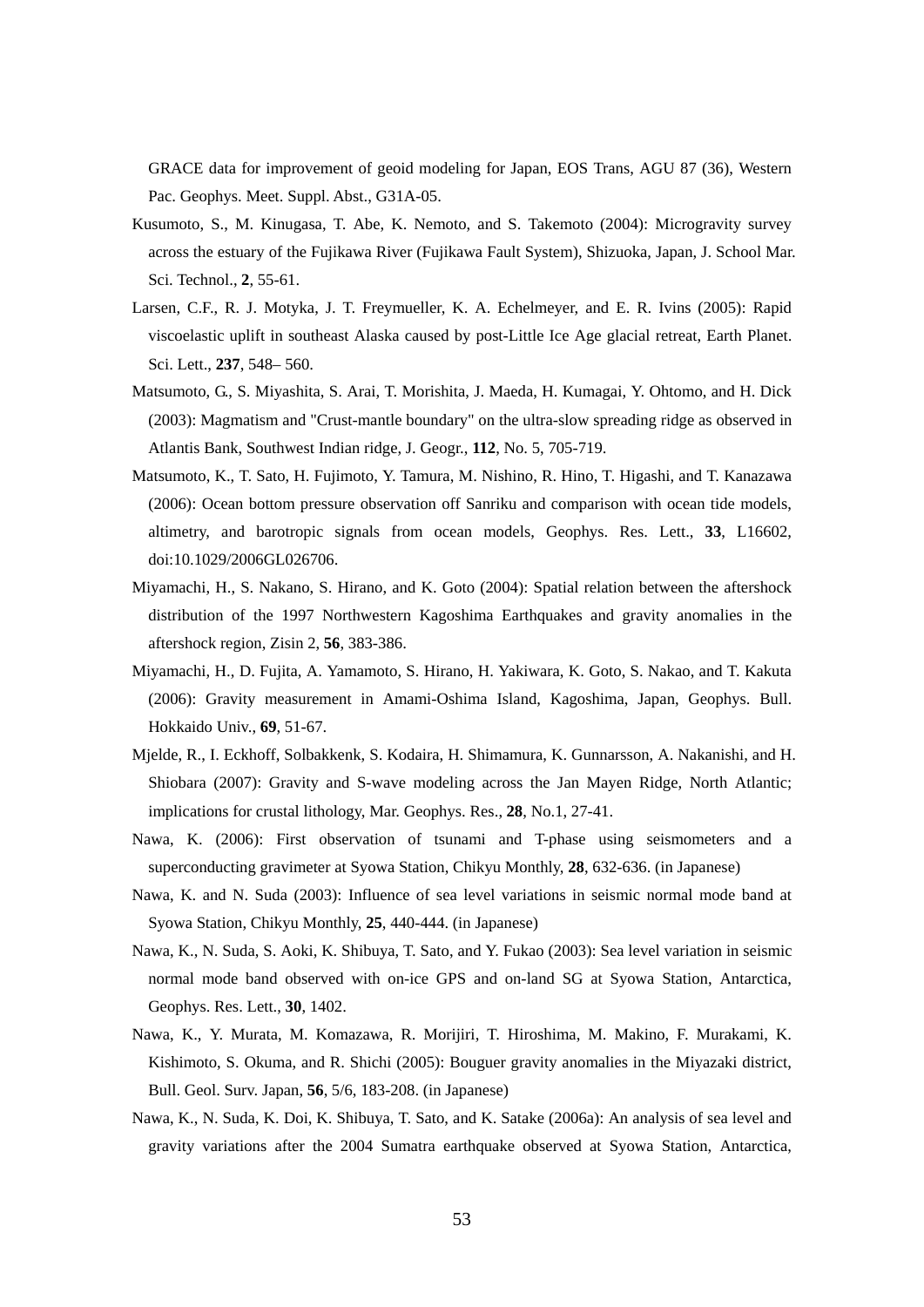Advances in Geosciences, 11-16.

- Nawa, K., K. Satake, N. Suda, K. Doi, K. Shibuya, and T. Sato (2006b): Sea level and gravity variation after the 2004 Sumatra Earthquake observed at Syowa Station, Antarctica, in P. Tregonign and C. Rizos (eds.), IAG Symposia **130**, Dynamic Planet, Springer, 536-540.
- Nishijima J., Y. Fujimitsu, S. Ehara, E. Kouno, and M. Yamauchi (2005a): Micro-Gravity Monitoring and Repeated GPS Survey at Hatchobaru Geothermal Field, Central Kyushu, Japan, Proc. World Geothermal Congress 2005, CD-ROM.
- Nishijima J., Y. Fujimitsu, K. Fukuoka, and S. Ehara (2005b): Earthquake off Western Part of Fukuoka Prefecture on March 20, 2005 and High Density Gravity Anomaly Map, NEWS of WESTERN JAPAN NDIC, **33**, 19-22 . (in Japanese)
- Nishijima, J., T. Hirano, and Y. Fujimitsu (2005c): Densed Gravity Survey around Kego Fault, Fukuoka City, Geothermal Volcanolog. Res. Rep. Kyushu Univ., **14**, 41-50. (in Japanese)
- Nishizaka, N., H. Ohno, A. Asano, and J. Segawa (2006): Gravity measurement using a helicopter-mounted gravimeter in Iyo-Nada Sea and the surroundings northwest of Shikoku, Japan, Electric Power Civil Engineering, **321**, 122-126. (in Japanese ).
- Nomura, K., M. Watanabe, S. Okamura, and K. Morita (2006a): The Revision of Ellipsoidal height of GEONET sites and Hybrid Geoid Model, GSIGEO2000, J. Geogr. Surv. Inst., submitted. (in Japanese)
- Nomura, K., M. Watanabe, T. Kikkawa, and K. Morita (2006b): Development of Hybrid Geoid Model around YAKUSIMA in Japan, J. Geogr. Surv. Inst., submitted. (in Japanese)
- Nozaki, K. (2006): The generalized Bouguer anomaly, Earth Planets Space, **58**, 287 303.
- Nozaki, K., S. Mitsuishi, and M. Sano (2005): Detection of cavities within breakwaters using a method of the synchronized microgravity survey, OYO Tech. Rep., **25**, 21-33. (in Japanese with English abstract)
- Okubo S. (2005): Gravity changes associated with volcanism observation, theory, and analysis, Kazan, Special Issue for the 50-th Anniversary, S49-S58. (in Japanese)
- Okubo S., H. Oshima, J. Koyama, I. Kimura, F. Suga, Y. Hiyama, T. Maekawa, A. Takamori, and T. Shimoyama (2005a): Hybrid gravity measurement during the 2003 Tokachi-oki earthquake (M8.0), Chikyu Monthly, Special Issue **49**, 112-117. (in Japanese)
- Okubo, S., A. Takagi, A. Araya, S. Matsumoto, K. Fukui, and W. Sun (2005b): An absolute gravimeter climbs to the top of Mt. Fuji, Chikyu Monthly, Special Issue 48, 56-61. (in Japanese)
- Onodera, K., T. Kato, and N. Seo (2003): Crustal structure in the vicinities of Fukutoku-okanoba submarine volcano estimated from gravity and magnetic anomalies, Rep. Hydrogr. Oceanogr. Res., **39**, 23-31. (in Japanese with English abstract)
- Rosat, S., T. Sato, Y. Imanishi, J. Hinderer, Y. Tamura, H. McQueen, and M. Ohashi (2005): High-resolution analysis of the gravest seismic normal modes after the  $2004 \text{ Mw} = 9$  Sumatra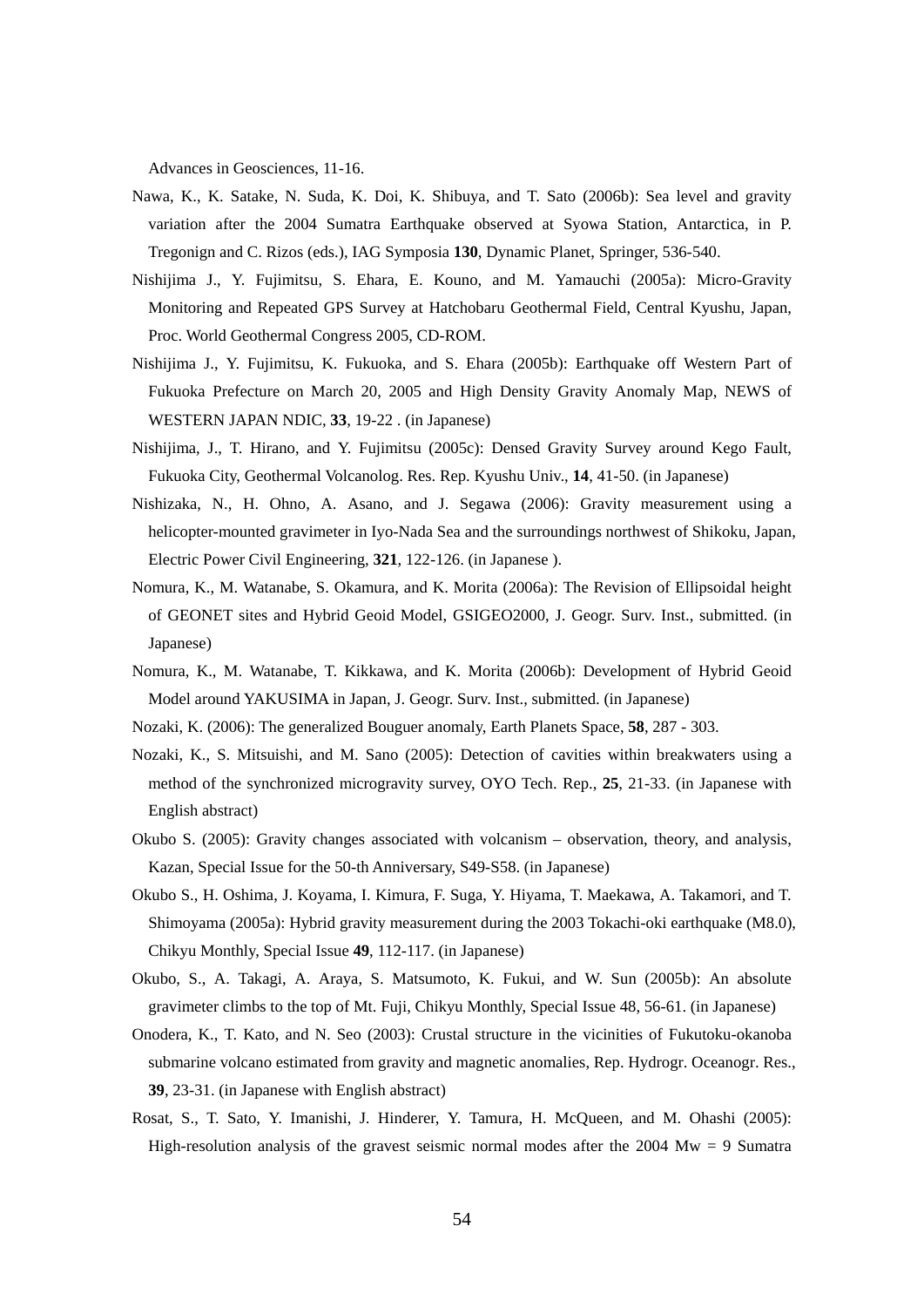earthquake using superconducting gravimeter data, Geophys. Res. Lett., **32**(13), CiteID L13304.

- Saibi, H., J. Nishijima, and S. Ehara (2005): Joint Use of Analytic Signal, Second Vertical Derivative and Transformation Filter for 2D and 3D Gravity Data Interpretation, Proc. 3rd Int. Workshop on Earth Sci. Technol., 97-104.
- Saibi, H., J. Nishijima, E. Aboud, and S. Ehara (2006a): Euler Deconvolution of Gravity Data in Geothermal Reconnaissance; the Obama Geothermal area, Japan, Butsuri-Tansa (Geophys. Exploration), **59**, 275-282.
- Saibi, H., J. Nishijima, and S. Ehara (2006b): Processing and Interpretation of Gravity Data for the Shimabara Peninsula Area, Southwestern Japan, Mem. Fac. Engineering, Kyushu Univ., **66**, 129-146.
- Saibi, H., J. Nishijima, S. Ehara, and E. Aboud (2006c): Integrated Gradient Interpretation Techniques for 2D and 3D Gravity Data Interpretation, Earth Planets Space, **58**, 815-821.
- Saito, H., K. Tagomori, M. Honda, J. Kasagi, Y. Fujise, and S. Ehara (2006): Estimation of Fault Structure Using Densed Gravity Survey Data at Fukuoka City, J. Geothermal Resources Soc. Japan, **28**, 181-197.
- Sasagawa, G., M. A. Zumberge, and M. Stevenson (1989): The 1987 Southeastern Alaska Gravity Calibration Range - Absolute and Relative Gravity Measurements, J. Geophys. Res., **94**, 7661-7666.
- Sasahara, N. (2005a): A calculation of geoid height and gravity anomaly by using global gravity models, Tech. Bull. Hydrogr. Oceanogr., **23**, 78-82. (in Japanese)
- Sasahara, N. (2005b): Comparison of marine gravity datum derived with satellite altimeter in the Japanese waters, Tech. Bull. Hydrogr. Oceanogr., **23**, 83-88. (in Japanese)
- Sasahara, N., T. Yabuki, and T. Yanuma (2006a): Determination of marine geoid model around Japan, Rep. Hydrogr. Oceanogr. Res., **42**, 39-47. (in Japanese with English abstract)
- Sasahara, N., K. Shiohara, and T. Yabuki (2006b): Accuracy evaluation and error compensation on the sea gravity data, Tech. Bull. Hydrogr. Oceanogr., **24**, 89-93. (in Japanese)
- Sato, T., Y. Tamura, K. Matsumoto, Y. Imanishi, and H. McQueen (2004): Parameters of the fluid core resonance inferred from superconducting gravimeter data, J. Geodynamics, **38**, 375-389.
- Sato, T., J. Okuno, J. Hinderer, D.S. MacMillan, H.-P. Plag, O. Francis, R. Falk, and Y. Fukuda (2006a): A geophysical interpretation of the secular displacement and gravity rates observed at Ny-Alesund, Svalbard in the Arctic - Effects of post-glacial rebound and present-day ice melting, Geophysical. J. Int., **165**, 729-743.
- Sato, T., J.P. Boy, Y. Tamura, K. Matsumoto, K. Asari, H.P. Plag, and O. Francis (2006b): Gravity tide and seasonal gravity variation at Ny-Alesund, Svalbard in Arctic, J. Geodynamics, **41**, 231-241.
- Sato, T., S. Miura, W. Sun, A. M. Kaufman, R. Cross, J. T. Freymueller, and M. Heavner (2006c):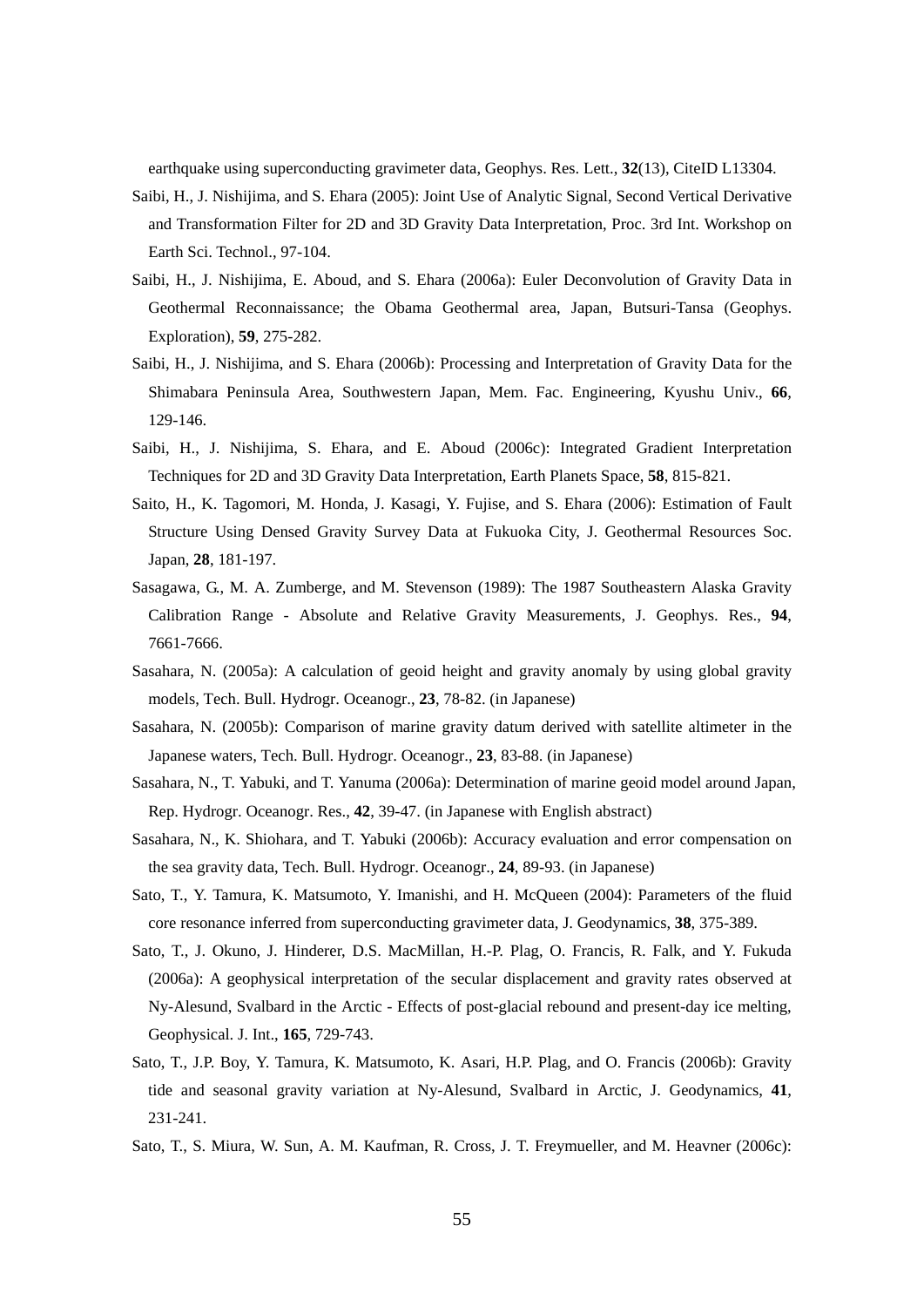ISEA (International geodetic project in SouthEastern Alaska) for rapid uplifting caused by glacial retreat: (4) Gravity tide observation, EOS Trans. AGU, **87**(52), Fall Meet. Suppl., Abstract G33B-0067.

- Satomura, M., M. Watanabe, S. Okubo, S. Kusumoto, and S. Ueki (2005): Precise relative gravity measurements over Mt. Fuji, Geosci. Rep., Shizuoka Univ., **32**, 25-30. (in Japanese)
- Segawa, J., E.J. Joseph, S. Kusumoto, T. Ishihara, E. Nakayama, and M. Satomura (2003): Development of the helicopter-mounted gravimeter and the study of the active faults running across the coastal lines over the continental shelves. In I. N. Tziavos (ed.), Gravity and Geoid 2002, 3rd Meeting of the International Gravity and Geoid Commission, ZITI, 30-33.
- Segawa, J., E.J. Joseph, E. Nakayama, K.V. Kumar, S. Kusumoto, T. Ito, S. Sekizaki, T. Ishihara, and M. Komazawa (2005a): Application of gravimetry by helicopter to identify marine active faults and improve accuracy of geoid at coastal zones, in F. Sanso (ed.), IAG Symposia **128**, A Window on the Future of Geodesy, Springer, 229-235.
- Segawa, J., M. Komazawa, K.V. Kumar, E. Nakayama, E.J. Joseph, S. Kusumoto, K. Onodera, and Y. Kuroishi (2005b): Examination of consistency of marine gravity with land gravity in and around the Japanese islands using a helicopter-borne gravimeter, Earth Planets Space, **57**, 243-252.
- Shichi, R., A. Yamamoto, T. Kudo, Y. Murata, K. Nawa, M. Komazawa, M. Nakada, H. Miyamachi, H. Komuro, Y. Fukuda, T. Higashi, Y. Yusa, I. Nakagawa, H. Watanabe, J. Oikawa, S. Kobayashi, and I. Ohno (2005): A Gravity Database of Southwest Japan: Application to Bouguer Gravity Imaging in Kyushu District, Southwest Japan, in F. Sanso (ed.), IAG Symposia **128**, A Window on the Future of Geodesy, Springer, 236-241.
- Sugano, T. (2006): Line-of-sight acceleration data analysis extended to GRACE gravity field recovery, AGU Fall Meeting, San Francisco, abstract #G13A-0027, December 2006.
- Sugano, T. and K. Heki (2004a): High Resolution Lunar Gravity Anomaly Map from the Lunar Prospector Line-of-Sight Acceleration Data, Earth, Planets Space, **56**, 81-86.
- Sugano, T. and K. Heki (2004b): Isostasy of the Moon from high-resolution gravity and topography data: Implication for its thermal history, Geophys. Res. Lett., **31**, L24703, doi:10.1029/2004GL022059.
- Sugano, T. and K. Heki (2004c): Lunar interior studies using the Lunar Prospector line-of-sight acceleration data, Lunar and Planet. Sci. Conf., Houston, abstract no.1567, March 2004.
- Sugano, T. and K. Heki (2005): High Resolution Lunar Gravity Anomaly Maps, Ann. Rep. Nat. Astron. Observatory Japan, **6**, 28.
- Sugihara, M., T. Ishido, and T. Horikoshi (2006): Short-term microgravity changes due to shut-in of production and reinjection wells, the Ogiri geothermal field, Japan, GRC Trans., **30**, 965-970.
- Sun, W. (2003): Asymptotic theory for calculating deformations caused by dislocations buried in a spherical earth – geoid change, J. Geod., **77**, 381-387.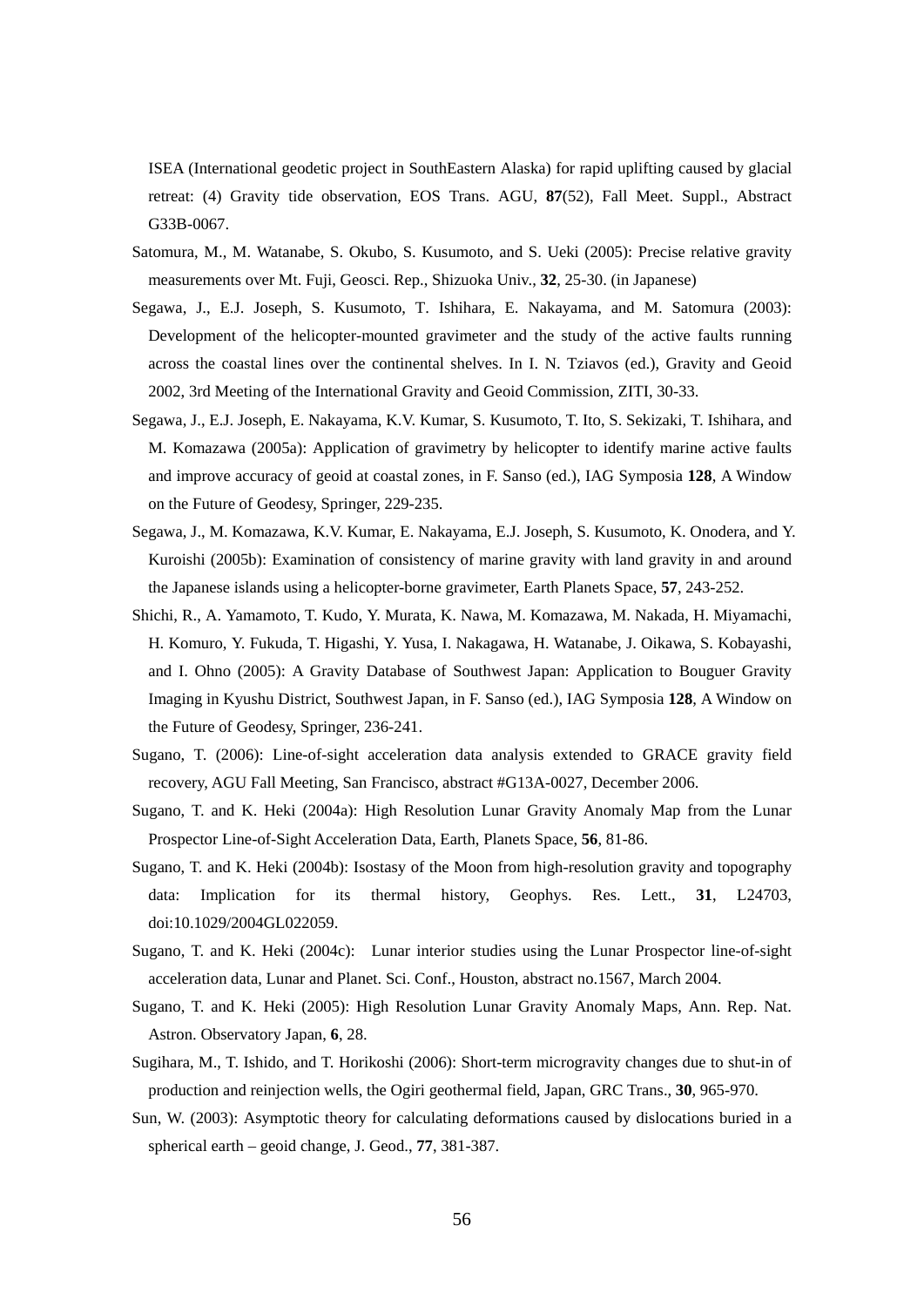- Sun, W. (2004a): Discretization schemes in downward continuation of gravity, J. Geod. Geodynamics, **24**, 9-18.
- Sun, W. (2004b): Short note: asymptotic theory for calculating deformations caused by dislocations buried in a spherical Earth – gravity change, J. Geod., **78**, 76-81, doi 10.1007/s00190-004-0384-3.
- Sun W. and S. Okubo (2004a): Truncated co-seismic geoid and gravity changes in the domain of spherical harmonic degree, Earth Planets Space, **56**, 9, 881-892.
- Sun W. and S. Okubo (2004b): Coseismic deformations detectable by satellite gravity missions: A case study of Alaska (1964, 2002) and Hokkaido (2003) earthquakes in the spectral domain, J. Geophys. Res., **109**, B04405, doi:10.1029/2003JB02554.
- Sun, W. and S. Okubo (2005): Methods to study co-seismic deformations detectable by satellite gravity mission GRACE, in C. Jekeli et al. (eds.), IAG Symposia **129**, Gravity, Geoid and Space Missions, 346-351, Springer.
- Sun, W., S. Miura, T. Sato, A. M. Kaufman, R. Cross, J. T. Freymueller, and A. Schiel (2006a): ISEA (International geodetic project in SouthEastern Alaska) for rapid uplifting caused by glacial retreat: (3) Absolute gravity measurements, EOS Trans. AGU, **87**(52), Fall Meet. Suppl., Abstract G33B-0062.
- Sun, W., S. Okubo, and T. Sugano (2006b): Determining dislocation Love numbers using satellite gravity mission observations, Earth Planets Space, **58**, 497-503.
- Suryantini, J. Nishijima, S. Ehara, and A. Susilo (2006): Gravity Study of Jatibarang Sub-basin and Surrounding Area; Implication to Heat Flow Map of Onshore North West Java Basin, Indonesia, Proc. 4th Int. Workshop on Earth Sci. Technol., 321-328.
- Takemoto, S. and H. P. Sun (2004): Japan-China collaboration project on precise gravity measurements in East Asia, Progress in Geodesy and Geodynamics, (ISBN7-5352-3194-2/P 10), Hubei Science & Technology Press, 138-144.
- Takemoto, S., Y. Fukuda, T. Higashi, M. Abe, S. Ogasawara, S. Dwipa, D. S. Kusuma, and A. Andan (2002): Effect of groundwater changes on SG observations in Kyoto and Bandung, Marees Terrestres Bulletin D'Informations, **136**, 10839-10848.
- Takemoto, S., Y. Fukuda, T. Higashi, I. Kimura, Y. Hiraoka, Y. Hiyama, H. Nakagawa, M. Honda, T. Tanaka, H. Aoki, M. Hashizume, H. Amemiya, A. Suzuki, H. -P. Sun, Y. Wang, H. Xu, Y. Zhu, W. Zhang, J. F. Huang, T. K. Yeh, H. C. Yu, C. Hwang, S. Dwipa, D. S. Kusuma, P. Manurung, T. C. Hua, M. Yosof, S. Hj. Tahir, K. Wattananikorn, R. M. Agaton, and E. Macaspac (2006a): Establishment of an Absolute Gravity Network in East- and Southeast- Asia, J. Geod. Soc. Japan, **52**, 51-95. (in Japanese with English Abstract)
- Takemoto, S., Y. Fukuda, T. Higashi, I. Kimura, Y. Hiraoka, H. -P. Sun, Y. Wang, H. Xu, J. F. Huang, P. Manurung, M. Yosof, B. A. Bakar, S. H. Tahir, and K. Wattananikorn (2006b): Geodetic Monitoring of Gravity Changes in East- and Southeast-Asia Using Absolute Gravimeters, Proc.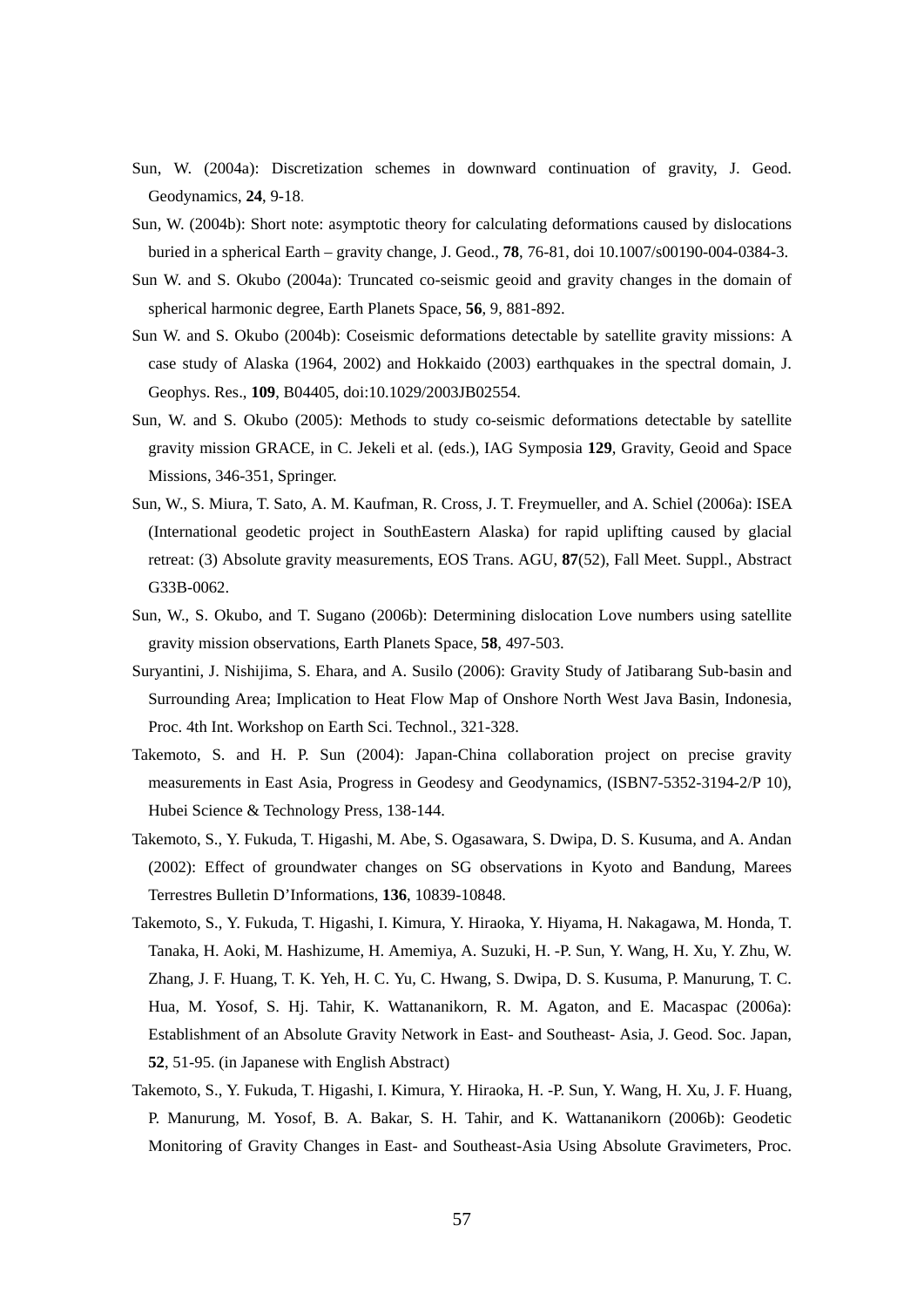2nd Southeast Asian Natural Resources and Environmental Management Conference, November 21-23, 2006, Kota Kinabalu, Sabah, Malaysia, 322-327.

- Tamura, M., S. Ohtsu, T. Oka, S. Ishimaru, J. Okada, and A. Yamamoto (2003): Gravity Survey around the Area of Furano Active zone, Central Hokkaido Area, Abstracts Japan Earth Planet. Sci. Joint Meeting, D005-P001.
- Tamura, Y., T. Sato, Y. Fukuda, and T. Higashi (2005): Scale Factor Calibration of a Superconducting Gravimeter at Esashi Station, Japan using Absolute Gravity Measurements, J. Geodesy, **78**, 481-488.
- Tanaka, K., M. Mishina, J. Inoue, T. Hasegawa, T. Honda, T. Takayama, T. Sato, and T. Nomura (2006): Gravity anomalies of active volcanoes in northeastern Japan, Bull. Fac. Sci. Tech. Hirosaki Univ., **8**, 7-24. (in Japanese)
- Tanaka, Y., J. Okuno, and S. Okubo (2006): A new method for the computation of global viscoelastic post-seismic deformation in a realistic earth model (I)—vertical displacement and gravity variation, Geophys. J. Int., **164**, 2, 273-289.
- Tanaka, T., H. Aoki, A. J. Martin, K. Oshita, K. Nozaki, and M. Onishi (2004): Subsurface structure under a basaltic monogenetic volcano near the active Atera fault, Tectonophysics, **378**, 197-208.
- Tanaka, T., H. Aoki, K. Oshita, and K. Nozaki (2005): Microgravity survey in the southern tip of the Atera fault, central Japan, in F. Sanso (ed.), IAG Symposia**128**, A Window on the Future of Geodesy, Springer, 567-570.
- Tanaka, T., W. Salden, A. J. Martin, H. Saegusa, Y. Asai, Y. Fujita, and H. Aoki (2006): Variations of absolute gravity accompanying earthquake-induced changes in subsurface pore water pressure at the Mizunami Underground Research Institute construction site, central Japan, Geochem. Geophys. Geosys., **7**, 3, Q03017.
- Tsuji, H., Y. Shirai, M. Ohtaki, K. Sugihara, R. Kawamoto, K. Takashima, I. Kimura, and T. Inoue (2004): Response of the Geodetic Department of GSI to the Tokachi-oki Earthquake in 2003, J. Geogr. Surv. Inst., **105**, 3-10. (in Japanese)
- Ueda, Y. (2003): Gravity terrain correction by automatic interpolation of basi topographic mesh data, J. Japan Soc. Mar. Surv. Tech., **15**(2), 17-27. (in Japanese with English abstract)
- Ueda, Y. (2005): Bouguer gravity anomalies (ver. 2004) of Japanese island arcs and its adjacent seas, Rep. Hydrogr. Oceanogr. Res., **41**, 1-26. (in Japanese with English abstract)
- Ueki, S., S. Okubo, H. Oshima, T. Maekawa, W. Sun, S. Matsumoto, and E. Koyama (2005): Gravity Change Preceding the 2004 Eruption of Asama Volcano, Central Japan, Kazan, **50**, 377-386. (in Japanese with English abstract)
- Ukawa, M., E. Fujita, H. Ueda, K. Nozaki, and K. Iwamoto (2006): Gravity changes measured by Scintrex CG-3M gravimeters at Ogasawara Iwo-jima, J. Geod. Soc. Japan, **52**, 37-50. (in Japanese with English abstract)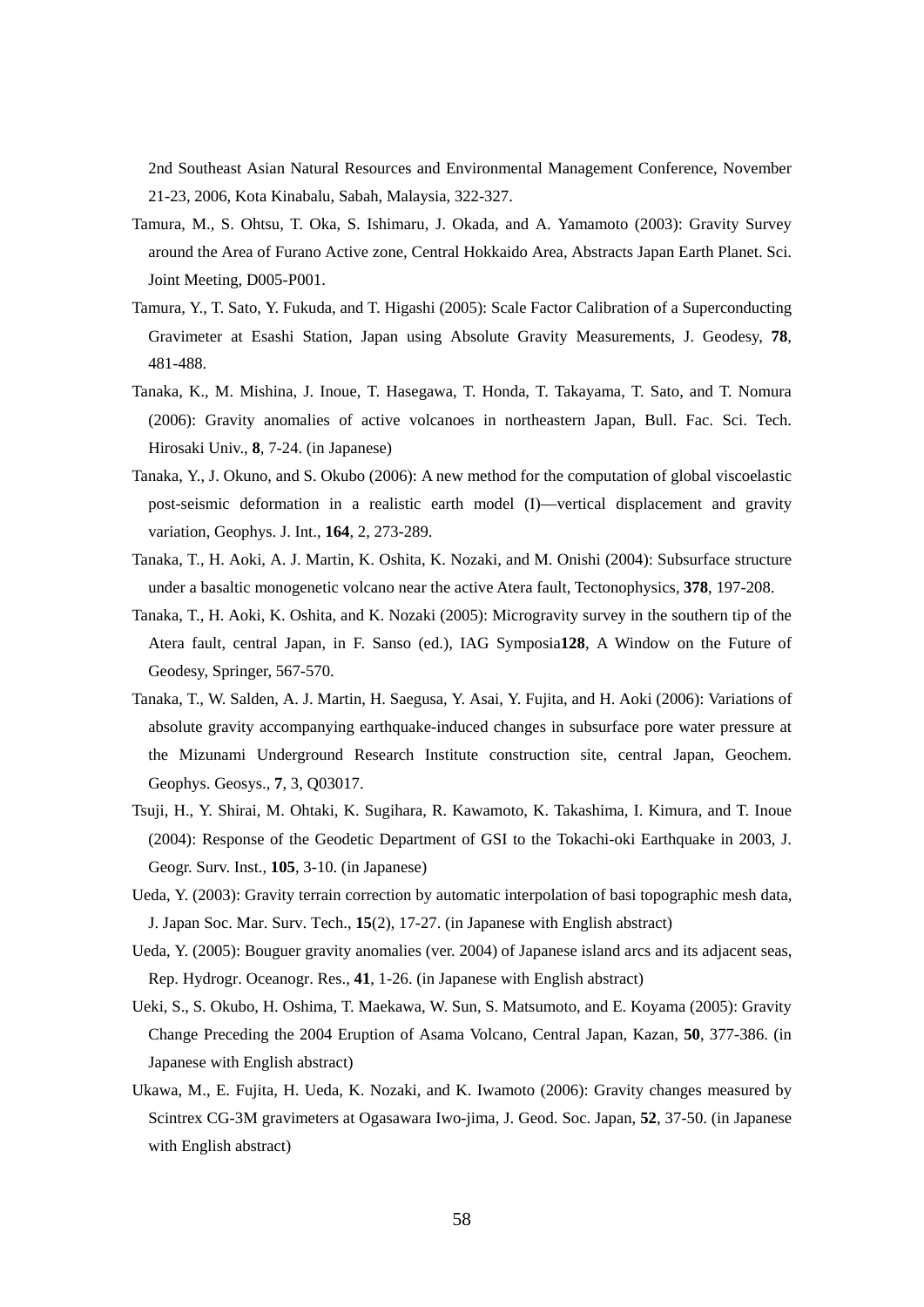- Xu, P. L., Y. Fukuda, and Y. Liu (2006a): Multiple parameter regularization: Numerical solutions and applications to the determination of geopotential from precise COSMIC orbits, J. Geod., **80**, 17-27.
- Xu, P. L., Y. Z. Shen, Y. Fukuda, and Y. Liu (2006b): Variance component estimation in linear inverse ill-posed models, J. Geod., **80**, 69-81.
- Yamamoto, K., S. Okubo, M. Furuya, A. Araya, S. Matsumoto, T. Takayama, and K. Ishihara (2003): Absolute gravity measurements at Sakurajima volcano during the period 1998-2002, Disast. Prev. Res. Inst. Annals, Kyoto Univ., **46**(B), 827-833. (in Japanese)
- Yamamoto, K., T. Otsubo, T. Kubo-oka, and Y. Fukuda (2005): A simulation study of effects of GRACE orbit decay on the gravity field recovery, Earth Planets Space, **57**, 291-295.

## **6. Crustal Deformation**

Heki (2006) reviewed crustal deformation studies in Japan included in a book that summarizes review talks given in the 2003 Snowbird Meeting, USA. Sagiya (2004) reviewed variety of crustal deformation studies based on continuous GPS observation for 10 years.

#### **Bibliography**

- Heki, K. (2006): Secular, transient and seasonal crustal movements in Japan from a dense GPS array: Implication for plate dynamics in convergent boundaries, in T. Dixon and C. Moore (eds.), The Seismogenic Zone of Subduction Thrust Faults, Columbia University Press.
- Sagiya, T. (2004): A decade of GEONET: 1994-2003 The continuous GPS observation in Japan and its impact on earthquake studies -, Earth Planets Space, **56**, xxix-xli.

# **6.1 Secular Movements**

## **6.1.1 Plate Motion**

Munekane and Fukuzaki (2006) made a precise plate motion model for tectonic plates surrounding Japan by giving the up-to-date GPS velocity fields in the framework of ITRF 2000. They concluded that the obtained plate motion parameters generally agreed well with those proposed by the previous studies. They also argued that the precisions of their parameters were improved by the abundance of the data used for their fitting.

Kato et al. (2003) first discovered the geodetic evidence of back arc spreading of Mariana Trough using GPS. Special attention was paid in their article that there was a slight arc parallel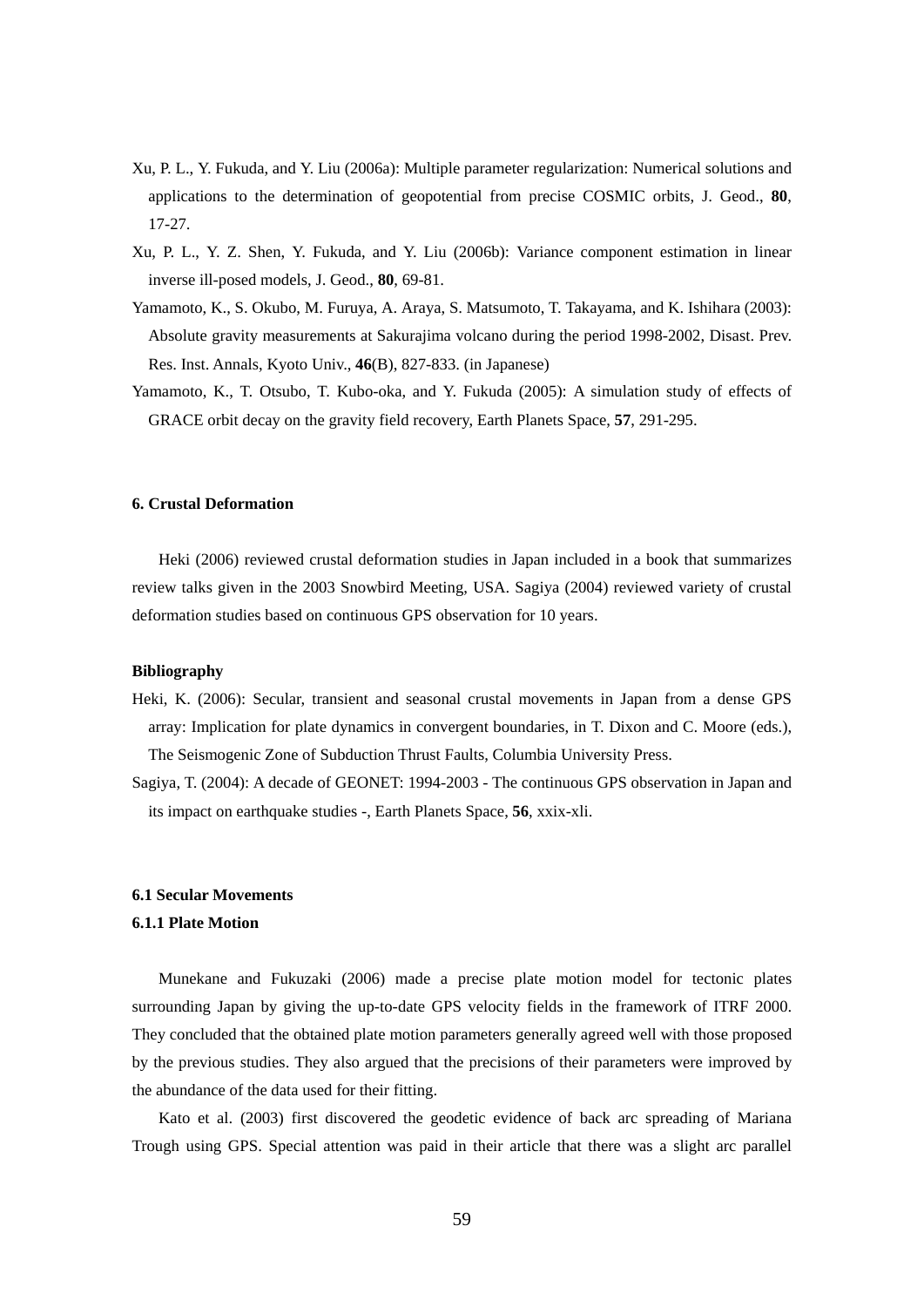extension along the Mariana arc. Kato and Kubo (2006) discussed the arc parallel extension at four island arcs; Mariana, Southwestern Japan, Tonga and Hellenic, using GPS and stress orientation estimated by earthquake mechanisms. Watanabe and Tabei (2004) divided the Ryukyu arc region, southwest Japan into several crustal blocks and determined their motions based on GPS horizontal velocities on land and strain rates translated from seismic moment tensor data at the plate subduction zone and the back-arc opening zone.

Iwakuni et al. (2004) made GPS observation in Thailand and delineated the velocity field in the Indo-china Peninsula. Results suggest that the peninsula is mostly rigid and moves toward ESE, which is in parallel with the Sunda Plate motion. Kato (2003) reviewed the displacement rate field in East Asia and western Pacific based on GPS measurements.

#### **6.1.2 Interseismic Motion**

Japan is situated in an active plate boundary zone. So the observed crustal deformation reflects interseismic stress accumulation process at subduction zones and active faults. Numerous observational studies have been conducted in this context.

The Northeastern Japan arc is located in a typical subduction zone, and is a seismically active region where large interplate earthquakes have occurred repeatedly. Suwa et al. (2006) estimated three components of displacements at GEONET stations for the period from 1997 to 2001 to reveal WNW-ESE contraction together with subsidence along the Pacific Ocean coast. Using the 3-D site velocities as the data for a geodetic inversion analyses, a new model of interplate coupling is proposed to demonstrate two strongly coupled areas centered at around lat 38˚ N and 42˚ N along Japan and Kuril Trenches.

Earthquakes with magnitudes of about 7.5 have repeatedly occurred in the southern strongly coupled area, east off Miyagi Prefecture (Miyagi-oki) with an averaged interval of about 37 years. Based on historical records of these recurrent earthquakes, the Headquarters of Earthquake Research Promotion of Japan (HERP) stated that the next Miyagi-oki earthquake will occur with a probability of about 50 % in the next 10 years after 2003 (HERP, 2003). In response to this assessment, Tohoku University established 13 new continuous GPS stations around the source area of the 1978 event to complement GEONET.

Miura et al. (2004) derived a map of the strain rate distribution in NE Japan showing that there exists a notable strain concentration zone of EW contraction along the Volcanic Front. The area demonstrates active seismicity including some disastrous earthquakes. Recent seismic tomography studies have revealed the existence of inclined seismic low-velocity zones (LVZ) at depths shallower than about 150 km in the mantle wedge sub-parallel to the subducted slab. The inclined LVZ reaches the Moho right beneath the Volcanic Front, indicating that the formation of the strain concentration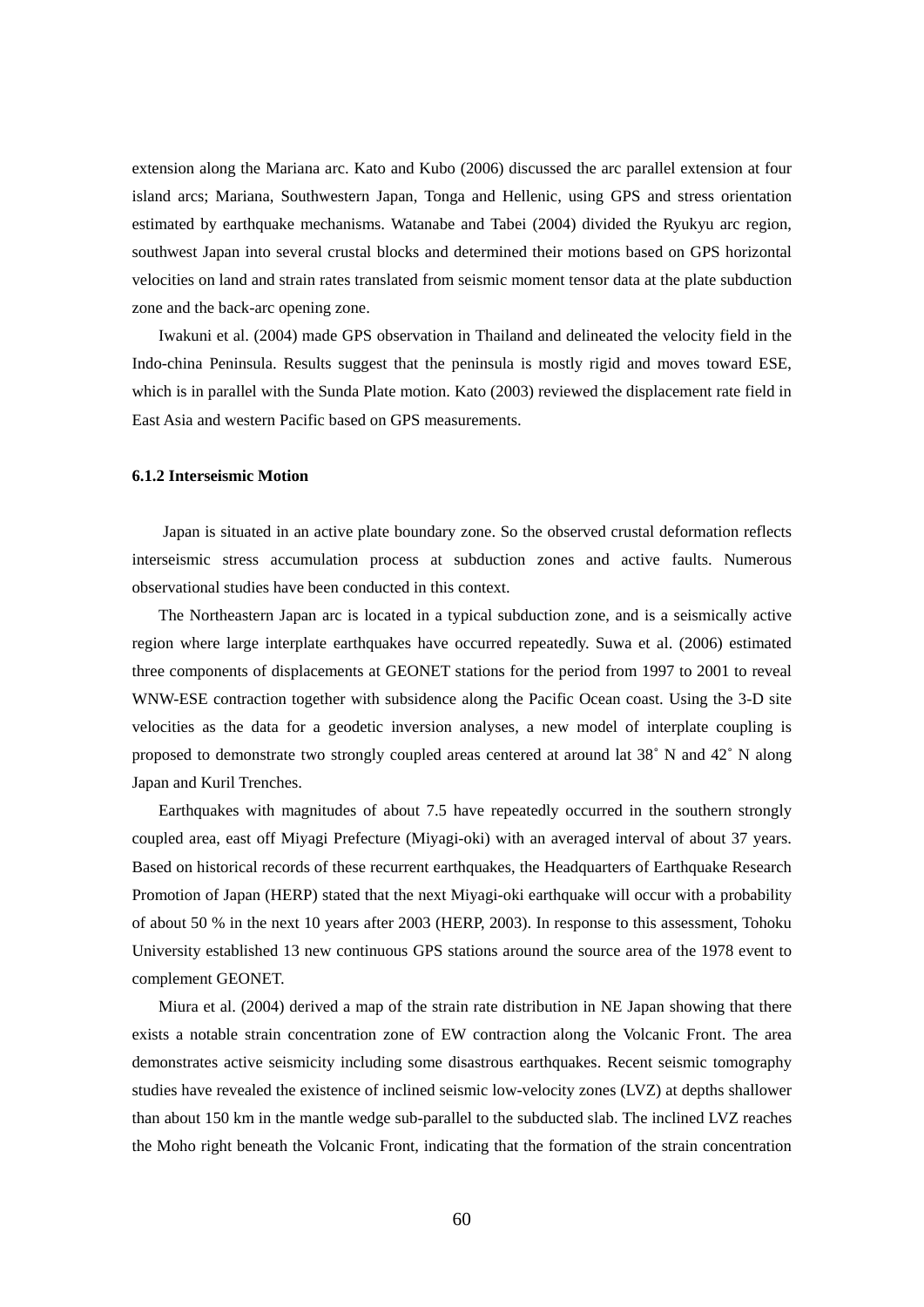zone is closely related to the rheological structure of the island-arc system.

JHOD's seafloor geodetic observation has revealed an intraplate crustal movement of 7.3 cm/yr WNW relative to the stable part of Eurasian Continent at a seafloor reference station located off Miyagi Prefecture, landward of Japan Trench (Fujita et al., 2006a; 2006b).

Ohta et al. (2004) studied the interplate coupling based on continuous GPS data in Tokai District, central Japan, where a large earthquake has been anticipated since the 1970s. Their estimation of coupled region on the plate boundary is in good accordance with the hypothetical source model of the Tokai earthquake.

Tabei et al. (2003) carried out campaign-based dense GPS observations across the Median Tectonic Line (MTL), southwest Japan and decomposed crustal deformation filed into two different modes: interseismic crustal shortening in the direction of convergence of subducting Philippine Sea Plate and permanent lateral slip of the forearc block along MTL. Sagiya et al. (2004) studied crustal deformation around ITL, another major geologic structure in central Japan, by GPS measurement. Heterogeneous deformation along the fault line has become evident, which is consistent with geologically estimated fault types. But there are many unknown factors associated with deformation processes at the deep portion of the fault. Nishimura et al. (2004) analyzed the data of the dense GPS network across Nagamachi-Rifu Fault Zone, northeast Japan and found a high strain rate zone in the western part of the fault zone. Fujimori (2003) clarified that a creep fault extends from Akashi Strait to the north part of Chubu District through North Biwa Lake.

Murakami and Ozawa (2004) mapped spatial distribution of vertical displacement rate over Japan and discussed its implications. Among the results they argued the difference of depths of down dip tip of coupling region along subduction plate boundary between northeast and southwest Japan, where old and cold Pacific Plate and young and hot Philippine Sea Plate are subducting, respectively.

Kudo and Yamaoka (2003) discussed the driving force for the basin subsiding against isostatic balance in and around Lake Biwa in Kinki District, central Japan. The induced mantle flow due to the subduction of the Philippine Sea Slab and the pressure distribution on the crust-mantle boundary is simulated.

Iinuma et al. (2004) conducted GPS measurements in Costa Rica. They found velocity field along the profile perpendicular to the Pacific coast of the country. They analyzed the data and estimated the area of plate coupling where an earthquake is considered to be imminent.

Hot Spring Research Institute of Kanagawa Prefecture (HSRI) is monitoring crustal deformation by means of GPS, EDM, tilt, and ground water level in the western Kanagawa area near Odawara, where a M7 class earthquake has been anticipated (Daita et al., 2003a; 2003b; 2004; Harada et al., 2004; 2005; 2006; Honda et al., 2006; Itadera et al., 2003; 2004; Itadera and Ito, 2005; 2006; Tanbo et al., 2005; Tanada et al., 2004). They also tried numerical modeling of the Izu collision zone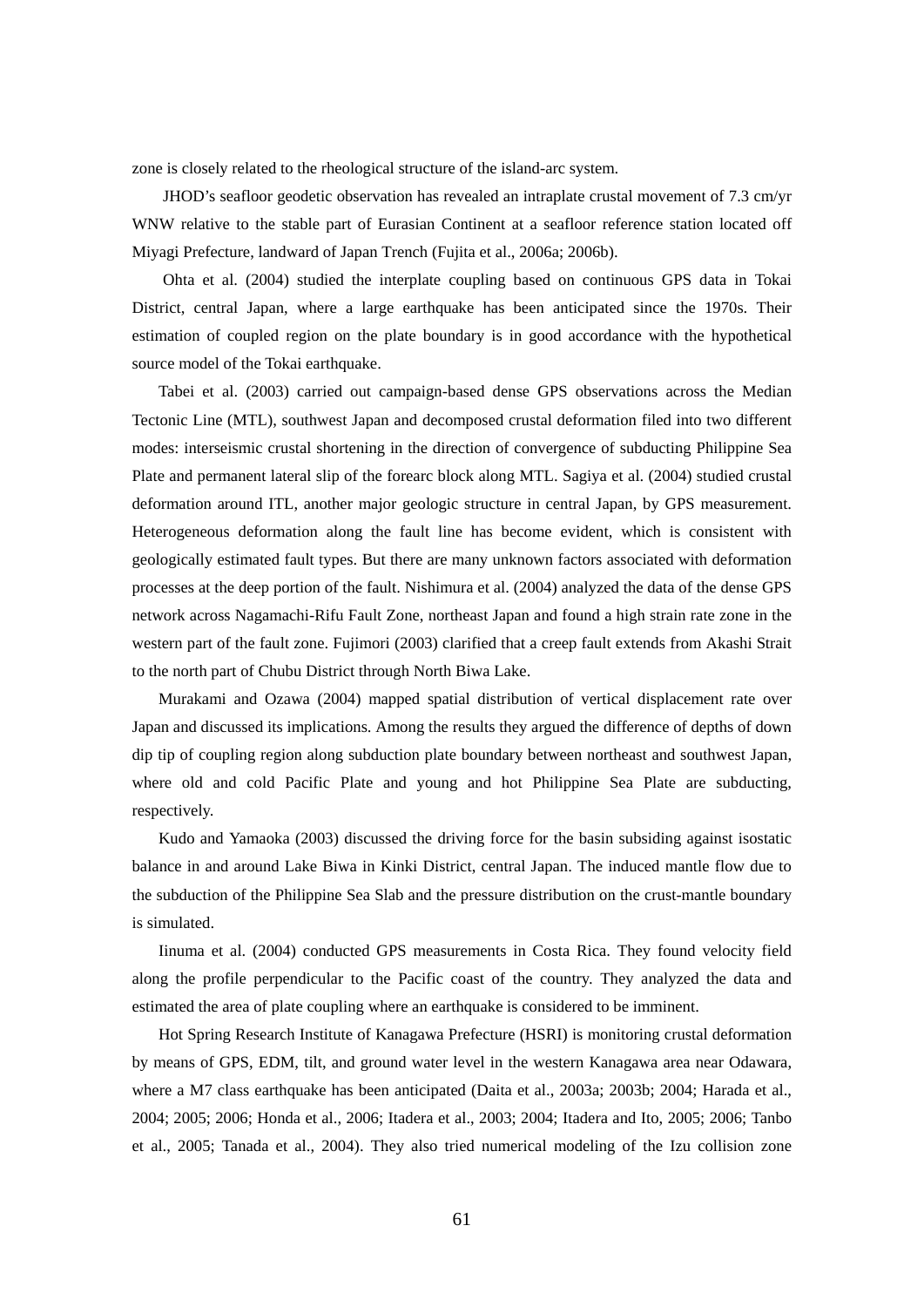(Tanbo and Tanada, 2003).

The Needles District in Canyonlands National Park, Utah, is located southeast of the confluence of Colorado and Green Rivers, and includes elongated, extensional fault blocks that have accommodated flexure of a thin sequence of sedimentary rock. Furuya et al. (2005) reported their observational results derived by applying both the standard InSAR analysis and the Interferometric Point Target Analysis (IPTA) similar to the Permanent Scatterer technique.

Chaman Fault System is an on-land transform separating Indian and Asian Plates. Szeliga et al. (2006) presented InSAR analyses that suggest that a 110-km segment of Chaman Fault System north of Quetta may be experiencing shallow aseismic slip (creep). ERS-1/-2 data indicate a change in range along the 110-km segment by as much as 7.8 mm/yr.

## **Bibliography**

- Daita, Y., T. Tanada, and H. Ito (2003a): Tilt observation in the western Kanagawa Prefecture (2002), Bull. Hot Springs Res. Inst. (Catfish Letters), **53**, 33-36.(in Japanease)
- Daita, Y., T. Tanada, and H. Ito (2003b): GPS and EDM observations in the western Kanagawa Prefecture (2002), Bull. Hot Springs Res. Inst. (Catfish Letters), **53**, 37-42. (in Japanease)
- Daita, Y., T. Tanada, H. Ito, and M. Harada (2004): Tilt observation in the western Kanagawa prefecture (2003), Bull. Hot Springs Res. Inst. (Catfish Letters), **54**, 7-10. (in Japanease)
- Fujimori, K. (2003): Tectonics Revealed by GEONET Data in the Kinki District, Annuals Disast. Prev. Res. Inst. Kyoto Univ., No. 46B, 663-669. (in Japanese with English Abstract)
- Fujita, M., T. Ishikawa, M. Mochizuki, M. Sato, S. Toyama, M. Katayama, Y. Matsumoto, T. Yabuki, A. Asada, and O. L. Colombo (2006a): GPS/Acoustic seafloor geodetic observation: method of data analysis and its application, Earth Planets Space, **58**, 265-275.
- Fujita, M., Y. Matsumoto, T. Ishikawa, M. Mochizuki, M. Sato, S. Toyama, K. Kawai, T. Yabuki, A. Asada, and O. L. Colombo (2006b): Combined GPS/Acoustic seafloor geodetic observation system for monitoring off-shore active seismic regions near Japan, Proc. ION GNSS-2006, Fort Worth, Texas.
- Furuya, M., K. Mueller, and J. Wahr (2005): Active salt tectonics in the Needles District, Canyonlands (Utah) detected by Interferometric SAR and Point Target Analysis: 1992-2002, EOS Trans. AGU, **86**(52), Fall Meet. Suppl., Abstract G51C-0854.
- Harada, M., T. Tanada, T. Tanbo, and H. Ito (2004): GPS observation in the western Kanagawa prefecture (2003), Bull. Hot Springs Res. Inst. (Catfish Letters), **54**, 11-14.(in Japanease)
- Harada, M., T. Tanada, H. Ito, and Y. Daita (2005): Tilt observation in the western Kanagawa prefecture (2004), Bull. Hot Springs Res. Inst. (Catfish Letters), **55**, 7-10. (in Japanease)
- Harada, M., T. Tanada, H. Ito, and R. Honda (2006): GPS and EDM observation in the western Kanagawa prefecture (2005), Bull. Hot Springs Res. Inst. (Catfish Letters), **56**, 11-16.(in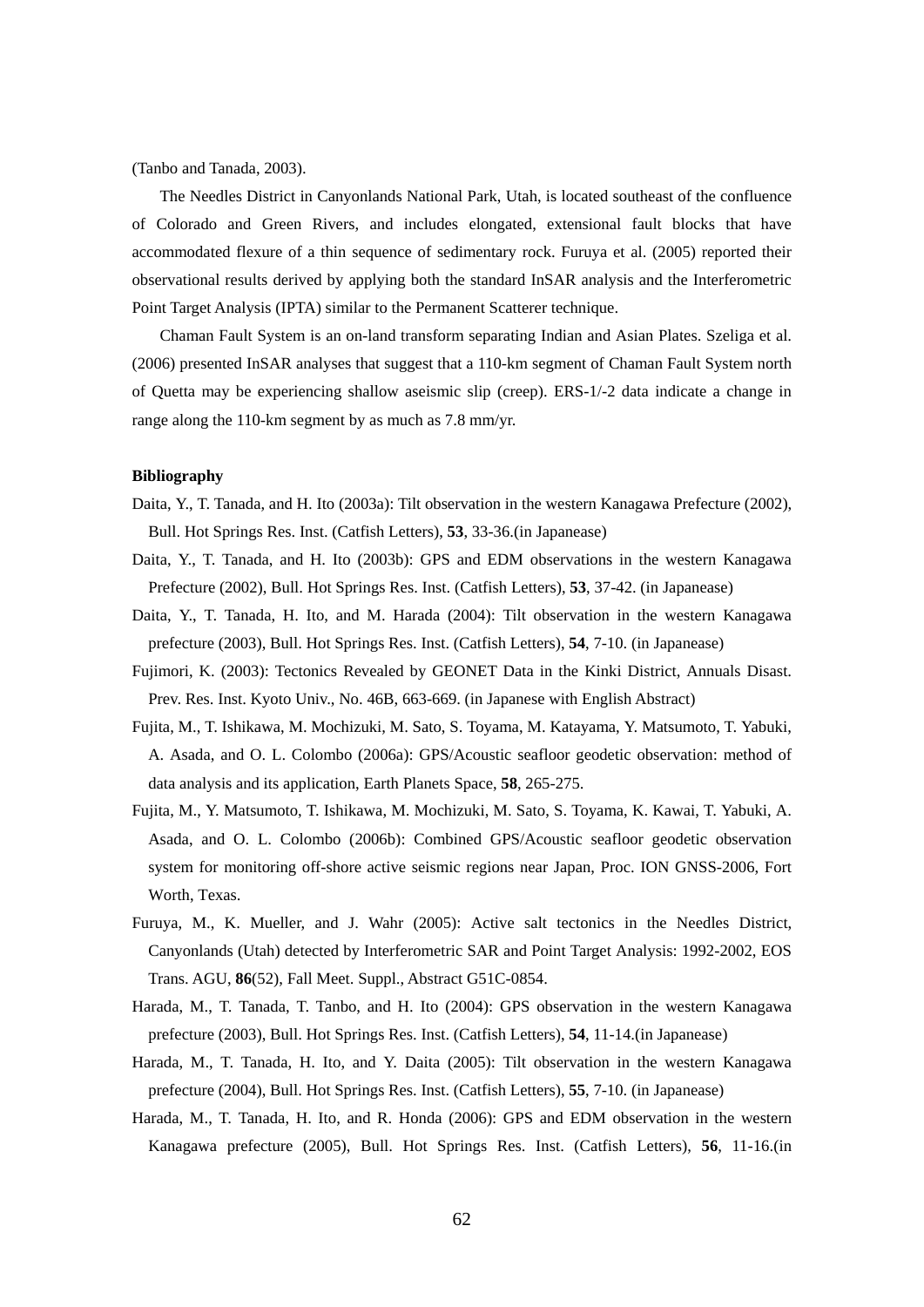Japanease)

- Honda, R., T. Tanada, M. Harada, and H. Ito (2006): Tilt observation in the western Kanagawa prefecture (2005), Bull. Hot Springs Res. Inst. (Catfish Letters), **56**, 7-10.(in Japanease)
- Itadera, K. and H. Ito (2005): Groundwater level changes in the western Kanagawa prefecture (2004), Bull. Hot Springs Res. Inst. (Catfish Letters), **55**, 19-22. (in Japanease)
- Itadera, K. and H. Ito (2006): Groundwater level changes in the western Kanagawa prefecture (2005), Bull. Hot Springs Res. Inst. (Catfish Letters), **56**, 17-22. (in Japanease)
- Itadera, K., Y. Daita, T. Tanada, and H. Ito (2003): Groundwater level changes in the western Kanagawa Prefecture (2002), Bull. Hot Springs Res. Inst. (Catfish Letters), **53**, 43-46. (in Japanease)
- Itadera, K., Y. Daita, and T. Tanbo (2004): Groundwater level changes in the western Kanagawa prefecture (2003), Bull. Hot Springs Res. Inst. (Catfish Letters), **54**, 17-20. (in Japanease)
- Iinuma, T., M. Protti, K. Obana, V. Gonzalez, R. Van der Laat, T. Kato, S. Miyazaki, Y. Kaneda, and E. Hernandez (2004): Inter-plate coupling in the Nicoya Peninsula, Costa Rica, as deduced from a trans-peninsula GPS experiment, Earth Planet. Sci. Lett., **223**, 203-212.
- Ito, T. and M. Hashimoto (2004): Spatiotemporal distribution of Interplate coupling in southwest Japan from inversion of geodetic data, J. Geophys. Res., **109**, B02315, doi:10.1029/2002JB002358.
- Iwakuni, M., T. Kato, H. Takiguchi, T. Nakaegawa, and M. Satomura (2004): Crustal deformation in Thailand and tectonics of Indochina peninsula as seen from GPS observations, Geophys. Res. Lett., **31**, L11612, doi:10.1029/2004GL020347
- Kato, T. (2003): Tectonics of the eastern Asia and the western Pacific as seen by GPS observations, Geosci. J., **7** (1), 1-8.
- Kato, T. and A. Kubo (2006): Present-day tectonics of four active island arcs based on GPS observations and forearc stress fields, in Back-arc spreading systems: geological, biological, chemical, and physical interactions, AGU Geophys. Monograph Ser. **166**, 193-204.
- Kato, T., J. Beavan, T. Matsushima, Y. Kotake, J. T. Camacho, and S. Nakao (2003): Geodetic evidence of back-arc spreading in the Mariana Trough, Geophys. Res. Lett., **30**, 1625, doi: 10.1029/2002GL016757.
- Kudo, T. and K. Yamaoka (2003): Pull-down basin in the central part of Japan due to subduction-induced mantle flow, Tectonophysics, **367**, Issues 3-4, 203-217.
- Miura, S., T. Sato, A. Hasegawa, Y. Suwa, K. Tachibana, and S. Yui (2004): Strain concentration zone along the volcanic front derived by GPS observations in NE Japan arc, Earth Planets Space, **56**, 1347-1355.
- Munekane, H. and Y. Fukuzaki (2006): A plate motion model around Japan, Bull. Geogr. Surv. Inst., **53**, 35-41.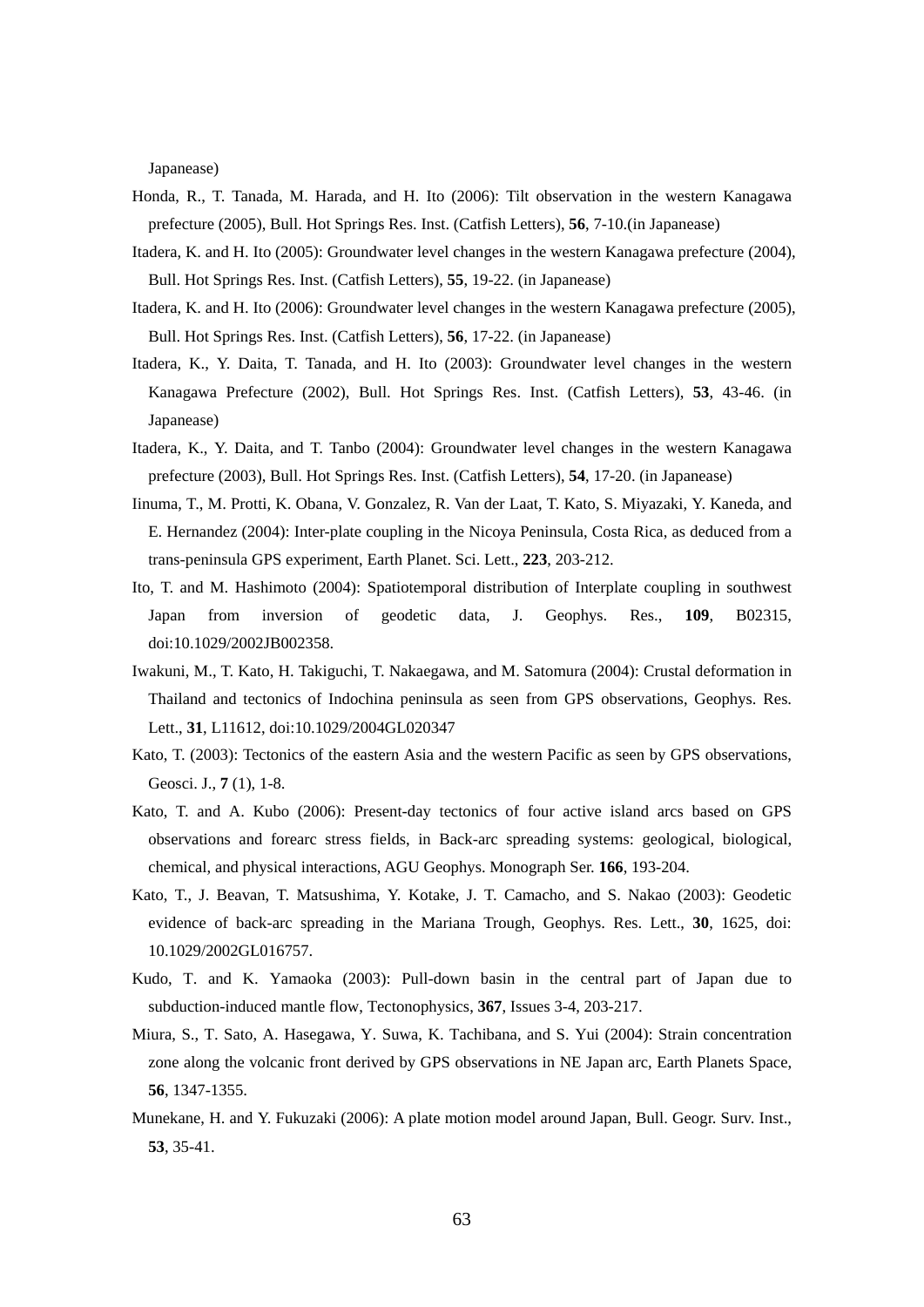- Murakami, M. and S. Ozawa (2004): Mapped Vertical Deformation Field of Japan Derived from Continuous GPS Measurements and Its Tectonic Implications, Zisin 2, **57**, 209-231. (Japanese with English Abstract)
- Nishimura, T., T. Sagiya, and S. Miura (2004): Crustal deformation around the Nagamachi-Rifu Fault zone and its vicinity (central Tohoku), Northeastern Japan, observed by a continuous GPS network, Zisin 2, **56**, 497-509. (in Japanese with English abstract)
- Ohta Y., F. Kimata, and T.Sagiya (2004): Reexamination of the interplate coupling in the Tokai region, Central Japan, based on the GPS data in 1997-2002, Geophys. Res. Lett., **31**, doi:10.1029/2004GL021404.
- Sagiya T., T. Nishimura, and Y. Iio (2004): Heterogeneous crustal deformation along the Central-Northern Itoigawa-Shizuoka Tectonic Line Fault System, central Japan, Earth Planets Space, **56**, 1247-1252.
- Suwa, Y., S. Miura, A. Hasegawa, T. Sato, and K. Tachibana (2006): Interplate coupling beneath NE Japan inferred from three-dimensional displacement field, J. Geophys. Res., **111**, B04402, doi:10.1029/2004JB003203.
- Szeliga, W. M., M. Furuya, S. Satyabala, and R. Bilham (2006): Surface Creep along the Chaman Fault on the Pakistan-Afghanistan Border imaged by SAR interferometry, EOS Trans. AGU, **87**(52), Fall Meet. Suppl., Abstract T43D-1661.
- Tabei, T., M. Hashimoto, S. Miyazaki, and Y. Ohta (2003): Present-day deformation across the southwest Japan arc: Oblique subduction of the Philippine Sea plate and lateral slip of the Nankai forearc, Earth Planets Space, **55**, 643-647.
- Tanada, T., Y. Daita, H. Ito, T. Tanbo, and M. Harada (2004): EDM observation in the western Kanagawa prefecture (2003), Bull. Hot Springs Res. Inst. (Catfish Letters), **54**, 15-16. (in Japanease)
- Tanbo, T. and T. Tanada (2003): Contact analysis of the plate boundary in the western area of Kanagawa prefecture with the crustal movement analysis software "CHIKAKU system¨, Bull. Hot Springs Res. Inst., **35**, 17-28. (in Japanease)
- Tanbo, T., T. Tanada, M. Harada, and H. Ito (2005): GPS and EDM observation in the western Kanagawa prefecture (2004), Bull. Hot Springs Res. Inst. (Catfish Letters), **55**, 11-18. (in Japanease)
- Watanabe, T. and T. Tabei (2004): GPS velocity field and seismotectonics of the Ryukyu arc, southwest Japan, Zisin 2, **57**, 1-10. (in Japanese)

# **6.2 Transient Movements**

# **6.2.1 Coseismic Movements**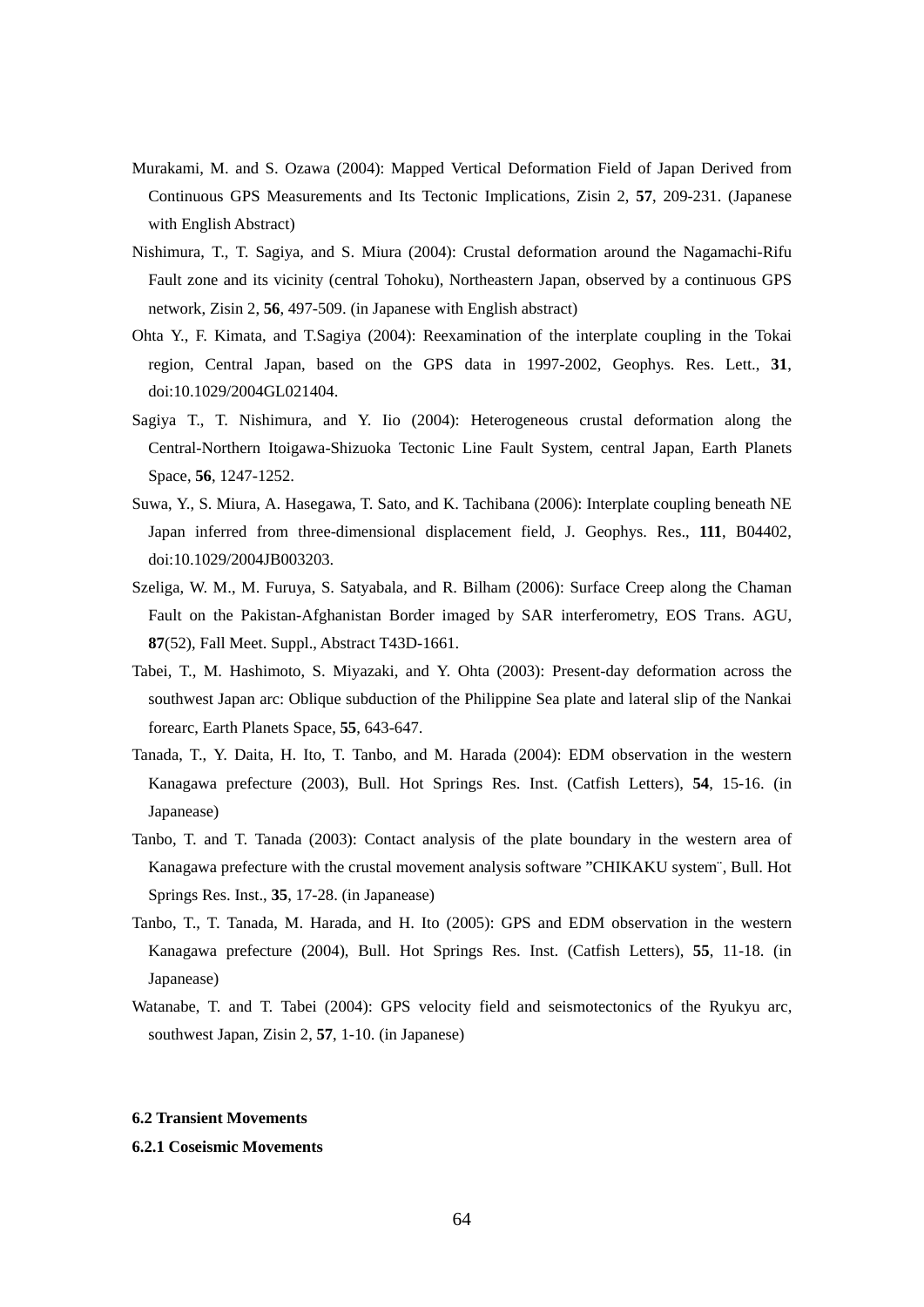Using geodetic data GSI has been routinely making fault models immediately after medium and major sized earthquakes occurring around Japan. In recent cases, the most powerful data have been provided by the temporally continuous crustal deformation results obtained from GEONET distributed over Japan. For example, Imakiire (2004), Nishimura et al. (2003) together with Nishimura et al. (2004) and Nishimura et al. (2005), Nishimura et al. (2006) and Imakiire and Nishimura (2006) summarized fault models for the 2003 Tokachi-oki Eq. M8.0, 2003 Northern Miyagi Eq. M6.2, Fukuokaken Seiho-oki Eq. 7.0 and 2004 Mid Niigata Prefecture Eq. M6.8, respectively.

GSI makes fault models also for major earthquakes outside Japan using remote sensing data. Analyses of satellite radar imagery before and after the 2004 and 2005 Sumatra earthquakes by Tobita et al. (2006) revealed the uplift and submergence distributions over the islands along the subduction zone. They outlined the regions that experienced coseismic vertical deformation.

National Research Institute for Earth Science and Disaster Prevention (NIED) carried out detection of crustal deformations associated with earthquakes using InSAR technique. Ozawa et al. (2005) applied RADARSAT InSAR and detected coseismic and postseismic deformations related to the Mid Niigata Prefecture earthquake that occurred on 23 October 2004. Ozawa et al. (2006) applied ENVISAT InSAR and detected coseismic deformation associated with the Fukuokaken Seiho-oki earthquake that occurred on 20 March 2005.

An image matching technique at subpixel level was applied to SAR images of northern Pakistan for the mapping of displacement field (Tobita, 2006). The obtained distribution of 3-D displacement vectors illustrated the detailed pattern of deformation field associated with the M7.6 Northern Pakistan earthquake of 8 October 2005. The map demonstrated that the earthquake occurred along pre-existing active faults.

A great earthquake with M8.0 (the 2003 Tokachi-oki earthquake) occurred on 26 September 2003, in the latter area. Miura et al. (2004) estimated the coseismic slip-distribution using GPS data to obtain consistent results with that inferred from waveform inversions. The maximum coseismic slip roughly accounts for the slip-deficit accumulated in the past 51 years, assuming that the back-slip rate has been nearly constant since 1952, when the 1952 M8.2 Tokachi-oki earthquake occurred at about the same epicenter.

The 2003 Tokachi-oki earthquake (Mj8.0) is a large inter-plate earthquake. The strain seismograms caused by the earthquake were successfully recorded by Ishii-type borehole strainmeters array and quartz-tube extensometers about 1000 km away from the epicenter. Okubo et al. (2004) compared with the strain seismograms recorded by the Ishii-type borehole strainmeters, quartz-tube extensometers, and broadband seismograms at the range of frequency of seismic waves (0.001-1 Hz). The following results were obtained: the Ishii-type borehole instruments have good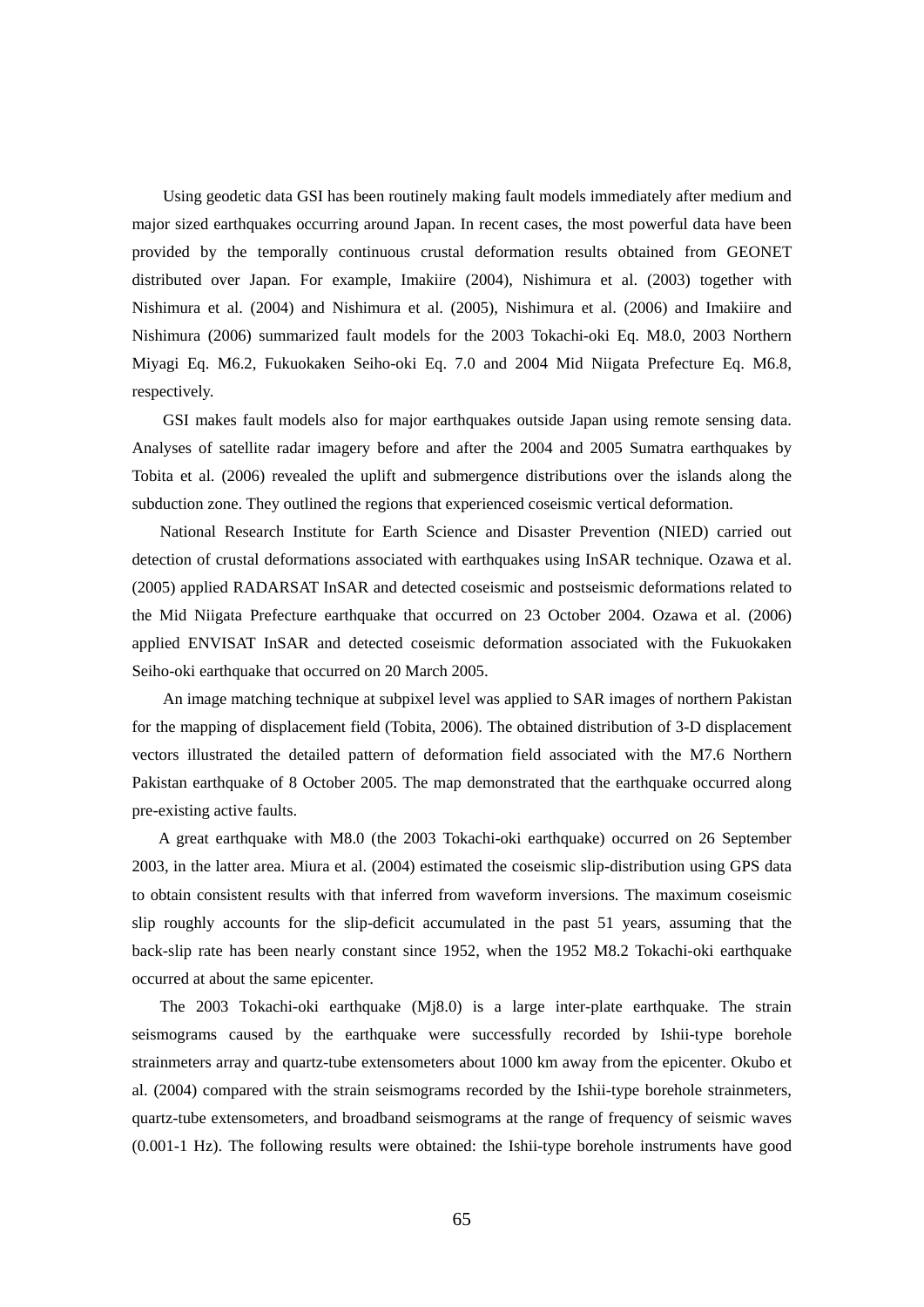responses as well as quartz-tube extensometers, Ishii-type borehole strainmeters are more sensitive than broadband seismometers in very low frequency range  $(f < 0.003 \text{ Hz})$ .

The 2004 off the Kii Peninsula earthquakes (Mj7.1 and Mj7.4) occurred at Nankai Trough, on 5 September 2004. Clear strain-steps associated with these earthquakes were observed with Ishii-type borehole strainmeters and quartz-tube extensometers in Tokai and Kinki Districts. Asai et al. (2005) investigated the spatial and depth distribution of the observed principal strain changes and compared the observed strain-steps and theoretical calculations at all observatories. The following results were obtained: the observed strain-steps at all observatories are generally consistent with the polarities of the theoretical values, and the observed strain-step increases with depth at the same place. At the Togari site, the following relationships are obtained: the strain-step and the tidal strains increase with depth and increasing of the modulus of elasticity, namely, hardness of rock. Asai et al. (2005) consider that the geological structure around the observatory may cause a modification of the strain field. Okubo et al. (2005) also investigated the dynamic strain variations caused by the 2004 off the Kii Peninsula earthquakes (Mj7.1 and Mj7.4), and clarified the relation between dynamic strain and velocity. Their results will contribute greatly to seismology. Okubo et al. (2005) also clarified the strain-step formation process. This result and the concept of dynamic strain will bring more information to geodetics.

A large earthquake with M7.2 occurred on 16 August 2005 east off Miyagi Prefecture (the 2005 Miyagi-oki earthquake). Coseismic and postsesimic deformations associated with this event were investigated by Miura et al. (2006) to reveal the causal interplate slips using continuous GPS data and geodetic inversion. The coseismic slip distribution shows good agreement with that estimated by seismic waveform inversions. The major slip area is limited to the southeastern part of the rupture area of the previous 1978 event (M7.4). The postseismic slip extended to the southwest of the coseismic slip area. These distinctive features of both the coseismic and postseismic slips might be caused by the existence of the locked plate interface, where seismogenic stress has not released yet, in the northern part of the 1978 rupture area.

Shizuoka University carried out continuous laser ranging measurements at Shizuoka, central Japan, and discussed tectonics of the central Japan before and after the 2004 Mid Niigata Prefecture earthquake with their data (Niitsuma et al., 2005).

Sagiya (2003) studied coseismic displacement of the 1918 Omachi earthquake. He conducted an integrated analysis of coseismic signals contained in leveling and triangulation data with contemporary GPS data and structural information. In addition, investigation of original leveling record revealed an artificial error in the official dataset.

#### **Bibliography**

Asai, Y., M. Okubo, H. Ishii, H. Aoki, T. Yamauchi, Y. Kitagawa, and N. Koizumi (2005):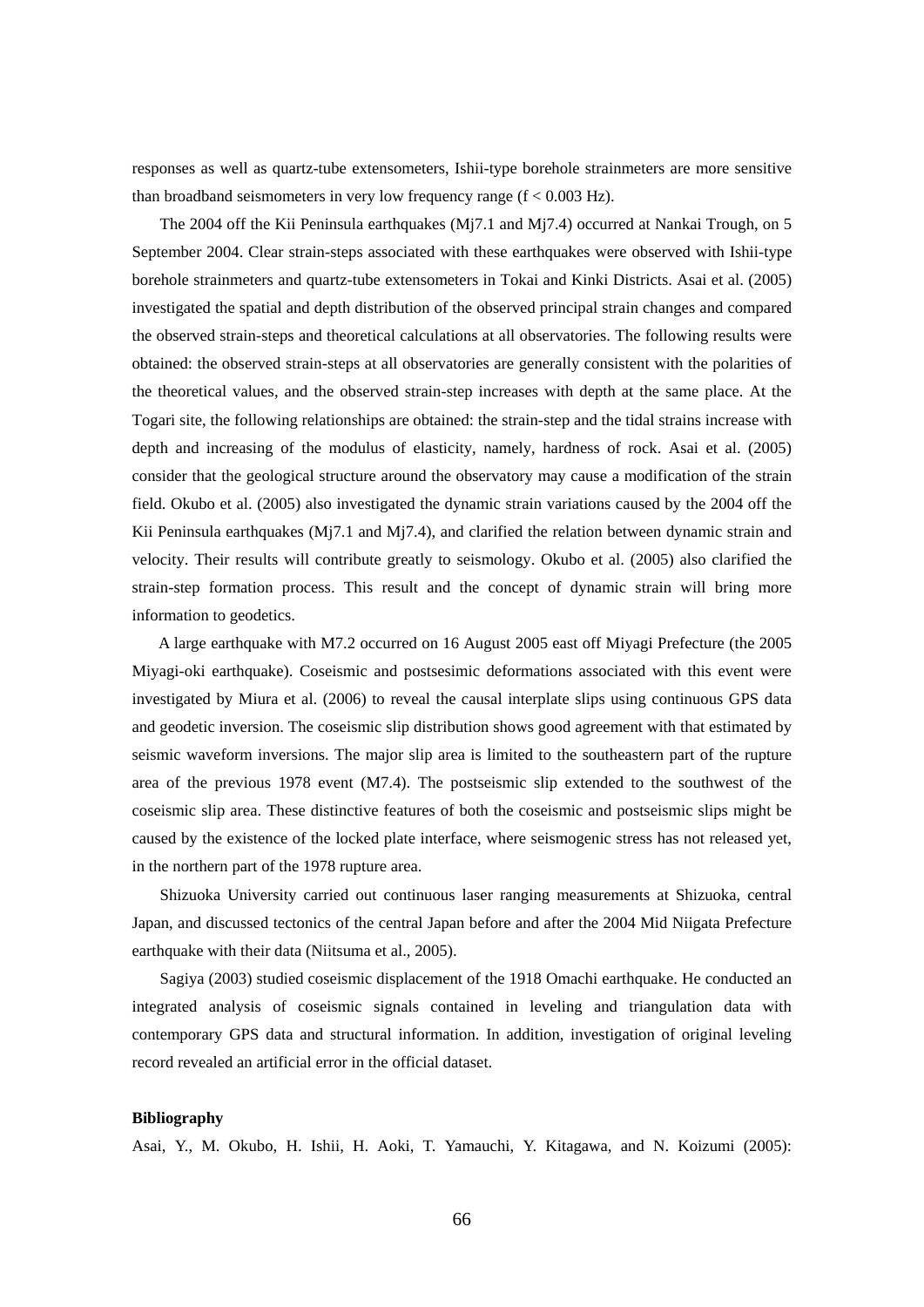Co-seismic strain-steps associated with the 2004 off the Kii peninsula earthquakes-Observed with Ishii-type borehole strainmeters and quartz-tube extensometers, Earth Planets Space, **57**, 309-314.

- Imakiire, T. (2004): A Fault Model and Postseismic Deformation of 2003 Tokachi Earthquake Derived from GEONET Measurements, Seismo, **8**, 1, 10-11.
- Imakiire, T. and T. Nishimura (2006): Fault model of Chuetsu earthquake based on crustal deformation data, Chikyu Monthly, Special Issue, **53**, 76-18.
- Miura, S., Y. Suwa, and A. Hasegawa (2004): The 2003 M8.0 Tokachi-Oki earthquake How much has the great event paid back slip debts?, Geophys. Res. Lett., **31**, L05613, doi:10.1029/2003GL019021.
- Miura, S., T. Iinuma, S. Yui, N. Uchida, T. Sato, K. Tachibana, and A. Hasegawa (2006): Co- and post-seismic slip associated with the 2005 Miyagi-oki earthquake (M7.2) as inferred from GPS data, Earth Planets Space, **58**(12), 1567-1572.
- Niitsuma, N., S. Toma, H. Itoh, and T. Yashimoto (2005): The 2004 Chuetsu Earthquake in Niigata Prefecture and strain of the central Japan detected with laser ranging of the Crustal Activity Observatory of Shizuoka University, Geosci. Rep. Shizuoka Univ., **32**, 11-24. (in Japanese)
- Nishimura, T., T. Imakiire, H. Yarai, T. Ozawa, M. Murakami, and M. Kaidzu (2003): A preliminary fault model of the 2003 July 26, M6.4 northern Miyagi earthquake, northeastern Japan, estimated from joint inversion of GPS, leveling, and InSAR data, Earth Planets Space, **55**, 751-757.
- Nishimura, T., T. Imakiire, H. Yarai, Mk. Murakami, M. Kaidzu, and T. Ozawa (2004): Crustal Deformation and a Fault Model Associated with the Northern Miyagi Earthquake on July 26, 2003 - Results from Joint Analysis of Geodetic Data, J. Geogr. Surv. Inst., **104**, 101-107.
- Nishimura, T., T. Ozawa, T. Imakiire, H. Yarai, Mk. Murakami, and M. Kaidzu (2005): A Fault Model Associated with the 2003 Northern Miyagi Earthquake estimated from GPS, Leveling, and InSAR data, Chikyu Monthly, **27**, 2, 110-115.
- Nishimura, T., S. Fujiwara, M. Murakami, H. Suito, M. Tobita, and H. Yarai (2006): Fault model of the 2005 Fukuoka-ken Seiho-oki earthquake estimated from coseismic deformation observed by GPS and InSAR, Earth Planets Space, **58**, 51-56.
- Okubo, M., H. Ishii, and T. Yamauchi (2004): The 2003 Tokachi-oki Earthquake, Observed by Borehole Strainmeter Array –Comparison with Broadband Seismogram–, Zisin 2, **57**, 105-113. (in Japanese with English abstract)
- Okubo, M., Y. Asai, H. Aoki, and H. Ishii (2005): The seismological and geodetical roles of strain seismogram suggested from the 2004 off the Kii peninsula earthquakes, Earth Planets Space, **57**, 303-308.
- Ozawa, T., S. Nishimura, Y. Wada, and H. Ohkura (2005): Coseismic deformation of the Mid Niigata prefecture Earthquake in 2004 detected by RADARSAT/InSAR, Earth Planets Space, **57**, 423-428.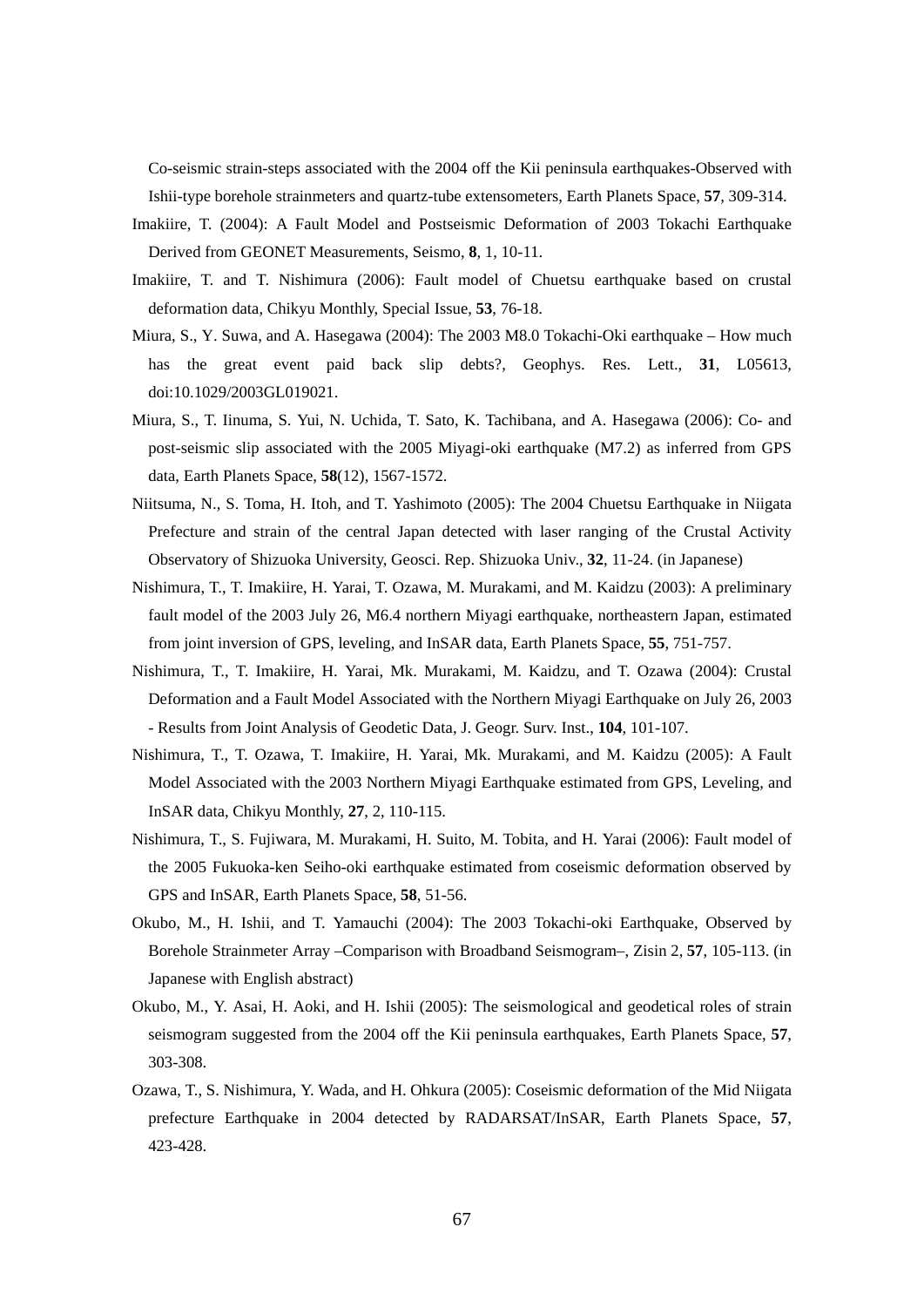- Ozawa, T., S. Nishimura, and H. Ohkura (2006): Crustal deformation associated with the 2005 west off Fukuoka prefecture earthquake derived from ENVISAT/InSAR, Rep. Nat. Res. Inst. Earth Sci. Disast. Prev., **69**, 1-6.
- Sagiya, T. (2003): A new fault model for the 1918 Omachi earthquake -leveling data revision and integrated interpretation of multi-disciplinary data-, Zisin 2, **56**, 199-211. (in Japanese with English abstract)
- Suito, H., and S. Ozawa (2006): Crustal Deformation and Afterslip in Eastern Hokkaido since the Occurrence of 2004 Kushiro-Oki Earthquake, J. Geogr. Surv. Inst., **110**, 91-94. (in Japanese)
- Tobita, M. (2006): Three-Dimensional Displacement Map of the 2005 Pakistan Earthquake Measured by SAR Image Offsets, Seismo, October 2006, 8-9. (in Japanese)
- Tobita, M., H. Suito, T. Imakiire, M. Kato, S. Fujiwara, and M. Murakami (2006): Outline of vertical displacement of the 2004 and 2005 Sumatra earthquakes revealed by satellite radar imagery, Earth Planets Space, **58** (1), e1-e4.

## **6.2.2 Slow/Silent Deformation**

Slow transient deformation occurring associated with plate subduction is attracting international attention in recent years. Understanding of such slow transients is crucially important in investigating physical processes at fault zones. GEONET has been playing a leading role in this research field.

GEONET detected several transient ground displacements associated with slow slip events and postseismic deformation. Transient motions were found in Tokai Region from late 2000 to 2005. The results of Ozawa et al. (2002; 2003b; 2003c; 2005) showed that interplate aseismic slip occurred in the western part of Tokai Region adjacent to the estimated source area of the next Tokai earthquake. The center of the Tokai slow slip was located beneath Lake Hamana. The estimated moment of the Tokai slow slip amounted to that of a M7.2 earthquake. Okada (2003) mentioned an interpretation about seismic activity in recent several years and abnormal crustal deformation in Tokai Region. Shimada and Kazakami (2005) summarized the time evolution of the slow event in the eastern part of this highly dynamic region through continuous GPS measurements. Miyazaki et al. (2006) investigated the 2000 Tokai slow slip event by applying the network inversion filter to continuous GPS data. The slip locus was found in the downdip extention of the locked zone where Tokai earthquake is anticipated. We then calculated the shear stress change. The rate dependence of the stress suggests a velocity weakening friction in the slow slip region.

Kobayashi and Yoshida (2004b) found that the long-term slow slip events in Tokai Region were occurred in the periods of 1980-1982 and 1988-1990 from tide gauge records at Maisaka. Kobayashi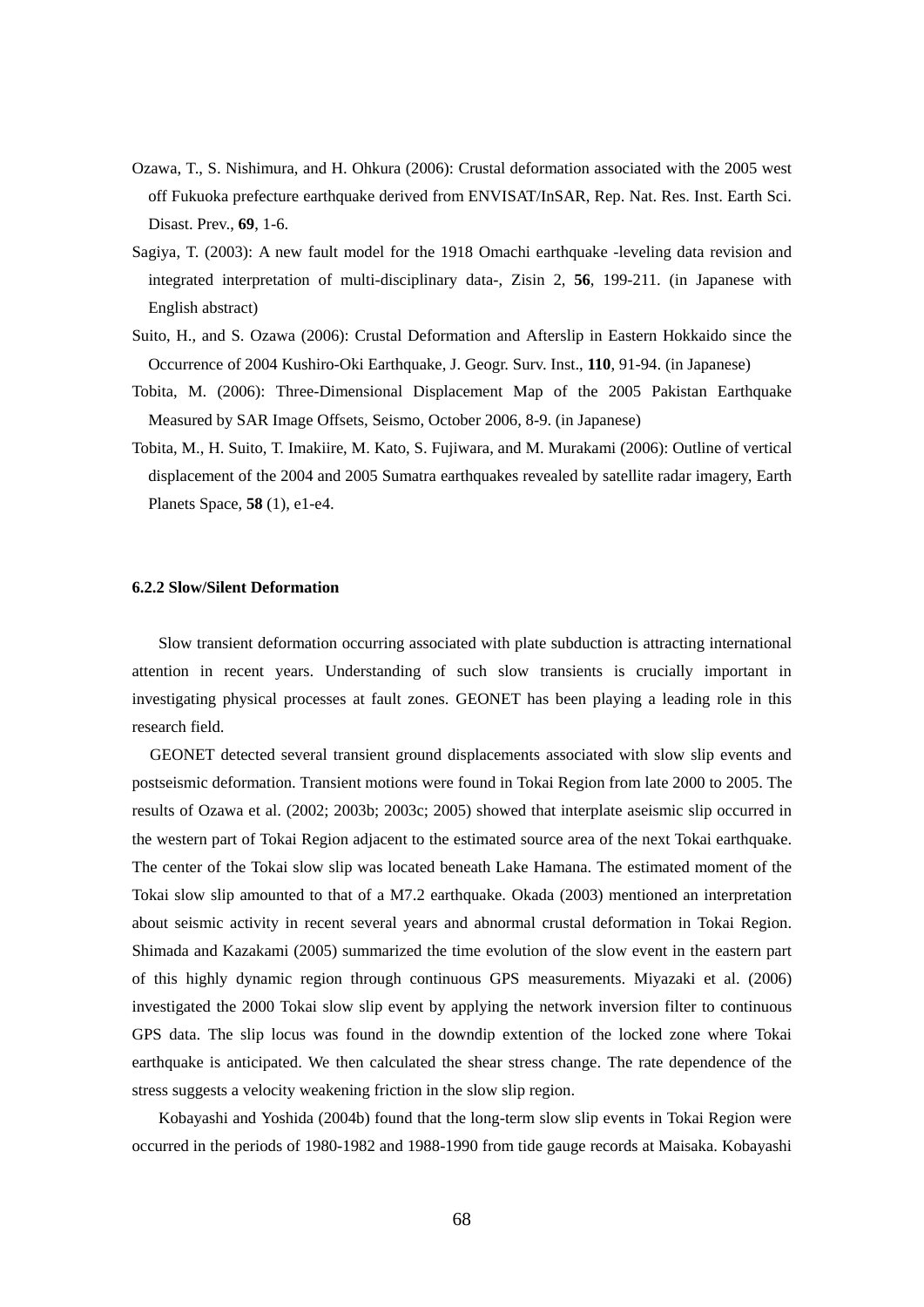et al. (2006) investigated the data of the strainmeters of JMA and revealed at least more than 30 times strain changes associated with the short-term slow slip event since 1984.

Ozawa et al. (2004b) reported the slow slip events in the Bungo Channel area, southwest Japan. Their results showed the occurrence of aseismic interplate slips in the Bungo Channel area in 1997 and 2003. Although the both events occurred in a similar area with a similar magnitude (Mw7.1), the spatio-temporal evolution of the 2003 event was different from that of the 1997 event suggesting the difference in rupture processes. It took around one year for the both events to end. They argued that the Bungo Channel area releases strain energy accumulated by the subduction of Philippine Sea Plate through interplate aseismic slip processes at time intervals of around six years. Miyazaki et al. (2003) inverted continuous GPS time series with the network inversion filter to infer the space-time evolution of the 1996 Bungo slow thrust slip event and the afterslip following the 1996 Hyuga-Nada earthquake. The inversion suggests that those two events are independent in spite of a possibility of any causal relationship between them.

Similar slow slip events were found offshore of Boso Peninsula, central Japan, in 1996 and 2002 (Ozawa et al., 2003a). The two events occurred in a similar area with time duration of around ten days. In both cases, slip propagation from north to south was illustrated by spatio-temporal analysis. The Bungo slow slip event and the Boso slow slip event suggest existence of characteristic slow slip events at time intervals of around six years. Sagiya (2004a) conducted a detailed analysis of the 1996 Boso slow slip event comparing with the interseismic plate coupling in Kanto District. Based on the comparison, a general conclusion was obtained that seismic asperity and slow slip show compensating distribution each other.

Postseismic displacements were detected by GPS after many large earthquakes. Ozawa et al. (2004b; 2004c) reported that the postseismic slip occurred around the coseismic slip area of the 2003 Tokachi-oki earthquake M8.0. They also point out that the locations of the postseismic area and the coseismic slip area are complementary. Using continuous GPS data Murakami et al. (2006) revealed that a slow slip, which was triggered by the 2003 Tokachi-oki earthquake of M8, triggered two M7-class earthquakes off-Kushiro along Kuril Trench. This result implies a possibility of a realization of forecasting method of a certain type of earthquake. Time dependent inversion results by Suito and Ozawa (2006) showed that the postseismic slip in Off-Kushiro Region almost ended in middle of 2005, but still continues in Tokachi-oki Region.

Miyazaki et al. (2004) and Takahashi et al. (2004) analyzed GPS data after the 2003 Tokachi-oki earthquake (M8.0) and derived the postseismic crustal deformation due to the earthquake. Miyazaki et al. (2004) extended that the afterslip distributed around the main rupture region as the delayed response to the stress step. Their analysis also suggested that the rate dependence of the shear stress change is related to a velocity strengthening friction on the fault surface.

Sagiya et al. (2005) conducted continuous GPS observations shortly after the occurrence of the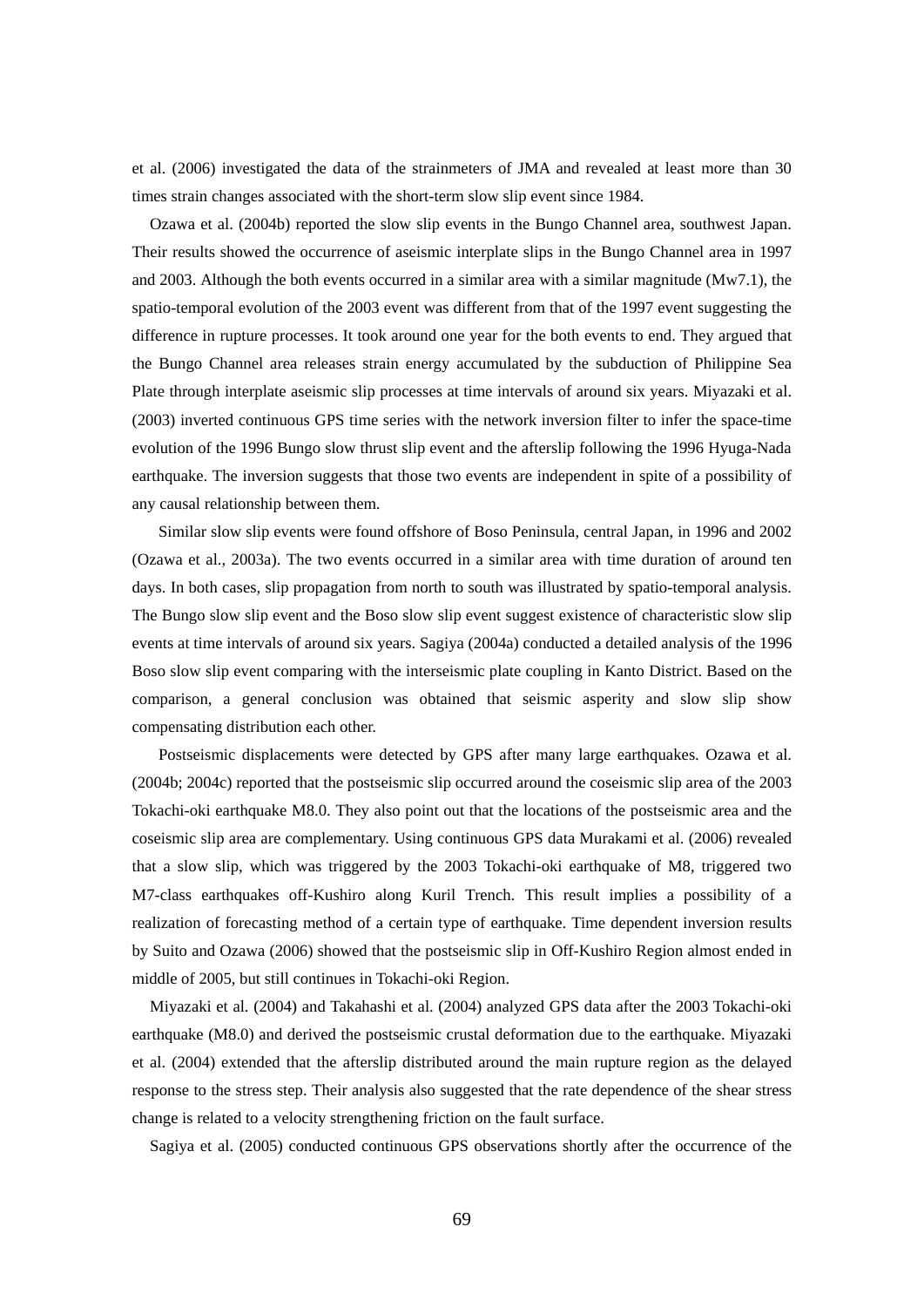2004 Mid-Niigata Prefecture earthquake. They detected significant postseismic movements, which can be interpreted as a result of fault afterslip.

 Ohtani et al. (2003) and Kitagawa et al. (2006) indicated the possibility of an aseismic slip event at Yasutomi Fault from GPS, strain field and ground water pressure observations.

Nishimura et al. (2004) clarified temporal change of postseismic and interseismic velocity field of northeast Japan observed by GPS and estimated the annual change of interplate coupling on the subducting plate boundary. Their result shows transient from afterslip to the locking of the fault in the source area of the M7.7 1994 Sanriku-haruka-oki earthquake.

Yoshikawa (2003) calculated temporal and spatial variations of the strains caused by the slow slip event in Tokai Area from the GPS displacement data and evaluated influences on the anticipated Tokai earthquake. Kobayashi et al. (2003) found that crustal deformation in Chubu Region at and after the 2000 seismo-volcanic event around the northern Izu Islands. Kobayashi et al. (2005) interpreted that its deformation was caused by slow slip or a temporary suspension of the plate subduction in the focal region of the anticipated Tokai earthquake.

An important application of postseismic deformation study is the estimation of viscous property of the Earth's lower crust and upper mantle. Ueda et al. (2003) observed postseismic crustal deformation following the 1993 Hokkaido Nansei-oki earthquake (M7.8), north Japan, by GPS, tide gauge and leveling measurements in southwest Hokkaido. By analyzing the three kinds of geodetic data comprehensively, they found that the dominant cause of the postseismic deformation is viscoelastic relaxation of the coseismic stress change in the uppermost mantle. Nishimura and Thatcher (2003) found the broad uplift following the 1959 Hebgen Lake earthquake in the western US was attributed to the visco-elastic relaxation in the uppermost mantle. They estimated that the visco-elastic structure consists of a 38-km-thick elastic plate over a visco-elastic half-space with viscosity of  $4 \times 10^{18}$  Pa s.

Postseismic transients can also be investigated with conventional survey data. Kobayashi and Yoshida (2004a) found that postseismic crustal deformation with two different relaxation times after the 1946 Nankai earthquake using tide gauge records. Nyst et al. (2006) re-evaluated the fault model of the 1923 Kanto earthquake using second order triangulation data as well as first order triangulation and leveling data. Pollitz et al. (2005) used the same dataset of Nyst et al. (2006) and found the location of asperities beneath Odawara and Miura Peninsula.

Ozawa et al. (2004d) detected postseismic deformation after the 1995 Hyogo-ken Nanbu earthquake by JERS-1 SAR interferometry.

Sagiya (2004b) revisit the conventional leveling survey data before the 1944 Tonankai earthquake. This dataset has been considered as a precursory change just prior to the megathrust event. But the detailed reanalysis raised several questions. The possibility of a precursory change cannot be denied but is severely re-questioned.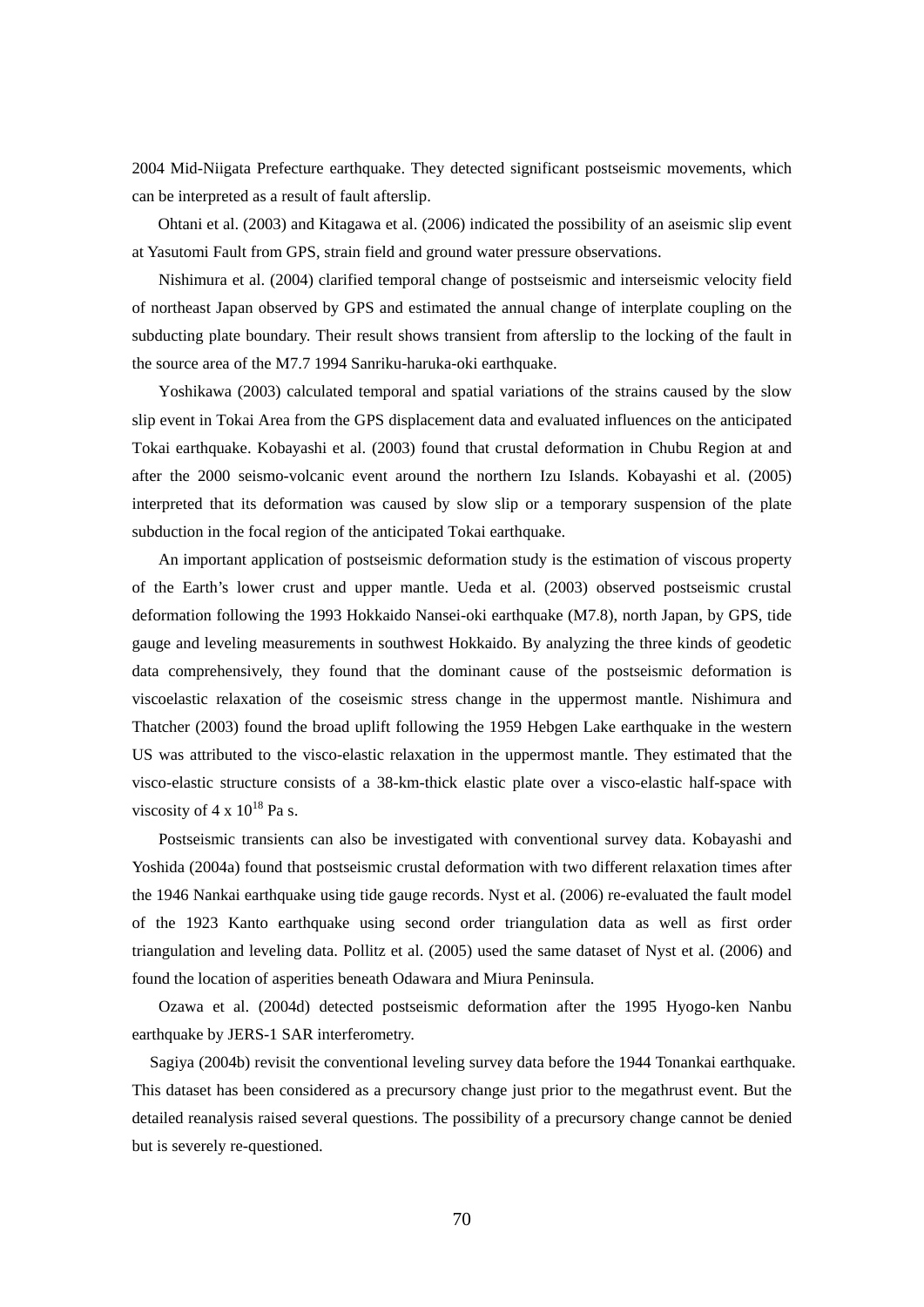- Kitagawa, Y., N. Koizumi, R. Ohtani, K. Watanabe, and S. Itaba (2006): Detection of aseismic slip on an inland fault by crustal movement and groundwater observations: A case study on the Yamasaki fault, Japan, PAGEOPH, **163**, 657-673.
- Kobayashi, A. and A. Yoshida (2004a): Crustal deformation in and extended area after the 1946 Nankai earthquake deduced from tide gauge records, J. Geod. Soc. Japan, **50**, 39-42. (in Japanese)
- Kobayashi, A. and A. Yoshida (2004b): Recurrence of the Tokai slow slip inferred from the tide gauge data at Maisaka, J. Geod. Soc. Japan, **50**, 209-212. (in Japanese)
- Kobayashi, A., T. Yamamoto, H. Takayama, and A. Yoshida (2003): Crustal deformation in the Chubu-Kanto region at and after the 2000 seismic and volcanic activity around the northern Izu Islands, J. Geod. Soc. Japan, **49**, 121-133. (in Japanese)
- Kobayashi, A., A. Yoshida, T. Yamamoto, and H. Takayama (2005): Slow slip in the focal region of the anticipated Tokai earthquake following the seismo-volcanic event in the northern Izu Islands in 2000, Earth Planets Space, **57**, 507-513.
- Kobayashi, A., T. Yamamoto, K. Nakamura, and K. Kimura (2006): Short-term slow slip events detected by the strainmeters in Tokai region in the period from 1984 to 2005, Zisin 2, **59**, 19-27.
- Miyazaki, S., J. J. McGuire, and P. Segall (2003): A transient subduction zone slip episode in southwest Japan observed by the nationwide GPS array, J. Geophys. Res., **108**, B2, 2087, doi:10.1029/2001JB000456.
- Miyazaki, S., P. Segall, J. Fukuda, and T. Kato (2004): Space time distribution of afterslip following the 2003 Tokachi-oki earthquake: Implications for variations in fault zone frictional properties, Geophys. Res. Lett., **31**, L06623, doi:10.1029/2003GL019410.
- Miyazaki, S., P. Segall, J. J. McGuire, T. Kato, and Y. Hatanaka (2006): Spatial and temporal evolution of stress and slip rate during the 2000 Tokai slow earthquake, J. Geophys. Res., **111**, B03409, doi:10.1029/2004JB003426.
- Murakami, M., H. Suito, S. Ozawa, and M. Kaidzu (2006): Earthquake Triggering by Migrating Slow Slip Initiated by M8 Earthquake along Kuril Trench, Japan, Geophys. Res. Lett., **33**, LO09306, doi:10.1029/2006GL025967.
- Nishimura, T. and W. Thatcher (2003): Rheology of the lithosphere inferred from postseismic uplift following the 1959 Hebgen Lake earthquake, J. Geophys. Res., **108**, doi:10.1029/2002, JB002191. (erratum J. Geophys. Res., **109**, doi: 10.1029/2003JB002798)
- Nishimura, T., T. Hirasawa, S. Miyazaki, T. Sagiya, T. Tada, S. Miura, and K. Tanaka (2004): Temporal change of interplate coupling in northeastern Japan during 1995-2002 estimated from continuous GPS observations, Geophys. J. Int., **157**, 901-916.
- Nyst, M., T. Nishimura, F. F. Pollitz, and W. Thatcher (2006): The 1923 Kanto earthquake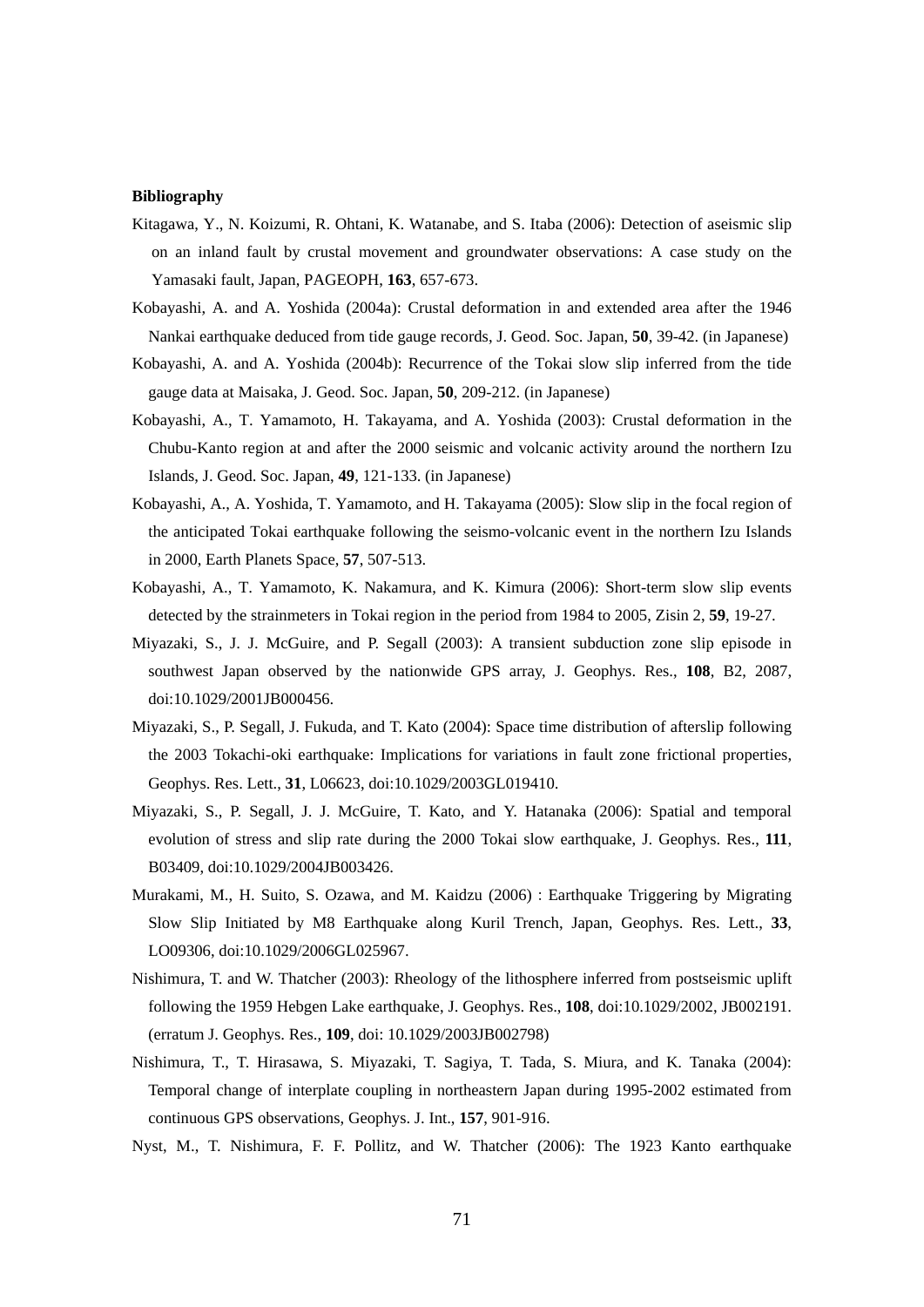reevaluated using a newly augmented geodetic data, J. Geophys. Res., **111**, doi:10.1029/2005JB003628.

- Ohtani R., Y. Kitagawa, N. Koizumi, and N. Matsumoto (2003): Verification of a non-secular change in a borehole strainmeter data using GPS: A case study of the Yasutomi station of the Geological Survey of Japan, AIST. Bull. Geol. Surv. Japan, **54**(5/6), 213 - 220.
- Okada, Y. (2003): An interpretation to the anomalies on crustal activities in the Tokai region, Chikyu Monthly, suppl., **41**, 42-48. (in Japanese)
- Ozawa, S., M. Murakami, M. Kaidzu, T. Tada, T. Sagiya, Y. Hatanaka, H. Yarai., and T. Nishimura (2002): Detection and monitoring of ongoing aseismic slip in the Tokai region, Central Japan, Science, **298**, 1009-1012.
- Ozawa, S., S. Miyazaki, Y. Hatanaka, T. Imakiire, M. Kaidzu, and M. Murakmai (2003a): Characteristic silent earthquakes in the eastern part of the Boso peninsula, central Japan, Geophys. Res. Lett., **30**, 1283, doi:10.1029/2002GL016665.
- Ozawa, S., M. Murakmai, M. Kaidzu, T. Tada, T. Sagiya, Y. Hatanaka, H. Yarai, and T. Nishimura (2003b): Monitoring of the ongoing Tokai slow slip, Chikyu Monthly, **25** (1), 70-74.
- Ozawa, S., T. Sagiya, M. Murakmai, M. Kaidzu, Y. Hatanaka, and T. Imakiire (2003c): Current state of the Tokai slow slip and a possibility of coupling change between the Pacific plate and the Philippine Sea plate off shore of the Boso peninsula, Chikyu Monthly, **41**, 118-125.
- Ozawa, S., Y. Hatanaka, M. Kaidzu, M. Murakami, T. Imakiire, and Y. Ishigaki (2004a): Aseismic slip and low-frequency earthquakes in the Bungo Channel, Southwestern Japan, Geophys. Res. Letters, **31**, L07609, doi:10.1029/2003GL019381.
- Ozawa, S., M. Kaidzu, M. Murakami, T. Imakiire, and Y. Hatanaka (2004b): Coseismic and postseismic crustal deformation after the Mw8 Tokachi-oki earthquake in Japan, Earth Planets Space, **56**, 675-680.
- Ozawa, S., M. Kaidzu, M. Murakami, T. Imakiire, and Y. Hatanaka (2004c): Crustal Deformation and interplate slip after the Tokachi-oki earthquake, Bull. Geogr. Surv. Inst., **105**, 11-15.
- Ozawa, S., M. Murakami, M. Kaidzu, and Y. Hatanaka (2005): Transient crustal deformation in Tokai region, central Japan, until May 2004, Earth Planets Space, **57** (10), 909-915.
- Ozawa, T., M. Tobita, H. Yarai, T. Nishimura, M. Murakami, and H. Ohkura (2004d): Postseismic deformation of the 1995 Hyogo-ken Nanbu earthquake revealed by JERS-1/InSAR, in C. Huang and Z. Qian (eds.), Proc. APSG Symp. Space geodesy and its applications to earth sciences, 105-111.
- Pollitz, F. F., M. Nyst, T. Nishimura, and W. Thatcher (2005): Coseismic slip distribution of the 1923 Kanto earthquake, Japan, J. Geophys. Res., **110**, doi:10.1029/2005JB003638.
- Sagiya, T. (2004a): Interplate coupling in the Kanto District, central Japan, and the Boso Silent earthquake in May 1996, PAGEOPH, **161**, 11-12, 2601-2616.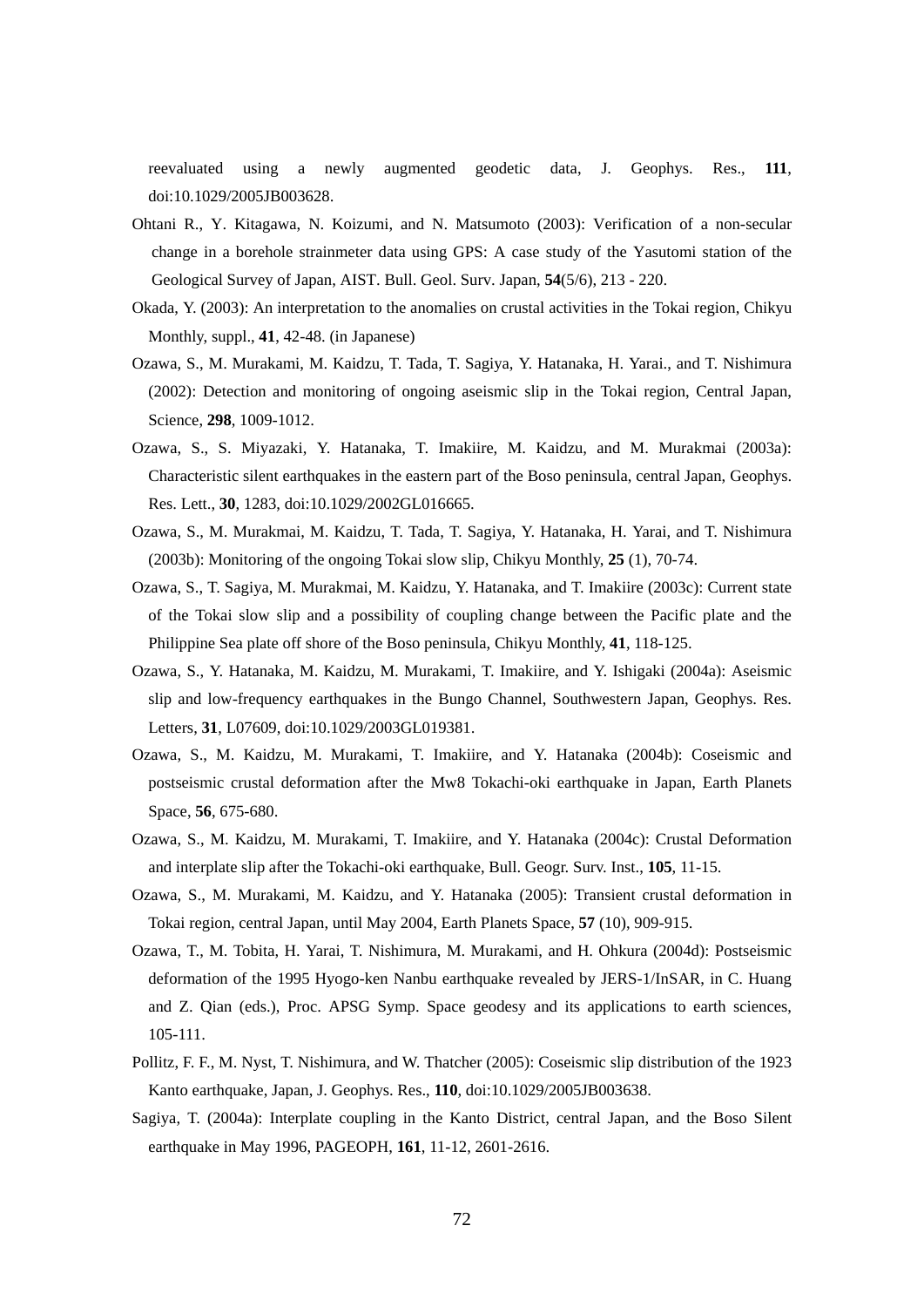- Sagiya, T. (2004b): Precursory crustal deformation of the 1944 Tonankai earthquake revisited, Chikyu Monthly, **26**, 746-753. (in Japanese)
- Sagiya, T., M. Ohzono, S. Nishiwaki, Y. Ohta, T. Yamamuro, F. Kimata, and M. Sasaki (2005): Postseismic deformation following the 2004 Mid-Niigata Prefecture earthquake around the southern part of the source region, Zisin 2, **58**, 359-369. (in Japanese with English abstract)
- Shimada, S. and T. Kazakami (2005): Time evolution of the eastern part of the ongoing Tokai slow event, Rep. Nat. Res. Inst. Earth Sci. Disast. Prev., **68**, 1-7.
- Suito, H. and S. Ozawa (2006): Crustal Deformation and Afterslip in Eastern Hokkaido since the Occurrence of 2004 Kushiro-Oki Earthquake, J. Geogr. Surv. Inst., **110**, 91-94. (in Japanese)
- Takahashi, H., S. Nakao, N. Okazaki, J. Koyama, T. Sagiya, T. Ito, F. Ohya, K. Sato, Y. Fujita, M. Hashimoto, Y. Hoso, T. Kato, T. Iinuma, J. Fukuda, T. Matsushima, Y. Kohno, and M. Kasahara (2004): GPS observation of the first month of postseismic crustal deformation associated with the 2003 Tokachi-oki earthquake (M<sub>JMA</sub>8.0), off southeastern Hokkaido, Japan, Earth Planets Space, **56**, 377-382.
- Ueda, H., M. Ohtake, and H. Sato (2003): Postseismic crustal deformation following the 1993 Hokkaido Nansei-oki earthquake, northern Japan: Evidence for a low-viscosity zone in the uppermost mantle, J. Geophys. Res., **108**, doi:10.1029/2002JB002067.
- Yoshikawa, S. (2003): Space and time variation of strain promoted by the slow slip event in the Tokai area revealed by GPS data, Bull. Earthq. Res. Inst., Univ. Tokyo, **78**, 255-267. (in Japanese)

## **6.2.3 Volcanic Activities**

During 2003-2006, volcanic activity in Japan was rather quiet. Small eruption occurred at Mt. Asama in September 2004. Sakura-jima becomes active in 2006, accompanied by a series of small eruptions. Mt. Meakan had a small eruption in February 2006. In other volcanoes, however, crustal deformation related to magma inflation or deflation continues. Geodetic measurements are conducted to monitor volcanic activities at a number of volcanoes on the Japan Islands by several institutions. NIED is operating the volcano observation networks in several Japanese volcanoes. GSI monitors volcanoes with their continuous GPS network. In addition, they repeated surveys of combination of campaign GPS measurements and leveling around 15 volcanoes of Japan.

Murakami (2005) made a model of magma supplying system beneath Asama Volcano, which erupted in 2004, combining the continuous GPS measurements and other data sets, such as, fumarole height, seismicity and emitted SO<sub>2</sub>. He also pointed out that precursory inflation stage preceded by several months to the unrest stage, which sometimes then leads to an eruption. His results demonstrated an effectiveness of continuous GPS measurement for a practical eruption forecasting.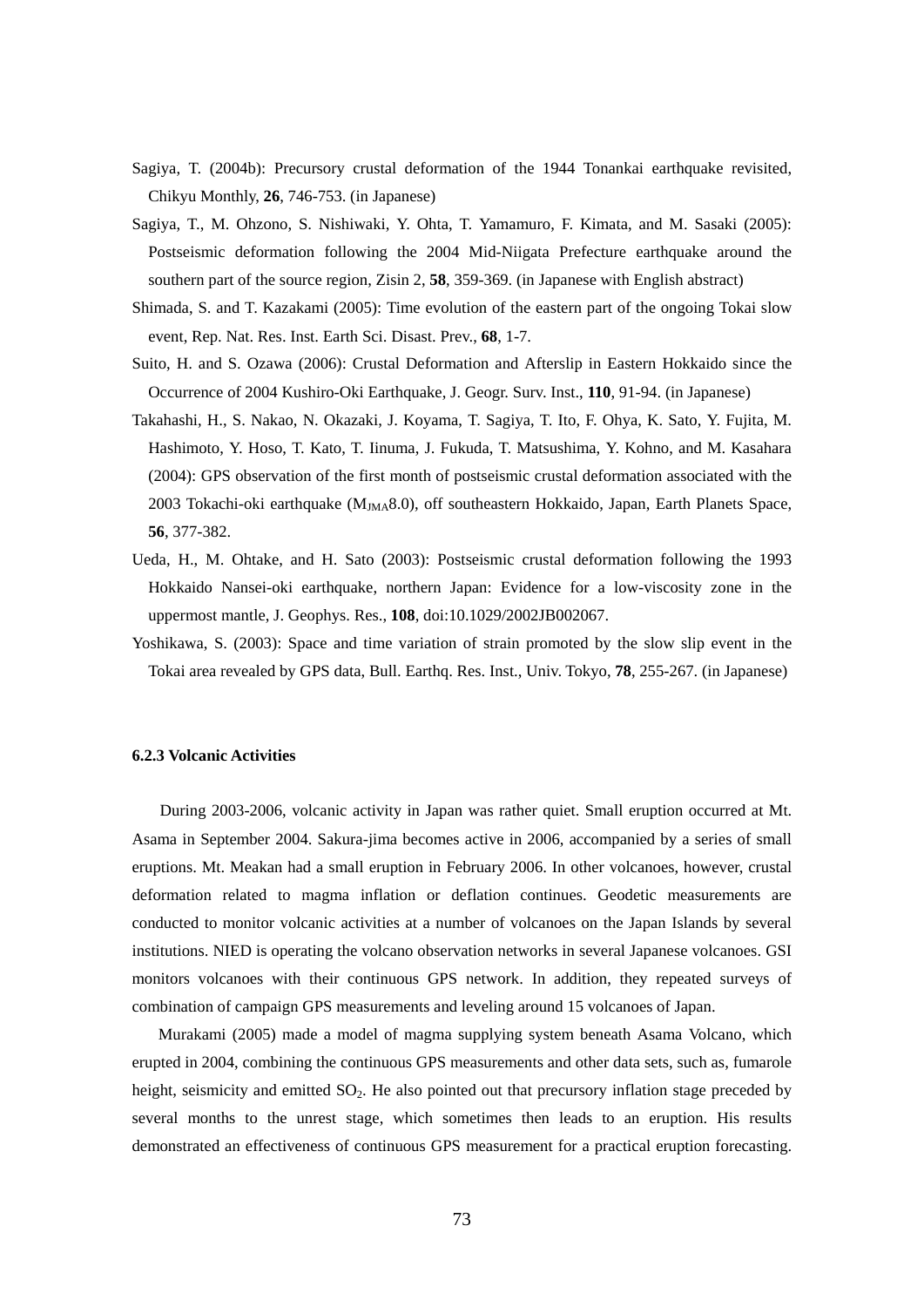Oki et al. (2005) estimates volume of magma extruded inside of the summit crater of Asama Volcano during 2004 eruption using airborne SAR imagery and InSAR data.

Another inland volcano, Mt. Ontake has been monitored by repeated leveling. Kimata et al. (2004b) detected uplift around the seismic swarm area at the flank of Ontake. Later, volcanic activity was observed in late 2006 and dilatation was detected by continuous GPS measurements.

In 2000, there occurred volcanogenic seismic activity on a large scale in the Izu Islands, including the eruptions of Miyake-jima Island. It took around four months for the Izu Islands earthquakes to decline. GEONET detected transient deformation associated with the Izu Islands earthquakes. By using the crustal deformation data, Ozawa et al. (2004) estimated spatio-temporal evolution of a dike intrusion, creeping faults, and changes in pressure of magma chamber beneath Miyake-jima Island. The results show that magma intrusion occurred beneath Miyake-jima Island and migrated to Kozu-shima Island within several days. Yamaoka et al. (2005) reinvestigated the model for the 2000 dike intrusion event between Kozu-shima and Miyake-jima Volcano. The dike intrusion of large volume was detected by GEONET. The parameters in the dike intrusion models that reproduce the regional displacements due to the event are searched. Murase et al. (2006) analyzed GEONET data and their own GPS data on Kozu-shima, Nii-jima, and Miyake-jima to estimate a time-depnedent magma intrusion model for the 2000 event. In addition to the migrated magma from Miyake-jima, another direct intrusion from the deeper extension of the swarm area was estimated.

From continuous ground tilt and GPS observations, Ueda et al. (2005) showed that the 2000 eruptive activity of Miyake-jima Island had begun with an earthquake swarm and crustal deformation. Based on the crustal deformation data, they estimated the magma migration process at the initial stage (1830 LT on 26 June – 0600 LT on 27 June in 2000) of the activity. Irwan et al. (2003; 2006) also studied the initial stage of magma intrusion in the 2000 Miyake-jima eruption. Bando et al. (2005) studied the crustal deformation of Miyake-jima associated with the 14 July eruption. On the other hand, Furuya (2004) applied differential InSAR technique to Miyake-jima Island, south of Japan, and showed two localized significantly deforming areas with a magnitude of 4-6mm/yr in the radar line of sight by stacking radar interferograms between 1992 and 1998.

Izu-Oshima Volcano is a basaltic stratovolcano island on the northern edge of Philippine Sea Plate, about 100 km SSW of Tokyo, Japan. Recent eruptive activity extends back to November 1986. Furuya (2005) derived closed analytical solutions for a quasi-static thermoelastic deformation response to instantaneous point and spherical heat sources in an elastic half space, and then applied the solution to a radar interferometric observation of post-eruptive deformation associated with the 1986 fissure eruption at Izu-Oshima Volcano. Furuya (2006) apply Interferometric Point Target Analysis (IPTA) technique developed by Werner et al. (2003) to Izu-Oshima Volcano, using JERS SAR data from 1992 to 1998.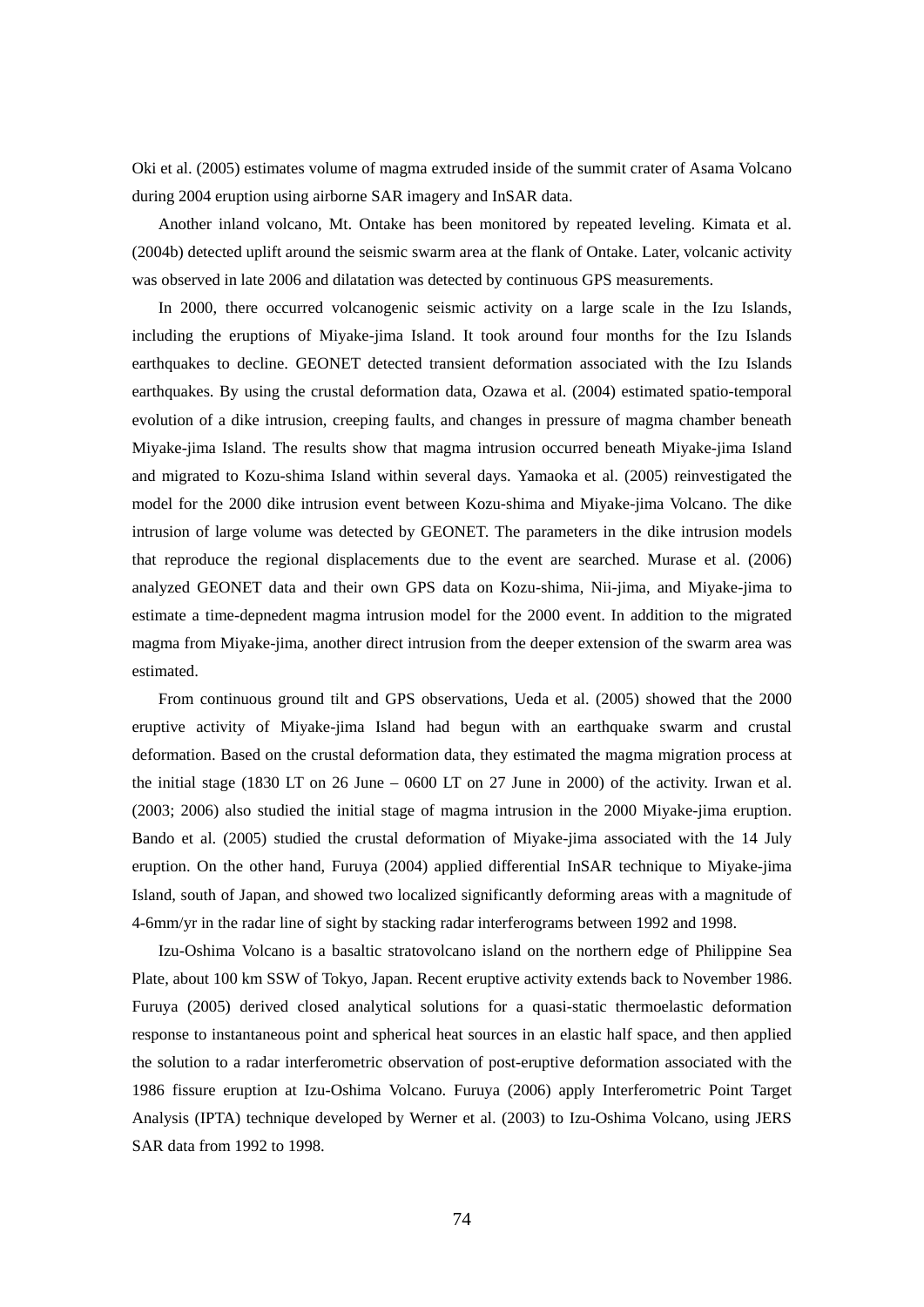Another volcanic island, Hachijo-jima had a swarm activity in August 2002. Kimata et al. (2004a) detected a related dilatational change from GPS observation and estimated a dike intrusion model.

Okada et al. (2003) interpreted a seismic swarm east off Izu Peninsula, crustal deformation related to a volcanic activity, and so on.

HSRI monitors Hakone Volcano. They investigated tiltmeter record and sattelite data to detect crustal movement associate with a swarm activity in 2001 (Tanbo et al., 2005; Tanada and Watanabe, 2003).

The geodetic survey at Iwo-jima caldera, the average uplift rate of which is about 25 cm/yr over several hundred years, for more than 25 years revealed that the crustal deformation is characterized by two deformation modes: continuous contraction and episodic uplifts (Ukawa et al., 2005). Yarai et al. (2005) illustrated crustal deformation of Iwo-jima Volcano detected by repeated GPS observations.

Miyagi et al. (2004) analyzed crustal deformation of Okmok Volcano, Alaska, based on campaign mode GPS observation. Watanabe et al. (2005) proposed geodetic constraints for the mechanism of eruption of Anatahan Volcano, Northern Mariana Islands starting in May 2003. They determined co-eruptive displacement and transient movement during the activity at the sole GPS station on the island. Then they estimated locations and volume changes of the magma sources from the time series of the station coordinates.

- Bando, N., S. Kariya, F. Kimata, S. Nakao, J. Oikawa, H. Watanabe, M. Ukawa, E. Fujita, K. Kawai, T. Matsushima, R. Miyajima, and T. Okuda (2005): Crustal deformation associated with the July 14, 2000 eruption of Miyakejima volcano detected by GPS measurements, Kazan, **50**, 173-182. (in Japanese with English abstract)
- Furuya, M. (2004): Localized deformation at Miyakejima volcano based on JERS-1 radar interferometry: 1992-1998, Geophys. Res. Lett., **31**, L05605, doi:10.1029/2003GL019364.
- Furuya, M. (2005): Quasi-static thermoelastic deformation in an elastic half space: theory and application to InSAR observations at Izu-Oshima volcano, Japan, Geophys. J. Int., **161**, 230-242.
- Furuya, M. (2006): Application of JERS Interferometric Point Target Analysis to Izu-Oshima volcano, Japan, EOS Trans. AGU, **87**(52), Fall Meet. Suppl., Abstract G53D-0938.
- Irwan, M., F. Kimata, N. Fujii, S. Nakao, H. Watanabe, S. Sakai, M. Ukawa, E. Fujita, and K. Kawai (2003): Rapid Deformation of Miyakejima Volcano on June 26-27, 2000 Detected by Kinematic GPS Analysis, Earth Planets Space, **55**, e13-e16.
- Irwan, M., F. Kimata, and N. Fujii (2006): Time Dependent of Magma Intrusion Model During the Early Stage of The 2000 Miyakejima Activity, J. Volcanol. Geotherm. Res., **150**, 202-212.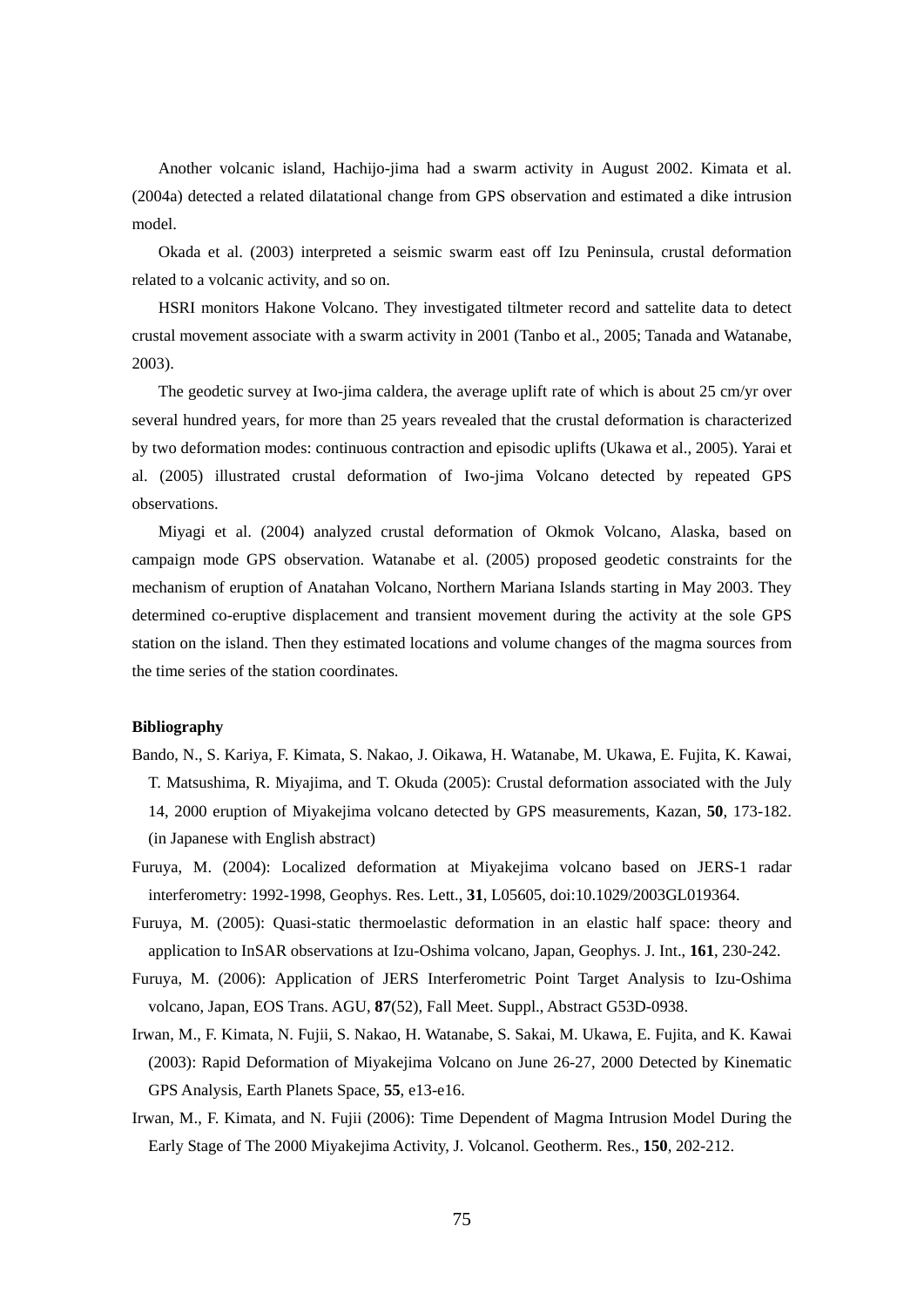- Kimata, F., M. Irwan, and K. Fukano (2004a): Ground deformation at Hachijo Island, Japan on 13-22 August 2002 observed by GPS measurements and estimate dike intrusion model, Kazan, **49**, 13-22. (in Japanese with English abstract)
- Kimata, F., R. Miyajima, M. Murase, D. Darwaman, T. Ito, Y. Ohata, M. Irwan, K. Takano, F. Ibrahim, E. Koyama, H. Tsuji, T. Takayama, K. Uchida, J. Okada, D. Solim, and H. Anderson (2004b): Ground Uplift Detected by Precise Leveling in the Ontake Earthquake Swarm Area, Central Japan in 2002-2004, Earth Planets Space, **12**, E45-E48.
- Miyagi, Y., J.T. Freymueller, F. Kimata, T. Sato, and D. Mann (2004): Surface Deformation Caused by Shallow Magmatic Activity at Okmok Volcano, Alaska, Detected by GPS Campaigns 2000-2002, Earth Planets Space, **56**, E29-E32.
- Murakami, M. (2005): Magma Plumbing System of the Asama Volcano Inferred from Continuous Measurements of GPS, Kazan, **50,** (5), 347-361. (Japanese with English Abstract)
- Murase, M., M. Irwan, S. Kariya, T. Tabei, T. Okuda, R. Miyajima, J. Oikawa, H. Watanabe, T. Kato, S. Nakao, M. Ukawa, E. Fujita, M. Okayama, F. Kimata, and N. Fujii (2006): Time dependent model of magma intrusion in and around Miyake and Kozu islands, central Japan in June-August, 2000, J. Volcanol. Geotherm. Res., **150**, 213-231.
- Okada Y., E. Yamamoto, Y. Okubo, and M. Ueda (2003): Eastern off Izu Peninsula So far and hereafter –, Chikyu Monthly, **283**, 41-46. (in Japanese)
- Oki, S., Mk. Murakami, N. Watanabe, B. Urabe, and M. Miyawaki (2005): Topographic Change of the Summit Crater of the Asama Volcano during 2004 Eruption Derived from Repeated Airborne Synthetic Aperture Radar (SAR) Measurements, Kazan, **50**, (5), 401-410.
- Ozawa, S., S. Miyazaki, T. Nishimura, M. Murakami, M. Kaidzu, T. Imakiire, and X. Ji (2004): Creep, dike intrusion, and magma chamber deflation model for the 2000 Miyake eruption and the Izu islands earthquakes, J. Geophys. Res., **109**, B02410, doi:10.1029/2003JB002601.
- Tanada, T. and H. Watanabe (2003): An attempt to detect ground temperature and crustal movement changes during the 2001 Hakone earthquake swarm activity, using satellite imagery, Bull. Hot Springs Res. Inst., **35**, 9-16.(in Japanease)
- Tanbo, T., T. Tanada, H. Ito and Y. Daita (2005): The crustal movement associated with the 2001 earthquake swarm activity of Hakone volcano detected by the EDM network, J. Geogr. Soc. Japan, **51**, 45-48. (in Japanese)
- Ueda, H., E. Fujita, M. Ukawa, E. Yamamoto, M. Irwan, and F. Kimata (2005): Magma intrusion and discharge process at the initial stage of the 2000 activity of Miyakejima, Central Japan, inferred from tilt and GPS data, Geophys. J. Int., **116**, 891-906.
- Ukawa, M., E. Fujita, H. Ueda, T. Kumagai, H. Nakajima, and H. Morita (2006): Long-term geodetic measurements of large scale deformation at Iwo-jima caldera, Japan, J. Volcanol. Geotherm. Res., **150**, 98-118.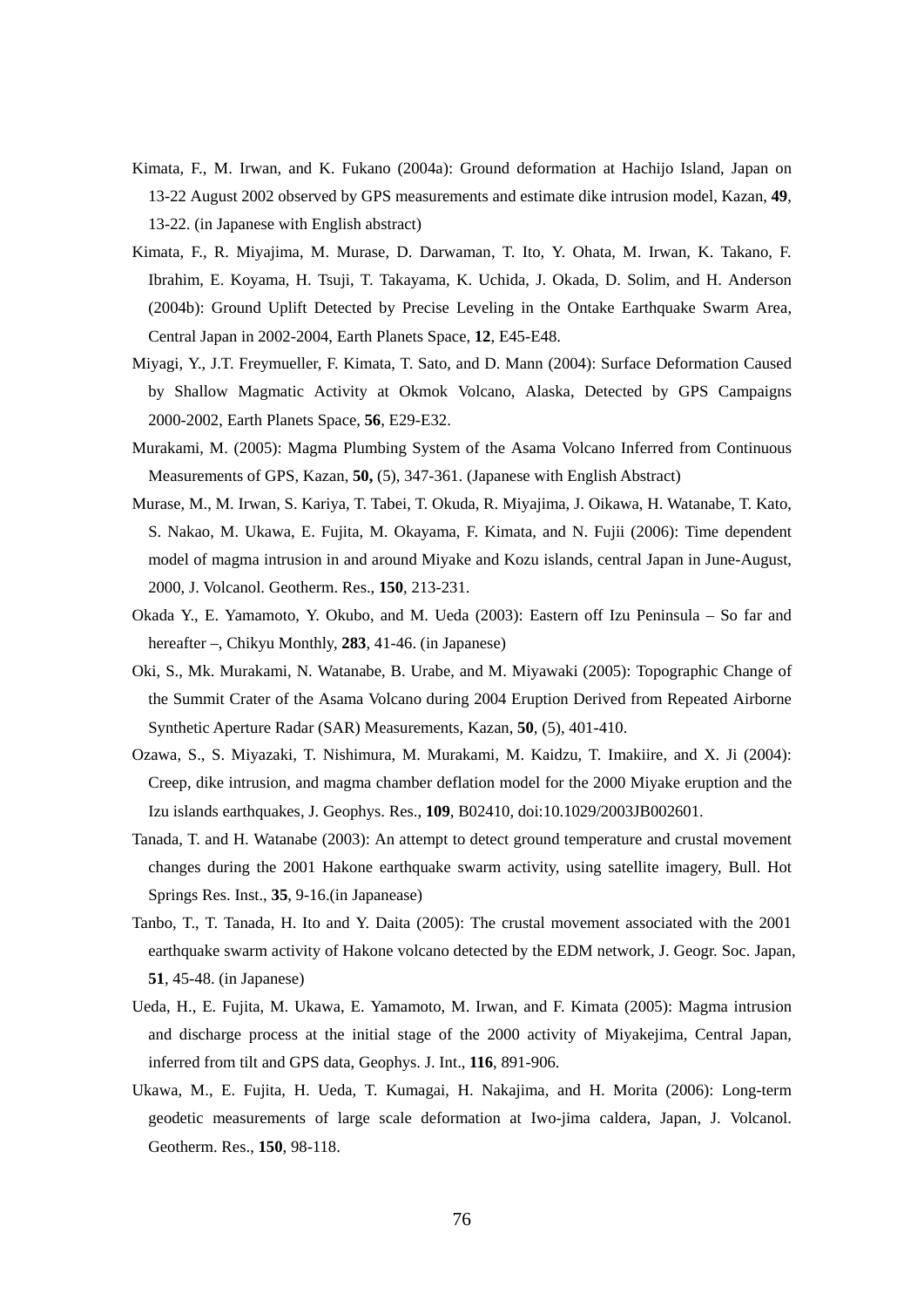- Watanabe, T., T. Tabei, T. Matsushima, T. Kato, S. Nakada, M. Yoshimoto, R. Chong, and J. T. Camacho (2005): Geodetic constraints for the mechanism of Anatahan eruption of May 2003, J. Volcanol. Geotherm. Res., **146**, 77-85.
- Yamaoka, K., M. Kawamura, F. Kimata, N. Fujii, and T. Kudo (2005): Dike intrusion associated with the 2000 eruption of Miyakejima volcano, Japan, Bull. Volcanol., **67**, No.3, 231-242.
- Yarai, H., Mk. Murakami, H. Mori, and J. Miyamoto (2005): Crustal deformation of Iwojima volcano detected by GPS campaign observations, J. Geogr. Surv. Inst., **106**, 51-55.

# **6.3 Periodic Movements**

Heki (2004) investigated factors responsible for the seasonally changing coordinates of Japanese GPS points.

Tobita et al. (2004) investigated possible causes of seasonal groundwater level variation found in GPS continuous measurements. They found that groundwater pumping for paddy field irrigation during summer caused drawdown of groundwater level by 7 m and this caused temporal subsidence by about 2 cm at the GPS station in the campus of GSI, Tsukuba. The overall scale error of the GEONET due to the seasonal height variation of the fixed reference station at GSI is estimated to be  $\pm$  0.3 ppb. Munekane et al. (2004) investigated mechanism of these periodic vertical movements at Tsukuba and concluded that those are due to the elastic deformations in aquifers that are caused by the pore pressure changes induced by pumping of groundwater at nearby wells. They also investigated the periodic vertical movements that are observed in the GPS time series at the tip of the Tsukuba 32-m VLBI antenna. They found that the vertical movements are mainly due to the thermal expansion of the antenna.

Munekane and Matsuzaka (2004) studied the periodic vertical movements observed in the GPS time series on the Pacific islands. They found the periodic vertical movements are due to the non-tidal ocean loading.

- Heki, K. (2004): Dense GPS array as a sensor of for seasonal changes of surface loads, in State of the Planet: Frontiers and Challenges in Geophysics, edited by R. S. J. Sparks and C.J. Hawkesworth, Geophys. Monograph Ser. **150**, 177-196, Am. Geophys. Union, Washington.
- Munekane, H. and S. Matsuzaka (2004): Nontidal ocean mass loading detected by GPS observations in the tropical Pacific region, Geophys. Res. Lett., **31**, L08602, doi:10.1029/2004GL019773.
- Munekane, H., M. Tobita, and K. Takashima (2004): Groundwater-induced vertical movements observed in Tsukuba, Japan, Geophy. Res. Lett., **31**, L12608, doi:10.1029/2004GL020158.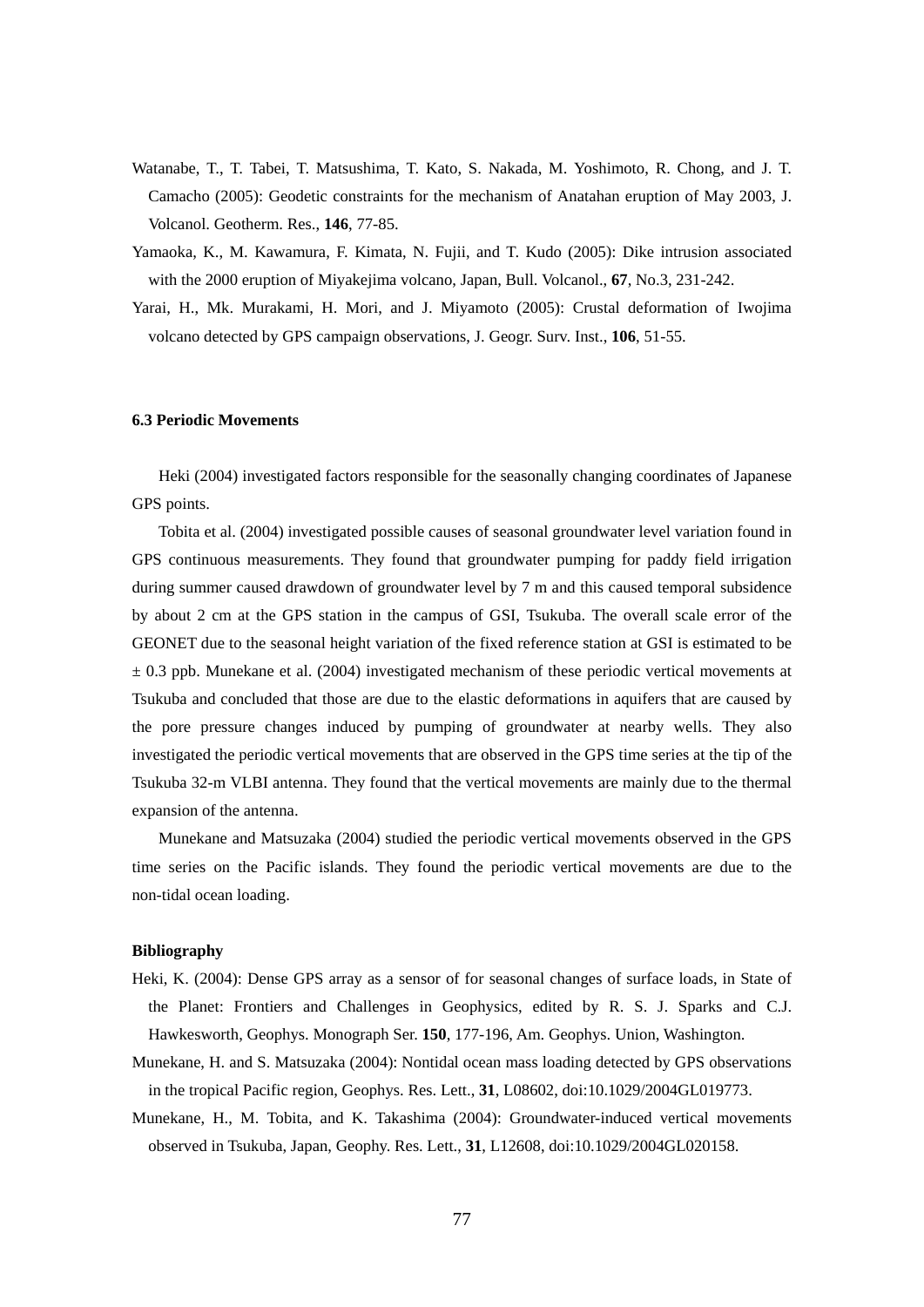Tobita M., H. Munekane, M. Kaidzu, S. Matsuzaka, Y. Kuroishi, Y. Masaki, and M. Kato (2004): Seasonal Variation of Groundwater Level and Ground Level Around Tsukuba, J. Geod. Soc. Japan, **50**, 27-37. (in Japanese with English abstract)

#### **6.4 In-situ Deformation Observations**

NIED is operating the network of seismographs installed with a tiltmeter, and is monitoring crustal activity in and around Japan (Okada et al., 2004; Obara et al., 2005). One of importnat outcomes with the tiltmeter network is the detection of tilt changes with deep low frequency tremor activity, which are called short-term slow slip events

HSRI monitors crustal activity in western Kanagawa Prefecture in terms of borehole strainmeters and ground water levels (HSRI and Geological Survey of Japan, 2006a; 2006b). Daita et al. (2003) and Harada et al. (2004) researched the relationship between earth tide and the data of tiltmeter, Itadera (2003) and Harada et al. (2003) investigated thresholds for determining anomalies of groundwater and tiltmeter changes, respectively.

Recent development of in-situ measurement technology is remarkable. So-called Ishii-type bore instrument can be installed as deep as 1 km. Yamauchi et al. (2005) described the instrument and introduced some interesting results. One such instrument is installed in a borehole drilled through Nojima Fault, which ruptured in the 1995 Hyogo-ken Nanbu earthquake. Mukai and Fujimori (2003) reported temporal change in the permeability in fracture zone nearby Nojima Fault estimated using strain changes due to water injection experiments, which indicates a healing process of Nojima Fault.

Mukai and Fujimori (2005) re-determined the direction of the strainmeter. The strainmeter responds to geomagnetic changes because strain changes are measured with a magnetic sensor. We could determine direction of the strainmeter by the accuracy of several degrees using strain changes due to large geomagnetic disturbances.

Takemoto et al. (2003a; 2003b; 2004; 2005; 2006) installed a 100-m laser strainmeter system in a deep tunnel about 1000 m below the ground surface in Kamioka, Gifu, Japan. This strainmeter system has the resolving power of  $10^{-13}$  in ground-strain measurements and the reliability to detect small strain changes of the order of  $10^{-10}$  in the tidal frequency band. Hayakawa et al. (2006) developed an efficient method to convert the observed fringes to strain.

In order to detect "nucleation processes" of earthquakes, field experiments have been continued in gold mines in South Africa. Naoi et al. (2006) examined in high detail the continuous strain records for hundreds of events within Bambanani Mine, a deep gold mine of South Africa. Using an Ishii strainmeter installed at a seismically active part of the mine, they found strain release events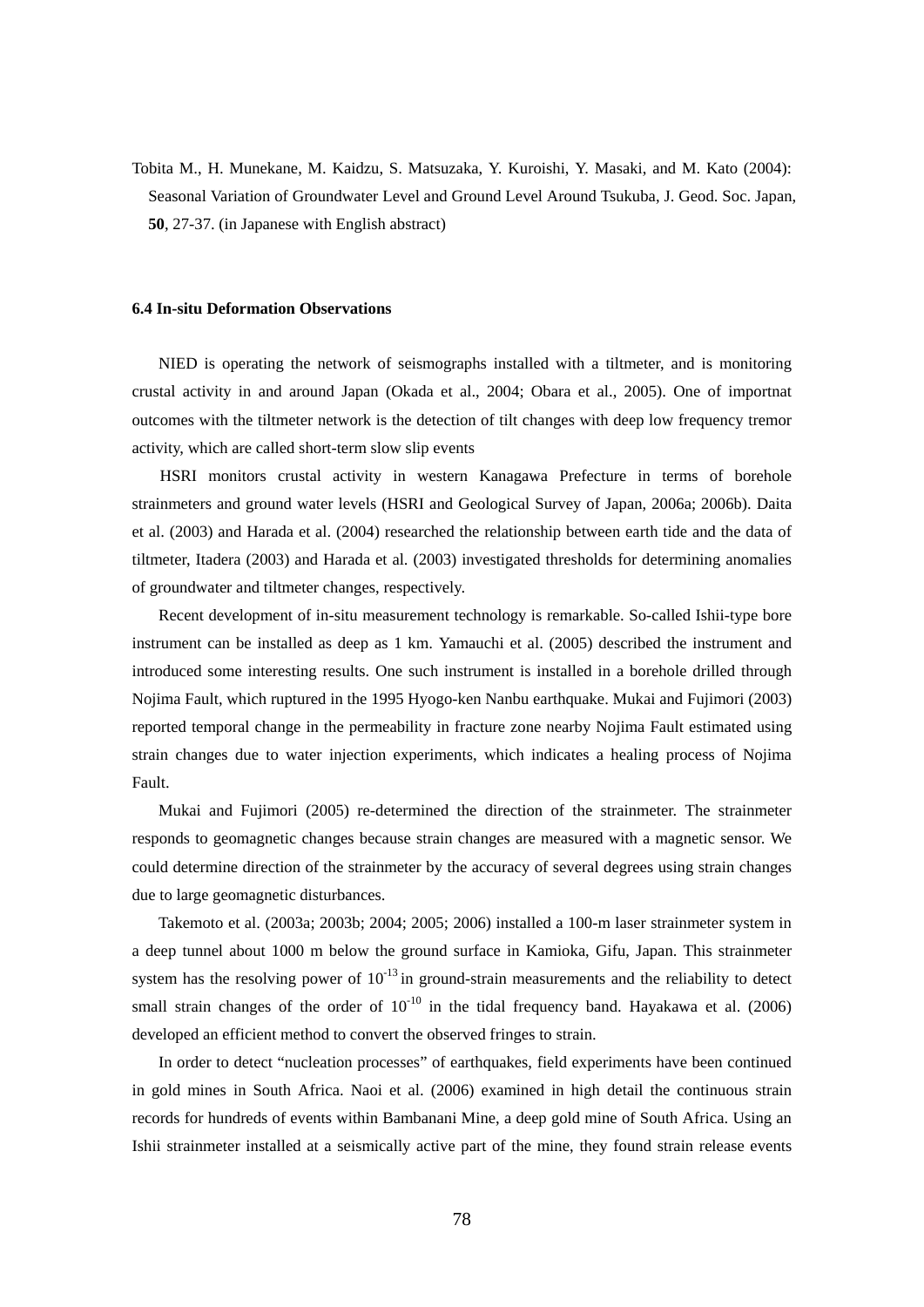that occurred over various lengths of time. About 70 % were normal earthquakes, while the remaining 24 % were slow-step events, which release strain silently without generating seismic shake. Some of the latter were preceded by nucleation. The authors anticipate that more spatially comprehensive work relating to mine-induced seismicity will shed light on natural earthquake generation processes.

A long-term, high-quality seismic ocean floor borehole observatory system, which includes strainmeter and tiltmeter, were developed and two observatories were installed in ocean bottom boreholes off Sanriku about 10 km above the seismogenic plate boundary (Araki et al., 2005).

- Araki, E., M. Shinohara, S. Sacks, A. Linde, T. Kanazawa, H. Shiobara, H. Mikada, and K. Suyehiro (2004): Improvement of Seismic Observation in the Ocean by Use of Seafloor Borehole, Bull. Seism. Soc. Am., **94**, 678-690.
- Daita, Y., T. Tanada, M.Harada, and H. Ito (2003): Verification of the borehole-type tiltmeters sensor azimuth in HSRl using tide and teleseismic, Bull. Hot Springs Res. Inst., **35**, 33-40.(in Japanease)
- Harada, M., T. Tanada, H. Ito, and Y. Daita (2003): Experiment in discerning anomalous change on tiltmeter data employing STA/LTA ratio, Bull. Hot Springs Res. Inst., **35**, 41-46.(in Japanease)
- Harada, M., T. Tanada, H. Ito, and T. Tanbo (2004): Earth tide observed at tiltmeter network of Hot Springs Research Institute of Kanagawa Prefecture, Bull. Hot Springs Res. Inst., **36**, 47-52.(in Japanease)
- Hayakawa, H., S. Takemoto, S. Yoshii, A. Araya, A. Takamori, W. Morii, and M. Ohashi (2006): Improvement of the Fringe- to- Strain Conversion Method of Kamioka Laser Strainmeter, J. Geod. Soc. Japan, **52**, 183-193. (in Japanese with English Abstract)
- Hot Springs Research Institute of Kanagawa prefecture and Geological Survey of Japan, AIST (2006a): Temporal variation in the groundwater level in the western part of Kanagawa prefecture, Japan (May 2005 – October 2005), Rep. Coord. Comm. Earthq. Pred., **75**, 245-247.
- Hot Springs Research Institute of Kanagawa prefecture and Geological Survey of Japan, AIST (2006b): Temporal variation in the groundwater level in the western part of Kanagawa prefecture, Japan (November 2005 – April 2006), Rep. Coord. Comm. Earthq. Pred., **76**, 259-260.
- Itadera, K. (2003): A simple method of correcting groundwater level observation data and thresholds for determining anomalies, Bull. Hot Springs Res. Inst., **35**, 47-52. (in Japanease)
- Kawakata, H., H. Ogasawara, S. Sekiguchi, S. Uyama, and K. Mino (2006): Stress change prior to the major events in the 1989 earthquake swarm off the eastern Izu Peninsula, Japan, Earth Planets Space, **58**, 305-314.
- Mukai, A. and K. Fujimori (2003): Permeability in Fracture Zone nearby the Nojima Fault Estimated Using Strain Changes due to Water Injection Experiments, Zisin 2, **56**, 171-179. (in Japanese with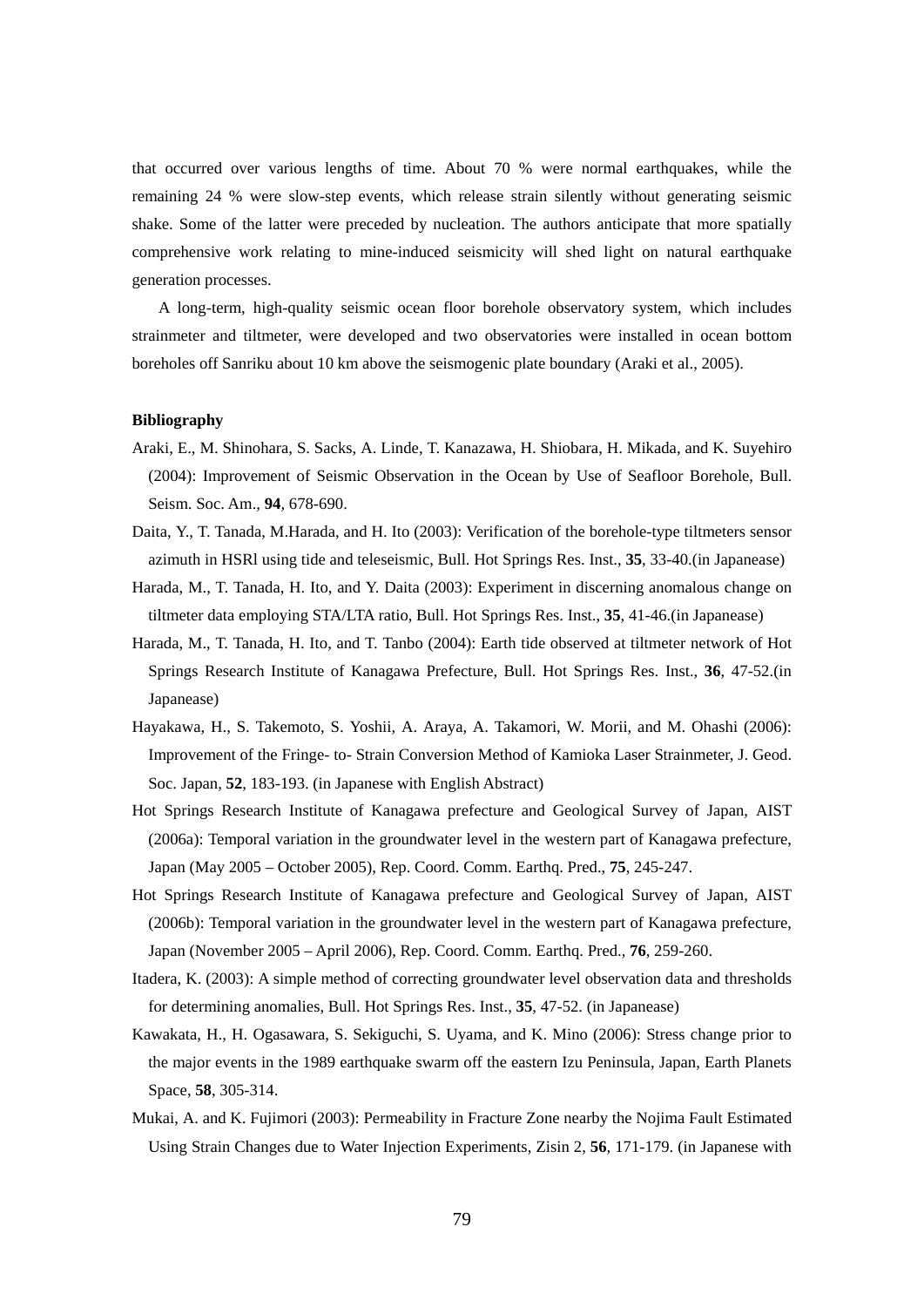English abstract)

- Mukai, A. and K. Fujimori (2005): Calibration of the Measurement Direction of Strainmeters Installed at the 800m-deep Borehole in Awaji Island using Geomagnetic Disturbances, Zisin 2, **58**, 225-228. (in Japanese with English abstract)
- Naoi, M., H. Ogasawara, J. Takeuchi, A. Yamamoto, N. Shimoda, K. Morishita, H. Ishii, S. Nakao, G. van Aswegen, A. J. Mendecki, P. Lenegan, R. Ebrahim-Trollope, and Y. Iio (2006): Small slow-strain steps and their forerunners observed in gold mine in South Africa, Geophys. Res. Let., **33**, L12304, doi: 10.1029/2006GL026507.
- Obara, K., K. Kasahara, S. Hori, and Y. Okada (2005): A densely distributed high-sensitivity seismograph network in Japan: Hi-net by National Research Institute for Earth science and Disaster Prevention, Rev. Scientific Instruments, **76**, 021301doi:10.1063/1.1854197.
- Ogasawara, H., J. Takeuchi, N. Shimoda, H. Ishii, S. Nakao, G. van Aswegen, A.J. Mendecki, A. Cichowicz, R. Ebrahim-Trollope, H. Kawakata, Y. Iio, T. Ohkura, M. Ando, and the Research Group for Semi-controlled Earthquake-generation Experiments in South African deep gold mines (2005a): High-resolution strain monitoring during  $M\sim 2$  events in a South African deep gold mine in close proximity to hypocentres, Proc. 6th Int. Symp. Rockburst and Seismicity in Mines, 385-391.
- Ogasawara, H., J. Takeuchi, N. Shimoda, M. Nakatani, A. Kato, Y. Iio, H. Kawakata, T. Yamada, T. Yamauchi, H. Ishii, T. Satoh, K. Kusunose, K. Otsuki, S. Kita, S. Nakao, A. K. Ward, R. McGrill, S. K. Murphy, A. J. Mendecki, G. van Aswegen, and the Research Group for Semi-controlled Earthquake-generation Experiments in South African deep gold mines (2005b): Multidisciplinary monitoring of the entire life span of an earthquake and its practical strategy in South African gold mines, Proc. 6th Int. Symp. Rockburst and Seismicity in Mines, 393-398.
- Okada, Y., K. Kasahara, S. Hori, K. Obara, S. Sekiguchi, H. Fujiwara, and A. Yamamoto (2004): Recent progress of seismic observation networks in Japan - Hi-net, F-net, K-NET and KiK-net -, Earth Planets Space, **56**, xv-xxviii.
- Takemoto, S. (2005): Progress of Laser Strainmeter Observations in Japan, Annuals Disast. Prev. Res. Inst. Kyoto Univ., No. 48, B, 203-216. (in Japanese with English Abstract)
- Takemoto, S., A. Araya, J. Akamatsu, W. Morii, T. Higashi, Y. Fukuda, K. Onoue, N. Ichikawa, I. Kawasaki, M. Ohashi, S. Terada, and H. Momose (2003a): Installation of 100m laser strainmeters in Kamioka Mine, Annuals Disast. Prev. Res. Inst. Kyoto Univ., No. 46, B, 749-755. (in Japanese with English Abstract)
- Takemoto, S., H. Momose, K. Fujimori, and T. Higashi (2003b): Crustal Strain Observation with a Laser Extensometer in a Shallow Tunnel, J. Geod. Soc. Japan, **49**, 215-225. (in Japanese with English Abstract)
- Takemoto, S., A. Araya, J. Akamatsu, W. Morii, H. Momose, M. Ohashi, I. Kawasaki, T. Higashi, Y.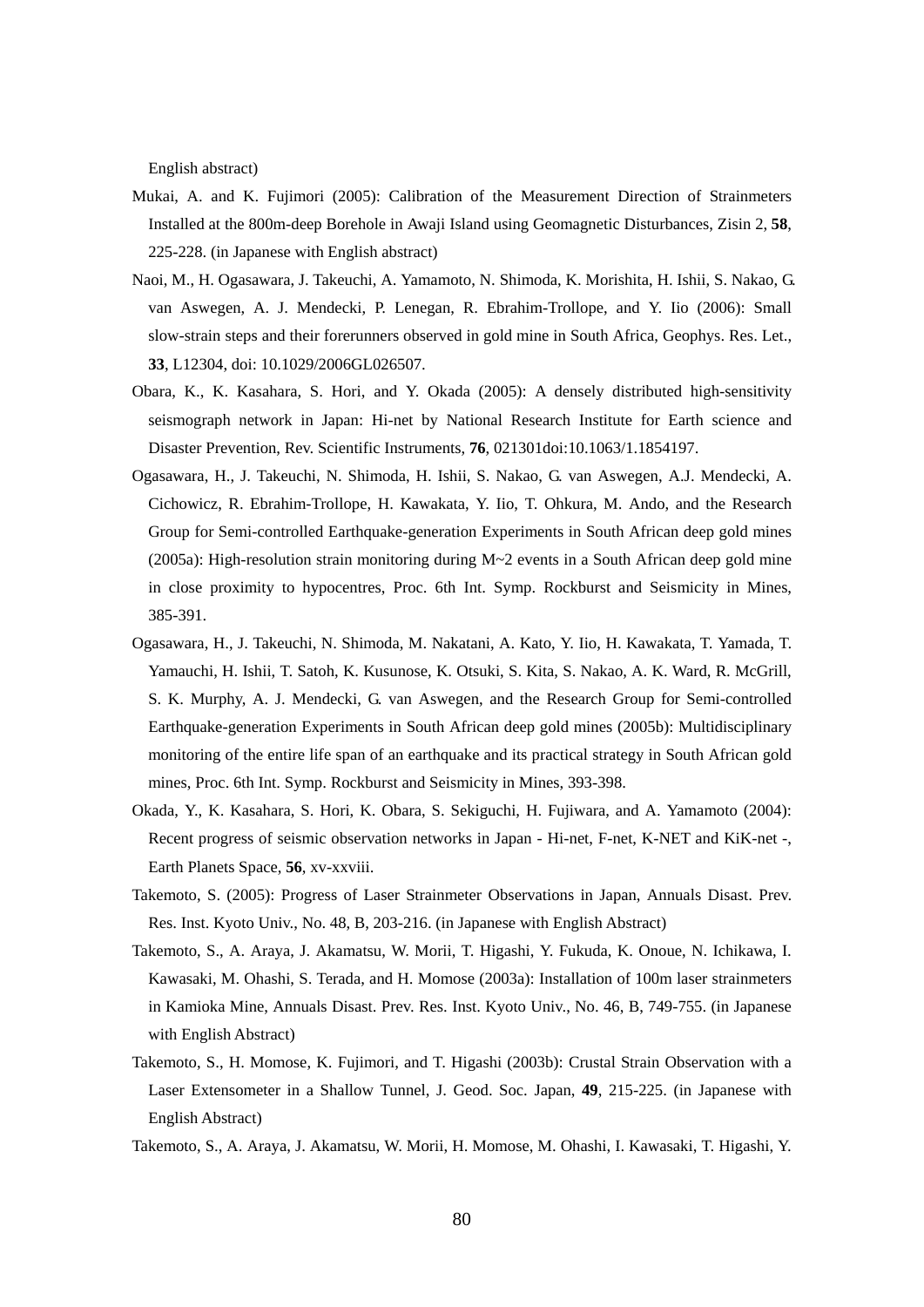Fukuda, S. Miyoki, T. Uchiyama, D. Tatsumi, H. Hanada, I. Naito, S. Terada, N. Ichikawa, K. Onoue, and Y. Wada (2004): A 100 m laser strainmeter system installed in a 1 km deep tunnel at Kamioka, Gifu, Japan, J. Geodynamics, **38**, 477-488.

- Takemoto, S., H. Momose, A. Araya, W. Mori, J. Akamatsu, M. Ohashi, A. Takamori, S. Miyoki, T.Uchiyama, D. Tatsumi, T. Higashi, S. Terada, and Y. Fukuda (2006): A 100 m laser strainmeter system in the Kamioka Mine, Japan, for precise observations of tidal strains, J. Geodynamics, **41**, 23-29.
- Yamauchi, T., H. Ishii, Y. Asai, M. Okubo, S. Matsumoto, and S. Azuma (2005): Development of deep borehole instruments for both multi-component observation and in situ stress measurement, and some interesting results obtained, Zisin 2, **58**, 1-14.

#### **6.5 Geophysical Studies in Antarctica**

Continuous GPS observation has been conducted since 1996 at Syowa Station (IGS site) and campaign GPS observations have also carried out at five sites on outcropped rocks in and around Syowa Station since 1998. VLBI experiments have been done six to ten times in a year since 1998. Fukuzaki et al. (2005) obtained lengths of three baselines, that is, Syowa-Hobart (Australia), Syowa-Hartebeesthoek (South Africa), Syowa-O'Higgins and their changes.

Ohzono et al. (2006) studied plate motion of the Antarctica based on GPS data analysis. The estimated plate motion is consistent with the previous studies and demonstrated a high rigidity of Antarctica Plate. In addition, they found a significant difference between GPS and VLBI results at Showa Station. They inferred a problem in VLBI measurement and suggested a local tie measurement between GPS and VLBI as a possible cause.

# **Bibliography**

- Fukuzaki, Y., K. Shibuya, K. Doi, T. Ozawa, A. Nothnagel, T. Jike, S. Iwano, D. L. Jauncey, G. D. Nicolson, and P. M. McCulloch (2005): Results of the VLBI experiments conducted with Syowa Station, Antarctica, J. Geod., **79**, 379-388.
- Ohzono, M., T. Tabei, K. Doi, K. Shibuya, and T. Sagiya (2006): Crustal movement of Antarctica and Syowa Station based on GPS measurements, Earth Planets Space, **58**, 795-804.

# **6.6 Sea-level Change and Post-glacial Rebound**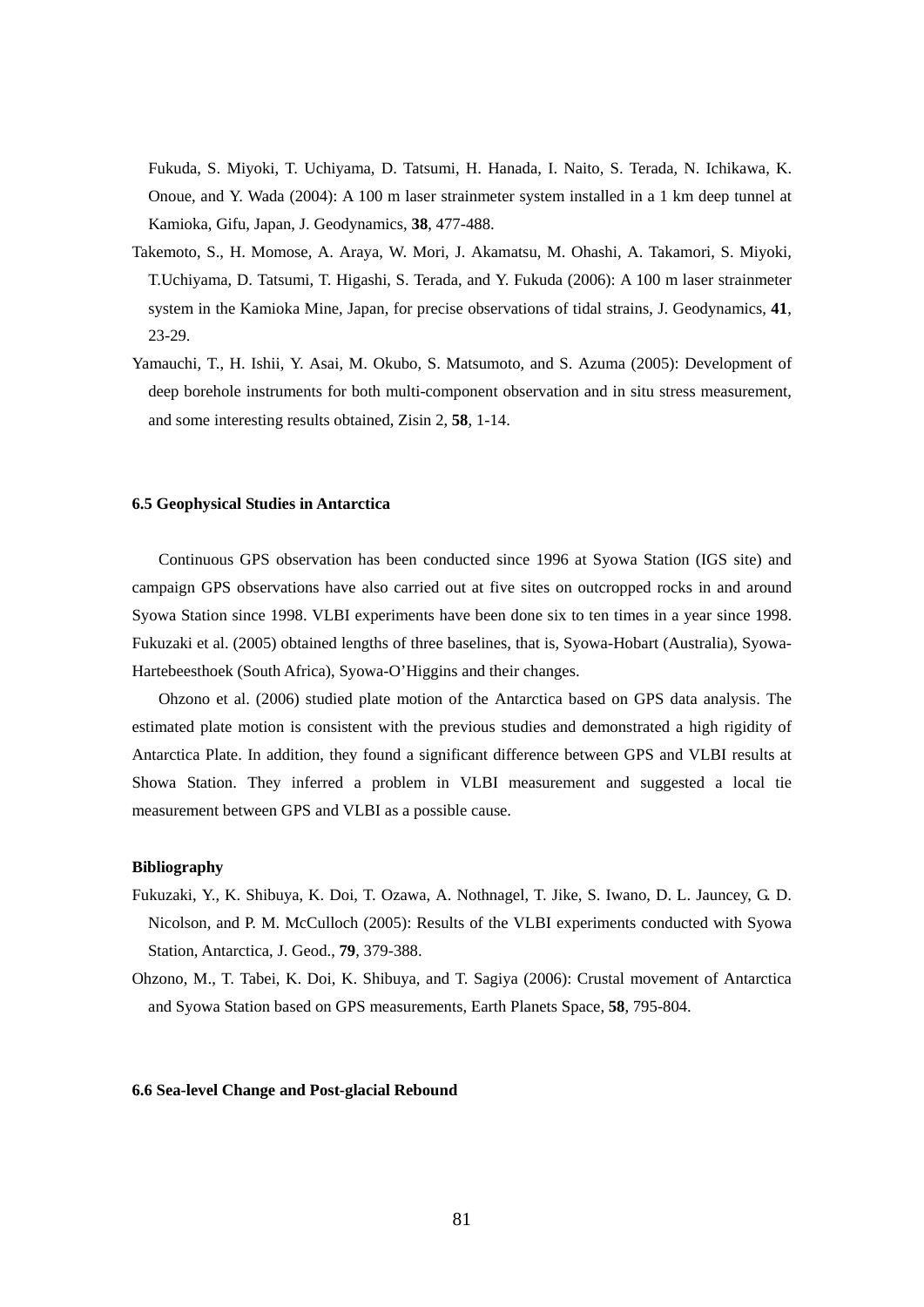Sato et al. (2006) have analysed the Ny-Ålesund VLBI data over the period August 1994 to May 2004. They obtained secular displacement rates relative to a NNR-NUVEL-1A reference frame of  $0.2 \pm 0.5$  mm/yr,  $-1.7 \pm 0.5$  mm/yr and  $4.8 \pm 1.1$  mm/yr for the north, east and vertical directions, respectively. The corresponding GPS station displacement rates relative to the same reference frame for the north, east, and vertical directions are  $0.2 \pm 0.6$  mm/yr,  $-2.3 \pm 0.6$  mm/yr, and  $6.4 \pm 1.5$ mm/yr at NYA1 and  $-0.1 \pm 0.5$  mm/yr,  $-1.6 \pm 0.5$  mm/yr, and  $6.9 \pm 0.9$  mm/yr at NALL, where these GPS rates were derived from the ITRF2000 velocity solution by Heflin. From the comparison at 25 globally distributed collocated sites, they found that the difference in uplift rate between VLBI and GPS at Ny-Ålesund is mainly due to a GPS reference frame scale rate error corresponding to 1.6 mm/yr in the GPS vertical rates. The uplift rate was estimated to be  $5.2 \pm 0.3$  mm/yr from the analysis of the tide gauge data at Ny-Ålesund. Hence the uplift rates obtained from three different kinds of data are very consistent each other. The absolute gravity measurements at Ny-Ålesund, which were carried out four times (period: 1998–2002) by three FG5s, lead to a decreasing secular rate of  $-2.5 \pm 0.9$  micro-gal/yr (1 micro-gal =  $10^{-8}$  m/s<sup>2</sup>). In this analysis, the actual data obtained from a superconducting gravimeter at Ny-Ålesund were used in the corrections for the gravity tide (including the ocean tide effect) and for the air pressure effect. They have estimated three geophysical contributions to examine the observed rates: (1) the effect of the sea-level (SL) change on a timescale of a few decades, (2) the effect of the present-day ice melting (PDIM) in Svalbard and (3) the sensitivity of the computed PGR effects to different choices of the models of past ice history and Earth's viscosity parameters. Their analysis indicates that the effect of SL change can be neglected as the main source of the discrepancy. On the other hand, the effect of PDIM cannot be ignored in explaining the mutual relation between the observed horizontal and vertical rates and the predicted ones. A large melting rate of the order of  $-75$  cm/yr (i.e. roughly 1.6 times larger than the mean rate derived from glaciology over Svalbard) would explain the observed uplift but only half of the gravity changes. Their comparison results clearly point out the importance of both the estimation accuracy of the elastic deformations and better observation accuracy to constrain the size of PGR effects in the northwestern Svalbard more tightly.

# **Bibliography**

Sato, T., J. Okuno, J. Hinderer, D. S. MacMillan, H. -P. Plag, O. Francis, R. Falk, and Y. Fukuda (2006): A geophysical interpretation of the secular displacement and gravity rates observed at Ny-Alesund, Svalbard in the Arctic - Effects of the post-glacial rebound and present-day ice melting -, Geophys. J. Int*.*, **165**, 729-743.

## **7. Marine Geodesy**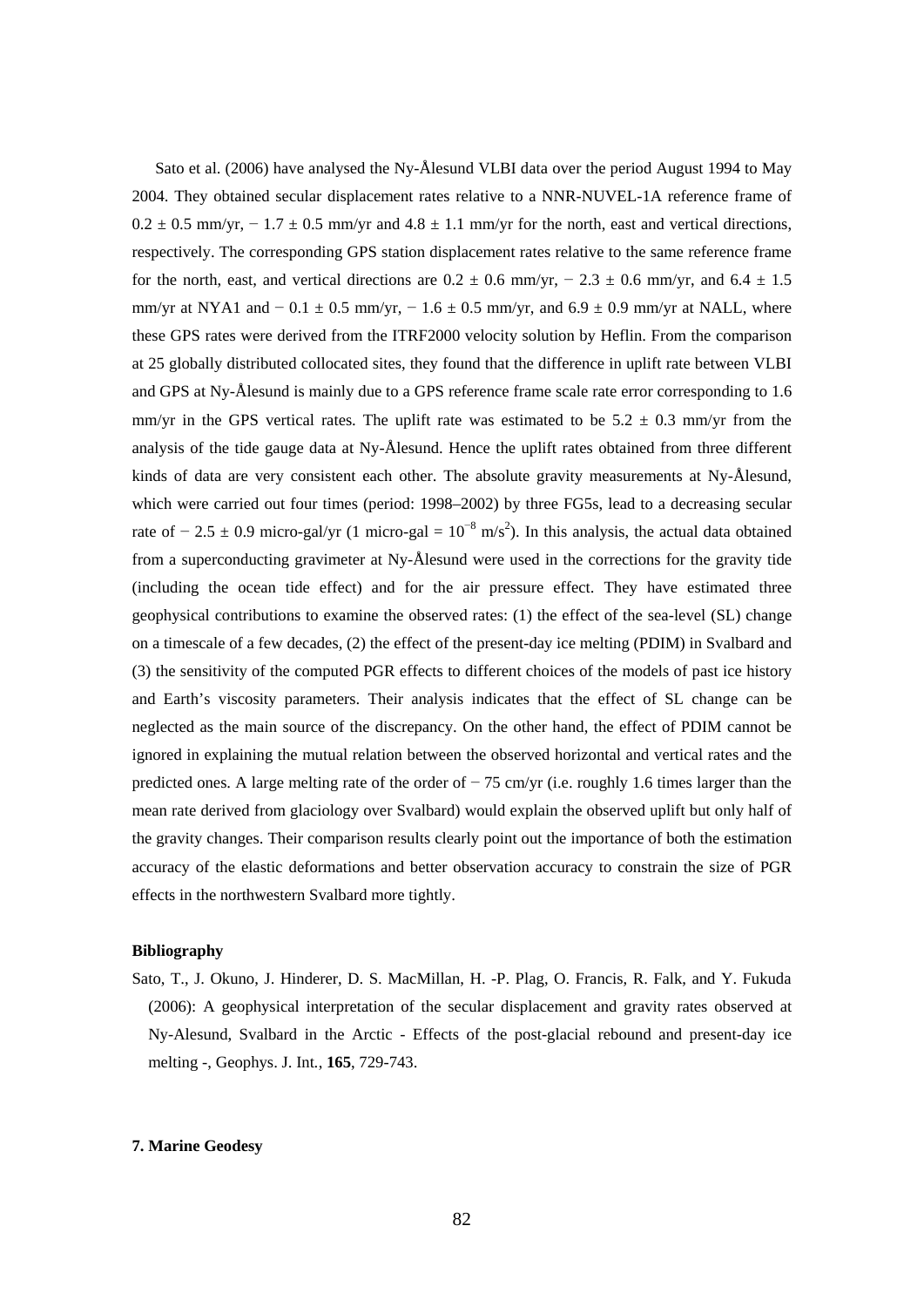Japan is surrounded by the ocean and there are active plate boundaries under the sea. So marine geodetic control is of an essential importance for Japan, and in these days, various challenges have been conducted to monitor crustal movement and deformation at the ocean bottom.

#### **7.1 Marine Geodetic Control**

Studies on marine geodetic controls are done mainly by JHOD. They are responsible for issuing nautical charts, which employed world geodetic system in 2002. Their SLR observation and data processing contributed to the establishment of the world geodetic system as the national geodetic coordinate system of Japan (Satellite Laser Ranging Group of the Japan Coast Guard, 2006). Their research activities also include positioning of remote islands, and laser ranging observations using a mobile SLR system have been done for two decades (Hydrographic and Oceanographic Department, 2003a; 2003b; 2005; Sato et al, 2004).

OBP gauges deployed off Kushiro recorded vertical crustal movement and tsunami associated with some earthquakes including the 2003 Tokachi-oki earthquake and its afterslip (e.g., Hirata et al., 2003; Baba et al., 2006; Mikada et al., 2006). A noise reduction method has been developed for such pressure gauges (Hirata and Baba, 2006). The off shore data of OBP gauges can also be used to estimate tsunami magnitude (Baba et al., 2004).

# **7.2 Sea-floor Geodesy**

Apart from activities based on subaerial geodetic techniques, importance of seafloor positioning has been increasingly recognized by crustal deformation researchers. JHOD has been engaged in developing in-situ observation of seafloor crustal movement. Toyama et al. (2005) conducted experiments of precise direct path acoustic ranging at sea floor in and around Sagami Bay. For these several years, GPS/Acoustic technology for precise positioning of a seafloor reference point has progressed remarkably. JHOD and the Institute of Industrial Science, the University of Tokyo has been carrying out GPS/Acoustic seafloor geodetic observation since 2000 (e.g. Fujita, 2003; 2006; Fujita et al., 2006a, 2006b; Mochizuki et al., 2003; 2005). They have been carefully examining their methodology (e.g. Fujita and Yabuki, 2003; Fujita and Sato, 2004; Sato and Fujita, 2004; Ishikawa et al., 2006; Kawai et al., 2006), and making effort of improving their observation equipment (e.g. Unemi, 2004; Narita et al., 2005) and method of data analysis (e.g. Toyama, 2003; Fujita et al., 2004; Ishikawa and Fujita, 2005; Matsumoto et al., 2006). Their observation has revealed an intraplate crustal movement of 7.3 cm/yr WNW relative to the stable part of Eurasian Continent at a seafloor reference station located off Miyagi Prefecture, landward of Japan Trench (Fujita et al.,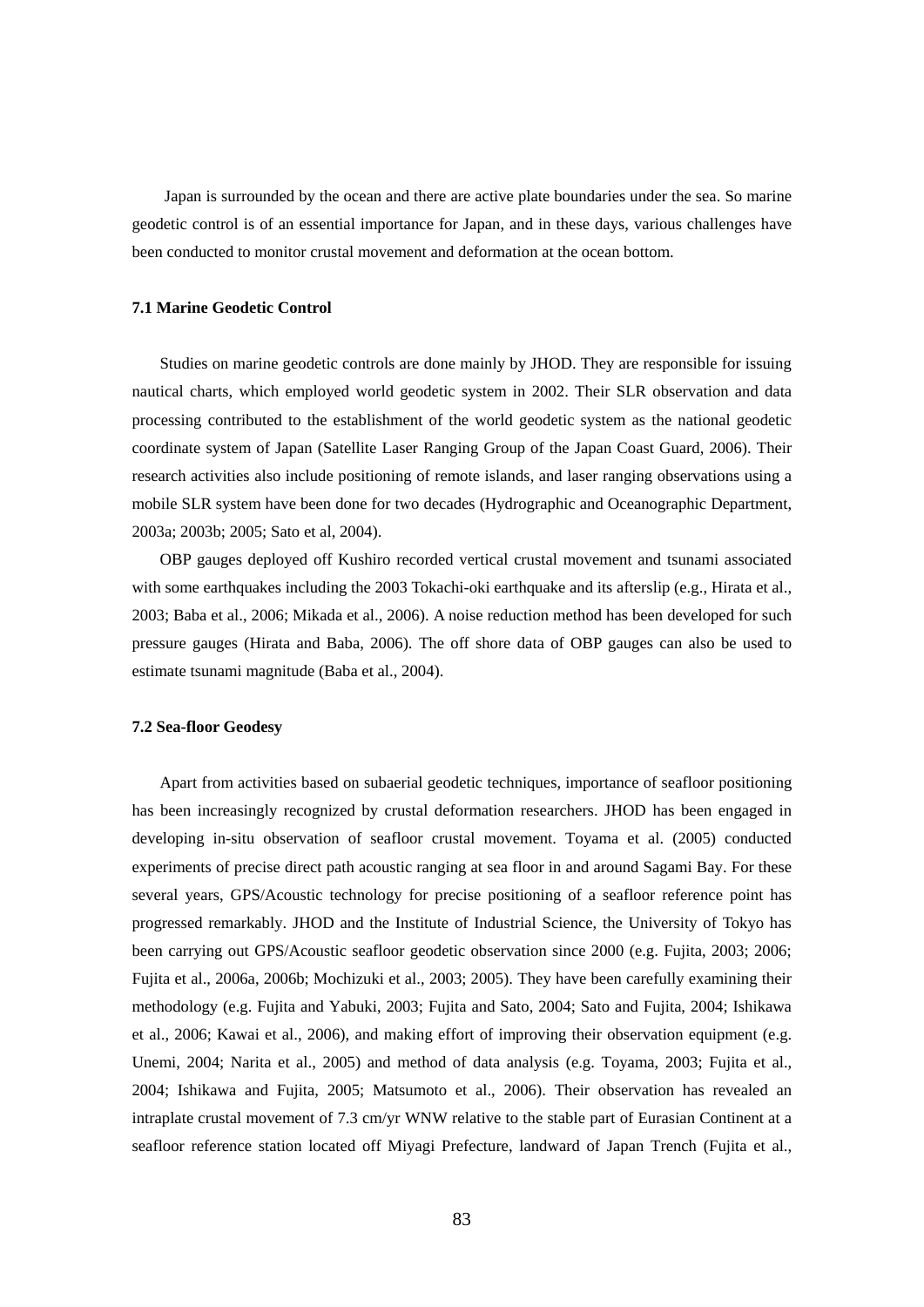2006b). As a new-generation technique of seafloor geodetic observation, they have started to develop unmanned seafloor geodetic observation system applying Autonomous Underwater Vehicle (AUV) (Asada et al., 2005), and conducted the first field experiment in Sagami Bay in May 2006 (Asada et al., 2006; Mochizuki et al., 2006).

Tohoku University developed a seafloor positioning system with the GPS/Acoustic technology in cooperation with Scripps Institution of Oceanography, University of California, San Diego to investigate dynamics in the subduction zone. Kido et al. (2006) observed a large southward seafloor displacement of about 30 cm associated with the 2004 off the Kii Peninsula earthquake, which occurred in September 2004, between two survey campaigns in August and November 2004. The observed seafloor displacement is larger than that predicted from a slip model derived solely from GPS measurements on land. This indicates the GPS/Acoustic system is potential to reinforce source models of interplate earthquakes that occur far from the land GPS network.

Nagoya University is developing a different methodology of GPS/Acoustic measurement for detecting seafloor crustal deformation. Nishimura et al. (2005) demonstrated the effectiveness of seafloor geodetic measurements for improving spatial resolution of fault slip distribution at the Nankai Trough. Xu et al. (2005) conducted a simulation study for the optimum design of acoustic measurement to estimate the precise 3-D location of a seafloor station. Tadokoro et al. (2006) successfully detected a coseismic displacement associated with the 2004 Off the Kii Peninsula earthquake, demonstrating an importance of offshore geodetic observation near the source region in resolving the source mechanism.

Observation in southern East Pacific Rise recorded pressure increase at almost the same time as the termination of the 1997-98 El Nino (Fujimoto et al., 2003). It was also coincident with a remarkable change in the  $J_2$  term of the Earth's gravity field. The local pressure variation across the spreading axis suggested thermal contraction of the crust in the inter-eruption period.

- Asada, A., T. Ura, M. Mochizuki, K. Asakawa, and M. Fujita (2005): Development of unmanned seafloor geodetic observation system based on technologies of underwater robotics and seafloor platform, Chikyu Monthly, supplement **51**, 199-203. (in Japanese)
- Asada, A., T. Ura, J. Han, M. Mochizuki, M. Fujita, T. Nakagawa, T. Tanaka, H. Zheng, T. Obara, and K. Nagahashi (2006): First sea-trial of advanced seafloor geodetic observation system using autonomous underwater vehicle, Proc. Mar. Acoust. Soc. Japan, 2006, 89-92. (in Japanese)
- Baba T., K. Hirata, and Y. Kaneda (2004): Tsunami magnitudes determined from ocean-bottom pressure gauge data around Japan, Geophys. Res. Lett., **31**, L08303, doi:10.1029/2003GL019397.
- Baba, T., K. Hirata, T. Hori, and H. Sakaguchi (2006): Offshore geodetic data conducive to the estimation of the afterslip distribution following the 2003 Tokachi-oki earthquake, Earth Planet.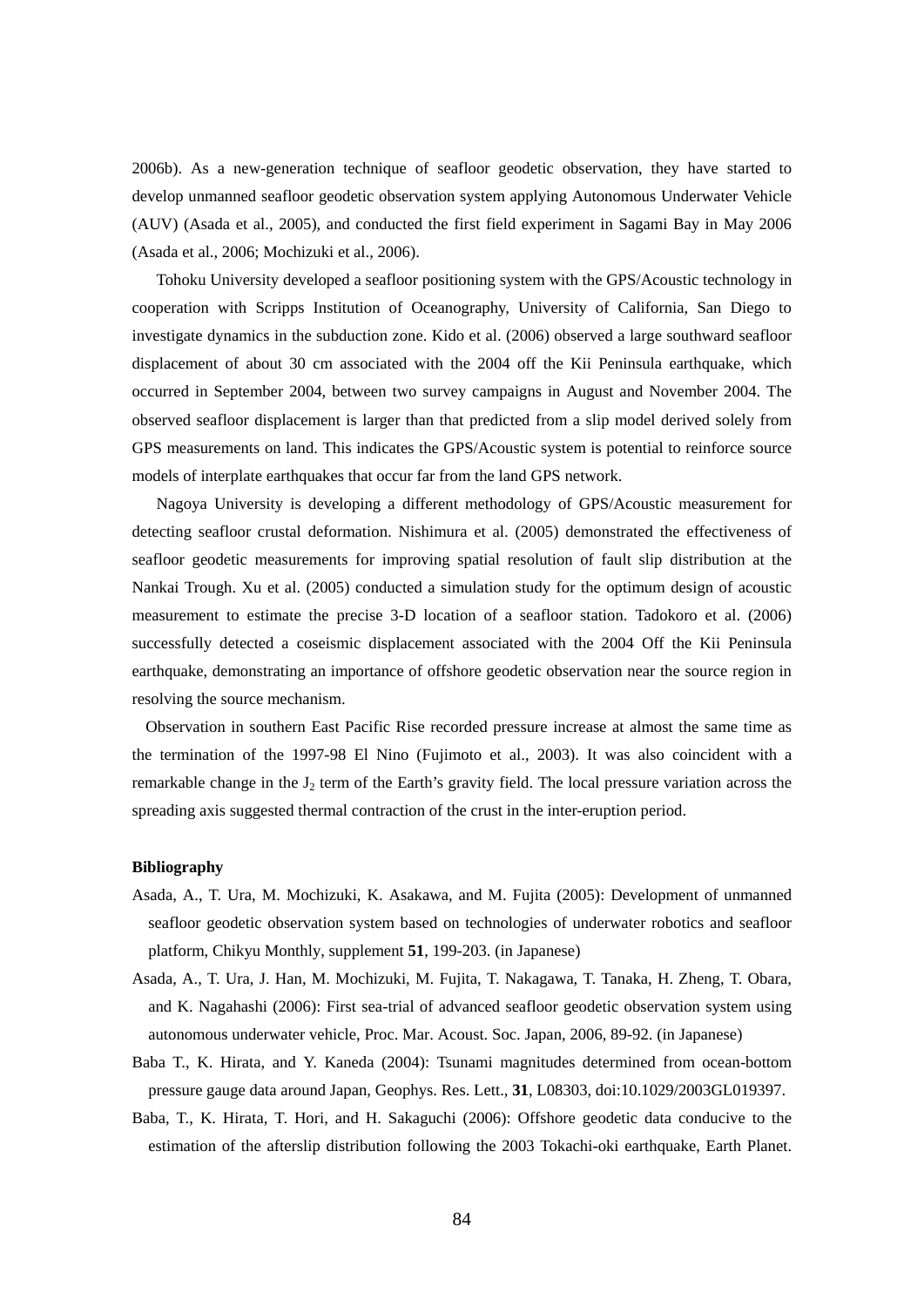Sci. Lett., **241**, 281-292.

- Fujimoto, H., M. Mochizuki, K. Mitsuzawa, T. Tamaki, and T. Sato (2003): Ocean bottom pressure variations in the southeastern Pacific following the 1997-98 El Niño event, Geophys. Res. Lett., **30**, (9), 1456, doi:10.1029/2002GL016677.
- Fujita, M. (2003): Seafloor geodetic observation GPS/acoustic combination technique -, Hydro Int., **7**, 41-43.
- Fujita, M. (2006): GPS/Acoustic seafloor geodetic observation Progress by the Japan Coast Guard (review)-, Rep. Hydrogr. Oceanogr. Res., **42**, 1-14. (in Japanese with English abstract)
- Fujita, M. and M. Sato (2004): Examination on repeatability of precise seafloor positioning, Rep. Hydrogr. Oceanogr. Res., **40**, 85-92. (in Japanese with English abstract)
- Fujita, M. and T. Yabuki (2003): A way of accuracy estimation of K-GPS results in the seafloor geodetic measurement, Tech. Bull. Hydrogr. Oceanogr., **21**, 62-66. (in Japanese)
- Fujita, M., M. Sato, and T. Yabuki (2004): Development of seafloor positioning software using inverse method, Tech. Bull. Hydrogr. Oceanogr., **22**, 50-56. (in Japanese)
- Fujita, M., T. Ishikawa, M. Mochizuki, M. Sato, S. Toyama, M. Katayama, Y. Matsumoto, T. Yabuki, A. Asada, and O. L. Colombo (2006a): GPS/Acoustic seafloor geodetic observation: method of data analysis and its application, Earth Planets Space, **58**, 265-275.
- Fujita, M., Y. Matsumoto, T. Ishikawa, M. Mochizuki, M. Sato, S. Toyama, K. Kawai, T. Yabuki, A. Asada, and O. L. Colombo (2006b): Combined GPS/Acoustic seafloor geodetic observation system for monitoring off-shore active seismic regions near Japan, Proc. ION GNSS-2006, Fort Worth, Texas.
- Hirata, K. and T. Baba (2006): Transient thermal response in ocean bottom pressure measurement, Geophys. Res. Lett., **33**, L10606, doi:10.1029/2006GL026084.
- Hirata, K., H. Takahashi, E. Geist, K. Satake, Y. Tanioka, H. Sugioka, and H. Mikada (2003): Source depth dependence of micro-tsunamis recorded with ocean-bottom pressure gauges:the January 28, 2000 Mw6.8 earthquake off Nemuro peninsula, Japan, Earth Planet. Sci. Lett., **208**, 305-318.
- Hydrographic and Oceanographic Department (2003a): DATA Rep. Hydrogr. Observ., Ser. Satellite Geod., **15**. (in Japanese)
- Hydrographic and Oceanographic Department (2003b): DATA Rep.Hydrogr. Observ., Ser. Satellite Geod., **16**. (in Japanese)
- Hydrographic and Oceanographic Department (2005): DATA Rep. Hydrogr. Observ., Ser. Satellite Geod., **18**. (in Japanese)
- Ishikawa, T. and M. Fujita (2005): Inverse method and precision improvement for seafloor positioning, Rep. Hydrogr. Oceanogr. Res., **41**, 27-34. (in Japanese with English abstract)
- Ishikawa, T., M. Fujita, and Y. Matsumoto (2006): The influence of underwater temperature structure on seafloor positioning, Rep. Hydrogr. Oceanogr. Res., **42**, 15-29. (in Japanese with English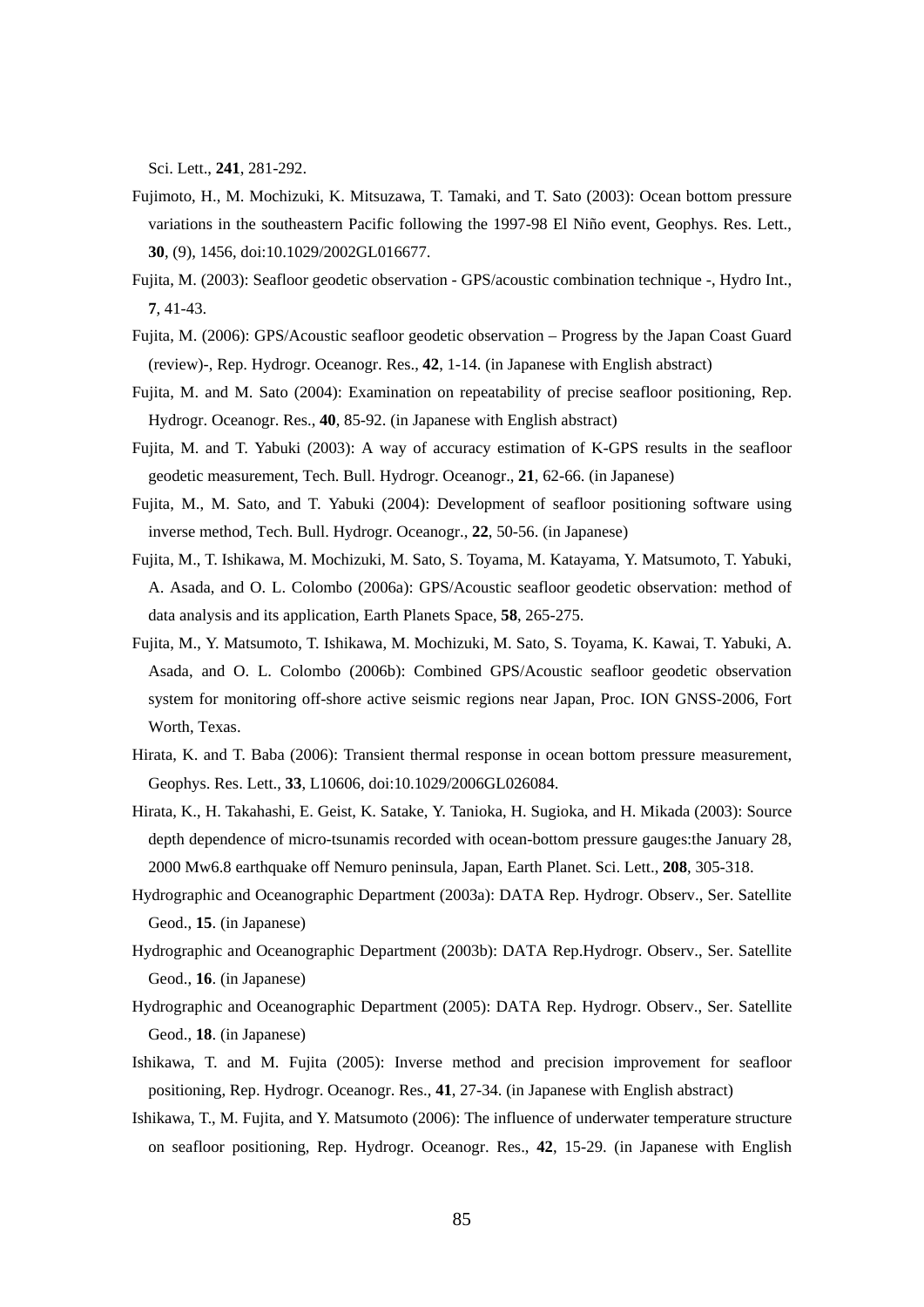abstract)

- Kawai, K., M. Fujita, T. Ishikawa, Y. Matsumoto, and M. Mochizuki (2006): Accuracy evaluation of the long baseline KGPS, Tech. Bull. Hydrogr. Oceanogr., **24**, 80-88. (in Japanese)
- Kido, M., H. Fujimoto, S. Miura, Y. Osada, K. Tsuka, and T. Tabei (2006): Seafloor displacement at Kumano-nada caused by the 2004 off Kii Peninsula earthquakes, detected through repeated GPS/Acoustic surveys, Earth Planet Science, **58**, 911-915.
- Matsumoto, Y., M. Fujita, K. Kawai, T. Ishikawa, T. Yabuki, M. Mochizuki, and A. Asada (2006): Utilization of GPS antenna on the mast for seafloor geodetic observation, Tech. Bull. Hydrogr. Oceanogr., **24**, 94-98. (in Japanese)
- Mikada, H., K. Mitsuzawa, H. Matsumoto, T. Watanabe, S. Morita, R. Otsuka, H. Sugioka, T. Baba, E. Araki, and K. Suyehiro (2006): New discoveries in dynamics of an M8 earthquake -Phenomena and their implications from the 2003 Tokachi-oki Earthquake using a long term monitoring cabled observatory-, Tectonophys., **426**, 95-105.
- Mochizuki, M., Z. Yoshida, A. Asada, M. Sato, M. Katayama, and T. Yabuki (2003): Construction of seafloor geodetic observation network around Japan, Recent advances in marine science and Technology, 2002, 591-600.
- Mochizuki, M., M. Fujita, M. Sato, Z. Yoshida, M. Katayama, T. Yabuki, and A. Asada (2005): Repeated trials of seafloor geodetic observation around Japan, Recent advances in marine science and technology, 2004, 11-18.
- Mochizuki, M., A. Asada, T. Ura, M. Fujita, and O. L. Colombo (2006): New-generation seafloor geodetic observation system based on technology of underwater robotics, EOS Trans. AGU, **87**(52), Fall Meet. Suppl., Abstract G23B-1275.
- Narita, Y., J. Unemi, and M. Mochizuki (2005): The improvement of the seafloor geodetic observation system, Tech. Bull. Hydrogr. Oceanogr., **23**, 53-60. (in Japanese)
- Nishimura, S., M. Ando, and K. Tadokoro (2005): An application of numerical simulation techniques to improve the resolution of offshore fault kinematics using seafloor geodetic methods, Phys. Earth Planet. Inter., **151**, 181-193, 2005.
- Satellite Laser Ranging Group of the Japan Coast Guard (2006): Contribution to geodesy, orbit determination of artificial satellites, and establishment of the World Geodetic System as the national geodetic coordinate system of Japan by means of satellite laser ranging, J. Geod. Soc. Japan, **52**, 21-36. (in Japanese with English abstract)
- Sato, M. and M. Fujita (2004): Effects of sound velocity profiles in the seafloor geodetic observation, Tech. Bull. Hydrogr. Oceanogr., **22**, 42-49. (in Japanese)
- Sato, M., H. Fukura, and M. Fujita (2004): Horizontal motions derived from satellite laser ranging observations, Rep. Hydrogr. Oceanogr. Res., **40**, 73-84. (in Japanese with English abstract)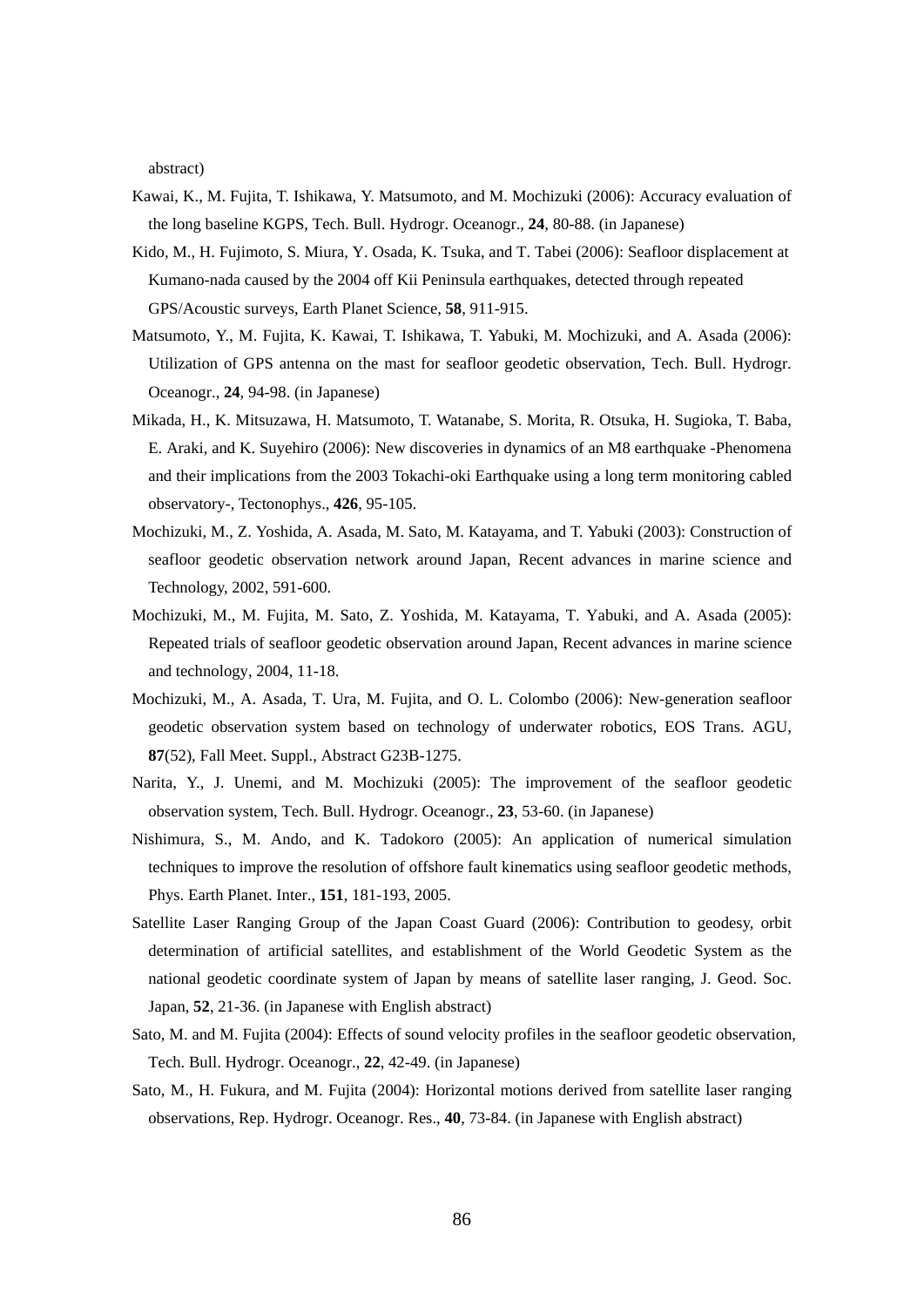- Tadokoro, K., M. Ando, R. Ikuta, T. Okuda, G. M. Besana, S. Sugimoto, and M. Kuno (2006): Observation of coseismic seafloor crustal deformation due to M7 class offshore earthquakes, Geophys. Res. Lett., **33**, L23306, doi:10.1029/2006GL026742.
- Toyama, S. (2003): Analysis for acoustic data in sea bottom geodetic observation, Tech. Bull. Hydrogr. Oceanogr., **21**, 67-72. (in Japanese)
- Toyama, S., T. Yabuki, K. Terai, and Y. Nagaya (2005): Precise direct path acoustic ranging at sea floor, Chikyu Monthly, supplement **51**, 193-198. (in Japanese)
- Unemi, J. (2004): Overview of the seafloor geodetic observation From the aspect of practical operations -, Tech. Bull. Hydrogr. Oceanogr., **22**, 33-41. (in Japanese)
- Xu, P., M. Ando, and K. Tadokoro (2005): Precise, three-dimensional seafloor geodetic deformation measurements using difference techniques, Earth Planets Space, **57**, 795−808.

#### **8. Earth Tides and Ocean Tidal Loading**

Takiguchi and Fukuda (2006) and Takiguchi et al. (2006) reported that the corrections of loading influences on GPS and SLR positioning were evaluated for several combinations of the geophysical fluid loads. They showed that the influence of the non-tidal ocean load was the largest of all the loads. They also applied the loading correction to the data of the 1997 Bungo Channel slow slip event and showed that the correction could benefit the analysis of such a non-periodic event.

Kobayashi et al. (2004) made a detailed coastline data set along Lutzow-holm Bay, Antarctica, and calculated oceanic tidal effects for gravity, radial displacement and horizontal displacement at Syowa Station and nearby areas.

Mukai et al. (2004) investigated the effect of fluid core resonance on tidal strains data at the Rokko-Takao station, Kobe, Japan. Mukai et al. (2006) and Takemoto et al. (2006) reported tidal strains observed at the Chu-Chie station, Taiwan.

Munekane (2006) made comparison between the GRACE-derived mass variations with those observed at the OBP recorders deployed as tsunami gauges. He found good correlations between these time series. This result confirms the quality of the GRACE-derived ocean mass variations, and also shows the possibility of using tsunami gauges as a mean to calibrate the GRACE-derived mass variations if one selects sites appropriately.

# **Bibliography**

Kobayashi, Y., S. Iwano, and Y. Fukuda (2004): Detailed Coastline Data around Syowa Station, Antarctica, and Calculation of the Oceanic Tidal Loading Effects, J. Geod. Soc. Japan, **50**, 17-26. (in Japanese with English Abstract)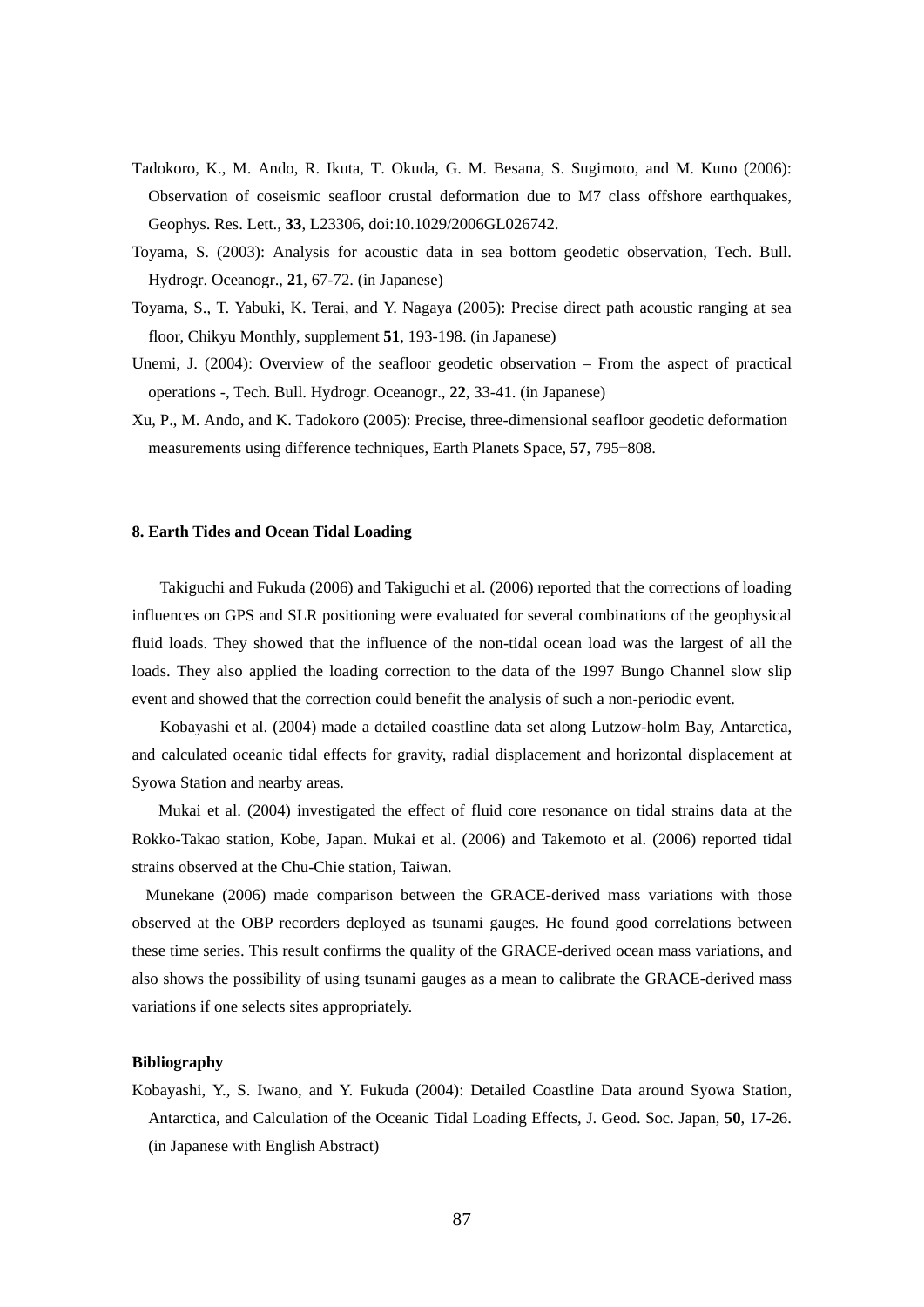- Mukai, A., S. Takemoto, and T. Yamamoto (2004): Fluid Core Resonance Revealed from a Laser Extensometer at the Rokko-Takao Station, Kobe, Japan, Geophys. J. Int., **156**, 22-28.
- Mukai, A., S. Takemoto, M. Lee, C. Y. Chen, M. C. Kao, T. Ikawa, T. Kuroda, T. Abe, and T. Higashi (2006): Inhomogeneous Tidal Strains Observed at the Chu-Chie Station, Taiwan, J. Geod. Soc. Japan, **52**, 103-113. (in Japanese with English Abstract)
- Munekane, H. (2006): Varidation of the ocean mass variations from GRACE by tsunami gauges, EOS Trans. AGU, **87**(36), West. Pac. Geophys. Meet. Suppl., Abstract G34A-0064.
- Takemoto, S., M. Lee, C.-Y. Chen, M.-C. Kao, A. Mukai, T. Ikawa, T. Kuroda, and T. Abe (2006): Tidal strain observations in Chu-Chie, Taiwan, J. Geodynamics, **41**, 198-204.
- Takiguchi, H. and Y. Fukuda (2006): Reduction of Influences of the Earth's Surface Fluid Loads on GPS Site Coordinate Time Series, J. Geod. Soc. Japan, **52**, 141-154.
- Takiguchi, H., T. Otsubo, and Y. Fukuda (2006): Mass-redistribution-induced crustal deformation of global satellite laser ranging stations due to non-tidal ocean and land water circulation, Earth Planets Space, **58**, e13-e12.

## **9. Earth Rotation**

The present-day perturbations of the Earth's rotation are sensitive to the glacial isostatic adjustment (GIA) arising from the Late Pleistocene glacial cycles and also to the recent mass balance of polar ice caps. Nakada and Okuno (2003) evaluated the polar wander and the change of . degree two harmonic of the Earth's geopotential  $(J_2)$ , proportional to the rotation rate, for four Late Pleistocene ice models. They examined these perturbations as a function of lower- and upper- mantle viscosities and lithospheric thickness and rheology (elastic or viscoelastic), in which a compressible Earth model with elasticity and density given by the seismological model PREM is used. By considering the observations and predictions including the GIA process arising from the Late Pleistocene ice and recent mass balance of polar ice caps, they discussed the recent mass balance of the Antarctic and Greenland ice sheets. Two solutions are obtained for source areas of the recent Antarctic melting.

Furuya (2005) showed that, when the damping term is proportional to the wobble amplitude, we need to multiply the standard excitation term by a correction factor so that we can exactly derive the observed excitation.

Masaki and Aoyama (2005) compared seasonal and non-seasonal atmospheric angular momentum (AAM) functions calculated from the NCEP/NCAR, NCEP-DOE and ECMWF reanalysis data and found differences between these AAM functions, due to differences in the wind data. Masaki (2006) compared atmospheric angular momentum functions calculated from the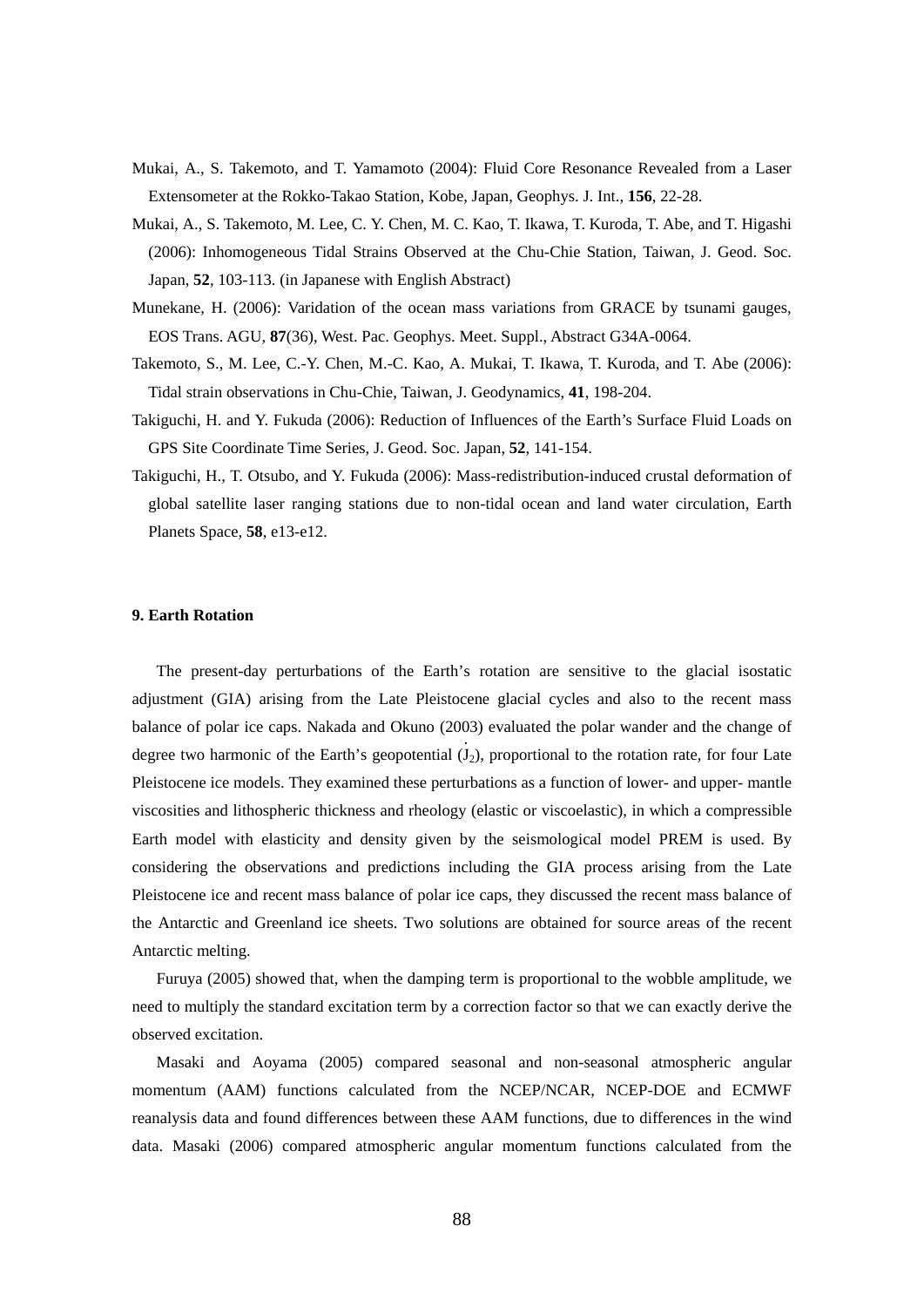NCEP/DOE and ERA-40 reanalysis data and showed that large differences arise from wind differences in the upper troposphere, especially over the tropics and the southern mid-latitudes.

# **Bibliography**

- Furuya, M. (2005): On the damping term in the polar motion equation, in Plag, H.-P., B. Chao, R. Gross, and T. van Dam (eds.), Proc. Workshop: Forcing of polar motion in the Chandler frequency band: a contribution to understanding interannual climate variations, Cahiers du Centre Européen de Géodynamique et de Séismologie, Walferdange, Luxembourg, **24**, 57-59.
- Masaki, Y. (2006): Comparison of Two AAM Functions Calculated from NCEP/DOE and ERA-40 Reanalysis Data Sets, Proc. Journées 2005: Systèmes de Référence Spatio-Temporels, Sept. 19-21, 2005, Warsaw, Poland. (in press)
- Masaki, Y. and Y. Aoyama (2005): Seasonal and Non-seasonal AAM Functions from Different Reanalysis Data Sets, in Plag, H.-P., B. Chao, R. Gross, and T. van Dam (eds.), Proc. Workshop: Forcing of polar motion in the Chandler frequency band: a contribution to understanding interannual climate variations, Cahiers du Centre Européen de Géodynamique et de Séismologie, Walferdange, Luxembourg, **24**, 103-108.
- Nakada, M. and J. Okuno (2003): Perturbations of the Earth's rotation and their implications for the present-day mass balance of both polar ice caps, Geophys. J. Int*.*, **152**, 124-138.

# **10. Application to Atmospheric, Ionospheric and Hydrological Researches**

Signals of space geodetic techniques such as GPS and SAR transmit the Earth's troposhere and ionosphere. Measurements with these techniques are affected by the tropospheric water vapor contents and the ionospheric electron contents, and in turn, we can utilize geodetic techniques to estimate those parameters, which are very useful in meteorology and aeronomy. For this purpose, various observations as well as data analyses have been conducted.

Japanese geodesists carried out the Tsukuba GPS dense network campaign in collaboration with meteorologist in order to investigate local scale perturbation of water vapor and its effect on the positioning error (Aonashi et al., 2004; Shoji et al., 2004). Ichikawa et al. (2004) investigated GPS positioning errors due to the horizontal variability of water vapor content using a non-hydrostatic numerical weather model at 1.5 km grid spacing.

Hatanaka (2003) found that there are small annual signals in the north-south component of troposphere gradients and nearly half of the annual variation of network scale of the routine solution of GEONET is explained by effect of tropospheric gradient, which is neglected in the routine analysis. Yamagiwa and Hatanaka (2003) derived troposphere mapping functions from numerical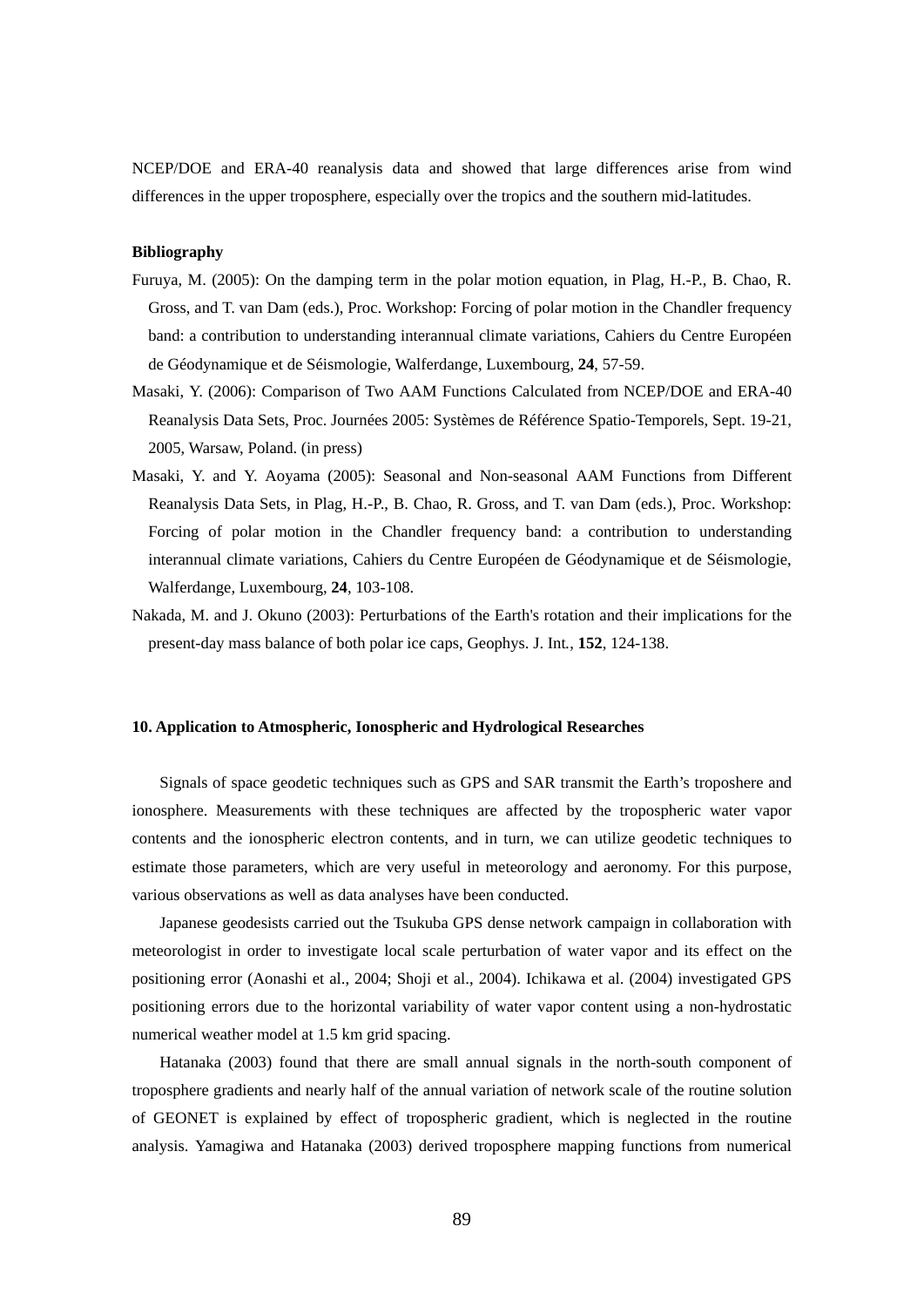weather models of JMA, and found small deviation from the mapping function of Niell (1996) which contains nominal seasonal variation.

Miyazaki et al. (2003) estimated tropospheric delay gradient as well as tropospheric zenith delay. The gradient shows a remarkable correspondence to the positioning error, which would appear without gradient estimation. This result suggests that, under a certain weather condition, gradient estimation is critical to precise positioning.

Shizuoka University performed GPS measurements at some stations in Southeast Asia to investigate water vapor changes in the tropic region with some research institutes (Horikawa et al., 2004; Satomura et al., 2003; 2004). They also repeated GPS measurements in a mountain area of central Japan to investigate the reason why GPS is less accurate in mountain areas. Relations of the coordinates obtained and zenith tropospheric delays were examined, and the results showed that their relations were different by the shape of the valleys (Satomura et al., 2005). Seko et al. (2004) investigated large GPS position errors that occurred concomitant with a mountain lee wave. The coincidence between the large position errors and the mountain lee wave suggests that small-scale fluctuations in water vapor and air density associated with lee waves could cause large positioning errors.

Yamanokuchi et al. (2005) estimated grounding line precisely in ice shelf zones from 25˚W to 40˚E of Antarctica by InSAR using SAR data acquired in ERS-1/2 tandem mission. Furuya and Wahr (2005) detected ground displacements around an ice-dammed lake (Lake Tiningnilik) in west Greenland, using ERS1/2 and Envisat radar interferograms and associated those displacements with draining episodes (jokulhlaups in Icelandic) that occurred in 1993 and 2003.

In September 2005, 15 continuous days of VLBI data were observed in the continuous VLBI 2005 (CONT05) campaign. Ichikawa et al. (2006) compared the zenith troposphere delay obtained from microwave water vapor radiometer (WVR) with concurrent observations made over the 15-day period by radiosonde, GPS, and VLBI in order to evaluate atmospheric delay effects on the VLBI experiment.

Tanaka (2007) monitored total water vapor contents along lines of sight at such low elevation angles as 10 and 15 degrees with two water vapor radiometers, WVR1100TM, WVR05 and 06. They were installed in two directions of N-S and E-W in Uji city, southwest Japan, in the period from 1997 to 1999. Results show that differences of wet delays between N and S directions, which correspond to the gradient of wet delays of microwaves, sometimes reach to 3 cm or more and continue to exist stably for a few days or longer. It is ascertained that the horizontal gradient of water vapor distribution in the N-S direction is caused by atmospheric conditions, especially by wind direction and velocity, and also probably by sunlight. Similar correlations are apparent between E-W gradients of wet delay and wind velocity. However, the data is not enough to draw definite conclusions on the E-W component.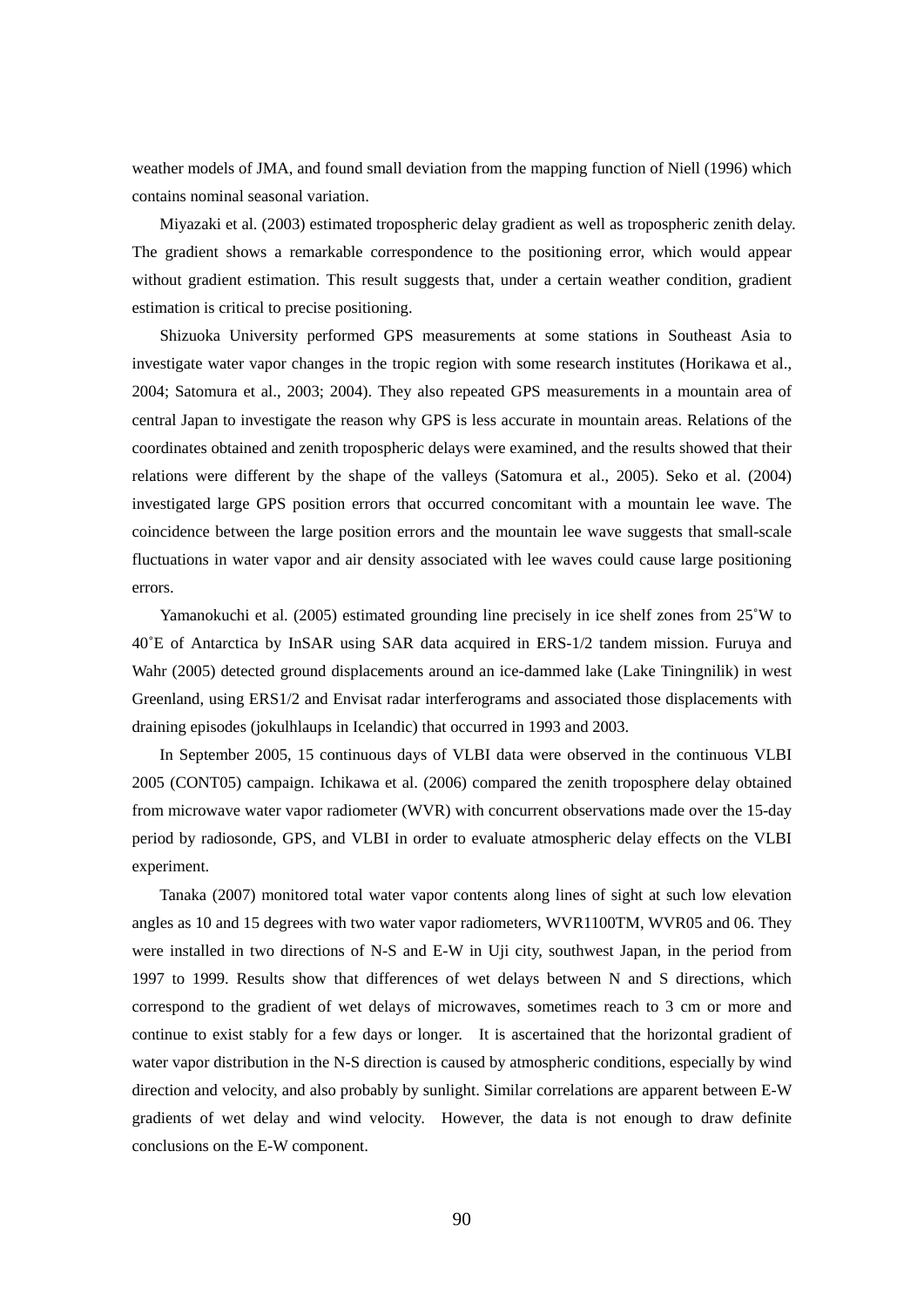As for the ionospheric studies, Heki and Ping (2005) studied coseismic ionospheric disturbance using GEONET for the 2003 Tokachi-oki earthquake. Heki et al. (2006) investigated the source process of the 2004 Sumatra-Andaman earthquake using coseismic ionospheric disturbances observed with GPS stations in SE Asia. Heki (2006) also discovered ionospheric disturbance caused by volcanic explosion using GEONET.

Sekido et al. (2003) evaluated the accuracy of total electron content (TEC) derived from GPS measurements by comparison with TEC obtained from continuous VLBI observations. A study team comprised of scientists at Institute de Physique de Globe de Paris, France (IPGP), California Institute of Technology, USA and GSI detected gravity waves excited by tsunamis detecting the propagation of TEC anomaly in the ionosphere using the continuous GPS measurements data.

Munekane (2005) studied the semi-annual scale changes observed by GEONET. He developed a semi-analytical method to estimate the effect of the second-order ionospheric delay on GPS positioning, and with the method, he showed that the semi-annual scale changes are mainly due to the second-order ionospheric delay.

A study team comprised of scientists at IPGP and GSI developed a method described in Houlie et al. (2005) to map temperature distribution in a volcanic plume during an eruption. They used propagation delay anomaly detected in the continuous GPS data. They applied the technique to the plume of 2000 August eruption of Miyake-jima Volcano and mapped 3-D temperature distribution.

GSI conducted a continuous monitoring of geomagnetism at Kanozan, Mizusawa and Esashi Geomagnetic Observatories, 11 continuous permanent stations, as well as campaign observations (repeated regularly over years) at 52 stations distributed in the country during 2003-2006. The observation data are published yearly in the periodical annual report of geomagnetic observations by GSI. GSI made a numerical model to represent a standardized geomagnetic field of Japan and a time dependent model to represent spatio-temporal evolution of geomagnetism around Japan.

- Aonashi, K., T. Iwabuchi, Y. Shoji, R. Ohtani, and R. Ichikawa (2004): Statistical Study on Precipitable Water Content Variations Observed with Ground-Based Microwave Radiometers, J. Meteor. Soc. Japan, **82**, No. 1B, 269-275.
- Artru, J., V. Ducic, H. Kanamori, P. Lognonné, and M. Murakami (2005): Ionospheric detection of gravity waves induced by tsunamis, Geophy. J. Int, **160**, 840-848, 2005.
- Furuya, M. and J. M. Wahr (2005): Water level changes at an ice-dammed lake in west Greenland inferred from InSAR data, Geophys. Res. Lett., **32**, L14501, doi:10.1029/2005GL023458.
- Hatanaka, Y. (2003): Estimation of Troposphere Delay and Accuracy of GEONET Solutions, Proc. Int. Workshop on GPS Meteorology – GPS Meteorology: Ground-Based and Space-borne Applications-, Jan. 14-17, 2003, Tsukuba, Japan, Ministry of Education, Culture, Sports, Science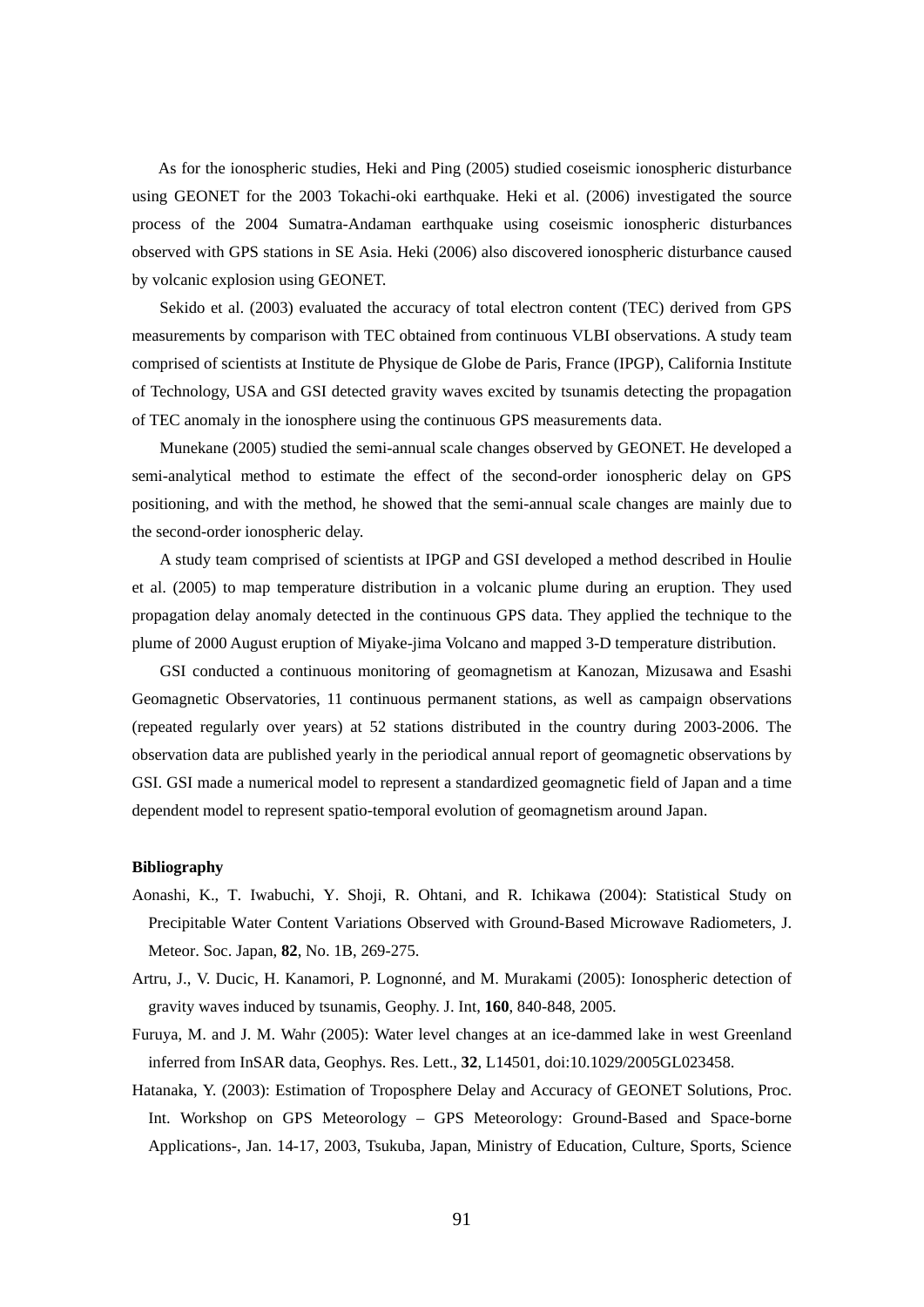and Technology (MEXT) and Japan Int. Sci. Technol. Exchange Center (JAMSTEC), No. 1-02, 1-6.

- Heki, K. (2006): Explosion energy of the 2004 eruption of the Asama Volcano, Central Japan, inferred from ionospheric disturbances, Geophys. Res. Lett., **33**, L14303, doi:10.1029/2006GL026249.
- Heki, K. and J. -S. Ping (2005): Directivity and apparent velocity of the coseismic ionospheric disturbances observed with a dense GPS array, Earth Planet. Sci. Lett., **236**, 845-855.
- Heki, K., Y. Otsuka, N. Choosakul, N. Hemmakorn, T. Komolmis, and T. Maruyama (2006): Detection of ruptures of Andaman fault segments in the 2004 Great Sumatra Earthquake with coseismic ionospheric disturbances, J. Geophys. Res., **111**, B09313, doi:10.1029/2005JB004202.
- Horikawa, M., M. Satomura, S. Shimada, S. Kingpaiboon, T. Nakaegawa, T. Kato, and T. Oki (2004): Precipitable water vapor obtained by means of GPS at Khon Kaen, Thailand, Geosci. Rep. Shizuoka Univ., **31**, 33-39. (in Japanese)
- Houlié, N., P. Briole, A. Nercessian, and M. Murakami (2005): Sounding the plume of the August 18, 2000 eruption of Miyakejima volcano (Japan) using GPS, Geophys. Res. Lett., **32**(5), L05302, doi:10.1029/2004GL021728
- Ichikawa, R., H. Seko, and M. Bevis (2004): An evaluation of geodetic positioning error simulated using a mesoscale nonhydrostatic model, in M. Bevis, Y. Shoji, and S. Businger (eds.): Proc. SPIE, **5661**, Remote Sensing Applications of the Global Positioning System, 37-45.
- Ichikawa, R., H. Kuboki, M. Tsutsumi, and Y. Koyama (2006): Zenith wet delay comparisons at Tsukuba and Kashima VLBI stations during the CONT05 VLBI campaign, IVS NICT-TDC News, **27**, 19-22.
- Ji, X., M. Utsugi, H. Shirai, A. Suzuki, J. He, S. Fujiwara, and Y. Fukuzaki (2006): Modelling of spatial-temporal changes of the geomagnetic field in Japan, Earth Planets Space, **58**(6), 757-763.
- Ji, X., H. Shirai, A. Suzuki, J. He, and H. Hamazaki (2006): Reduction of the data from the first-order geomagnetic stations with Natural Orthogonal Components method, J.Geogr. Surv. Inst., **110**, 27-32. (in Japanese)
- Ji, X., H. Shirai, M. Watanabe, J. He, H. Nakagawa, and M. Utsugi (2004): The geomagnetic model in Japan area based on the continuous observation data, J. Geogr. Surv. Inst., **103**, 89-97. (in Japanese)
- Ji, X., H. Shirai, A. Suzuki, J. He, and M. Utsugi (2004): Three components (X, Y, Z) Regional Model of Geomagnetic Field Changes in Japan with the Continuous observation data, Proc. XIth IAGA workshop on geomagnetic observatory instruments, data acquisition and processing, 290-295.
- Miyazaki, S., T. Iwabuchi, K. Heki, and I. Naito (2003): An impact of estimating tropospheric delay gradients on precise positioning in the summer using the Japanese nationwide GPS array, J.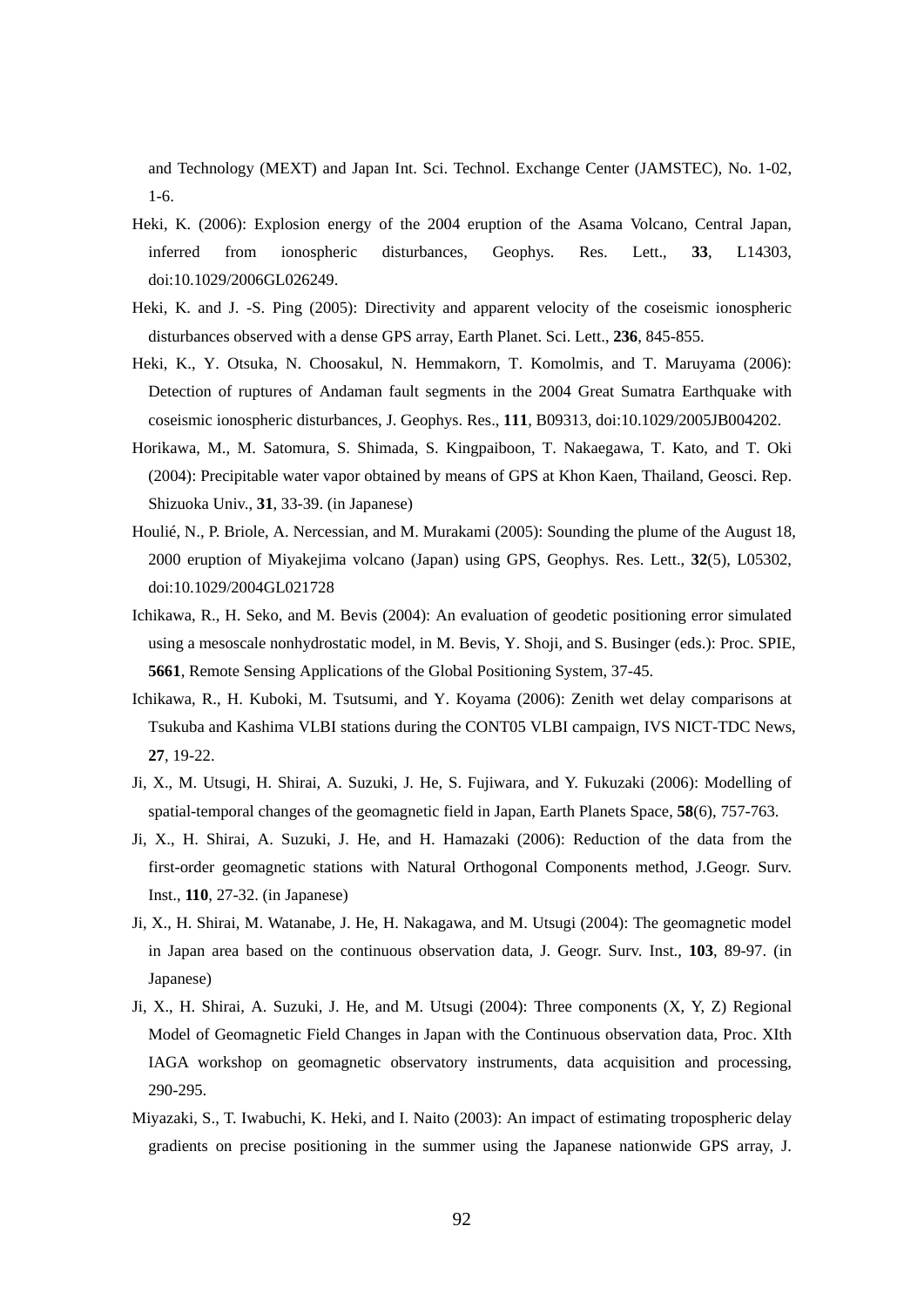Geophys. Res., **108**, B7, doi:10.1029/2000JB000113.

- Munekane, H. (2005): A semi-analytical estimation of the effect of second-order ionospheric correction on the GPS positioning, Geophy. J. Int., **163**, 10-17.
- Nishimura, M., T. Iwabuchi, I. Naito, and M. Satomura (2003): Recomparison of GPS retrieved precipitable water vapor with radiosonde observation, Tenki, **50**, 909-918. (in Japanese)
- Satoh, H., T. Yutsudo, T. Kadowaki, M. Ishihara, and S. Fujiwara (2003): Monitoring of crustal resistivity variations using a stationary wideband MT measurement system, J. Geogr. Surv. Inst., **101**, 23-32. (in Japanese)
- Satomura, M., M. Fujita, F. Kimura, T. Nakaegawa, and T. Kato (2003): Precipitable water vapor variation obtained from GPS data in Thailand, Proc. 2002 Workshop on GAME-Tropics and Hydrometeorological Studies in Thailand and Southeast Asia, Oct. 29-31, 2002, Chiang Rai, Thailand, 165-167.
- Satomura, M., S. Kingpaiboon, M. Horikawa, T. Nakaegawa, and S. Shimada (2004): Precipitable water vapor change obtained from GPS data at Khon Kaen in Thailand, Proc. 2003 Int. Symp. on the Climate System of Asian Monsoon and Its Interaction with Society, Nov. 11-13, 2003, Khon Kaen, Thailand, 270-271.
- Satomura, M., S. Shimada, Y. Goto, and M. Nishikori (2005): GPS measurements to investigate the reason why GPS is less accurate in mountain areas, in F. Sanso (ed.), IAG Symposia **128**, A Window on the Future of Geodesy, Springer, 44-47.
- Sekido, M., T. Kondo, M. Imae, and E. Kawai (2003): Evaluation of GPS-based ionospheric TEC map by comparison with VLBI data, Radio Science, **38**, No.4, 1069.
- Seko, H., H. Nakamura, and S. Shimada (2004): An evaluation of atmospheric models for GPS data retrieval by output from a numerical weather model, J. Meteor. Soc. Japan, **82**, 339-350.
- Shirai, H. and A. Suzuki (2004): Geomagnetic Survey by Geographical Survey Institute in Japan, Proc. XIth IAGA workshop on geomagnetic observatory instruments, data acquisition and processing, 256-260.
- Shoji, Y., H. Nakamura, T. Iwabuchi, K. Aonashi, H. Seko, K. Mishima, A. Itagaki, R. Ichikawa, and R. Ohtani (2004): Tsukuba GPS Dense Net Campaign Observation: Improvement in GPS Analysis of Slant Path Delay by Stacking One-way Postfit Phase Residuals, J. Meteor. Soc. Japan, **82**, No. 1B, 301-314.
- Sugawara, Y., T. Kadowaki, and T. Kawahara (2004): Preliminary Observation of Geomagnetic Field Using dIdD Magnetometer, Proc. XIth IAGA workshop on geomagnetic observatory instruments, data acquisition and processing, 165-167.
- Tanaka, T. (2007): Correlation Analyses of Horizontal Gradients of Atmospheric Wet Delay versus Wind Direction and Velocity, Dynamic Planet, in P. Tregoning & C. Rizos(Eds.), IAG Symposia **130**, Springer, Chapter120, 853-858.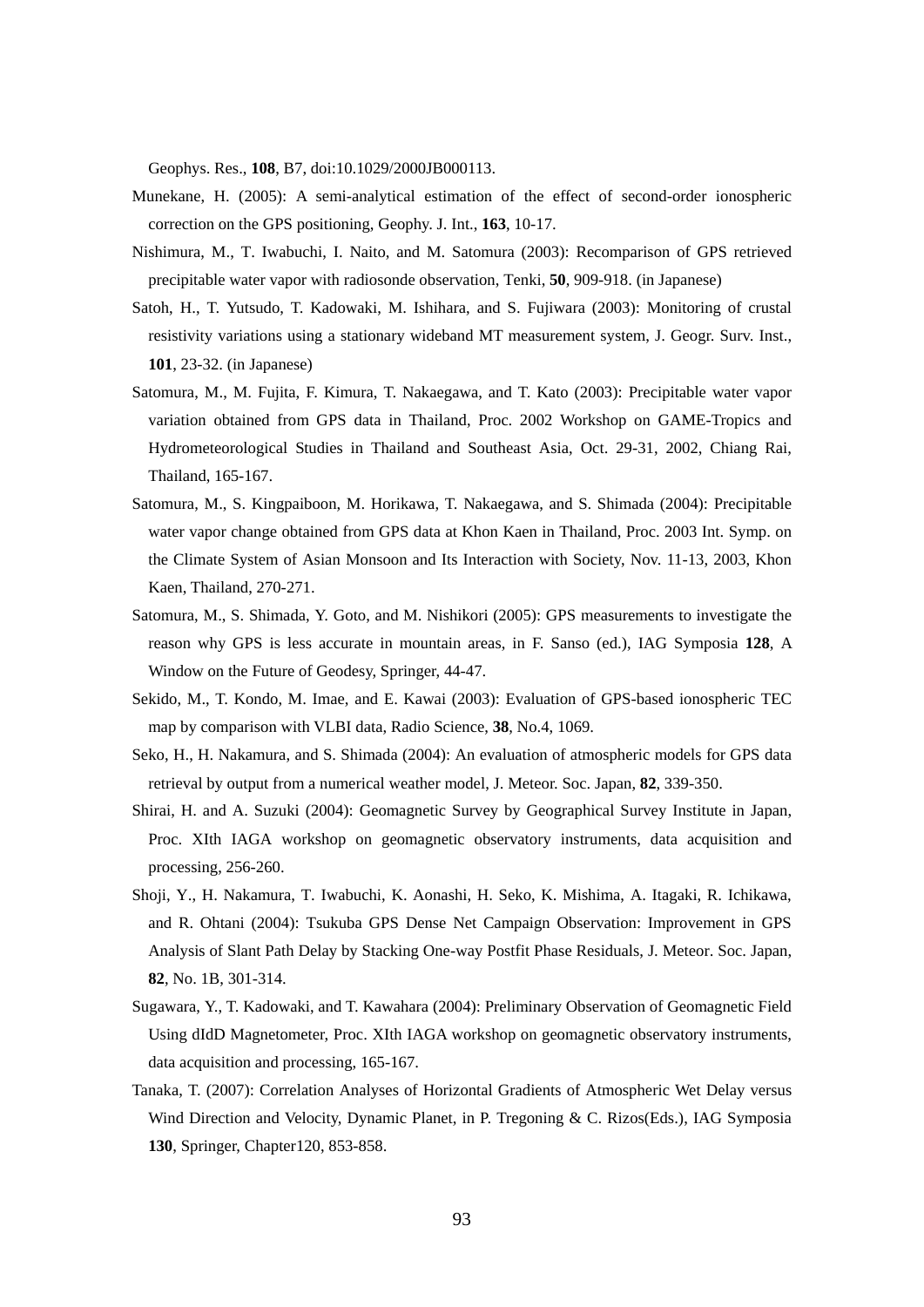- Utsugi, M., H. Shirai, M. Watanabe, X. Ji, J. He, T. Nishiki, H. Hamazaki, and S. Fujiwara (2003): Regional model of the geomagnetic field changes in and around Japan, J. Geogr. Surv. Inst., **102**, 11-19. (in Japanese)
- Yamagiwa, A. and Y. Hatanaka (2003): Mapping functions generated from numerical model and their impact on seasonal variations in GPS analysis, Proc. Int. Workshop on GPS Meteorology – GPS Meteorology: Ground-Based and Space-borne Applications-, 14-17 Jan. 2003, Tsukuba, Japan, Ministory of Education, Culture, Sports, Science and Technology(MEXT) and Japan Int. Sci. Technol. Exchange Center (JAMSTEC), No. 1-30, 1-4.
- Yamanokuchi, T., K. Doi, and K. Shibuya (2005): Validation of grounding line of the East Antarctic Ice Sheet derived by ERS-1/2 interferometric SAR data, Polar Geosci., **18**, 1-14.

#### **11. Planetary Geodesy**

SELENE (SELenological and ENgineering Explorer) is a mission compound in preparation for launch in 2007 by JAXA. It carries 15 different missions, two of which are gravimetric experiments using radio waves performed by NAOJ, JAXA and universities (Hanada et al., 2004; Iwata et al., 2004). The RSAT (Relay Satellite Transponder) mission will undertake 4-way Doppler measurements of the main orbiter through the Rstar sub-satellite. In addition to 2-way Doppler and ranging measurements of the satellites, this will realize the first direct observation of the gravity fields on the far side of the Moon. The VRAD (Differential VLBI Radio Source) mission involves observing the trajectories of Rstar and Vstar using differential VLBI with both a Japanese network (VERA), and an international network. The development of the onboard instruments has already been finished and proto-flight tests are continued under various conditions (Noda et al., 2005a). Test VLBI observations of orbiters with the international network have also been performed (Kikuchi et al., 2004). Technologies which contribute to improvement of the experiments have also been developed, such as precise positioning of spacecraft by multi-frequency VLBI (Kono et al., 2003; Kawano et al., 2004), attitude estimation for a spin stabilized spacecraft from Doppler shift (Kikuchi et al., 2003), new method of measuring phase characteristics of antenna using doppler frequency measurement technique (Liu et al., 2004), same-beam DVLBI technology (Kikuchi, 2006; Liu et al., 2006).

NAOJ is proposing a selenodetic mission, e.g. in-situ Lunar Orientation Measurement (ILOM) to study lunar rotational dynamics by direct observations of the lunar physical libration and the free librations from the lunar surface with an accuracy of 1 mas in the post-SELENE project (Kawano et al., 2003; Hanada et al., 2004; Noda et al., 2005b). Year-long trajectories of the stars provide information on various components of the physical librations and they can also be used to possibly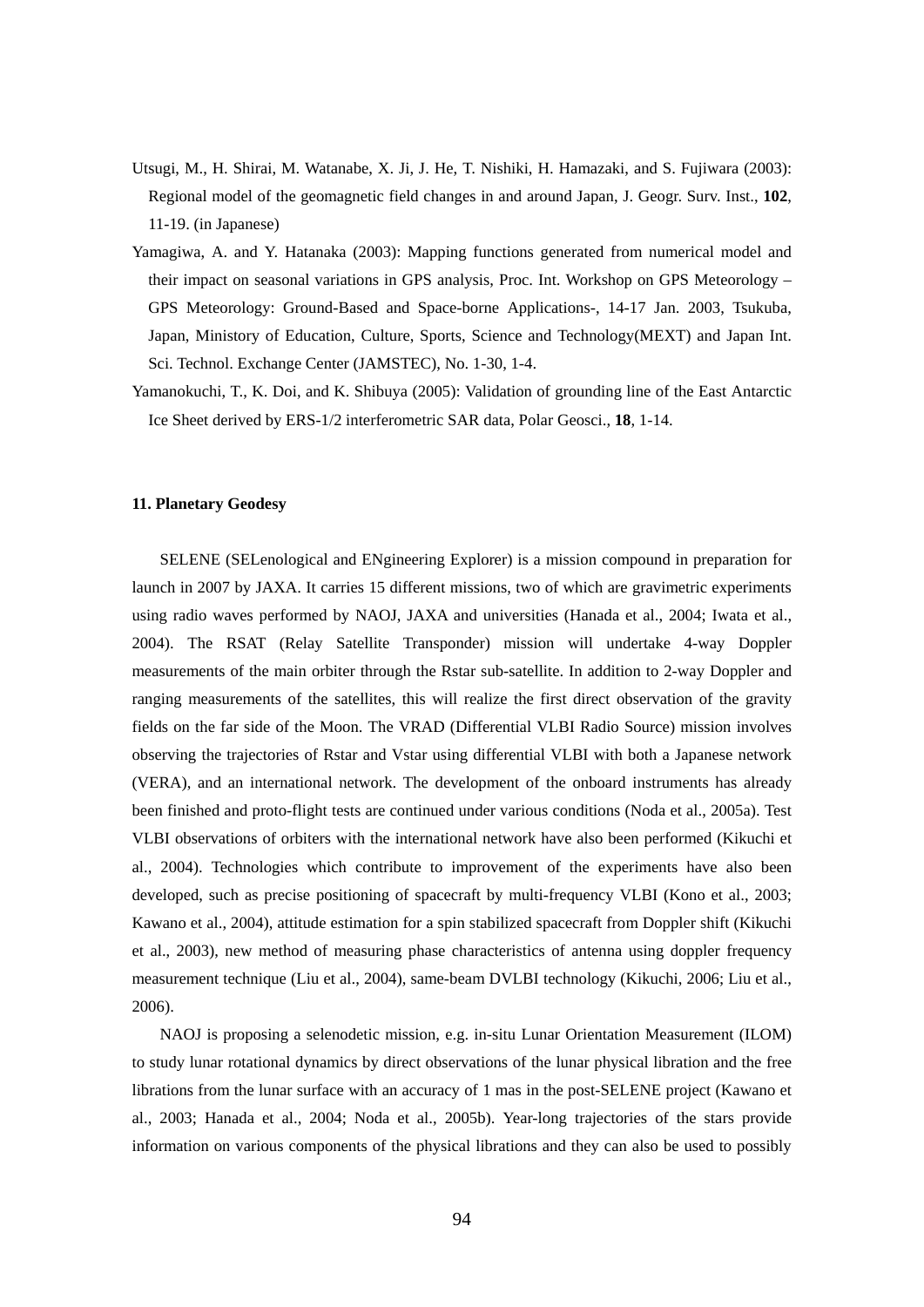detect the lunar free librations in order to investigate the lunar mantle and the liquid core. The PZT on the moon is similar to that used for latitude observations of the Earth. They have a prospect to attain an accuracy of positioning of better than 1 mas from simulated experiments in laboratory using a CCD (Yano et al., 2004; 2006).

Theoretical investigations related to ILOM mission have also been made, and numerical modeling of lunar multiphase interior dissipation and perspective observation of fine effects at lunar rotation and free modes libration of the three-layers moon with outer liquid and inner rigid core have been developed (Gusev et al., 2003; Gusev et al., 2004; Petrova et al., 2004; Gusev et al., 2005).

Harada and Kurita (2003; 2005) investigated the dependence of the surface tidal stress on the internal structure of Europa and suggested the possibility of the cracking at the icy shell, and also investigated the effect of the non-synchronous rotation on the surface stress of Europa and put constraints upon the rotation period and the surface viscosity.

Harada and Heki (2006) calculated secular obliquity variations due to climate friction on Mars and found that the effect of the climate friction became greater than that concluded by previous research under an internal structure with a visco-elastic crust and/or a solid core, and that the possibility of the great effect of the climate friction became stronger than that concluded by previous research under an internal structure with a heterogeneous mantle.

- Gusev, A., N. Kawano, the RISE Project Group, and N. Petrova (2003): Gravitation Investigations on the SELENE mission and the existence of a lunar core, Astron. & Astroph. Trans., **22**, 579-584.
- Gusev, A., N. Kawano, and N. Petrova (2004): Modeling of lunar multiphase interior dissipation and perspective observation of fine effects at lunar rotation, Proc. Int. Conf. "Modern direction of astronomical evolution in Russia", 269-274.
- Gusev, A., N. Kawano, and N. Petrova (2005): Fine Phenomena of the lunar libration, 36th Lunar Planet. Sci. Conf., 1447, 1-2.
- Hanada, H., K. Heki, H. Araki, K. Matumoto, H. Noda, N. Kawano, T. Tsubokawa, S. Tsuruta, S. Tazawa, K. Asari, Y. Kono, T. Yano, N. Gouda, T. Iwata, T. Yokoyama, H. Kanamori, K. Funazaki, and T. Miyazaki (2004): Application of PZT telescope to Insitu Lunar Orientation Measurement (ILOM), in F. Sanso (ed.), IAG Symposia **128**, A Window on the Future of Geodesy, Springer, 163-168.
- Harada, Y. and K. Heki (2006): Secular Obliquity Variations Due to Climate Friction on Mars: Re-Examination in Influence of Martian Internal Viscosity Structure, Proc. 38th ISAS Lunar and Planet. Symp. (2005), Inst. Space and Astronautical Sci. @ Japan Aerospace Exploration Agency, **38**, 232-235.
- Harada, Y. and K. Kurita (2003): The Dependence of the Surface Tidal Stress on the Internal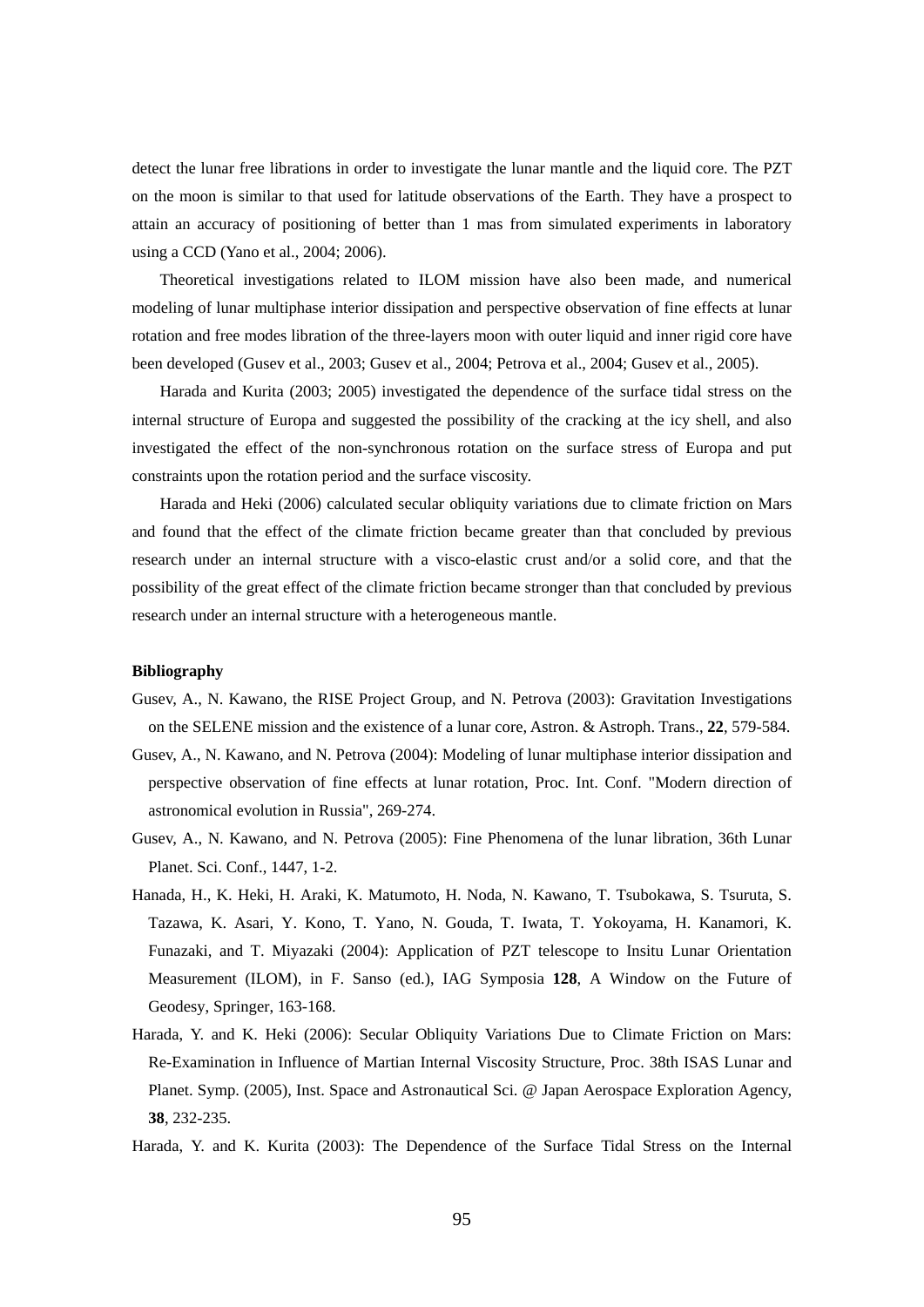Structure of Europa: On the Possibility of the Cracking at the Icy Shell, Proc. 36th ISAS Lunar and Planet. Symp. (2003), Inst. Space Astronautical Sci. @ Japan Aerospace Exploration Agency, **36**, 218-221.

- Harada, Y. and K. Kurita (2005): The Effect of the Non-synchronous Rotation on the Surface Stress of Europa: Constraints for the Rotation Period and the Surface Viscosity, Proc. 37th ISAS Lunar and Planet. Symp. (2004), Inst. Space Astronautical Sci. @ Japan Aerospace Exploration Agency, **37**, 196-199.
- Iwata, T., T. Sasaki, T. Izumi, Y. Kono, H. Hanada, N. Kawano, and F. Kikuchi (2004): Results of the critical design of RSAT/VRAD mission instruments on SELENE sub-satellites Rstar/Vstar for selenodesy, in F. Sanso (ed.), IAG Symposia **128**, A Window on the Future of Geodesy, Springer, 157-162.
- Kawano, N., H. Hanada, T. Tsubokawa, and T. Iwata (2003): Research on lunar interior by Japanese explorer SELENE, Proc. Geon-Kazan-2003 (New Geometry of Nature), 114-119.
- Kawano, N., Y. Kono, J. Ping, K. Matsumoto, F. Kikuchi, and Q. Liu (2004): Narrow and width and INTERNET Linked VLBI (Very Long Baseline Interferometry) for Satellite Tracking, 24th Int. Symp. on Space Technol. Sci., (Miyazaki, May 30-June 6).
- Kikuchi, F. (2006): Differential Phase Delay Estimation by Same-Beam VLBI Method, PhD thesis, the Graduate University for Advanced Studies, pp78.
- Kikuchi, F., Y. Kono, H. Hanada, T. Iwata, T. Ono, and N. Kawano (2003): Attitude Estimation for a Spin Stabilized Spacecraft from Doppler Shift, IEICE Trans. Commun., **J86-B**, 959-968. (in Japanese)
- Kikuchi, F., Y. Kono, M. Yoshikawa, M. Sekido, M. Ohnishi, Y. Murata, J. Ping, Q. Liu, K. Matsumoto, K. Asari, S. Tsuruta, H. Hanada, and N. Kawano (2004): VLBI observations of narrow bandwidth signals from the spacecraft, Earth Planets Space, **56**, 1041-1047.
- Kono, Y., H. Hanada, J. Ping, Y. Koyama, Y. Fukuzaki, and N. Kawano (2003): Precise positioning of spacecraft by multi-frequency VLBI, Earth Planets Space, **55**, 581-589.
- Liu, Q., S. Tsuruta, K. Asari, J. Ping, F. Kikuchi, K. Matsumoto, and N. Kawano (2004): New Method of Measuring Phase Characteristics of Antenna Using Doppler Frequency Measurement Technique, IEEE Trans. A&P, **52**, 3312-3318.
- Liu, Q., K. Matsumoto, F. Kikuchi, J. Ping, K. Asari, H. Hanada, and N. Kawano (2006): Same-Beam Differential VLBI Tecknology Using Two Satellites of the SELENE Spacecraft, IEICE Trans. Commun., **J89-B**, 602-617. (in Japanese)
- Noda, H., K. Asari, N. Namiki, T. Iwata, Y. Kono, H. Hanada, N. Kawano, and Z. Yamamoto (2005a): Ground-based verification of four-way Doppler measurement for the SELENE mission, in F. Sanso (ed.), IAG Symposia **128**, A Window on the Future of Geodesy, Springer, 152-156.
- Noda, H., H. Hanada, T. Iwata, and N. Kawano (2005b): The SELENE mission and Japanese lunar